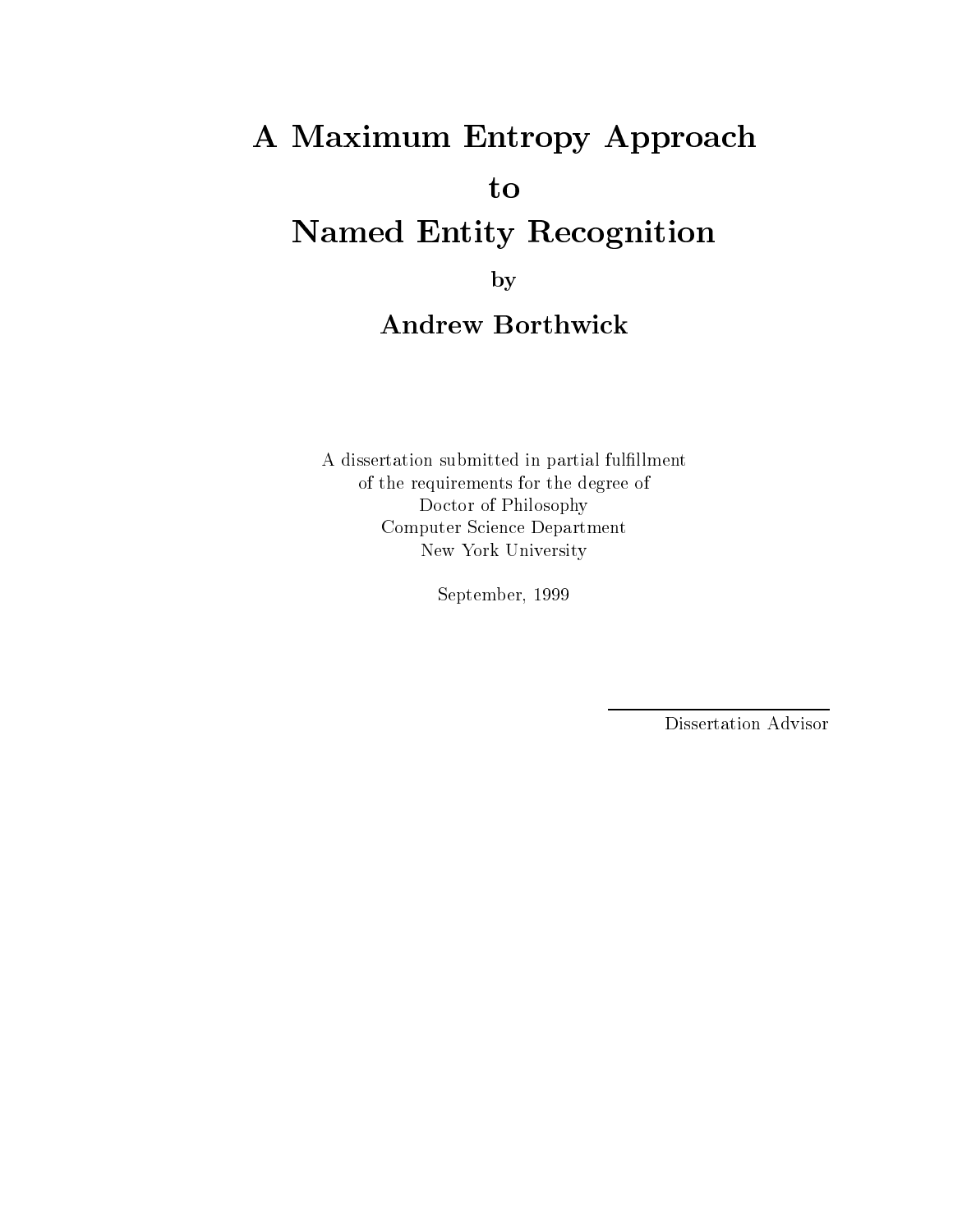**CAndrew Borthwick** ----*-*-----------------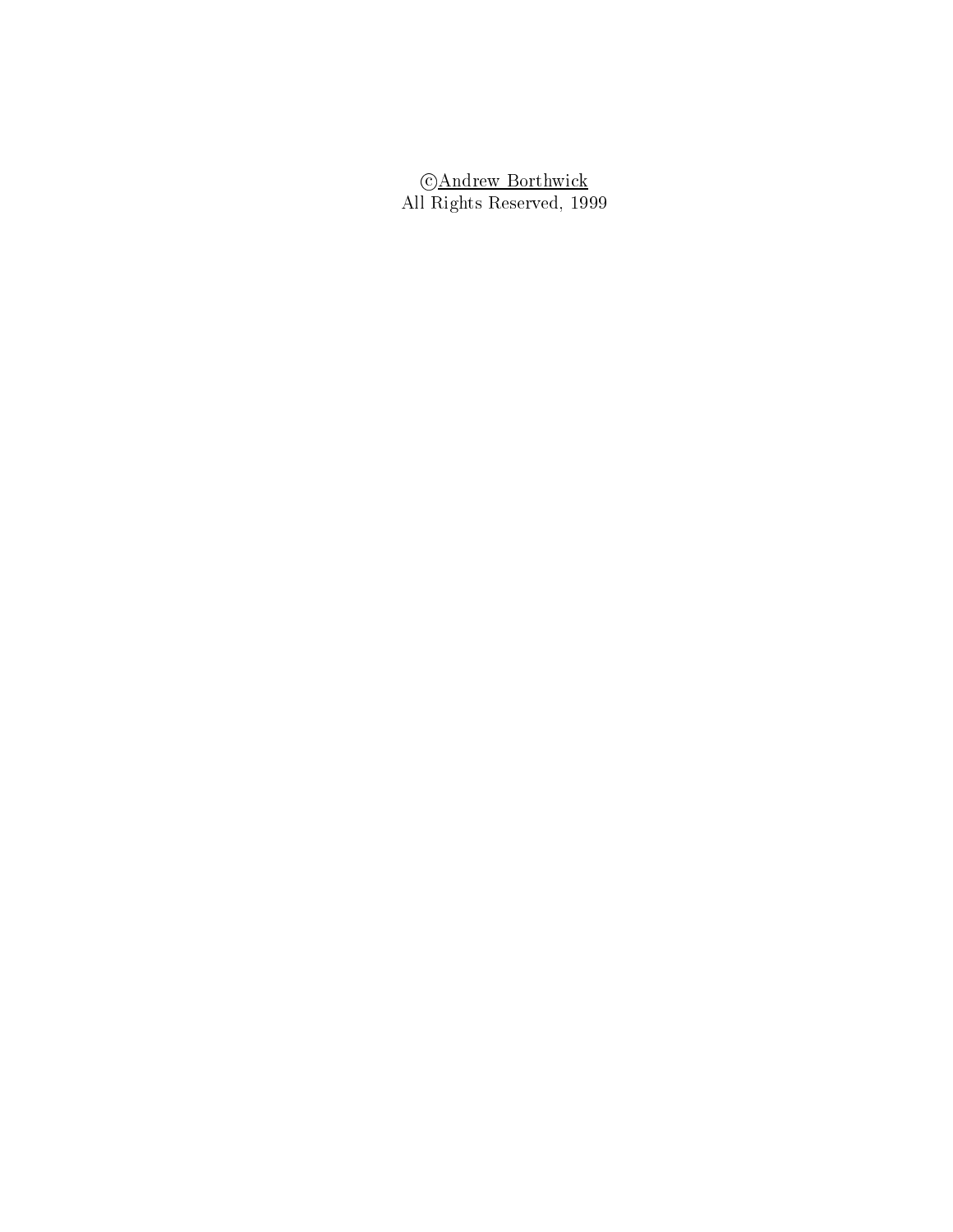For my wife, Sarah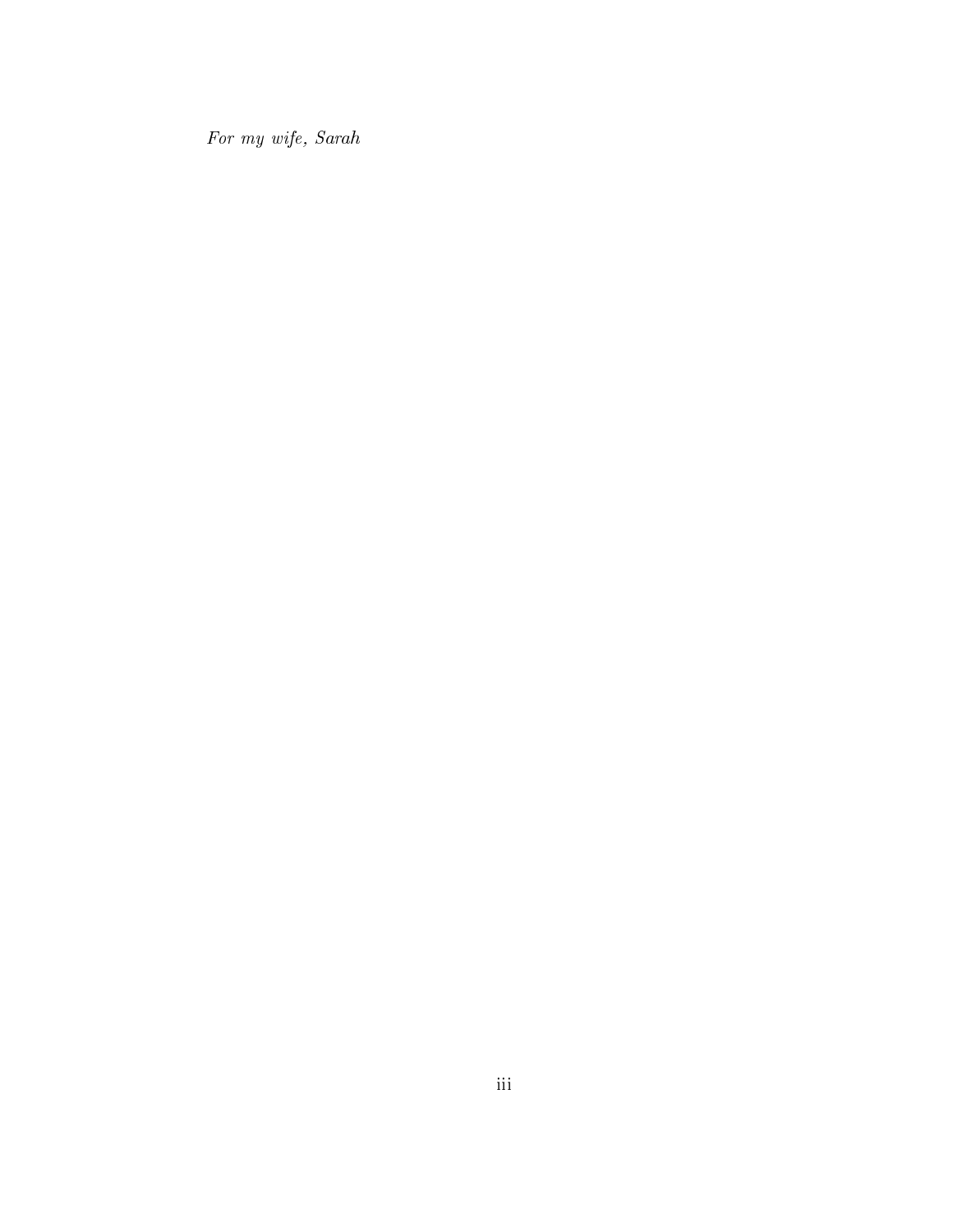#### Acknowledgments

This work would not have been possible without the support of many people inside and outside of New York University.

My advisor, Professor Ralph Grishman, has provided me with a great deal of useful advice, including suggesting the problem of named entity recognition to me as a promising application for maximum entropy modeling. More than that, he has helped me work through a great deal of literature in statistical computational linguistics and he generously supplied me with the necessary time, equipment, and resources of his research staff which enabled me to put together the MENE system.

I would also like to thank the other members of NYU's Proteus project for their assistance. In particular, John Sterling helped me to develop the idea of integrating the Proteus parser with the MENE system in the month before the MUC-7 evaluation. He and Eugene Agichtein put in extremely long hours leading up to the evaluation and helped to make it a success.

The work on porting the MENE system to Japanese would not have been possible without the assistance of my friend and colleague, Satoshi Sekine. In addition, I would like to thank him for helping me out as the only English-speaking participant in the IREX evaluation. For his assistance with my upcoming trip to Japan and for all his work on translating IREX instructions for my benefit, I am very grateful.

I would like to thank Professor Ernie Davis for agreeing to be on my thesis committee and for his advice and support as a teacher and as an advisor in my first years as a student. I would also like to thank Professor Ravi Boppana. His skillful teaching and patient tutoring were immensely helpful to me in my studying for the departmental exam in theoretical computer science.

Outside of NYU, I would like to thank Erik Ristad for his Maximum Entropy Modeling Toolkit, which I used in this work and for his support of the system by supplying me with debugging help and various system updates. My thanks also go to Dekang Lin of the University of Manitoba and George Krupka of IsoQuest for collaborating with me by allowing me to test my system on their systems' outputs.

My understanding of maximum entropy modeling, computational linguistics, and object oriented programming was greatly broadened and deepened by the internship which I spent at IBM in the summer of 1997. In particular, I would like to thank Kishore Papineni and Radu Florian, with whom I worked on the design and implementation of a very interesting maximum entropy language modeling system. I would also like to thank Mark Epstein, Harry Printz, and Todd Ward, who all were of great assistance to me that summer. Finally, I would like to thank Salim Roukos, for assigning me to such an educational project, for his encouragement throughout the internship, and for agreeing to serve on my thesis committee.

In closing, I would like to thank my wife, Sarah, for putting up with having a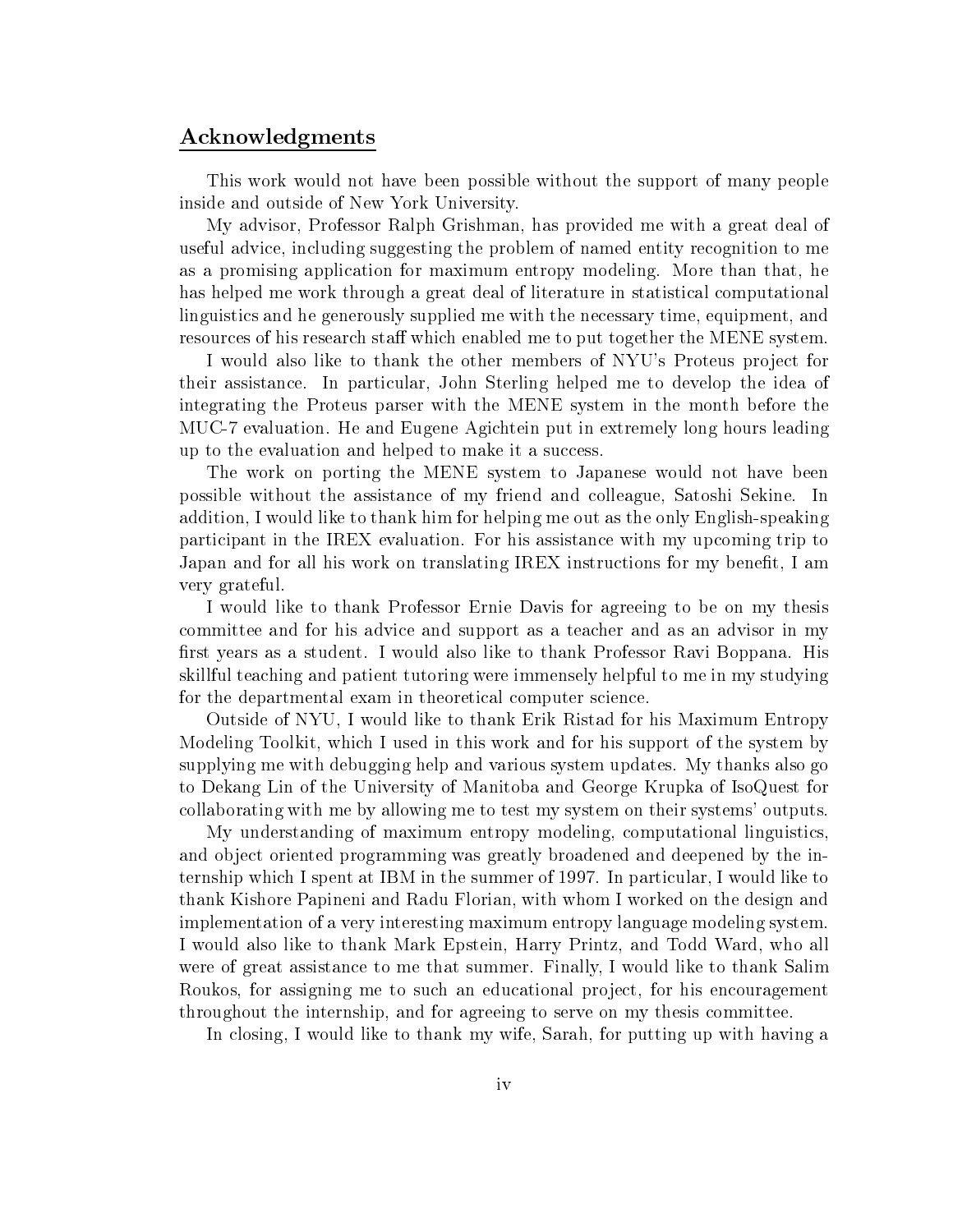graduate student as a boyfriend, ance, and then husband for all these long years. For her tolerance of all the late nights and weekends which I have put in studying or working on experiments, I am grateful. I would also like to thank our oneyear-old daughter, Phoebe, for supplying me with insights into limited-vocabulary linguistics: "duck", "no", and "Da-da".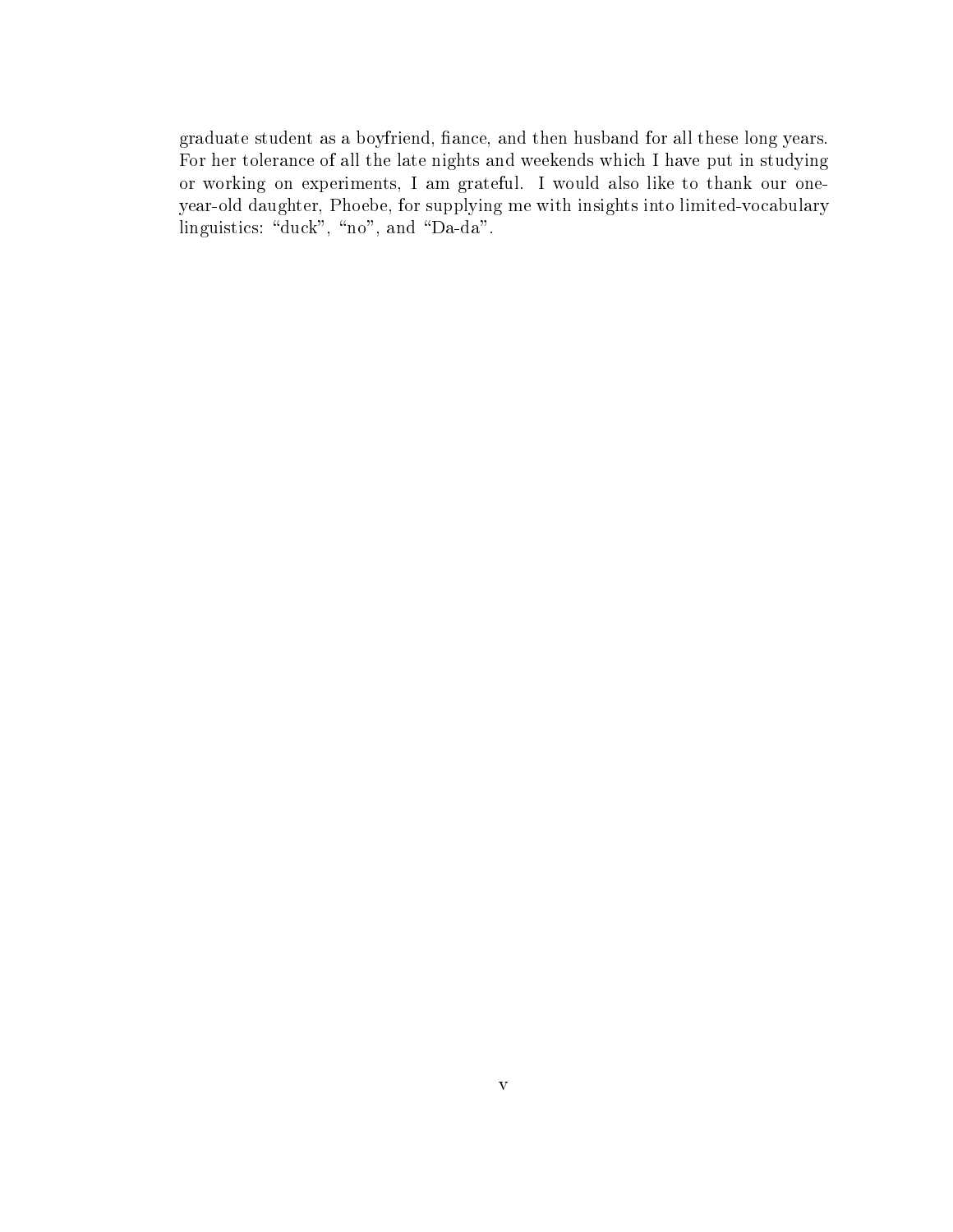#### Abstract

This thesis describes a novel statistical named-entity (i.e. "proper name") recognition system known as \MENE" (Maximum Entropy Named Entity). Named entity (N.E.) recognition is a form of information extraction in which we seek to classify every word in a document as being a person-name, organization, location, date, time, monetary value, percentage, or "none of the above". The task has particular signicance for Internet search engines, machine translation, the automatic indexing of documents, and as a foundation for work on more complex information extraction tasks.

Two of the most significant problems facing the constructor of a named entity system are the questions of portability and system performance. A practical N.E. system will need to be ported frequently to new bodies of text and even to new languages. The challenge is to build a system which can be ported with minimal expense (in particular minimal programming by a computational linguist) while maintaining a high degree of accuracy in the new domains or languages.

MENE attempts to address these issues through the use of maximum entropy probabilistic modeling. It utilizes a very flexible object-based architecture which allows it to make use of a broad range of knowledge sources in making its tagging decisions. In the DARPA-sponsored MUC-7 named entity evaluation, the system displayed an accuracy rate which was well-above the median, demonstrating that it can achieve the performance goal. In addition, we demonstrate that the system can be used as a post-processing tool to enhance the output of a hand-coded named entity recognizer through experiments in which MENE improved on the performance of N.E. systems from three different sites. Furthermore, when all three external recognizers are combined under MENE, we are able to achieve very strong results which, in some cases, appear to be competitive with human performance.

Finally, we demonstrate the trans-lingual portability of the system. We ported the system to two Japanese-language named entity tasks, one of which involved a new named entity category, "artifact". Our results on these tasks were competitive with the best systems built by native Japanese speakers despite the fact that the author speaks no Japanese.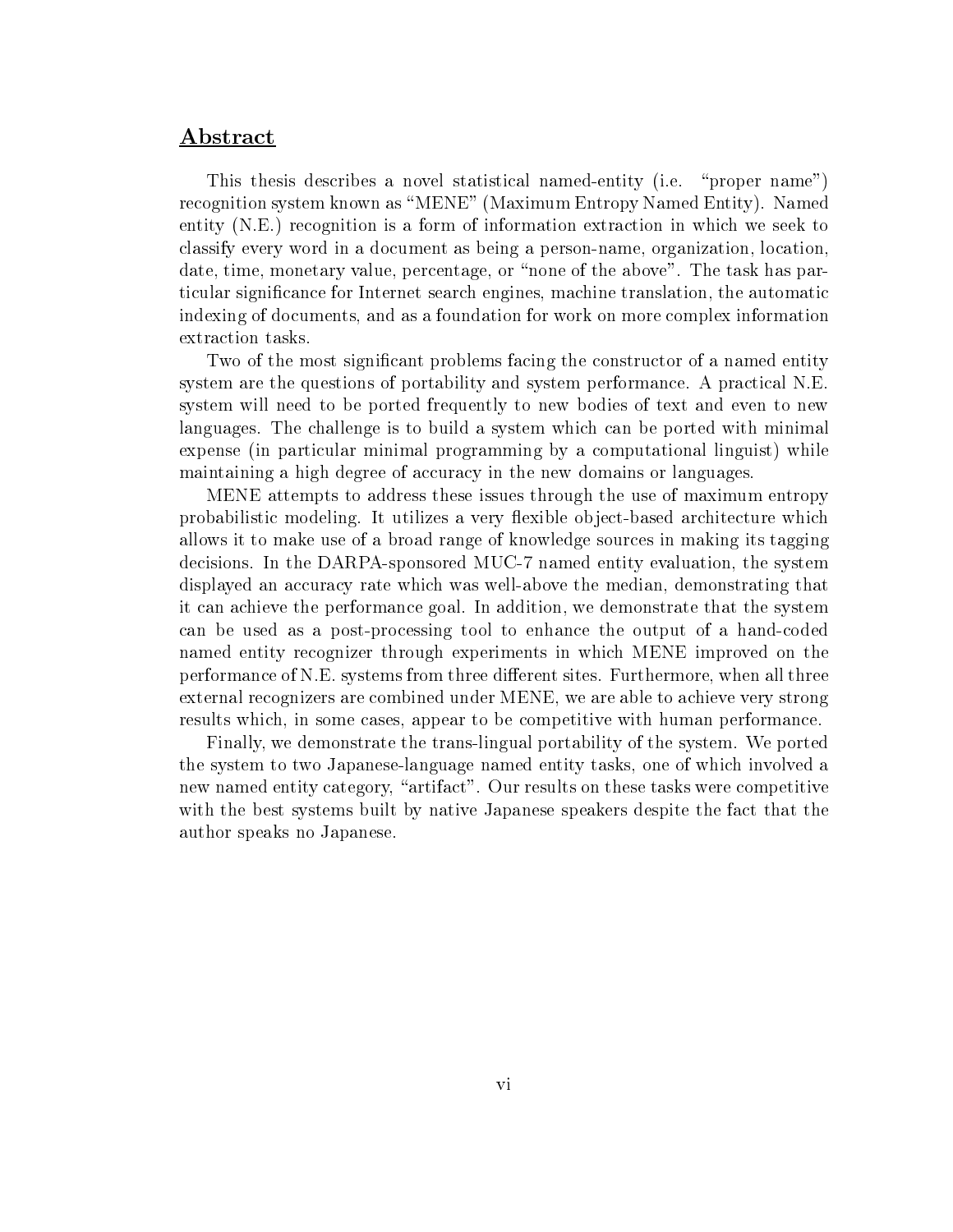## **Contents**

| $\mathbf{1}$   | Introduction                                  |                                                                                                                                                                                                                               | $\mathbf{1}$   |  |
|----------------|-----------------------------------------------|-------------------------------------------------------------------------------------------------------------------------------------------------------------------------------------------------------------------------------|----------------|--|
|                | 1.1                                           |                                                                                                                                                                                                                               | $\mathbf{1}$   |  |
|                | 1.2                                           |                                                                                                                                                                                                                               | $\overline{2}$ |  |
|                | 1.3                                           | Applications of Named Entity Recognition                                                                                                                                                                                      | 3              |  |
|                | 1.4                                           |                                                                                                                                                                                                                               | $\overline{4}$ |  |
| $\overline{2}$ | <b>Prior Work in Named Entity Recognition</b> | 7                                                                                                                                                                                                                             |                |  |
|                | 2.1                                           |                                                                                                                                                                                                                               | $\overline{7}$ |  |
|                | 2.2                                           | Automated Approaches: Training Data                                                                                                                                                                                           | 9              |  |
|                | 2.3                                           | Automated Approaches: Decision Trees                                                                                                                                                                                          | 10             |  |
|                | 2.4                                           | Automated Approaches: Hidden Markov Models                                                                                                                                                                                    | 14             |  |
|                | 2.5                                           | A Hybrid Approach: LTG/University of Edinburgh                                                                                                                                                                                | 16             |  |
| 3              | <b>Maximum Entropy Modeling</b>               |                                                                                                                                                                                                                               | 18             |  |
|                | 3.1                                           | Constraints on Probability Distributions                                                                                                                                                                                      | 19             |  |
|                | 3.2                                           | An Argument for the Correctness of M.E.                                                                                                                                                                                       | 20             |  |
|                | 3.3                                           |                                                                                                                                                                                                                               | 24             |  |
| 4              |                                               | <b>System Architecture</b>                                                                                                                                                                                                    | 26             |  |
|                | 4.1                                           |                                                                                                                                                                                                                               | 26             |  |
|                | 4.2                                           |                                                                                                                                                                                                                               | 27             |  |
|                | 4.3                                           |                                                                                                                                                                                                                               | 31             |  |
|                | 4.4                                           | Technical Information resources in the set of the set of the set of the set of the set of the set of the set of the set of the set of the set of the set of the set of the set of the set of the set of the set of the set of | 31             |  |
|                |                                               |                                                                                                                                                                                                                               | 36             |  |
| $\bf{5}$       |                                               | <b>Types of Features</b>                                                                                                                                                                                                      |                |  |
|                | 5.1                                           |                                                                                                                                                                                                                               | 36             |  |
|                | 5.2                                           |                                                                                                                                                                                                                               | 37             |  |
|                | 5.3                                           |                                                                                                                                                                                                                               | 38             |  |
|                | 5.4                                           |                                                                                                                                                                                                                               | 39             |  |
|                | 5.5                                           |                                                                                                                                                                                                                               | 43             |  |
|                | 5.6                                           |                                                                                                                                                                                                                               | 44             |  |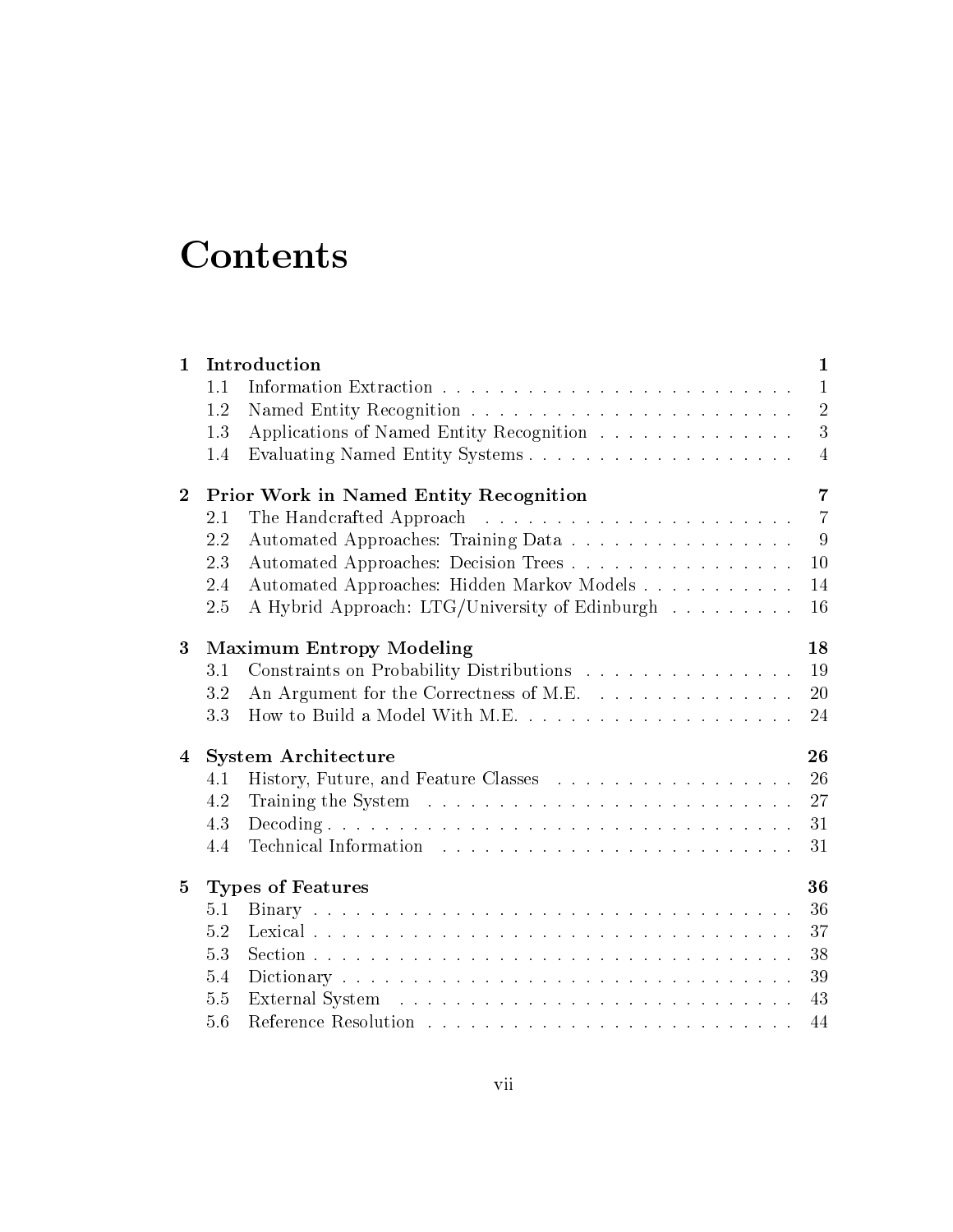|                         | 5.7<br>5.8                                               |                                                                                                                     | 46<br>48 |  |
|-------------------------|----------------------------------------------------------|---------------------------------------------------------------------------------------------------------------------|----------|--|
| 6                       | <b>Feature Selection</b>                                 |                                                                                                                     |          |  |
|                         | 6.1                                                      |                                                                                                                     | 50       |  |
|                         | 6.2                                                      | Techniques Used in Compound Feature Selection                                                                       | 51       |  |
| $\overline{\mathbf{7}}$ |                                                          | Results-English                                                                                                     |          |  |
|                         | 7.1                                                      | Other Systems' Results at MUC-7                                                                                     | 55       |  |
|                         | 7.2                                                      | MENE's MUC-7 and System Combination Results                                                                         | 56       |  |
|                         | 7.3                                                      |                                                                                                                     | 58       |  |
|                         | 7.4                                                      | Contributions of the Different Feature Classes                                                                      | 59       |  |
|                         | 7.5                                                      | Comparison with BBN's HMM System                                                                                    | 61       |  |
| 8                       | <b>Experiments with Japanese</b>                         |                                                                                                                     |          |  |
|                         | 8.1                                                      | Data Pre-processing and System Architecture                                                                         | 63       |  |
|                         | 8.2                                                      |                                                                                                                     | 64       |  |
|                         | 8.3                                                      |                                                                                                                     | 66       |  |
|                         | 8.4                                                      |                                                                                                                     | 66       |  |
|                         | 8.5<br>8.6                                               | Experiments With Long-Distance Reference Resolution<br>Comparison of Maximum Entropy and Decision Tree Approaches . | 69<br>71 |  |
|                         |                                                          |                                                                                                                     |          |  |
| 9                       |                                                          | Conclusions                                                                                                         | 74       |  |
|                         | 9.1                                                      | Assessment of the Utility of a Maximum Entropy Approach                                                             | 74       |  |
|                         | 9.2                                                      | MENE's Portability to Other Languages                                                                               | 75       |  |
|                         | 9.3                                                      | Issues with Real-World Applications of the MENE System                                                              | 77       |  |
|                         | 9.4                                                      |                                                                                                                     | 79       |  |
|                         | 9.5                                                      |                                                                                                                     | 82       |  |
|                         | A Binary Partitioning Features in Maximum Entropy Models |                                                                                                                     |          |  |
|                         | A.1                                                      |                                                                                                                     | 83       |  |
|                         | A.2                                                      | Some Proofs                                                                                                         | 84       |  |
|                         | A.3                                                      |                                                                                                                     | 87       |  |
|                         | A.4                                                      | The NP-Completeness of Detecting Maximum Partitioning Subsets                                                       | 90       |  |
|                         | A.5                                                      |                                                                                                                     | 91       |  |
|                         | A.6                                                      |                                                                                                                     | 92       |  |
| $\bf{B}$                |                                                          | MENE Output on MUC-7 Official Walk-Through Article                                                                  | 94       |  |
|                         | B.1                                                      |                                                                                                                     | 94       |  |
|                         | B.2                                                      | MENE's Annotations of the Walk-Through Article                                                                      | 96       |  |
|                         | B.3                                                      | MENE's Errors on the Walk-Through Article                                                                           | 99       |  |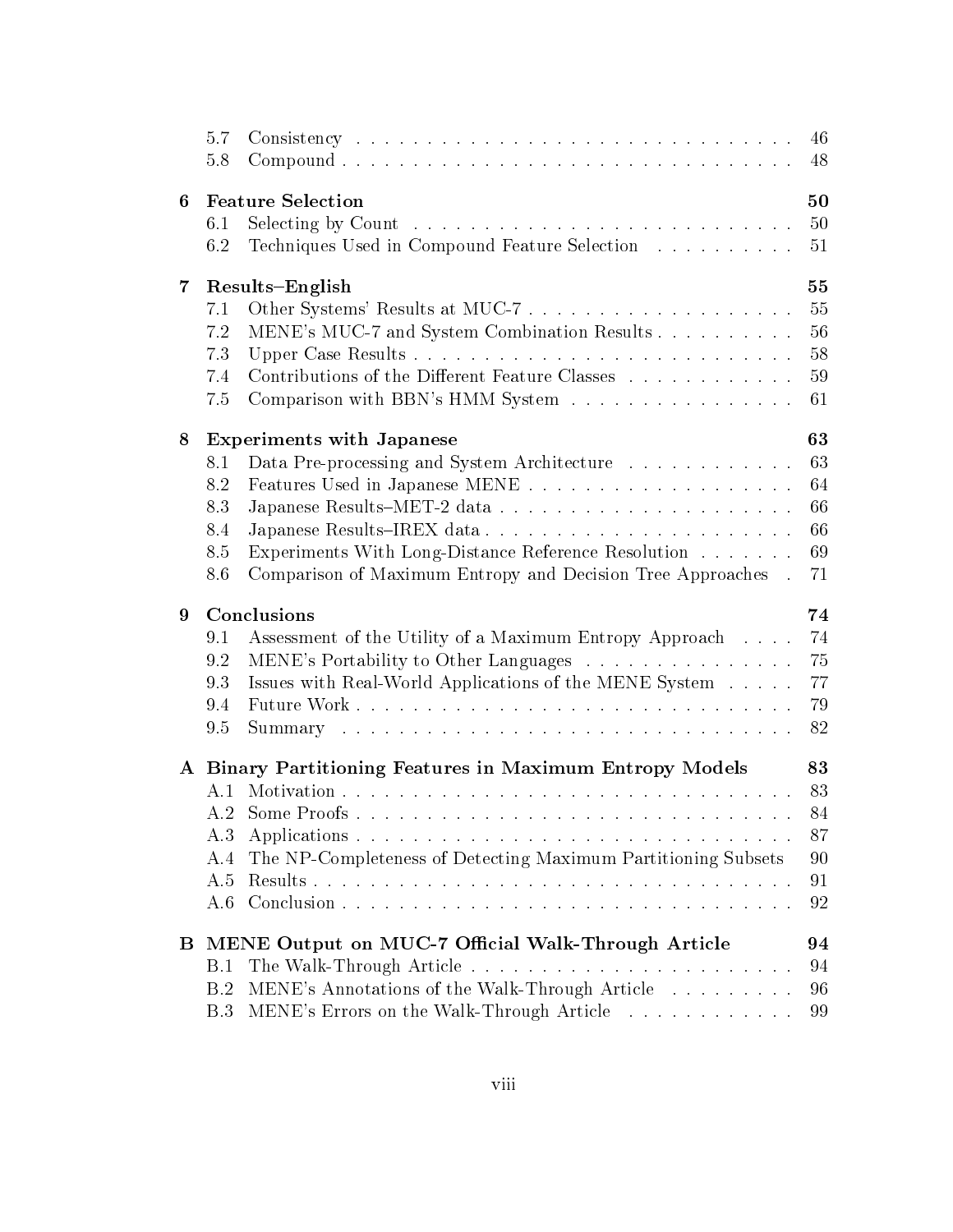## List of Figures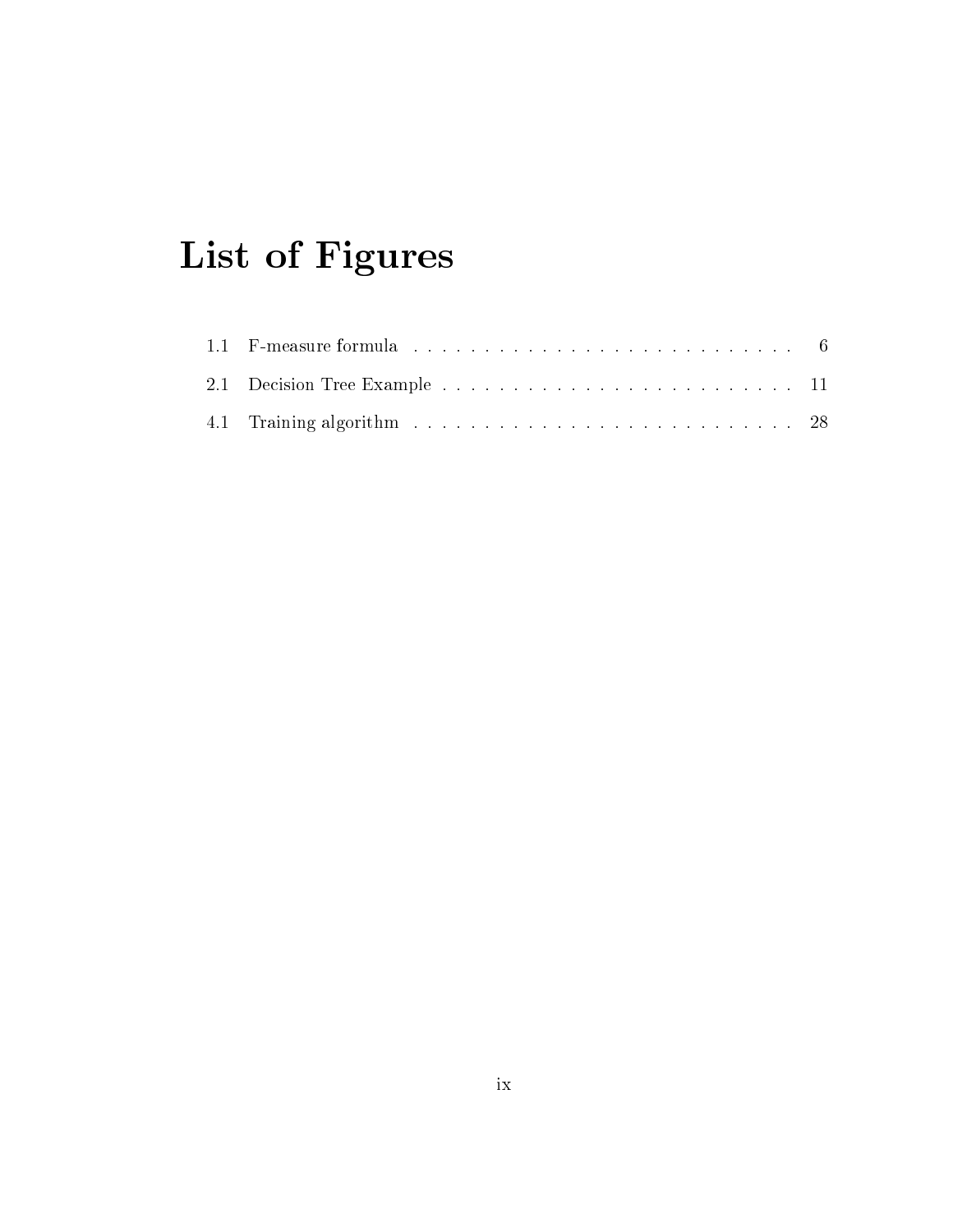## List of Tables

| 1.1                                                                      |                                                                                                                                                                                                                                                                                                                                                                                                                |
|--------------------------------------------------------------------------|----------------------------------------------------------------------------------------------------------------------------------------------------------------------------------------------------------------------------------------------------------------------------------------------------------------------------------------------------------------------------------------------------------------|
|                                                                          |                                                                                                                                                                                                                                                                                                                                                                                                                |
|                                                                          |                                                                                                                                                                                                                                                                                                                                                                                                                |
|                                                                          |                                                                                                                                                                                                                                                                                                                                                                                                                |
| Top five systems at MUC-7 $\dots \dots \dots \dots \dots \dots \dots$    | 55                                                                                                                                                                                                                                                                                                                                                                                                             |
| System combinations on unseen data from the MUC-7 dry-run and            |                                                                                                                                                                                                                                                                                                                                                                                                                |
|                                                                          | 56                                                                                                                                                                                                                                                                                                                                                                                                             |
|                                                                          |                                                                                                                                                                                                                                                                                                                                                                                                                |
|                                                                          | 58                                                                                                                                                                                                                                                                                                                                                                                                             |
|                                                                          |                                                                                                                                                                                                                                                                                                                                                                                                                |
|                                                                          | 61                                                                                                                                                                                                                                                                                                                                                                                                             |
|                                                                          |                                                                                                                                                                                                                                                                                                                                                                                                                |
|                                                                          |                                                                                                                                                                                                                                                                                                                                                                                                                |
|                                                                          |                                                                                                                                                                                                                                                                                                                                                                                                                |
|                                                                          |                                                                                                                                                                                                                                                                                                                                                                                                                |
| Comparison of MENE with DT system                                        | 73                                                                                                                                                                                                                                                                                                                                                                                                             |
| Results from running the experimental models described on page 91<br>A.1 |                                                                                                                                                                                                                                                                                                                                                                                                                |
|                                                                          |                                                                                                                                                                                                                                                                                                                                                                                                                |
| A.2 Number of features affected by the experimental models from page     |                                                                                                                                                                                                                                                                                                                                                                                                                |
|                                                                          |                                                                                                                                                                                                                                                                                                                                                                                                                |
|                                                                          | Definitions used in F-measure computation $\ldots \ldots \ldots \ldots \ldots$ 6<br>Some dictionaries rejected for MENE 42<br>Systems' F-measures on dry-run data with different numbers of articles 57<br>Comparison of BBN and NYU statistical systems<br>MET2 results with different sets of features 67<br>IREX results with different sets of features 68<br>Japanese reference resolution experiments 70 |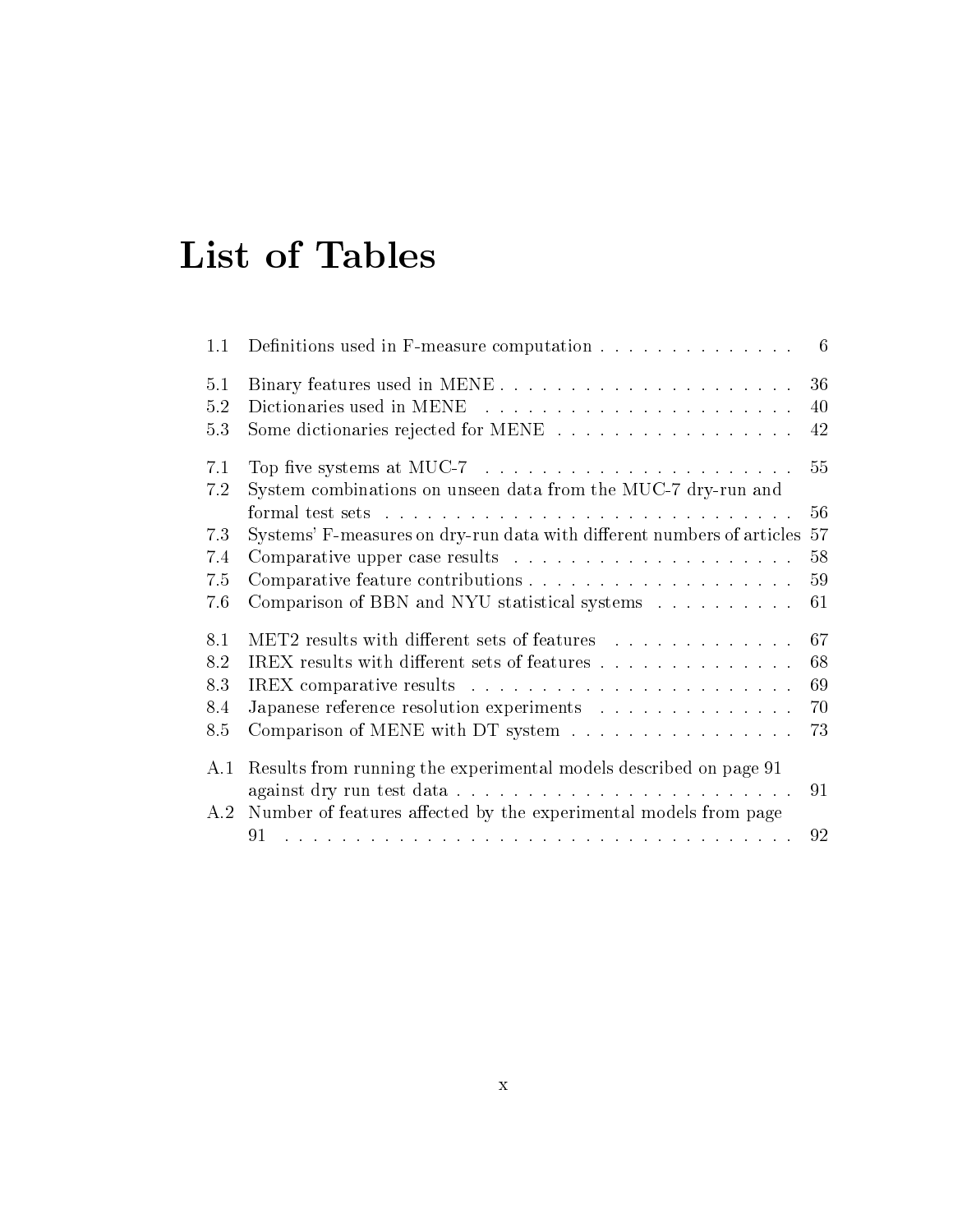# Chapter 1 Introduction

The sub ject of this work is a novel system for tagging named entities in text called "MENE", an acronym which stands for "Maximum Entropy Named Entity". This chapter will describe the problem of named entity recognition, discuss its importance, and look at how named entity systems are currently being evaluated.

### 1.1 Information Extraction

Named entity recognition (which might also be called "proper name classification") is a computational linguistics task in which we seek to classify every word in a document as falling into one of eight categories: person, location, organization, date, time, percentage, monetary value, and \none-of-the-above". In the taxonomy of computational linguistics tasks, it falls under the domain of \information extraction". Information extraction is the task of extracting specific kinds of information from documents as opposed to the more general task of "document understanding" which seeks to extract all of the information found in a document.

There are many levels of sophistication which one can attempt in information extraction. The most ambitious task currently being widely attempted is "scenario template" extraction. In this task, we seek to retrieve a wide variety of information about a certain type of event from a document. For instance, at the recent "Seventh Message Understanding Conference" (MUC-7) [32], the specic scenario-template task was to identify missile and rocket launch events in 100 articles from the New York Times. Participants in this task were asked to fill in as many slots as possible in a database template to answer questions such as:

- $\bullet$  where was the rocket launched from:
- $\bullet$  who owned the rocket:
- $\bullet\,$  who owned the payload: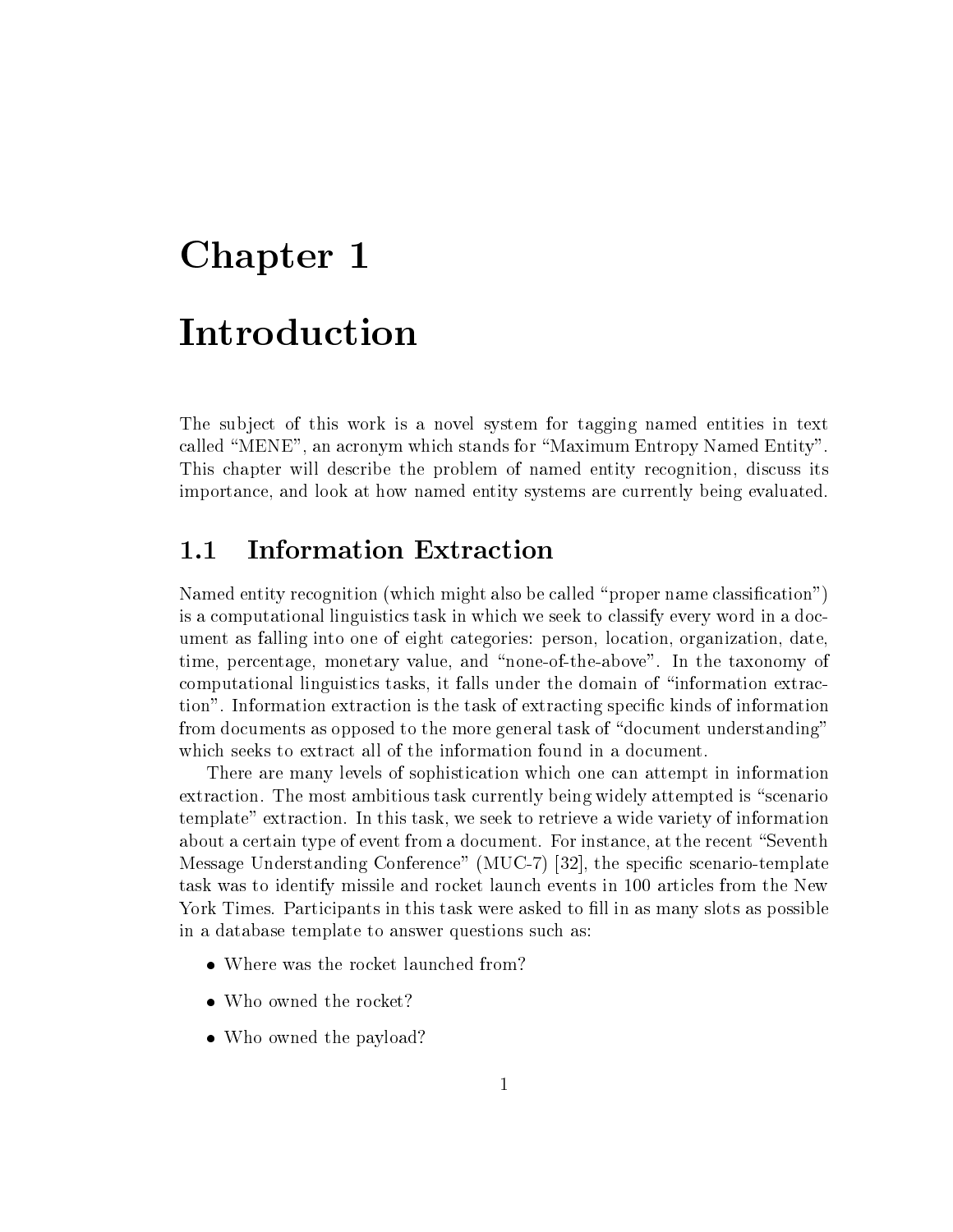$\bullet$  what was the payload:

A simpler information extraction task is that of \template relationships". Here the task is to find the relationship between pairs of named entities. For instance, from the phrase "Microsoft president Bill Gates", we would want the system to report that "Bill Gates" is a person, "Microsoft" is an organization, and that Bill Gates is an employee of Microsoft.

#### $1.2$ Named Entity Recognition

Named entity recognition, which is the subject of this thesis, is much simpler than either of these tasks, but it is a necessary precursor to them. Clearly before we can determine the relationship between Microsoft and Bill Gates, we must first properly categorize them respectively as an organization and a person. Similarly, Cape Kennedy must first be identified as a location before we can identify it as a rocket's launching site.

Since the named entity task is relatively simple, a relatively high accuracy rate is expected of N.E. systems. While it is, indeed, fairly easy to build a named entity (N.E.) system which has reasonable performance, there are still a large number of ambiguous cases which make it difficult to attain human performance levels on the task. For instance:

- $\bullet$  when is the word washington being used as the name of a person and when as the name of a city?
- $\bullet$  Mr. Jones lost 25 pounds  $\dots$  Did he lose 25 pounds of weight or 25 pounds  $\bullet$ of British currency?

An example may prove helpful here. Given the paragraph:

Italy's business world was rocked by the announcement last Thursday that Mr. Verdi would leave his job as vice-president of Music Masters of Milan, Inc. to become operations director of Arthur Andersen.

we want to reproduce the paragraph with all of the named entities marked with SGML tags as follows:

 $\langle$ ENAMEX TYPE="LOCATION")Italy $\langle$ /ENAMEX}'s business world was rocked by the announcement  $\langle \text{TIMEX} \text{ TYPE} = \text{"DATE} \rangle$  hast Thursday $\langle \text{TIMEX} \rangle$  that Mr. (ENAMEX TYPE="PERSON")Verdi(/ENAMEX) would leave his job as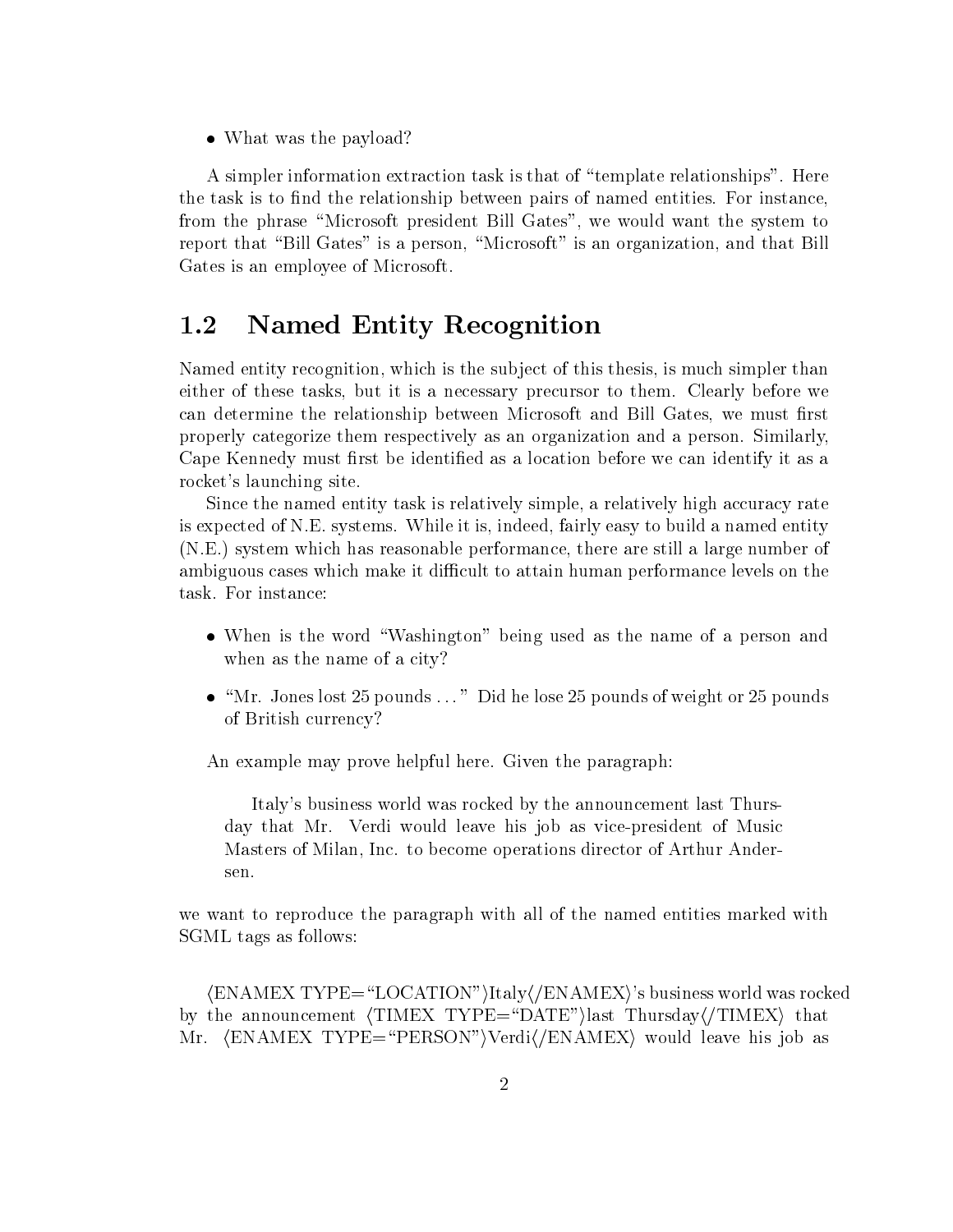vice-president of  $\langle$ ENAMEX TYPE="ORGANIZATION")Music Masters of Milan, Inc. $\langle$ /ENAMEX $\rangle$  to become operations director of  $\langle$ ENAMEX TYPE = "OR-GANIZATION" )Arthur Andersen(/ENAMEX).

Note a few difficult cases in this paragraph:

- $\bullet$  -ftaly is at the beginning of a sentence, so capitalization information is useless.
- The "s" is not part of the name "Italy"
- $\bullet$  The date is flast Thursday frather than Thursday  $\hspace{0.1cm}$
- $\bullet$  Nillan is tagged as a part of an organization name rather than as a location  $\bullet$
- $\bullet$  Arthur Andersen is an organization, not a person

These cases suggest some more general questions of robustness and portability which this thesis will attempt to addresss, such as:

- $\bullet$  frow can a system recognize names when they appear in headlines or at the beginning of sentences and capitalization information is consequently missing?
- $\bullet$  Does a system have to be rewritten whenever there is a shift in domain or language?
- $\bullet$  what happens if the rules are changed a little bit: For instance, according to the rules of the MUC-7 evaluation under which we tested our system the word "Ford" in "Ford Taurus" would not be tagged as an organization because it is seen as being part of a product name. However, another user might want this tagged as a reference to the company.

### 1.3 Applications of Named Entity Recognition

There has been a considerable amount of work on named entity taggers in recent years which aims to address many of these ambiguity and portability issues and at least one company has been built around providing a solution for this problem (IsoQuest, Inc.) [29]. This interest has been largely motivated by the relative tractibility of the problem and the potential marketability of an accurate named entity system. This marketability is driven by the many obvious benefits of having an accurate named entity system, including: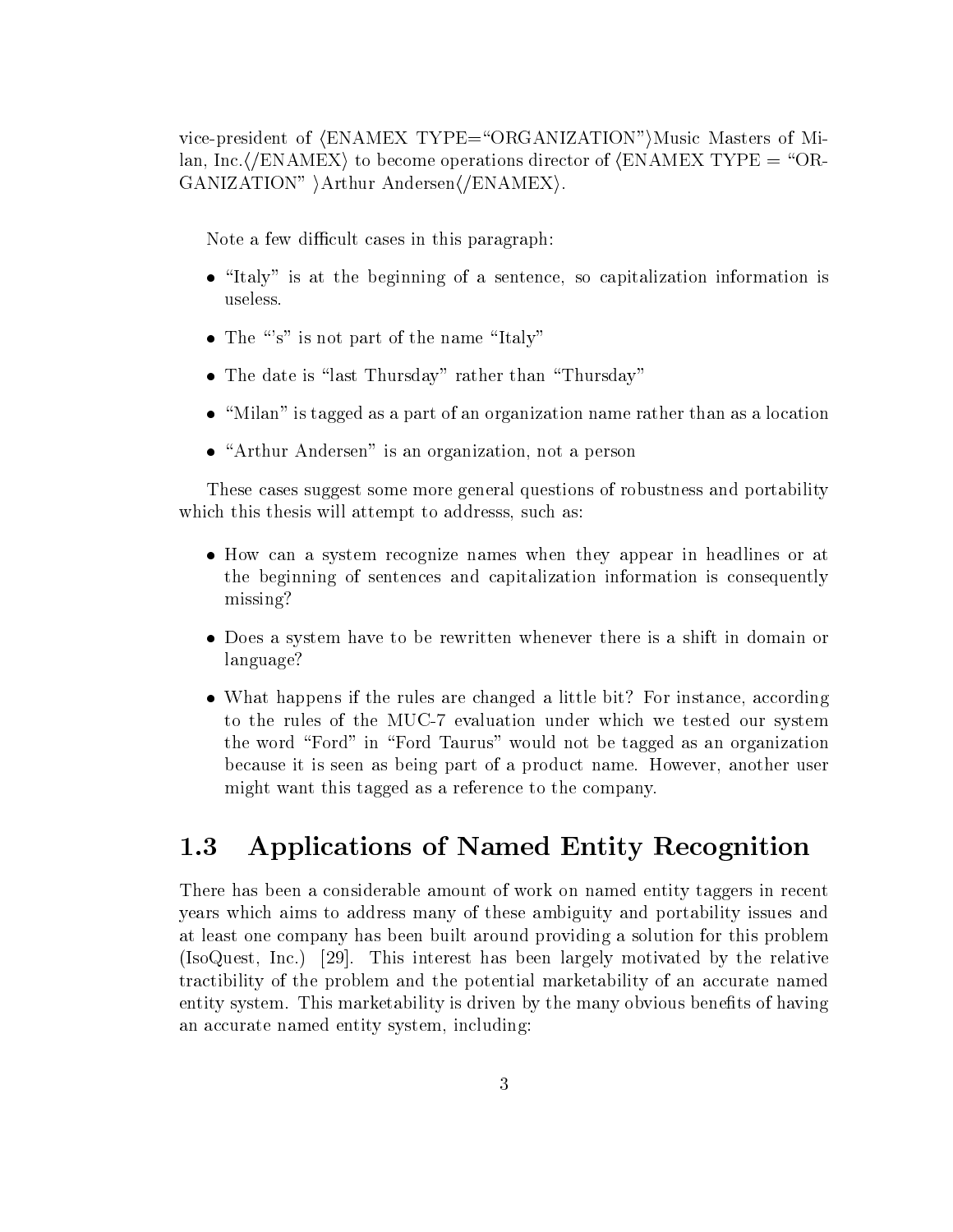- $\bullet$  more accurate internet search engines. One could find references to Clinton, South Carolina, without wading through pages of information about President Clinton, for instance.
- $\bullet$  General document organization. A user can call up all documents on a company intranet which mention a particular individual.
- $\bullet$  before reading an article a user could see a list of the people, places, and companies mentioned in the document.
- Automatic indexing of books. For many books, the ma jority of the items which would go in the index would be named entities.
- $\bullet$  *People Magazine* could use this to highlight the names of every person mentioned in **bold**. The Wall Street Journal could do the same with companies.
- $\bullet$  A named entity tagger can serve as a preprocessing step to simplify tasks such as machine translation.
- As mentioned earlier, an N.E. tagger is an essential component of more complex information extraction tasks.

#### 1.4 Evaluating Named Entity Systems

Recent progress in English N.E. has been greatly facilitated by the MUC-6 and MUC-7 machine understanding conferences. These conferences, organized by the Defense Advanced Research Projects Agency (DARPA) have as their primary purpose the evaluation of information extraction systems in a carefully controlled test followed by a conference in which participants present papers discussing their methods.

In Japanese, the "Multilingual Entity Task" (MET-2) followed the same basic format as the MUC evaluations for Japanese named entity identifications, making use of the same domains and with results being presented at the same conference. The "Information Retreival Exercise" (IREX) is a similar Japanese-language task. The evaluation was held on May 13, 1999 with a conference to be held August 30 - September 3, 1999 in Tokyo.

NYU's \Proteus" pro ject entered the MENE system in the MUC-7 named entity evaluation [9], where it was evaluated against systems from 11 other institutions. We also entered a Japanese-language version of the system in the IREX evaluation and tested it against data from the MET-2 evaluation. Since these evaluations served as our primary test of the system's effectiveness, it is important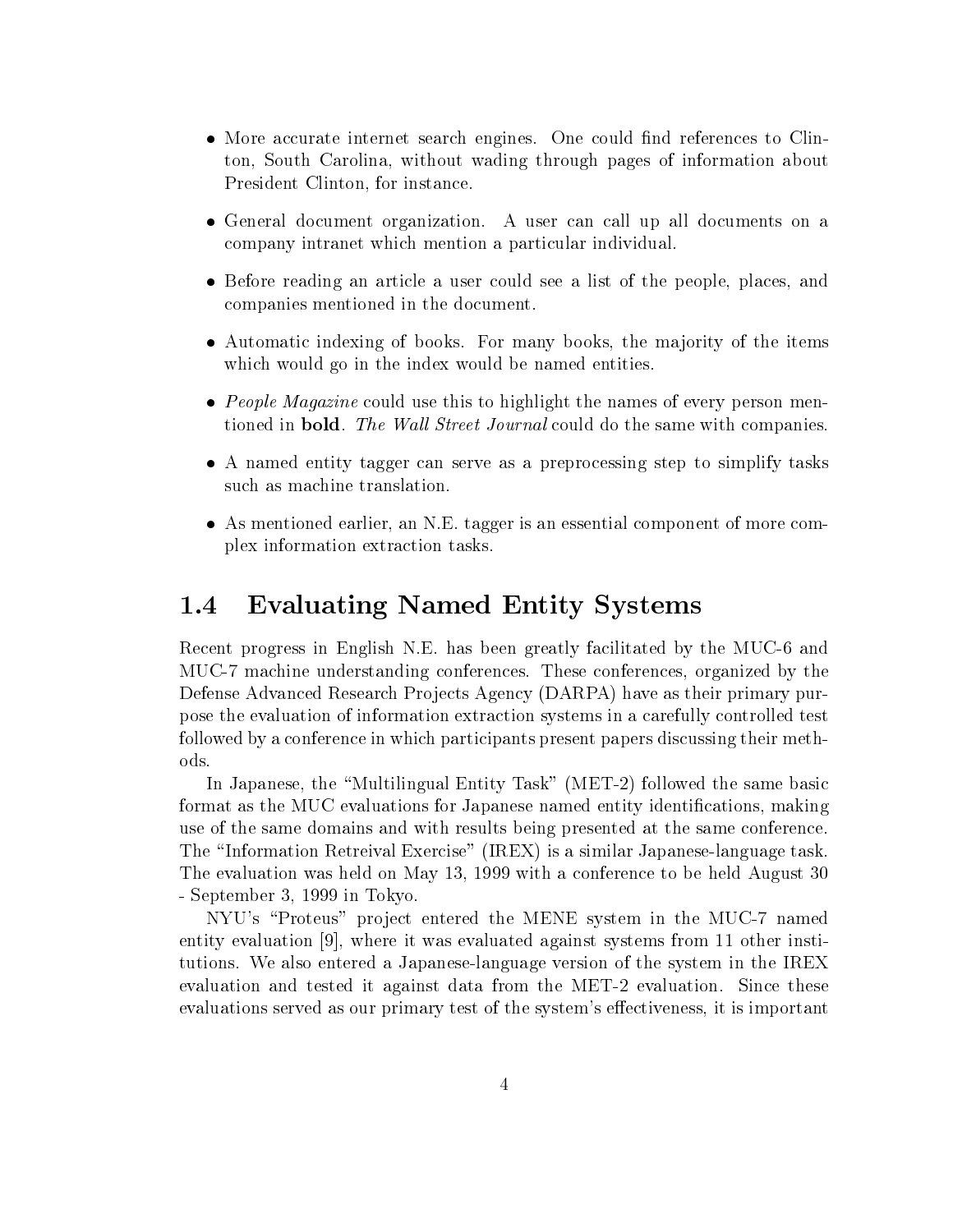that we describe them in detail. We will discuss the MUC-7 evaluation here and will discuss details of the MET-2 and IREX evaluations in chapter 8.

MUC-7 was a carefully controlled test consisting of four stages.

- 1. Training data was distributed to the participants consisting of 100 articles on the sub ject of aviation disasters. These articles consisted of about 111,000 words total.
- 2. A "dry run" test was conducted
	- (a) A "dry run" test corpus of 25 articles consisting of about  $25,000$  words was distributed.
	- (b) Sites participating in this dry run test ran their systems against the 25 articles. Sites were instructed that the dry run test data should not be read by either the participants or their systems prior to this test run.
	- (c) Participating sites sent in the output of their systems on the dry run test data. This output consisted of an exact copy of the test corpus except that the participating N.E. system would insert SGML markings into the text to bracket the named entities which it identied. Examples of this marking can be found on page 2 and appendix B.
	- (d) System administrators scored every system's output against a master key using an automated scoring program.
- 3. A revised training corpus was distributed which had various minor tagging errors corrected.
- 4. The formal run evaluation was held. This evaluation followed the same format as the dry run except that it was conducted on 100 articles and the sub ject matter shifted from aviation disasters to missile and rocket launches. This shift in test domain was not communicated to the participants beforehand and had some signicant implications for system performance. An example of MENE's output on one of these formal run articles can be found in appendix B.

Note an important caveat here. Systems were allowed to supplement the official training data of steps 1 and 3 with data which they had tagged themselves or acquired from other sites. We trained the final MENE system on 250 supplementary articles tagged by NYU, BBN [37], and the conference organizers in addition to the 100 official articles for a total of  $350$  articles  $(321,000 \text{ words})$  of training data.

Individual named entities were scored based on whether they had the correct start and end points (i.e. were any words left out of the name?) and whether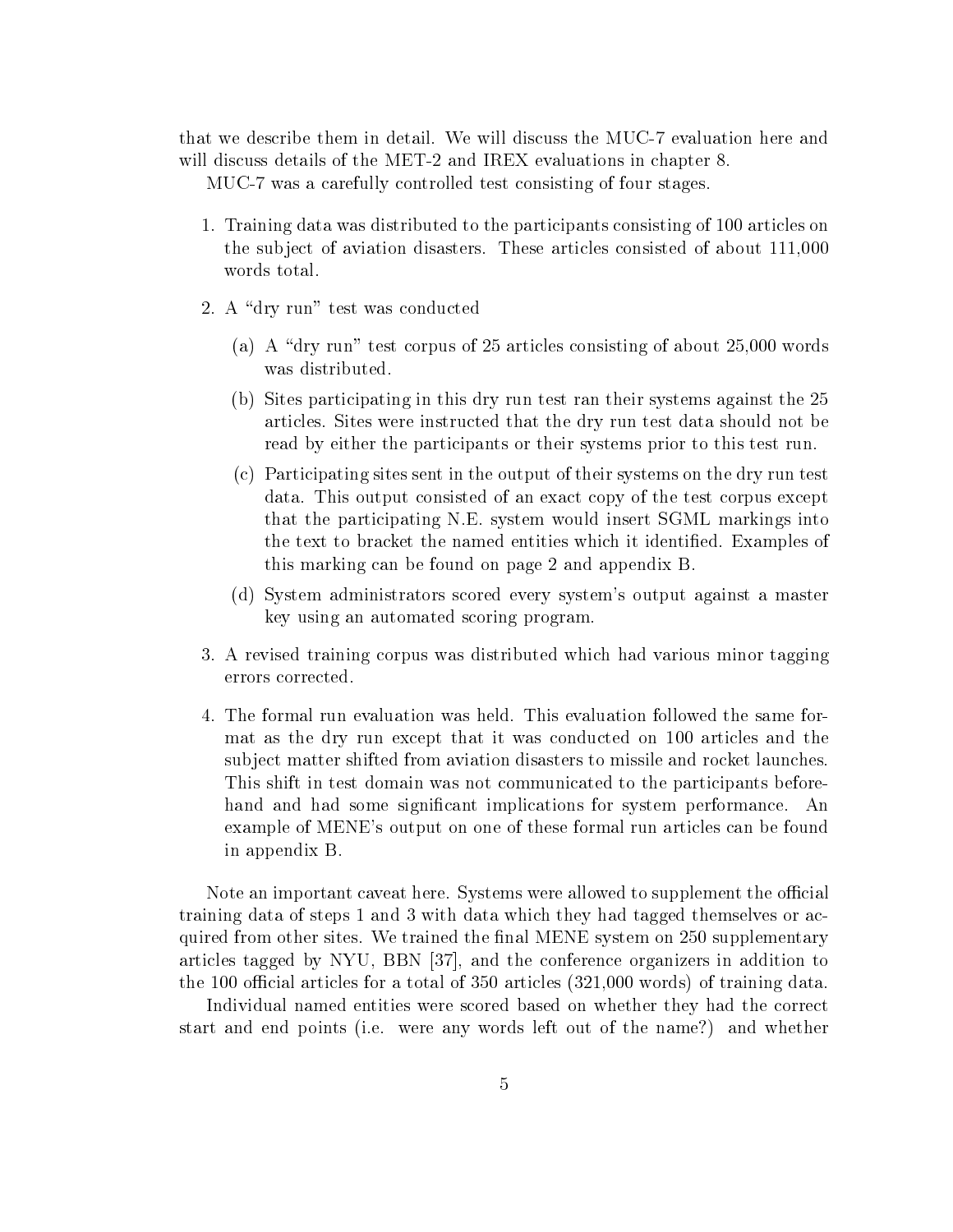$$
REC = \frac{correct}{correct + incorrect + missing} \tag{1.1}
$$

$$
PRE = \frac{correct}{correct + is \text{previous}} \tag{1.2}
$$

$$
F = \frac{2 \cdot PRE \cdot REC}{PRE + REC} \tag{1.3}
$$

Figure 1.1: F-measure formula

they identified the entity correctly (i.e. "person" vs. "organization"). These were called " $text"$  and "type" factors, respectively. Note that the text of a given tag could be correct while the type could be incorrect. The reverse is also possible, such as when a tag has an incorrect start or end point but is correctly labeled for the words which it does cover. Hence each tag had the potential to be scored "correct" twice, once for tag and once for type.

System scores for each test were measured in terms of precision, recall, and "Fmeasure" which were computed as follows [11]. First, given a tagging by an N.E. system (a "response") and an answer key which has the correct taggings, define the quantities "correct", "incorrect", "missing", and "spurious" as the number of instances of the quantities defined in table 1.1.

| correct    | response equals key                   |
|------------|---------------------------------------|
|            | incorrect   response not equal to key |
| missing    | key is tagged, response is untagged   |
| l spurious | response is tagged, key is untagged   |

Table 1.1: Definitions used in F-measure computation

These quantities are then used to compute precision, recall, and F-measure as shown in figure 1.1.

At the MUC-6 and MUC-7 conference, systems were judged based on their F-measures. Consequently, this is the score which we will be using in this work to judge the quality of our named entity systems.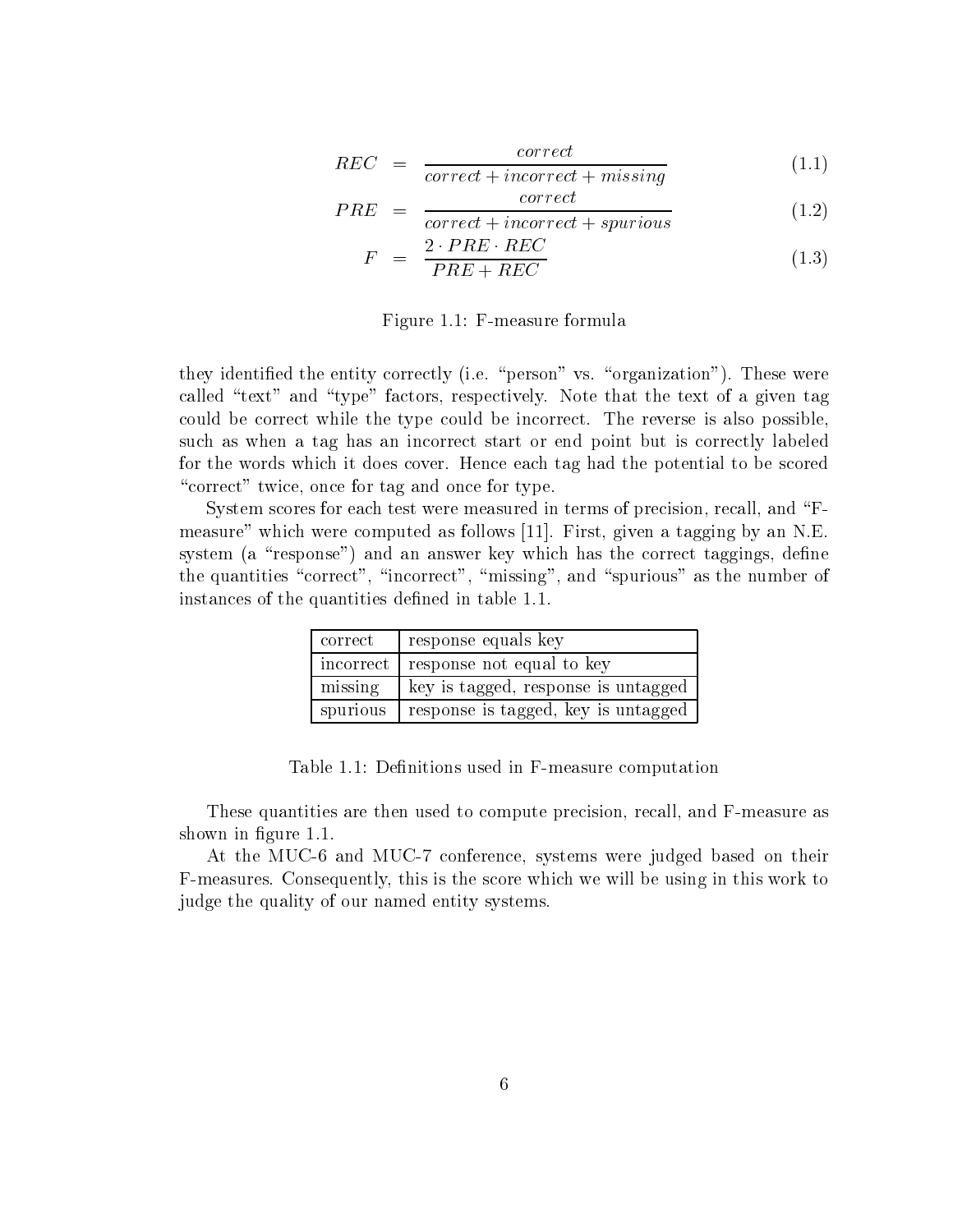### Chapter 2

## Prior Work in Named Entity Recognition

The MENE system uses a very flexible, maximum entropy approach to named entity recognition. This chapter will look at systems from NYU, BBN, and other institutions which take different approaches to the problem. We will also look at a system from the University of Edinburgh, which, along with our MENE system, was the first to make use of maximum entropy in named entity recognition.

#### 2.1 The Handcrafted Approach

The majority of the systems participating in MUC-7 used what could broadly be described as a "handcrafted approach". By this we mean that these are systems which are built by hand and rely heavily on the intuition of their human designers.

NYU's "Proteus" named entity system [25] typifies this approach to the problem. This system, which was NYU's entrant in the MUC-6 N.E. evaluation, is written in Lisp and is primarily composed of a large number of context-sensitive reduction rules. These rules are mostly very intuitive, the sorts of rules which immediately leap to mind when one thinks about how an N.E. system might be built. For instance, below we have a few such rules from Proteus with examples in which they are right and wrong.

- $\bullet$  Title Capitalized Word  $\Longrightarrow$  Title Person name
	- { Correct: Mr. Jones, Gen. Schwarzkopf
	- { Incorrect: Mrs. Field's Cookies (A corporation), Mr. Ten-Percent (nickname for a corrupt third-world official)
- $\bullet$  Month name number less than 32  $\Longrightarrow$  Date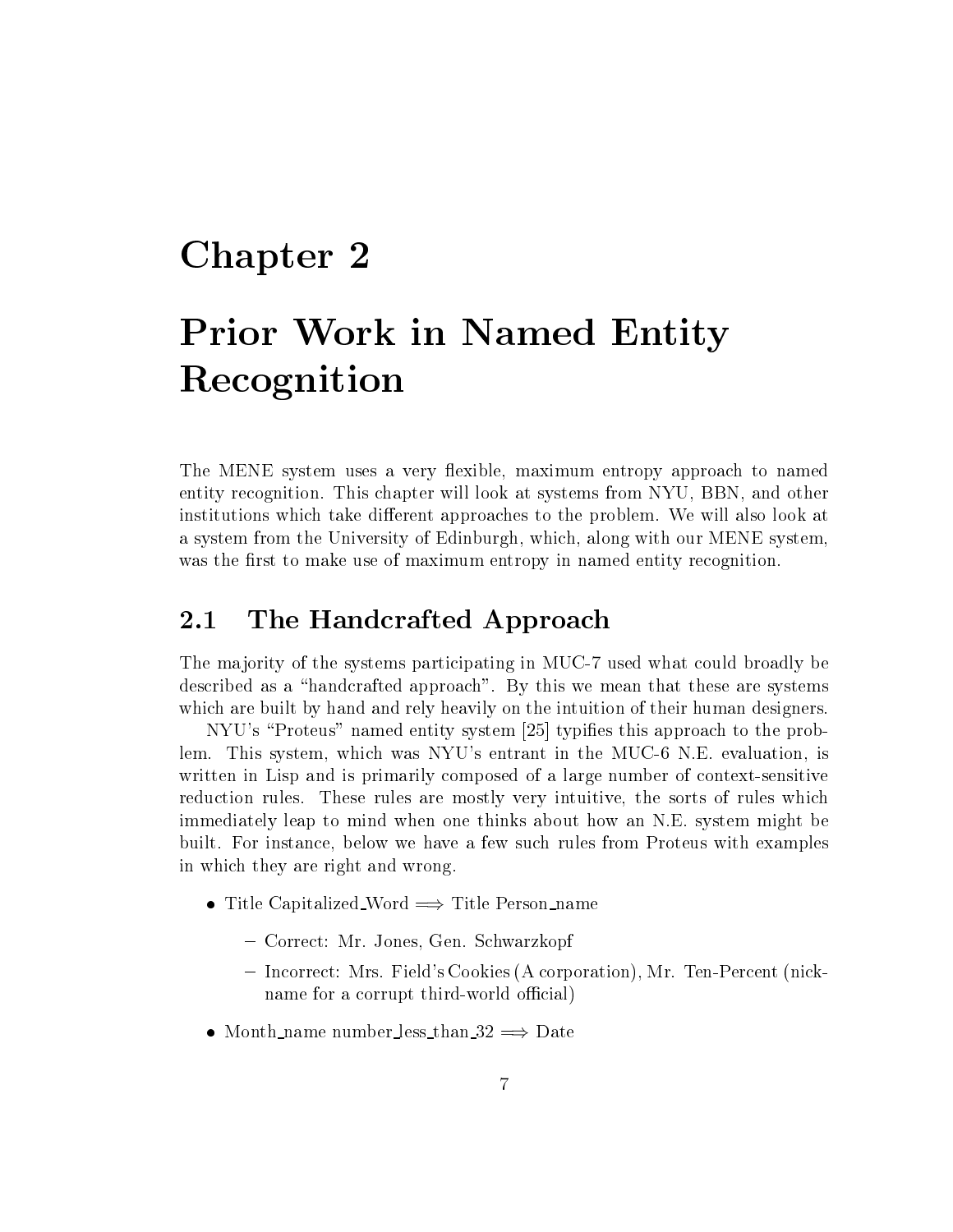- { Correct: February 28, July 15
- { Incorrect: Long March 3 (a Chinese Rocket)
- from Date to Date  $\implies$  Date
	- { Correct: from August 3 to August 9, 1997
	- Incorrect: We moved the conference from April to June to allow more time for preparation (April and June should be tagged separately, not tagged as the single date "from April to June").

While some of the examples which cause these rules to fail might seem farfetched, the "Long March 3" example did appear in the MUC-7 formal evaluation corpus (there are two instances of \Long March" in the walk-through article). In fact, for almost any named-entity rule there will be numerous exceptions. It is generally impossible, given the usual time constraints, even to code for every exception which one can think of, leaving aside those exceptions which don't become apparent until one has run a test.

In addition, every different type of document will have its own idiosyncrasies. For instance, in the New York Times articles which made up our test and training corpora, the beginning of the main body of each article tended to be very stereotyped, such as this excerpt from the formal run:

Bethesda, Maryland, Feb. 15 (Bloomberg) – Comsat Corp. and the U.S. government proposed a restructuring of . . .

A rule which recognized this pattern at the start of a paragraph would doubtless improve the score significantly on this domain, but it is questionable whether it would carry forward into a new domain.

Another serious issue with the handcrafted approach is that of expense. Just getting a system up and running requires several person-months of time from a programmer with significant experience in computational linguistics-a scarce commodity. This time is largely wasted if we want to then port the system to a new language or domain.

There is also a serious question of consistency and reproducibility of results. At the MUC-7 conference, the second-ranked named entity system, from IsoQuest [29], got an F-measure of 91.6, while the lowest-ranked handcoded N.E. system from an English-speaking institution (the European FACILE Consortium) got F=81.91 [6]. Interestingly, the IsoQuest and the FACILE systems both seem somewhat similar. Both rely on handcoded rules. Both make use of databases of common named entities. Both also allow different weights to be assigned to the rules so that conflicts between rules predicting different entities can be resolved by choosing the rules which have the greatest weight.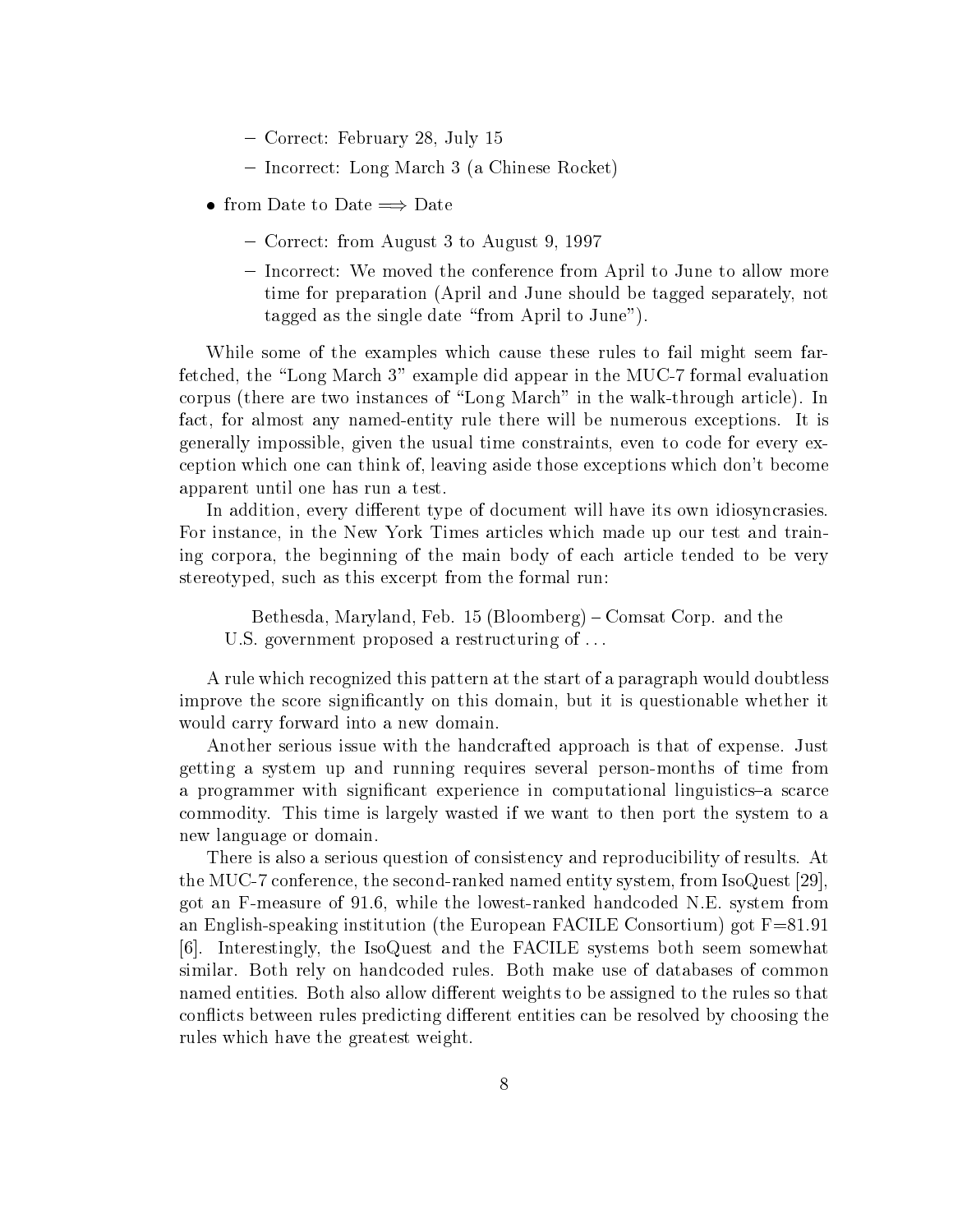The major difference between the two systems seems to be that IsoQuest's has had substantially more person-months invested in it. FACILE states that they only invested one person-month in developing and testing the linguistic resources for MUC-7 as opposed to developing the underlying software. IsoQuest states that they, too, devoted only about one month to customizing their system for MUC-7, but they were building their system on top of their basic commercial system. Consequently, 90% of the patterns in the MUC-7 entry came from their commercial system. Since they say that the commercial system has been under development for about two years and has been licensed to over 30 clients, one would expect that its basic patterns are quite good. Furthermore, they have built a slick GUI development environment, which probably further leverages their development efforts.

In sum, if one is smart enough and works hard enough, it is possible to build a strong named entity system using conventional handcoded techniques. However, these systems will still have a number of drawbacks

- 1. They will be expensive, since they will rely on the expertise of trained computational linguists.
- 2. They will have to be manually adapted to new domains
- 3. Their rules and lexicons must be completely rewritten when they are ported to new languages
- 4. Performance will be highly sensitive to the computational linguist's skill in writing the named entity patterns and to the amount of labor devoted to the task.

On the other hand, there are certain classes of patterns which are difficult to capture except through the use of regular expressions. For instance, the hypothetical pattern  $\rm [person\_name, \ the \ aq$ ective $\rm [CD \ of \ original \ normal \ written \ correlation]$ covers a phrase like "Fred Smith, the young dynamic CEO of XYZ Enterprises" is a pattern which would be difficult for an automated system to learn because of the presence of the sequence of zero or more adjectives. As we will discuss later on, our official entry in the MUC-7 evaluation tried to combine the best of both worlds by allowing the MENE system to look at the output of the Proteus system as one of its inputs.

#### 2.2 Automated Approaches: Training Data

It is clear that to answer these objections to the handcoded systems one must attempt to build a system which will in some way automatically train itself, thereby cutting the slow and expensive computational linguist out of the development loop.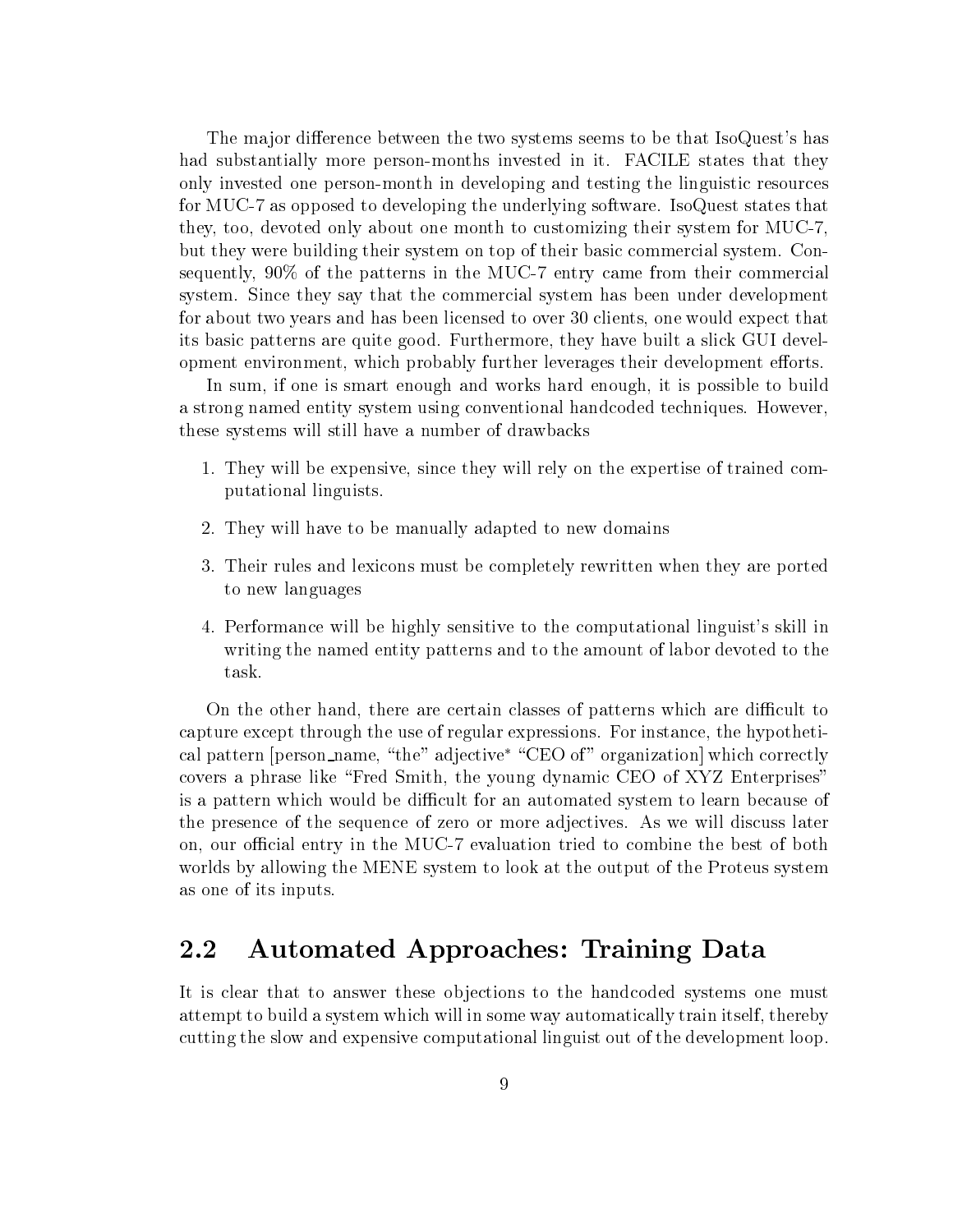There are, however, a large number of ways of building such a system, so we will be looking at three of them in turn, starting with Sekine's decision-tree based approach [48].

Like all of the automated methods which we will be discussing in this chapter, the decision-tree method takes as its starting point a body of text from the target domain which has been been human-annotated with all the "correct" named entities. This training text is in essentially the same form as the output which the systems are supposed to generate. An example of this marking was shown on page 2.

Clearly the creation of large amounts of training text is a burden which is not placed on the handcrafted systems. On the other hand, this work does not require the quantity of labor which the handcrafted systems require. This author has received reports that 100 articles (roughly 100,000 words) of text can be tagged in between one [48] and three [49] person-days. This compares with the person-month required to code the rules of even the poorest-performing named entity system.

Furthermore, text-tagging does not require the use of highly-trained computational linguists. BBN [37] made use of a team of undergraduates to tag 700,000 words of data for their system. A high rate of accuracy can be maintained by having two different annotators tag each piece of text and then using a third annotator to resolve any disputes.

One final point to make on training data is that even a hand-crafted system typically needs at least a small annotated corpus for testing purposes. This data is used to test the system and to prime the intuition of the system designer.

#### 2.3 Automated Approaches: Decision Trees

Before looking at the decision-tree method in detail, we first have to look at some general characteristics of how one can abstract the problem of named entity recognition into a mathematically tractable form.

Given a tokenization of a test corpus and a set of n (for MUC-7,  $n = 7$ ) named entity categories, the problem of named entity recognition can be reduced to the problem of assigning one of  $4n + 1$  tags to each token. For any particular N.E. category x from the set of n categories, we could be in one of 4 states:  $x$ -start,  $x_{\text{1}}$  x continue,  $x_{\text{2}}$  and  $x_{\text{2}}$  unique. In addition, a token could be tagged as "other" to indicate that it is not part of a named entity. For instance, we would tag the phrase |Jerry Lee Lewis flew to Paris| as |person\_start, person\_continue, person\_end, other, other, location unique].

A decision tree can be considered to be composed of three elements [31]:

 $\bullet$  future: The possible outputs of the decision tree model. For instance, in our case the 29 different tags described above form the space of futures.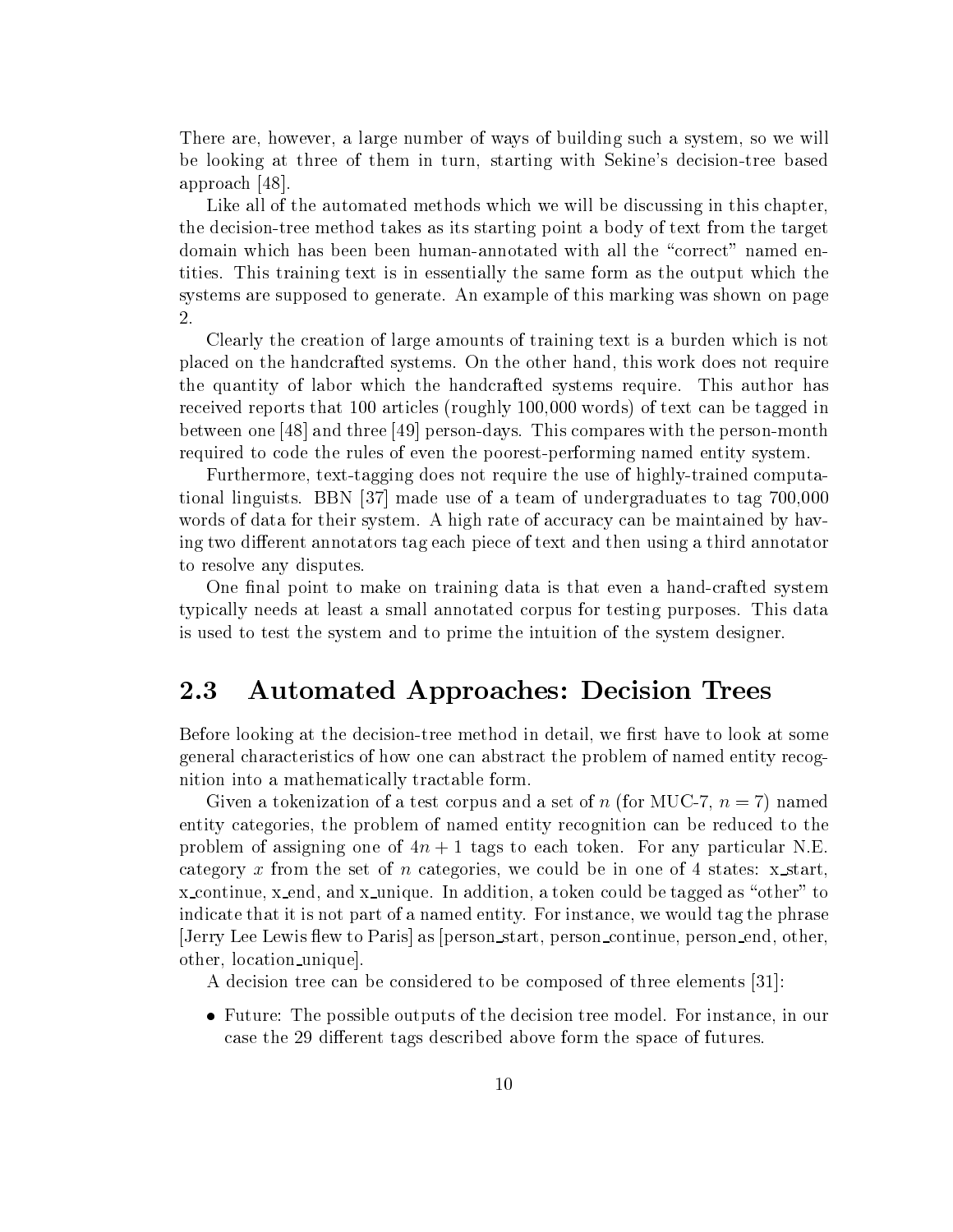

Figure 2.1: Decision Tree Example

- History: The information available to the model. In Sekine's decision tree model, this was information derivable from the previous, current, and following word, although in principal, there is no reason why the window could not have been widened.
- $\bullet$  Questions: This is what a decision tree is all about. The objective of the  $\bullet$ decision tree growing algorithm is to find the best sequence of questions to ask about the history to determine the future. Note that in determining this sequence of questions, the choice of the mth question to ask is determined by the answers to the previous  $m - 1$  questions.

Once built, a decision tree is very easy to use. For instance, consider a language model which attempts to determine the next word in the text given a "history" consisting of the two previous words. A decision tree implementation might look like figure 2.1.

Once we have answered the questions and worked our way from the "root" to the \leaves" (terms which have the same meaning in decision trees as they do in the trees of algorithmic computer science), we take the probability distribution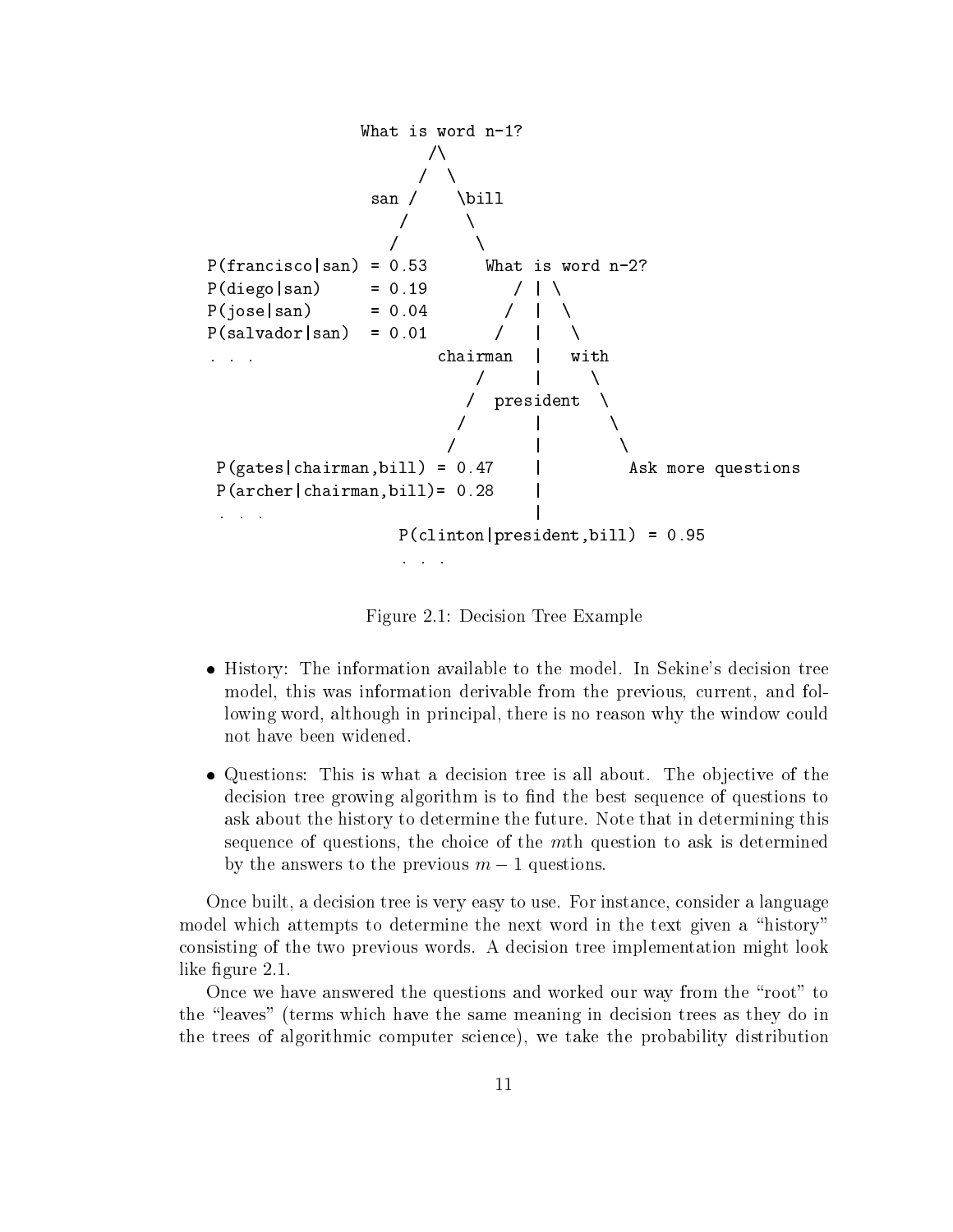stored at the leaf node as defining the function  $P(v_i|v_{i-2}v_{i-1})$ 

While it should be clear from the above that decision trees offer the possibility of building a language model (or a named entity tagger) which is potentially efficient in the use of both time and space at run-time, the question we are left with is how these trees are to be built.

The basic idea is that we seek to build a tree which at every point asks the question W which reduces uncertainty about the set of futures,  $\mathcal{F}$ , by the greatest amount <sup>1</sup> . Uncertainty is measured here as conditional entropy:

$$
\mathcal{W} \equiv \{\text{All possible answers to question } W\} \tag{2.1}
$$

$$
H(F|W) = -\sum_{q \in \mathcal{W}} P(q) \sum_{f \in \mathcal{F}} P(f|q) \log P(f|q) \tag{2.2}
$$

The problem with the method as we have sketched it thus far is that in looking for the best question at any given tree node, we will tend to choose those questions The problem with the method as we have sketched it thus far is that in looking for<br>the best question at any given tree node, we will tend to choose those questions<br>W for which  $|\mathcal{W}|$  is large since in general those ques value of H(F jW). But while our metric will tend to make us favor large values W for which  $|\mathcal{W}|$  is large since in general those questions will lead to the lowest<br>value of  $H(F|W)$ . But while our metric will tend to make us favor large values<br>of  $|\mathcal{W}|$ , from a computational point of view we want value of  $H(F|W)$ . But while our metric will tend to make us f<br>of  $|\mathcal{W}|$ , from a computational point of view we want to avoid if<br>ragmentation and so we would prefer smaller  $|\mathcal{W}|$ .

The solution to this is to ask only binary questions, i.e. questions whose answer can only be "yes" or "no". This makes the problem somewhat similar to the old television game show \What's My Line", in which contestants attempted to determine the profession of a guest by asking a series of yes/no questions. In playing this game, just like in seeking to minimize  $H(F|W)$ , we are basically looking for questions which will produce a roughly even split between yes and no answers and in which the universe of professions for the two answers are markedly different. Hence a question like "Are you a plumber?" is a poor choice for a first question because while  $P(plumber|yes) = 1, P(yes)$  is low. On the other hand, a question like "Do you use Colgate toothpaste?" divides the population roughly evenly, but it probably would not reduce uncertainty about the guest's profession. A better question to start with might be \Do you have any postsecondary education?", a query which does a fairly good job on both counts.

Growing a tree by selecting the questions which lead to the greatest reduction in conditional entropy is a well-known technique, and, in fact, Sekine was able to use an off-the-shelf toolkit  $[39]$  to grow his decision trees. The critical question, then, is in supplying the tree with a sufficiently rich history so that it can ask a series of informative questions which can reduce the uncertainty about the space of futures. We will now examine the specific information used by Sekine's Japanese named entity tagger.

<sup>&</sup>lt;sup>1</sup>Note that in this section a capital letter  $(F)$  refers to a variable in the usual mathematical sense, a lower-case letter  $(f)$  refers to an instantiation of the variable, and a calligraphic variable  $(\mathcal{F})$  is the set of all instantiations which the variable can take.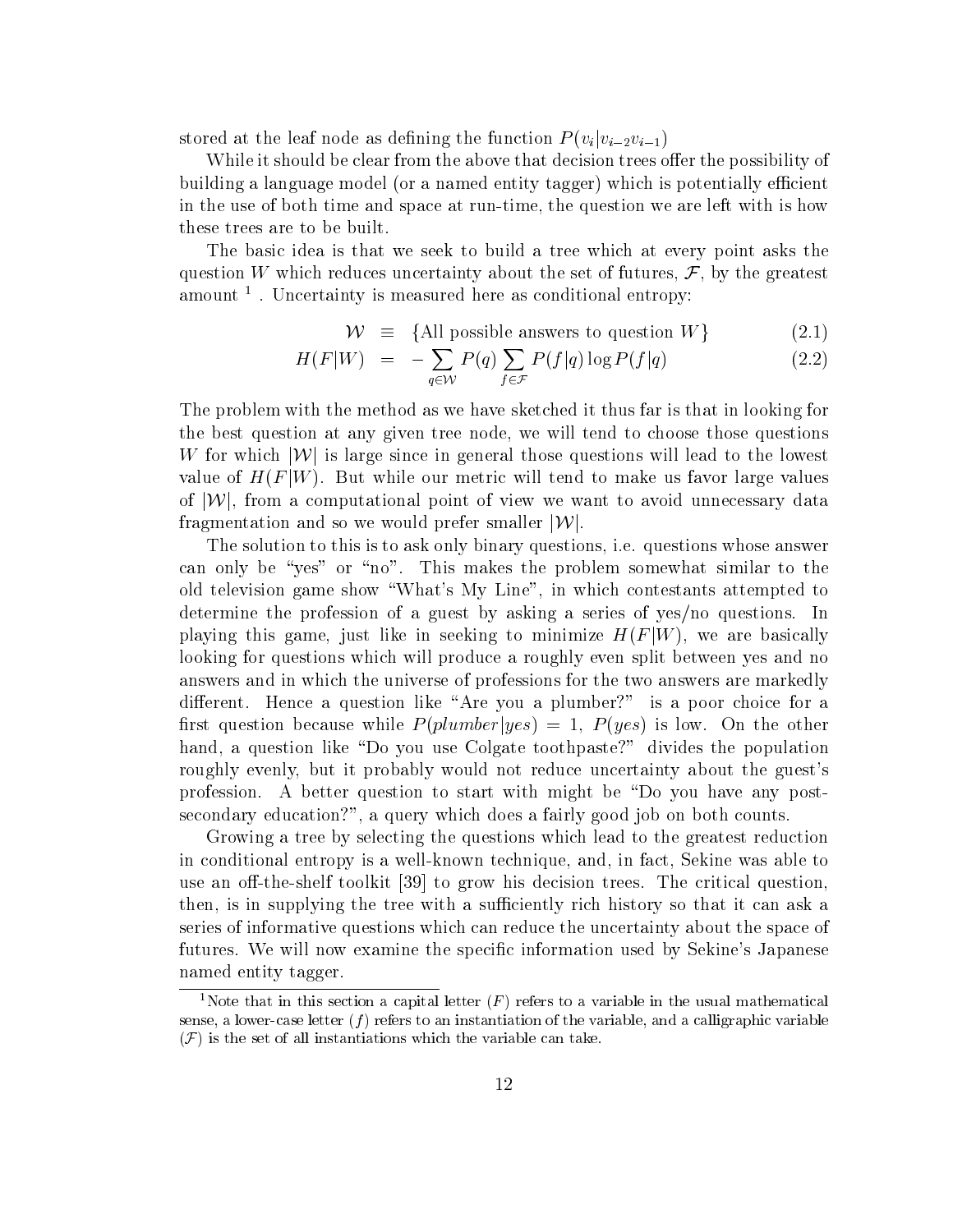Named entity tagging in Japanese poses a particular problem in that the language has no spacing between individual words. In order to get around this problem and to focus on N.E. rather than on word segmentation, Sekine used an off-the-shelf segmenter called "Juman" [34]. In addition to doing word segmentation, Juman also returns the character type (i.e. Katakana, Kanji, etc.) of every word and tries to determine the word's part-of-speech.

The other resource Sekine provided to his system was a set of dictionaries (word-lists), which gave common words which could be expected to appear as the prefix or suffix of a named entity as well as a list of words which could be the N.E. itself. For instance, the suffix "san" would appear in the person-suffix dictionary because it is indicative of a name appearing in the prior word (e.g. "Sekine-san"). Likewise, a Japanese person name like "Sekine" would go in the person dictionary.

The approach resulted in some signicant successes. The system turned in competitive results at MET-2 [46] (the Japanese version of MUC-7) and it was highly portable. In particular, it was simple to add a new type of named entity ("position", i.e. "President", "Professor"), and the system ported easily between an airline disaster domain and a business management succession domain.

One drawback to the approach, though, became apparent when the system was compared side-by-side with MENE on the MET-2 corpus. We found that when the two systems were trained on the same inputs (i.e. the \features" of the maximum entropy system had access to the same information as the "questions" of the decision tree system), they got similar results. However, one piece of information which was notably absent from the decision-tree system was the words themselves (as opposed to information about the words' part of speech, character-type, presence in various dictionaries, etc.). Integrating lexical information into this sort of decision-tree is not a trivial task since if one has a vocabulary of size  $n$  and one allows n questions of the form "Is the current word  $xyz$ ?", then one is likely to harm the model by causing excessive fragmentation of the training corpus. In other words, each leaf node would have too few events to properly estimate the probabilities for the different named entities, and accuracy would suffer. Some unpublished experiments confirmed that lexical information could not be integrated into the model by such a naive approach [45]. There are more sophisticated ways of adding lexical information to a decision tree model [31], so it remains to be seen whether a decision tree N.E. system could get a performance boost out of this type of information.

As we will discuss later, lexical information can be added to MENE using almost trivial methods. When we added lexical information to the Japanese MENE system, we saw that the F-measure increased by over 3.8 F-measures, an improvement which caused it to substantially outperform the decision tree system on MET-2 data, as discussed in section 8.6.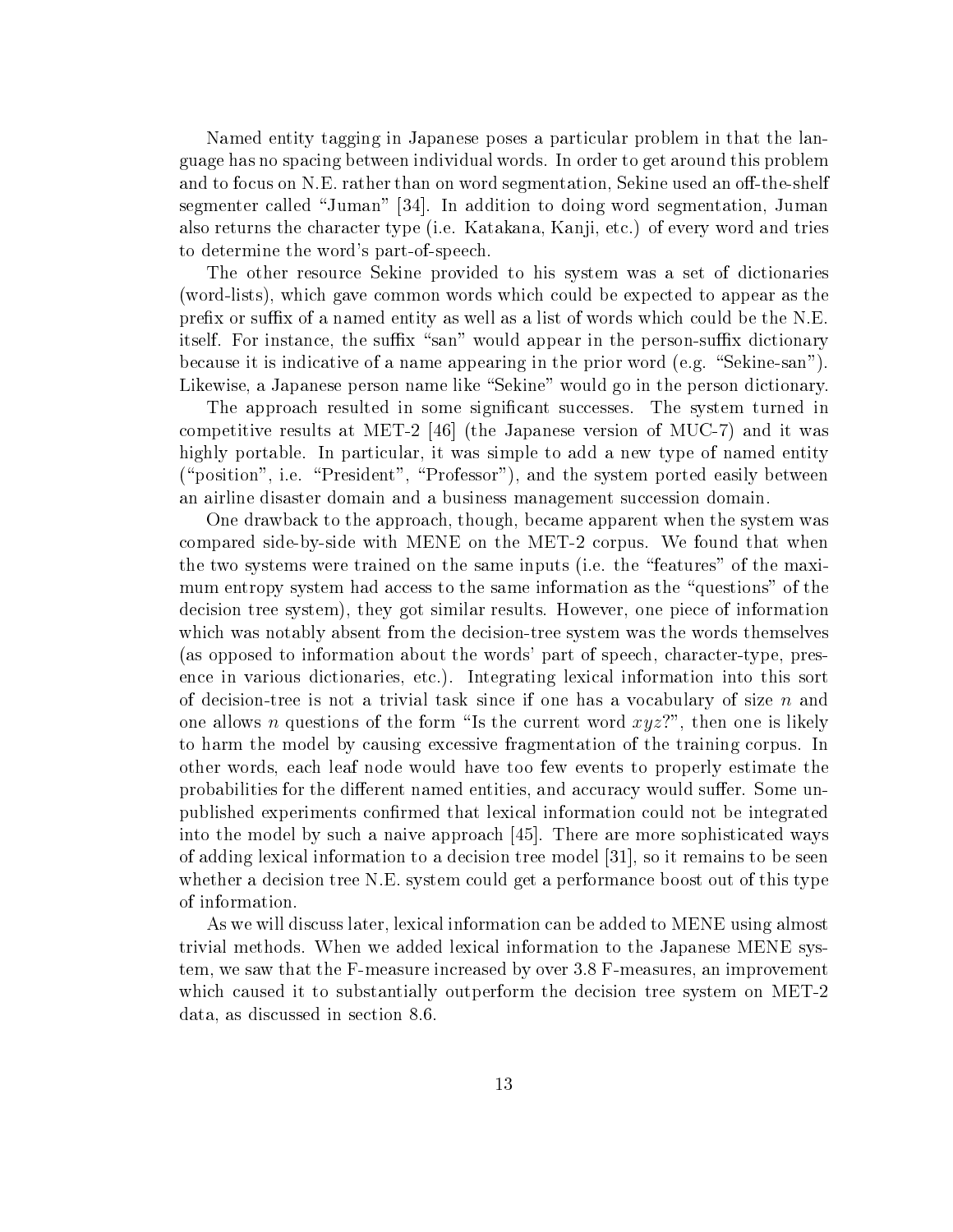#### 2.4 Automated Approaches: Hidden Markov 2.4 Models

A second automated approach which has been advanced recently is the use of Hidden Markov Models at BBN in their Identinder system [5] [37]. BBN's essential idea is to build a separate bigram language model for each name category. In addition, they build a model which predicts the next name category based on the previous word and previous name category.

Thus, a simplied version of their system turns on the following two equations:

$$
P(NC|NC_{-1}, w_{-1}) = \frac{c(NC, NC_{-1}, w_{-1})}{c(NC_{-1}, w_{-1})}
$$
\n(2.3)

$$
P(\langle w, f \rangle | \langle w, f \rangle_{-1}, NC) = \frac{c(\langle w, f \rangle, \langle w, f \rangle_{-1}, NC)}{c(\langle w, f \rangle_{-1}, NC)}
$$
(2.4)

Some definitions of terms used in BBN's equations are as follows:

|  | $NC \equiv$ Current name class                       | (2.5) |
|--|------------------------------------------------------|-------|
|  | $NC_{-x} \equiv$ Name class of the word x words back | (2.6) |

 $c(W)$ Count of W. i.e. number of times event W appears in  $(27)$ 

$$
y = \text{the training corpus} \tag{2.1}
$$

$$
w \equiv A \text{ word} \tag{2.8}
$$

$$
f \equiv \text{ A feature} \tag{2.9}
$$

Note that features in the BBN system, unlike features in maximum entropy, are attributes of words. For instance, a word can have the feature that it is capitalized, that it is at the start of a sentence, or that it is a member of a particular word list (such asa list of corporate designators).

The idea behind these equations is that we have a model predicting the next name class given the previous name class and previous word and a model predicting the next word-feature pair given the previous word-feature pair and the current name class. We then do a Viterbi search to find the sequence of name classes which assigns the highest probability to the test corpus. This name class sequence implies a tagging of the test corpus.

As an example, given appropriate training data, we could expect the following inequality to hold:

 $P(\langle {\rm andersen, capitalized} \rangle | \langle {\rm arthur, capitalized} \rangle_{-1}, {\rm organization\_name}) >$  $P(\langle \text{andersen}, \text{capitalized} \rangle | \langle \text{arthur}, \text{capitalized} \rangle_{-1}, \text{person\_name})$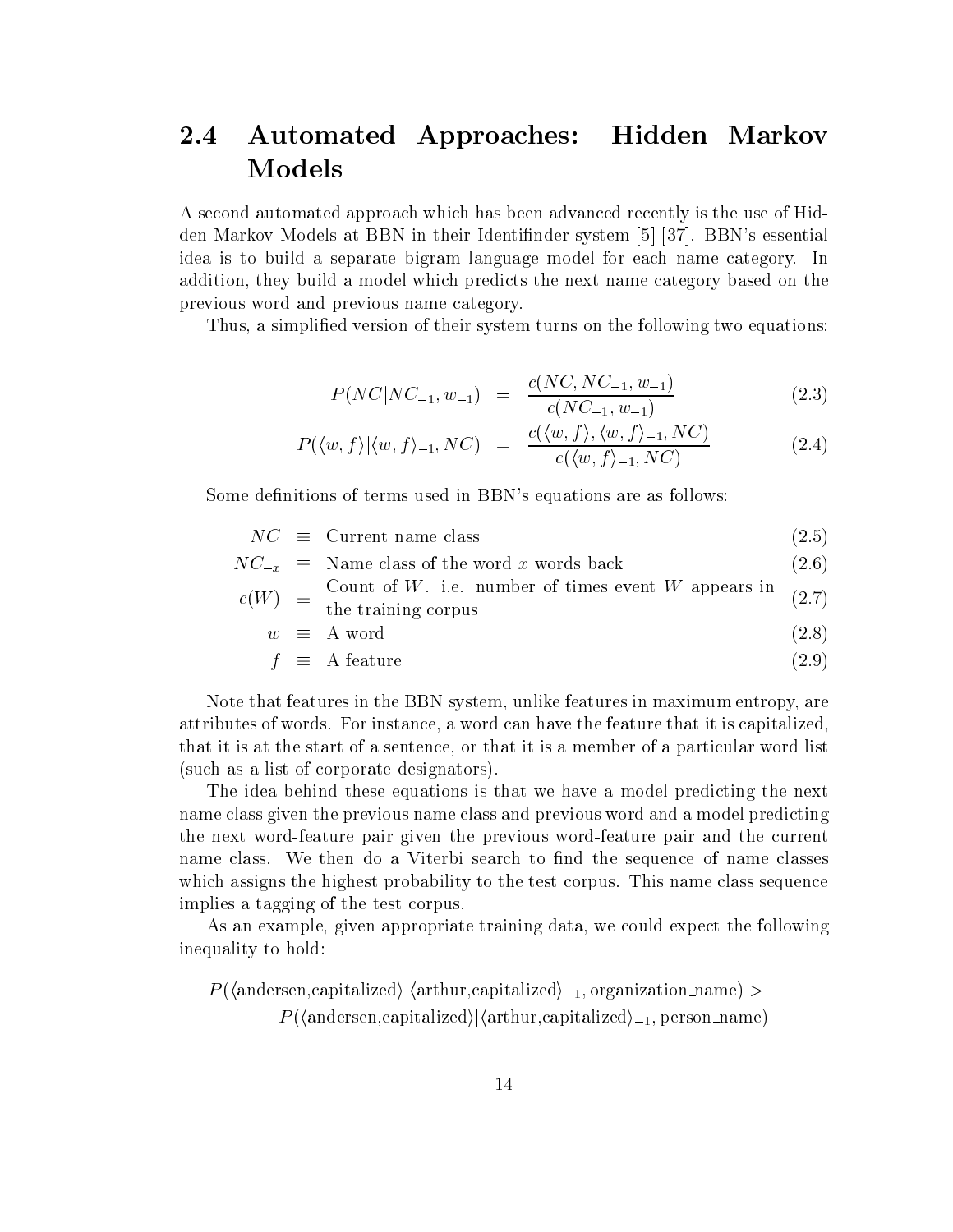Consequently, we could expect that the Viterbi search routine would choose "organization name" for this sequence rather than "person name".

BBN's system had considerable success at MUC-7. They ended up with an F-measure of 90.44 and a third-of-twelve ranking, which exceeded MENE's 88.80 F-measure and fourth-place ranking. We will compare the system results in further detail in section 7.5, but for the moment, we would like to point out what we perceive to be a shortcoming of the HMM method relative to our maximum entropy approach.

We would argue that Identifinder suffers from the fact that it makes heavy use of "back-off" in its modeling. Specifically, in the event that it has never seen the exact combination of words and features described by equation 2.4, Identinder backs off to a sequence of less specific models in the following sequence:

$$
P(\langle w, f \rangle|NC) \tag{2.10}
$$

$$
P(w|NC) \cdot P(f|NC) \tag{2.11}
$$

$$
\frac{1}{|V|} \cdot \frac{1}{\text{number of word features}} \tag{2.12}
$$

Note that any backoff strategy requires a method of splitting the probability "mass" between each level of backoff. In  $[5]$ , BBN gives the formula which they use to do this. Also note that in addition to the above backoff sequence, there is a separate backoff sequence which is followed when an unknown word is encountered either as the current word, as the previous word, or as both.

All of this backing off exacts a certain price. Firstly, there is a question of the complexity of the model as more layers of backing off are introduced. Secondly, the issue of how the different layers of backoff are weighted against each other becomes crucial. While BBN's is a reasonable approach, the choice of method willhave a ma jor impact on the outcome.

Most importantly, though, this sort of model is vulnerable to the same sorts of data fragmentation issues which afflict the decision tree model. One needs to be careful not to introduce too many features into the model because that would increase the frequency with which the system would have to back off. One should also note that Identinder only allows one feature to be active at a time. Consequently, the system would have a difficult time modeling a situation where a word was, for instance, both capitalized and on a list of names of months of the year, a situation which might help to distinguish words like "march" and "may".

Granted, these criticisms must be taken with a grain of salt since we have not yet demonstrated that MENE can outperform an HMM system when the two systems are placed on an equal footing. However, we feel that the fact that the maximum entropy approach doesn't suffer from these problems points to the longterm potential of the approach.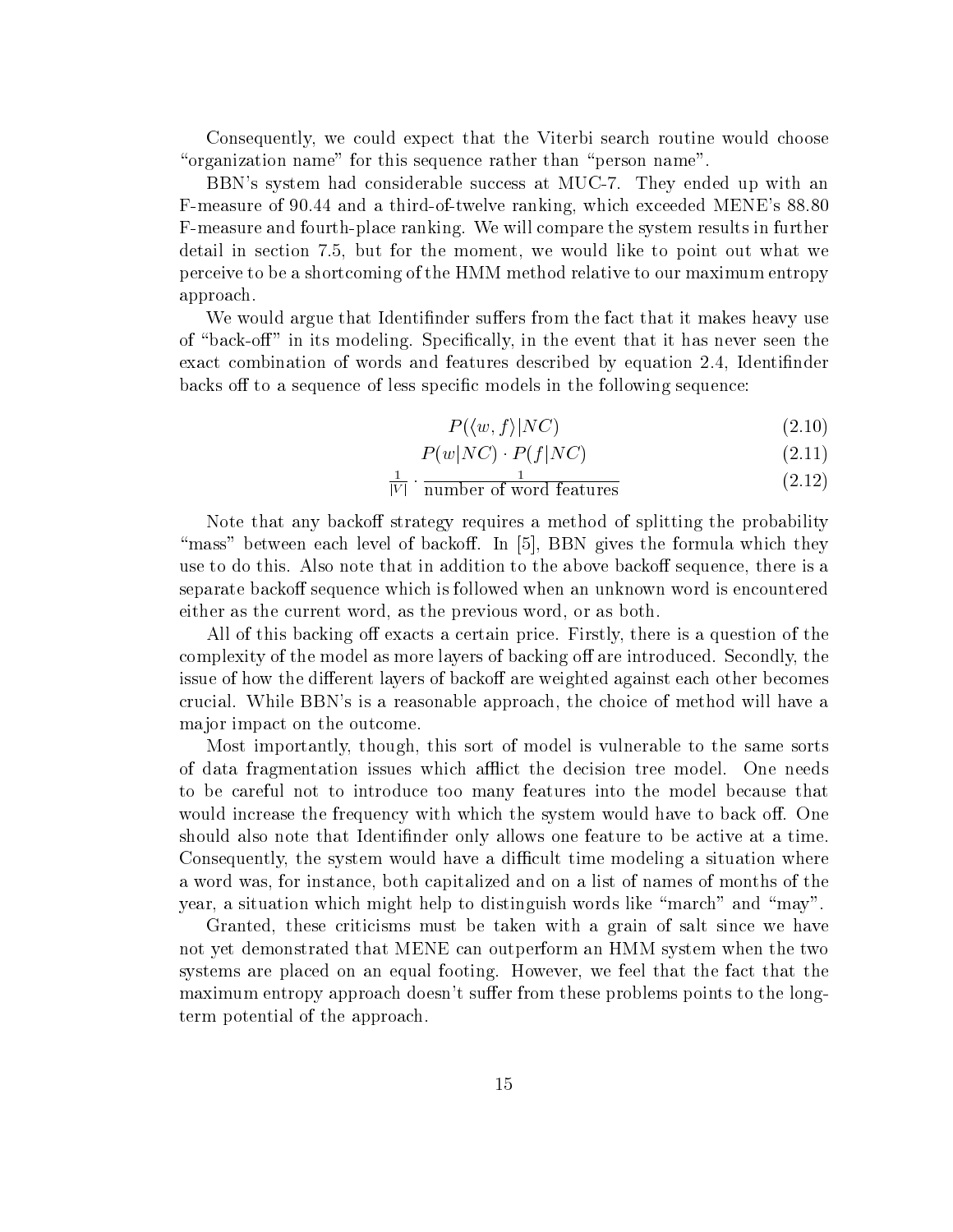#### $2.5$ A Hybrid Approach: LTG/University of Edinburgh

The other interesting statistical system entered in the MUC-7 evaluation was, like MENE, a hybrid statistical-handcoded system which made use of maximum entropy [35]. The key characteristic of this system is that the processing is done in stages. In the initial phase, the text passes through some "sure-fire" handcoded regular expression rules like those described in the Proteus system. These are rules which were deemed to have a very high probability of being correct (and which, in fact, performed with 98% precision on the formal evaluation). One example of these is the following:

- $\bullet$  Capitalized word is a? JJ  $\prime$  PROF
	- { Example: Yuri Gromov is a former director
	- Definitions:
		- $*\ + \$  means one or more
		- $\,*$  means zero or more  $\,$
		- $\; * \;$  : means zero or one  $\;$
		- \JJ" means adjective
		- $\ast$  PROF is a profession (director, manager, analyst, etc.)  $\,$

Since these sure-fire rules have only  $42\%$  recall, some additional stages are necessary. In the next stage, a set of weaker rules are passed to a maximum entropy model. These rules take into account information such as whether or not a word was identified as an N.E. elsewhere in the text by one of the sure-fire rules, case information, the position of the word in the sentence, etc. Although the LTG paper gives very little information about their M.E. model, one imagines that each of the above might be a different feature which would be given a weight by a maximum entropy training procedure similar to the MENE procedure described in section 4.2.

Following this maximum entropy phase, there is another stage in which handcoded rules are used. These rules have more relaxed criteria than the "sure-fire" rules and consequently they have lower precision. These rules make extensive use of lists of known locations, organizations, and person-names. There follows another maximum entropy stage similar to the one described above and finally another M.E. model which handles names found in the document headers (i.e. in headlines).

Unfortunately, comparisons between our work and that of LTG are difficult since over half of the LTG system's recall came from the two non-statistical phases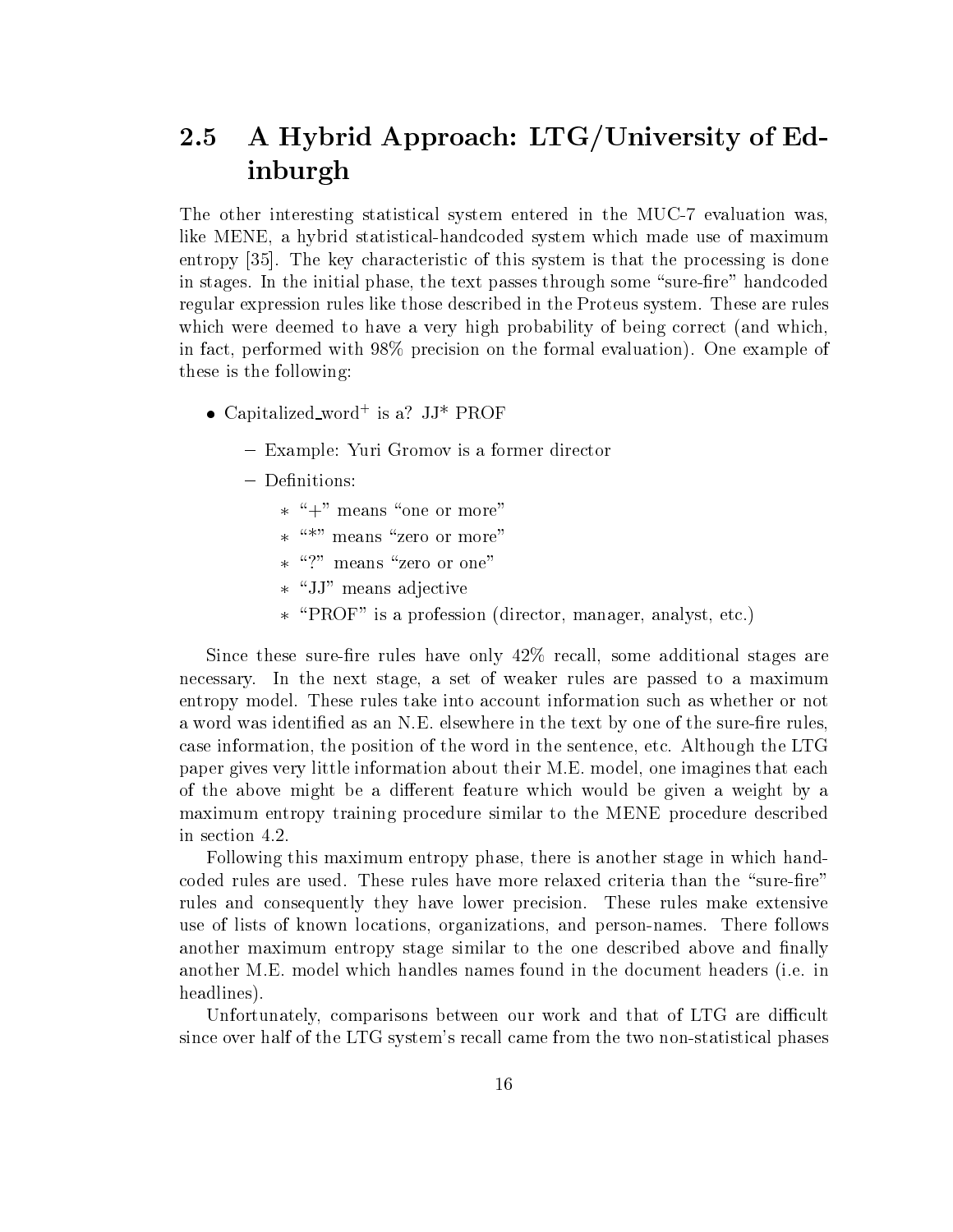of their five-stage process. The LTG system demonstrated superior performance on the formal run relative to the MENE-Proteus hybrid system (93.39 vs 88.80) and, in fact, had the highest score overall at MUC-7, but it isn't clear whether their advantage came from superior handcoded rules or superior statistical techniques, because their system is not as easily broken down into separate components as is MENE-Proteus. It is also possible that tighter system integration between the statistical and handcoded components was responsible for some of LTG's relative advantage, but note that MENE-Proteus appears to have an advantage over LTG in terms of portability. As we will discuss later, we were able to easily port MENE to Japanese, and we expect that it could be easily combined with a pre-existing Japanese handcoded system, but it isn't clear that this could be done with the LTG system. Nevertheless, one avenue for future research is to look at tighter multi-system integration methods which wouldn't compromise MENE's essential portability.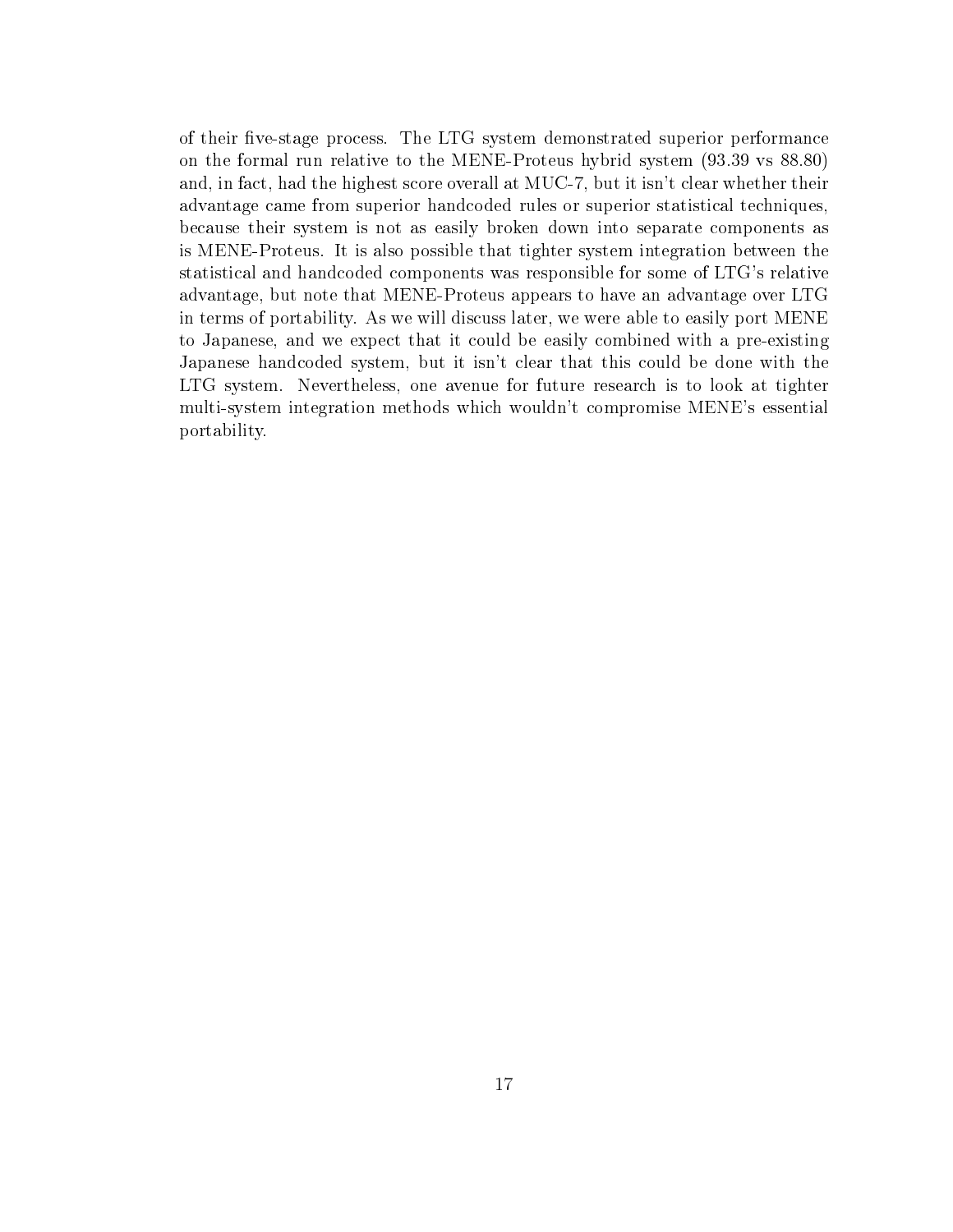# Chapter 3 Maximum Entropy Modeling

Maximum entropy is a very flexible method of statistical modeling which turns on the notion of "futures", "histories", and "features". Futures are defined as the possible outputs of the model. Like in the decision tree method, we are seeking to choose from the set of 29 different named entity tags described in section 2.3. A maximum entropy solution to this, or any other similar problem allows the computation of  $p(f|h)$  for any f from the space of possible futures, F, for every h from the space of possible histories,  $H$ . As with decision trees, a "history" in maximum entropy is all of the conditioning data which enables you to assign probabilities to the space of futures. In the named entity problem, we could reformulate this in terms of finding the probability of  $f$  associated with the token at index  $t$  in the test corpus as:

$$
p(f|h_t) = p\left(f\Big| \begin{matrix} \text{Information derivable from the test corpus} \\ \text{relative to token } t \end{matrix}\right) \tag{3.1}
$$

The computation of  $p(f|h)$  in M.E. is dependent on a set of "features" which, hopefully, are helpful in making a prediction about the future. Like most current M.E. modeling efforts in computational linguistics, we restrict ourselves to features which are binary functions of the history and future. For instance, one of our features is

$$
g(h, f) = \left\{ \begin{array}{rcl} 1 & \text{if current-token-capitalized(h)} = \text{true and} \\ 0 & \text{else} \end{array} \right\} \tag{3.2}
$$

Here "current-token-capitalized(h)" is a binary function which returns true if the "current token" of the history h (the token whose tag we are trying to determine) has an initial capitalized letter. Clearly when current-token-capitalized(h) holds, the current word is more likely to be the start of a location name than average. The question, as was the case in the previous chapter, is how to turn these intuitively appealing features into a conditional probability.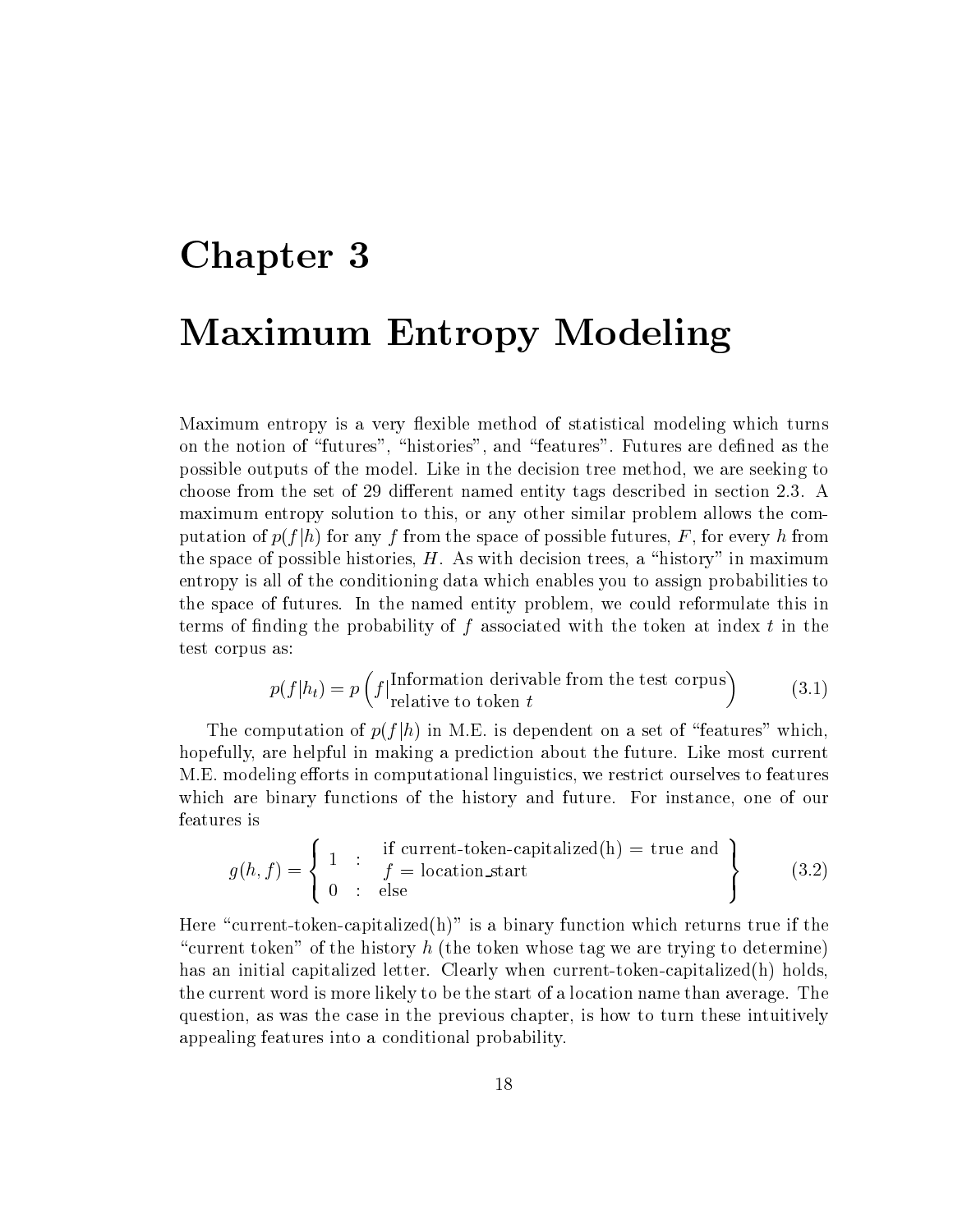Given a set of features and some training data, the maximum entropy estimation produces produces a model in which every feature given feature given feature given  $g$  has associated with it and  $g$ parameter is allows the computer in this condition is to compute the computer  $\mu$  and the conditional probability  $\mu$ 

$$
P(f|h) = \frac{\prod_{i} \alpha_i^{g_i(h,f)}}{Z_{\alpha}(h)} \tag{3.3}
$$

$$
Z_{\alpha}(h) = \sum_{f} \prod_{i} \alpha_i^{g_i(h,f)} \tag{3.4}
$$

To rephrase, this equation tells us that the conditional probability of the future given the history is the product of the weightings for all features which are active on the  $\langle h, f \rangle$  pair, normalized over the products for all the futures. The following chapter will describe how we arrive at this formula as the correct way to compute  $p_{(f \mid h)}$  and how we can compute the weightings  $\alpha_i$ .

One thing to bear in mind while reading the chapter is that although the mathematics behind M.E. can be quite complex, in the end the computation of the value of the parameters is the parameters in the M.E. estimation routine can be treated to  $\theta$ as a "black box" (we used an off-the-shelf toolkit  $[43]$ ). This allows the modeler to concentrate on selecting the features which best characterize the problem while letting the M.E. estimator worry about assigning the features their relative weights.

#### 3.1 Constraints on Probability Distributions

Maximum entropy modeling was first described by  $E$ . T. Jaynes in [26] and more recently in a draft manuscript available on the web [28]. A crucial point of Jaynes' work is that he argues for viewing modeling problems in terms of constraints on the probability distribution. For instance, consider the following equations over a training corpus C:

$$
Q \equiv \begin{cases} \text{An equivalence class over } \mathcal{H}. \quad \text{E.g. \dots} \\ \text{set of } h \text{ such that } h_{t+1} \text{ is 'announced'''} \end{cases} \tag{3.5}
$$

$$
y \equiv \text{the future "organization\_unique"} \tag{3.6}
$$

$$
J = \frac{|\{(h, f) \in C : h \in Q \land f = y\}|}{|\{(h, f) \in C : h \in Q|}
$$
\n(3.7)

It is not possible to simply assign  $P(y|h) = J$  over the entire equivalence class Q because there will be cases where the probability of y should be higher or lower depending on the other characteristics of h. Maximum entropy addresses this problem by allowing the conditional probability to fluctuate from this average  $J$ and only insisting that the model assign this probability J on average over the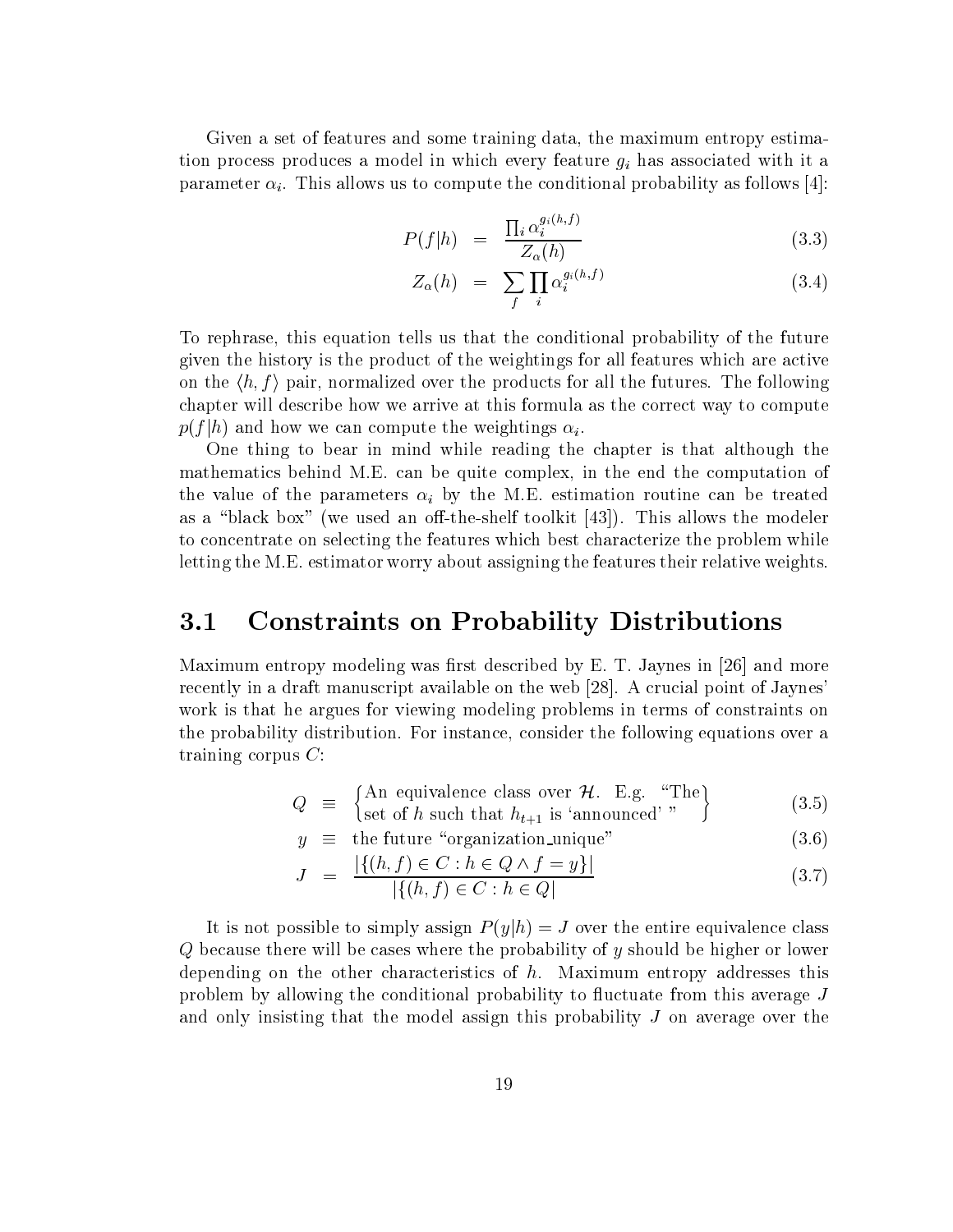training corpus  $[44]$ . This is expressed by the following "constraint":

$$
\sum_{(h,f)\in C:h\in Q\wedge f=y} P(h)P(f|h) = J \cdot P(h\in Q) = K \tag{3.8}
$$

Another way of saying this is that we require that the expected value of  $P(y|h)$ over the equivalence class  $Q$  is  $J$ . Computationally, it will be convenient to replace our conditioning on Q and y with a feature or "index" function  $g_r(h, f)$  as follows:

$$
R \equiv \begin{cases} \text{An equivalence class over } (\mathcal{H}, \mathcal{F}). & \text{I.e.} \\ \text{``}h_{t+1} = \text{``announced'} \text{ and } f = \text{organiza-} \\ \text{tion\_unique} \end{cases} \tag{3.9}
$$

$$
g_r(h,f) = \begin{cases} 1 & \text{: if } (h,f) \in R \\ 0 & \text{: else} \end{cases}
$$
 (3.10)

Then we can express our constraint on the probability distribution as:

$$
\sum_{(h,f)} P(h,f)g_r(h,f) = K \tag{3.11}
$$

Since we are only trying to model conditional probabilities rather than joint probabilities, it makes sense to reformulate our constraint as

$$
\sum_{(h,f)} \tilde{P}(h) P_{ME}(f|h) g_r(h,f) = K \tag{3.12}
$$

where  $P_{\{h\}}$  is the empirical probability of  $h$  in the training corpus and of course,  $P_{ME}(f|h)$  is the conditional probability assigned by our model [10]. This reformulation restricts the sum to all histories which occurred in our training corpus rather than to all possible histories, thereby making the calculation computationally tractable. Combining the computation of the value of  $K$  with this equation, we get a consolidated constraint equation of:

$$
\sum_{h,f} \tilde{P}(h,f) \cdot g_r(h,f) = \sum_h \tilde{P}(h) \cdot \sum_f P_{ME}(f|h) \cdot g_r(h,f) \tag{3.13}
$$

If we accept that this is a reasonable formulation of the problem, then we are left with the question of how best to formulate a model consistent with these constraints.

#### 3.2 An Argument for the Correctness of M.E.

Suppose we have a set of constraints on a probability distribution such as the following. Note that in this work,  $w_0$  indicates the current token,  $w_n$  indicates a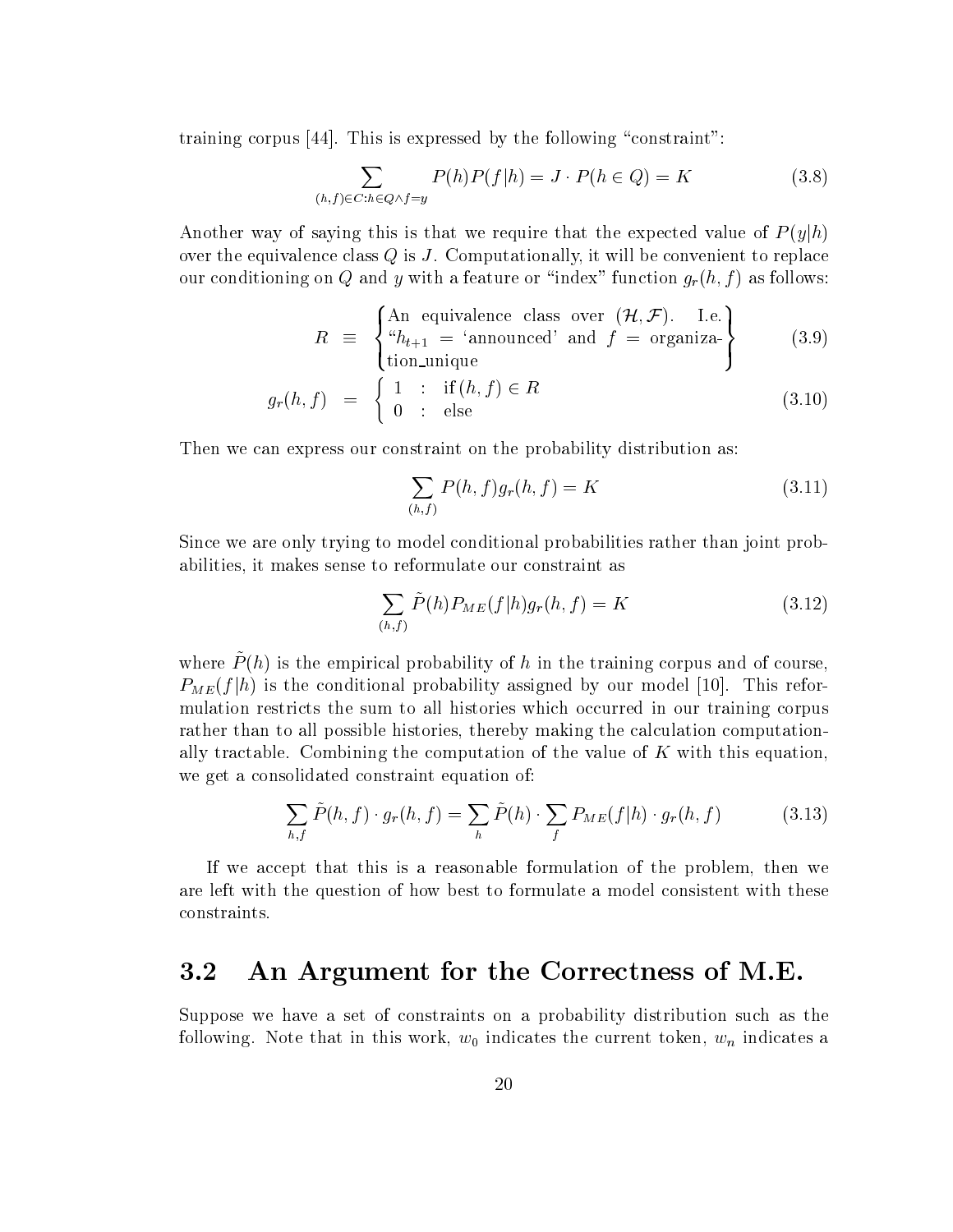token *n* tokens after the current word, and  $w_{-n}$  indicates a token *n* tokens back

$$
g_c(x,y) = \begin{cases} 1 : & \text{if } (w_0 \text{ capitalized and } f = \text{person\_unique})\\ 0 : & \text{else} \end{cases} \tag{3.14}
$$

$$
g_s(x,y) = \begin{cases} 1 : & \text{if } (w_1 = \text{``said''} \text{ and } f = \text{person\_unique}) \\ 0 : & \text{else} \end{cases} \tag{3.15}
$$

We would then the family of the family of the family of  $\alpha$  and  $\alpha$  for the family of constraints described to the family of  $\alpha$ above. M.E. theory holds that we should build the model which has a probability distribution which is as close to uniform as possible while conforming to these constraints. There are a lot of different ways of saying this:

- $\bullet$  -fine probability distribution should be the one which has the greatest degree of uncertainty, given the constraints. As Jaynes put it \it agrees with everything that is known but carefully avoids assuming everything that is not known" [27].
- $\bullet$  -fine distribution should be the one-which has the lowest Kullback Liebler distance from the uniform distribution [44]. Here the uniform distribution would be the one which for a future vocabulary F, specified that  $\forall f \in \mathcal{F}(P(f) =$  $\overline{|\mathcal{F}|}$ ) (this is also the maximum entropy distribution of a probabilistic model over  $\mathcal F$  with no constraints). The Kullback Liebler distance measures the asymmetric distance between two probability functions,  $P(x)$  and  $Q(x)$ . It is defined as

$$
D(Q(x), P(x)) \equiv \sum_{x} Q(x) \log \frac{Q(x)}{P(x)}
$$
(3.16)

- $\bullet$  we should build a model which assumes a lack of higher-order interaction among the constraints [24]. In other words, if we want to specify that the constraints kc and ks have a special interaction, then we would have to dene a new constraint  $k_{c \wedge s}$ .
- $\bullet$  we should build the model with the  $\,$  nattest  $\,$  possible probability distribu-  $\,$ tion.

The accepted measure of the concept of "the amount of uncertainty" is entropy. The entropy of a prior probability distribution  $P(x)$  is defined as

$$
H(X) = -\sum_{x \in X} P(x) \log P(x) \tag{3.17}
$$

and for conditional probabilities, it is the formula found in equation 2.2.

Having gone through all of these preliminaries, we are now prepared to sketch Jaynes' argument for maximum entropy as the only correct method of modeling probability distributions of this type [28]: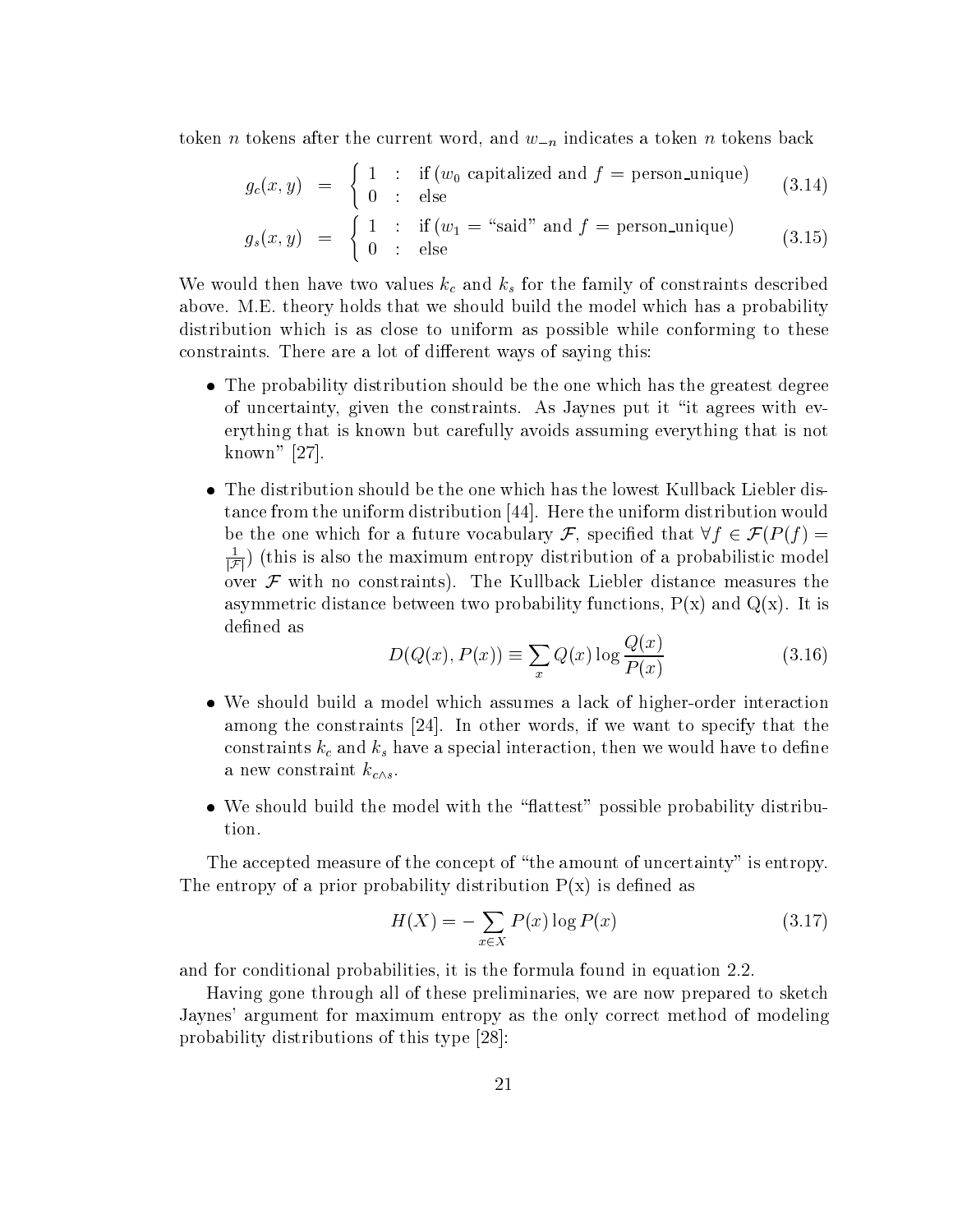- 1. The information that is known about the problem should be expressed as constraints on the probability distribution in the form of equation 3.11. This is a very general form since the function gr can be any binary valued function.
- 2. Given the task of coming up with a probability distribution which conforms to a set of constraints like this, the most reasonable thing to do is to conform to the set of constraints while building a model which is maximally uncertain about everything which it hasn't been told.
- 3. To maximize uncertainty, we need a formula which quantifies the entity. Jaynes gives a somewhat informal proof that the entropy formula (2.2, 3.17) is the only expression of uncertainty which meets the following desiderata:
	- (a) We need a function  $\mathbb{H}$  (F (P )) which sets up and association between sets up and We need a function  $H_n(P(X))$  which sets up an association between<br>"amount of uncertainty" and the real numbers. Here  $n = |\mathcal{X}|$ , where X is the vocabulary of  $X$ .
	- $\sqrt{ }$  H<sub>n</sub>  $\sqrt{ }$
	- (c) Suppose we have

$$
\forall x \in \mathcal{X} \left( P(x) = \frac{1}{|\mathcal{X}|} \right) \tag{3.18}
$$

then  $H_n(P(X))$  must be a monotonically increasing function of n. This corresponds to the intuitive notion that more choices make for greater uncertainty.

- (d) H<sub>n</sub> must be consistent be consistent in the intervals of the intervals one way to compute than one way to compute its value, then all approaches must yield the same result.
- (e) Suppose

$$
P(X) \equiv p(x_1), p(x_2), \ldots, p(x_n) \tag{3.19}
$$

$$
x_z \equiv x_j \vee x_k \tag{3.20}
$$

then

$$
H_n(P(X)) = H_{n-1}(p(x_1), \ldots p(x_{j-1}), p(x_{j+1}), \ldots
$$
  
\n
$$
p(x_{k-1}), p(x_{k+1}), \ldots p(x_n), p(x_z) + p(x_z) \cdot H_2\left(\frac{p(x_j)}{p(x_z)}, \frac{p(x_k)}{p(x_z)}\right)
$$
\n(3.21)

This last condition species is the Hn relation species for the Hn relation  $\sim$  to each other for distribution ent  $n$ . The condition is logically justifiable by considering a situation in which we are first told that there are  $n-1$  different choices over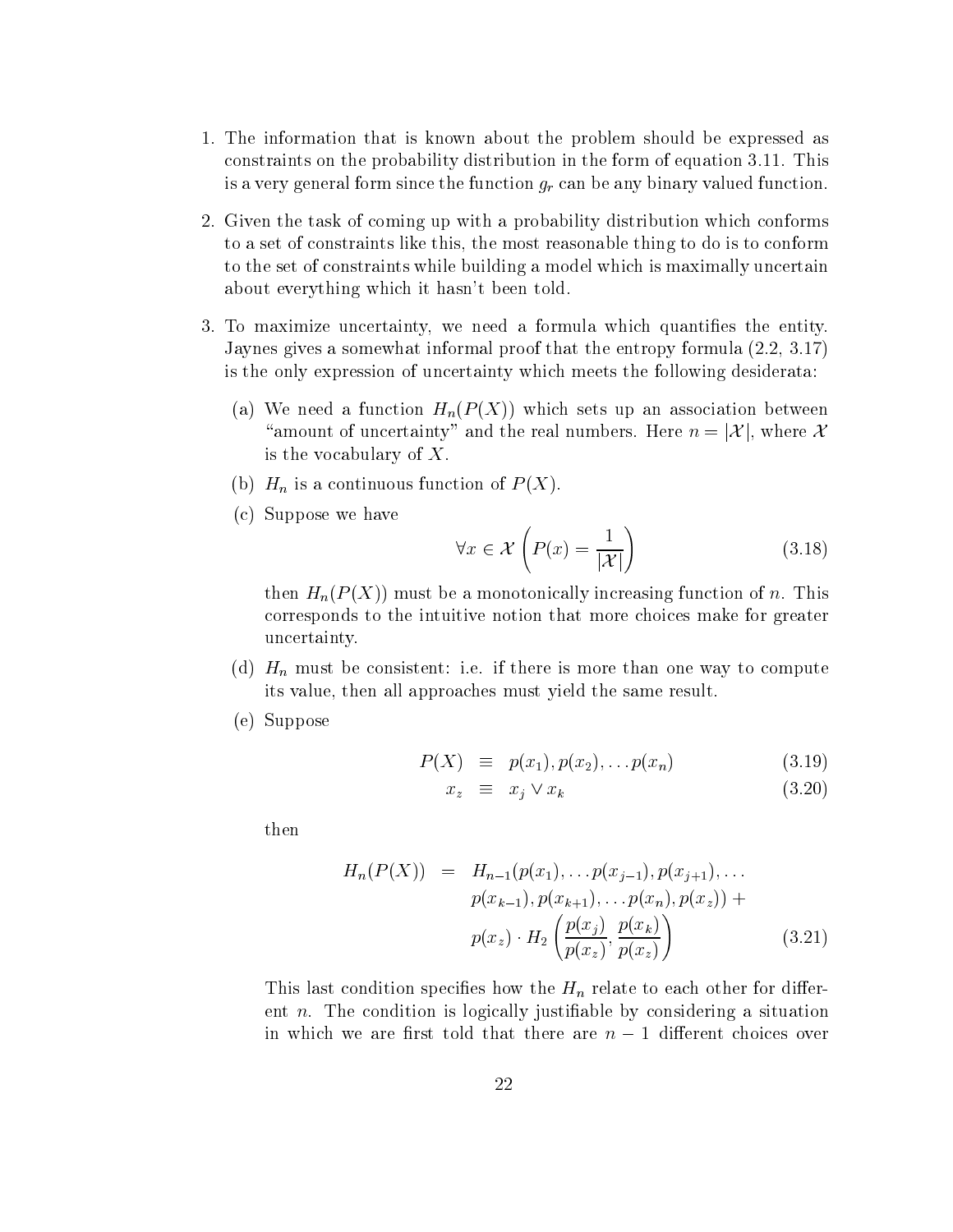which we can spread the probability mass. We are then told that one of these choices  $\mathcal{U}$  is really composed of two diependix composed of two diependix composed of two diependix composed of two diependix composed of two diependix composed of two diependix composed of two diependix com  $\mathbb{P}^n$  where  $\mathbb{P}^n$  is constant in a distribution to our political  $\mathbb{P}^n$  ,  $\mathbb{P}^n$  ,  $\mathbb{P}^n$  ,  $\mathbb{P}^n$  ,  $\mathbb{P}^n$  ,  $\mathbb{P}^n$  ,  $\mathbb{P}^n$  ,  $\mathbb{P}^n$  ,  $\mathbb{P}^n$  ,  $\mathbb{P}^n$  ,  $\mathbb{P}^n$  ,  $\math$ original uncertainty, with probability probability probability parameters  $\mathcal{U}(\mathcal{X})$  will have the additional method of  $\mathcal{U}(\mathcal{X})$ uncertainty about whether to choose  $\alpha$  and  $\alpha$  are  $\alpha$  . The choose  $\alpha$ 

4. To sum this up, define  $\Gamma = \{P_1(X), P_2(X), \ldots\}$ , the infinite set of all probability distributions which conform to the constraints. Then choose the model

$$
P_{max}(X) = \arg\max_{i} H(P_i(X))
$$
\n(3.22)

5. It can be shown [26] [16] [28] [4] that there is a unique solution to equation 3.22 of the form

$$
P_{max}(f|h) = e^{\sum_{i} \lambda_i g_i(h,f)} \frac{1}{Z_{\lambda}(h)}
$$
(3.23)

$$
= \frac{\prod_{i} \alpha_i^{g_i(h,f)}}{Z_{\alpha}(h)} \tag{3.24}
$$

$$
\alpha_i \equiv e^{\lambda_i} \tag{3.25}
$$

$$
Z_{\alpha}(h) = \sum_{f} \prod_{i} \alpha_i^{g_i(h,f)} \tag{3.26}
$$

(Note that the marginal probability  $P_{max}(x)$  is of the same form as the conditional probability except that  $g_i(h, f)$  is replaced with  $g_i(x)$  and  $Z_{\alpha}(h)$ becomes the constant  $Z_{\alpha}$ )

6. Since it is the unit distribution matching our criteria, PMAX is the only correct our corrections of  $\sim$ probability distribution in this situation.

It can also be shown in the form of the form of the form of the form of the form of the form of the form of the form of the form of the form of the form of the form of the form of the form of the form of the form of the f equation 3.24 such that  $P_e \in \Gamma$  and  $P_e$  has the following characteristics:

- 1. It is unique
- $2.22, 2.22, 3.22, 3.22, 3.22, 3.22, 3.22, 3.22, 3.22, 3.22, 3.22, 3.22, 3.22, 3.22, 3.22, 3.22, 3.22, 3.22, 3.22, 3.22, 3.22, 3.22, 3.22, 3.22, 3.22, 3.22, 3.22, 3.22, 3.22, 3.22, 3.22, 3.22, 3.22, 3.22, 3.22, 3.22, 3.22$
- $3.5.$  Given a set G of binary functions g(h; f ), define G to be the set of all  $\alpha$ probability distributions of the form of equation 3.24 over the features  $g_i \in \mathbf{G}$ . Pe is the member of G which maximizes the probability of the training corpus  $C$ .

Hence this new, sophisticated technique derived from information theory is really a form of the traditional statistical NLP technique of maximizing the probability of the training corpus. The only difference is that here we are told to do our search for the maximum likelihood model among models from  $\Phi_G$ . This convergence of techniques is another argument for the validity of the method.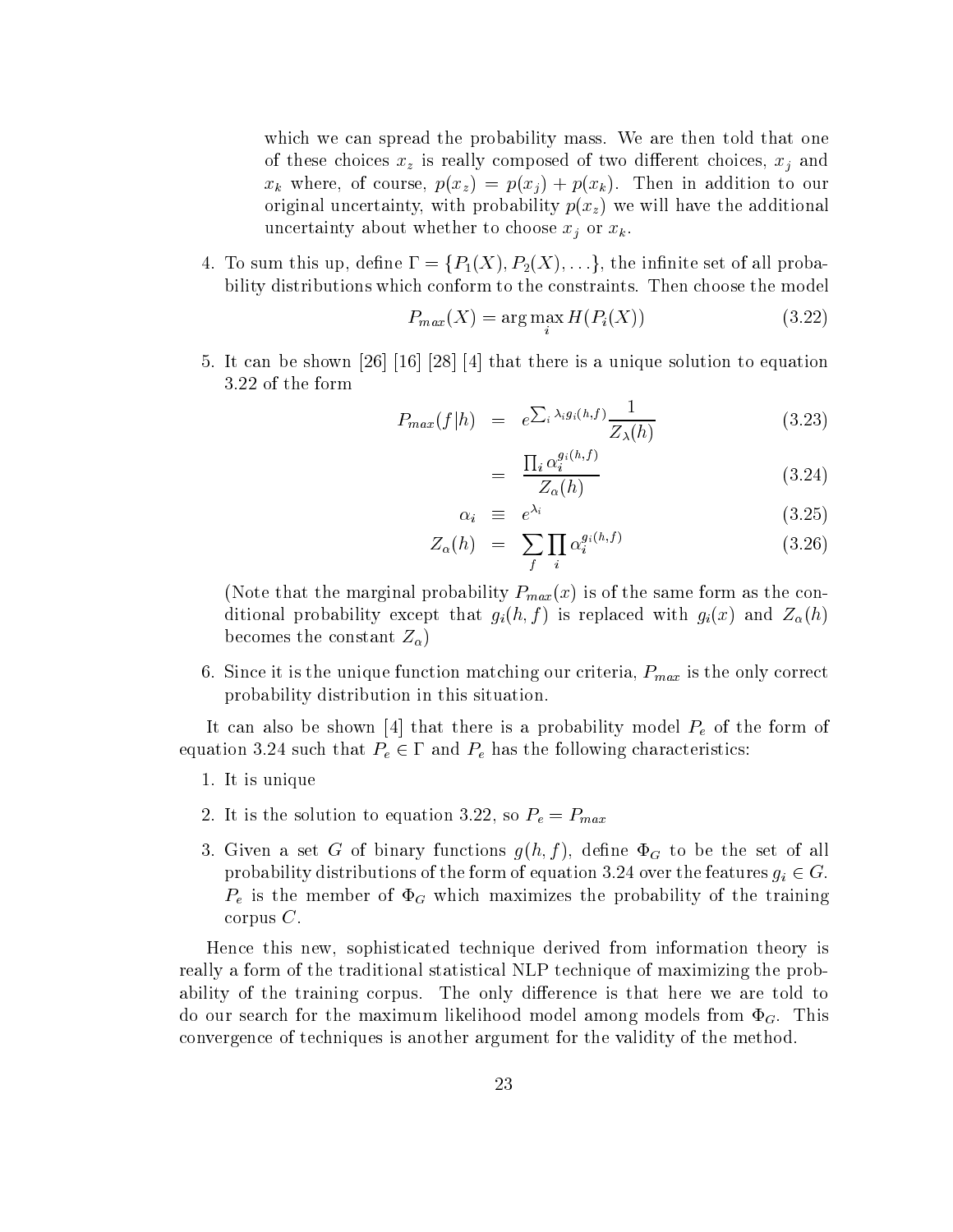### 3.3 How to Build a Model With M.E.

A simple method of building an M.E. model is by the use of the Generalized Iterative Scaling Algorithm, which is guaranteed to converge to a solution in this kind of problem [18]. As applied to a conditional model, the algorithm is:

#### 3.3.1 Generalized Iterative Scaling

Given a family of index functions given a family of the value of the value of the value of the value of the value of the value of the value of the value of the value of the value of the value of the value of the value of these functions  $K_i$ , each iteration j of this algorithm creates a new estimate of the parameters in the constraints between the constraints between the constraints predecessors. Each its predecess iteration consists of the following steps:

1. Compute the expectations of all the  $g_i$ 's under the current estimate of the probability function. Namely, compute

$$
K_i^{(j)} \equiv \sum_h \tilde{P}(h) \cdot \sum_f P_j(f|h) \cdot g_i(h,f) \tag{3.27}
$$

i

2. Compare the *actual* values  $K_i^{(j)}$  to the *desired* values  $K_i$ , and update the  $\alpha_i$ 's according to the following formula:

$$
\alpha_i^{(j+1)} = \alpha_i^{(j)} \cdot \frac{K_i}{K_i^{(j)}}\tag{3.28}
$$

3. Define the next estimate of the probability function based on the new  $\alpha_i$ 's:

$$
P_{j+1}(f|h) \equiv \frac{\prod_{i} \alpha_i^{(j+1)g_i(h,f)}}{Z_\alpha(h)^{(j+1)}}\tag{3.29}
$$

Continue iterating until convergence or near-convergence.

#### 3.3.2 Improved Iterative Scaling

[20] and [4] give an optimized version of this algorithm called \Improved Iterative Scaling" which is somewhat more complicated and somewhat faster. The offthe-shelf toolkit which we used [43] made use of this optimized algorithm. The algorithm is also described in tutorial form in [42].

This algorithm has the same basic steps as the GIS algorithm, but differs in that it tracks the expected value of each feature in separate \buckets" based on the number of other features which co-occurred with it for each  $\langle h, f \rangle$  pair and these numbers are then used in the computation of the next estimate of  $\alpha$ .

Specifically, we are doing the following: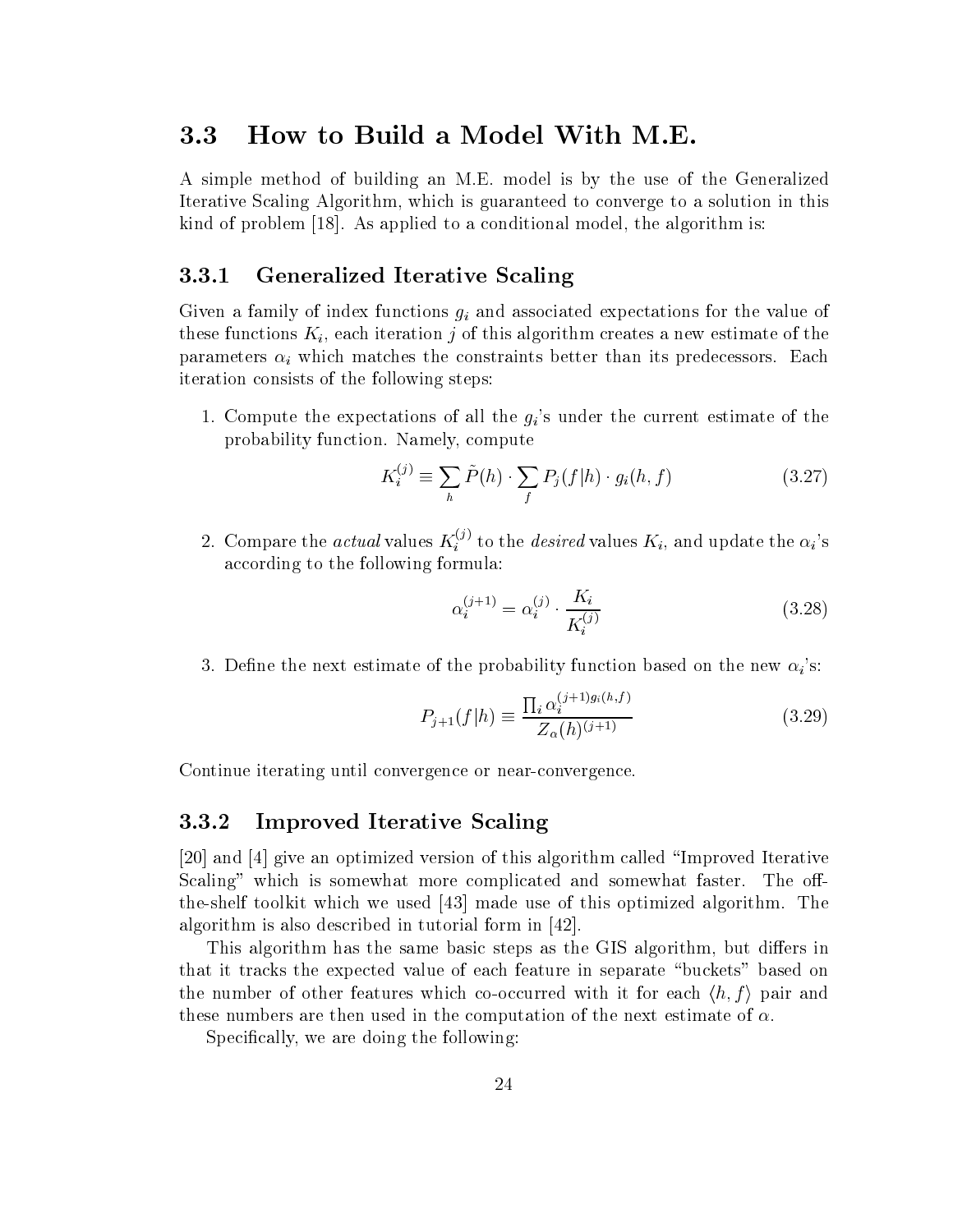1. Compute the expectations of all the  $g_i$ 's under the current estimate of the probability function subdividing the total expectation by the number of features which fired simultaneously with  $g_i$ . Namely, for all pairs  $\langle h, f \rangle$  in the training corpus, compute

l

$$
c(h, f) = \sum_{l} g_l(h, f) \tag{3.30}
$$

$$
K_{i,c(h,f)}^{(j)} + = \tilde{P}(h) \cdot P_j(f|h) \cdot g_i(h,f) \qquad (3.31)
$$

2. Compute the desired update i for every feature gi:

$$
max_c \equiv \frac{\text{Maximum value of } c(h, f) \text{ achieved in the}}{\text{corpus}} \tag{3.32}
$$

Using Newton's method or some equivalent technique, solve for  $\beta_i$  in

$$
\sum_{b=1}^{max_c} K_{i,b}^{(j)}(\beta_i)^b = K_i
$$
\n(3.33)

 $\sim$  Update in formulation in the next iteration is the next interaction in the next interaction in the next interaction in the next interaction in the next interaction in the next interaction in the next interaction in t

$$
\alpha_i^{(j+1)} = \alpha_i^{(j)} \cdot \beta_i \tag{3.34}
$$

- 4. The next estimate of the probability function  $P_{j+1}$  is defined in the same way as in equation 3.29.
- 5. Continue iterating until convergence or near convergence.

Note that this algorithm is more numerically fragile than Generalized Iterative Scaling because it runs into overflow problems with high values of  $max_c$ . This caused us some difficulties when we were experimenting with "compound features" as we discuss in section 6.2.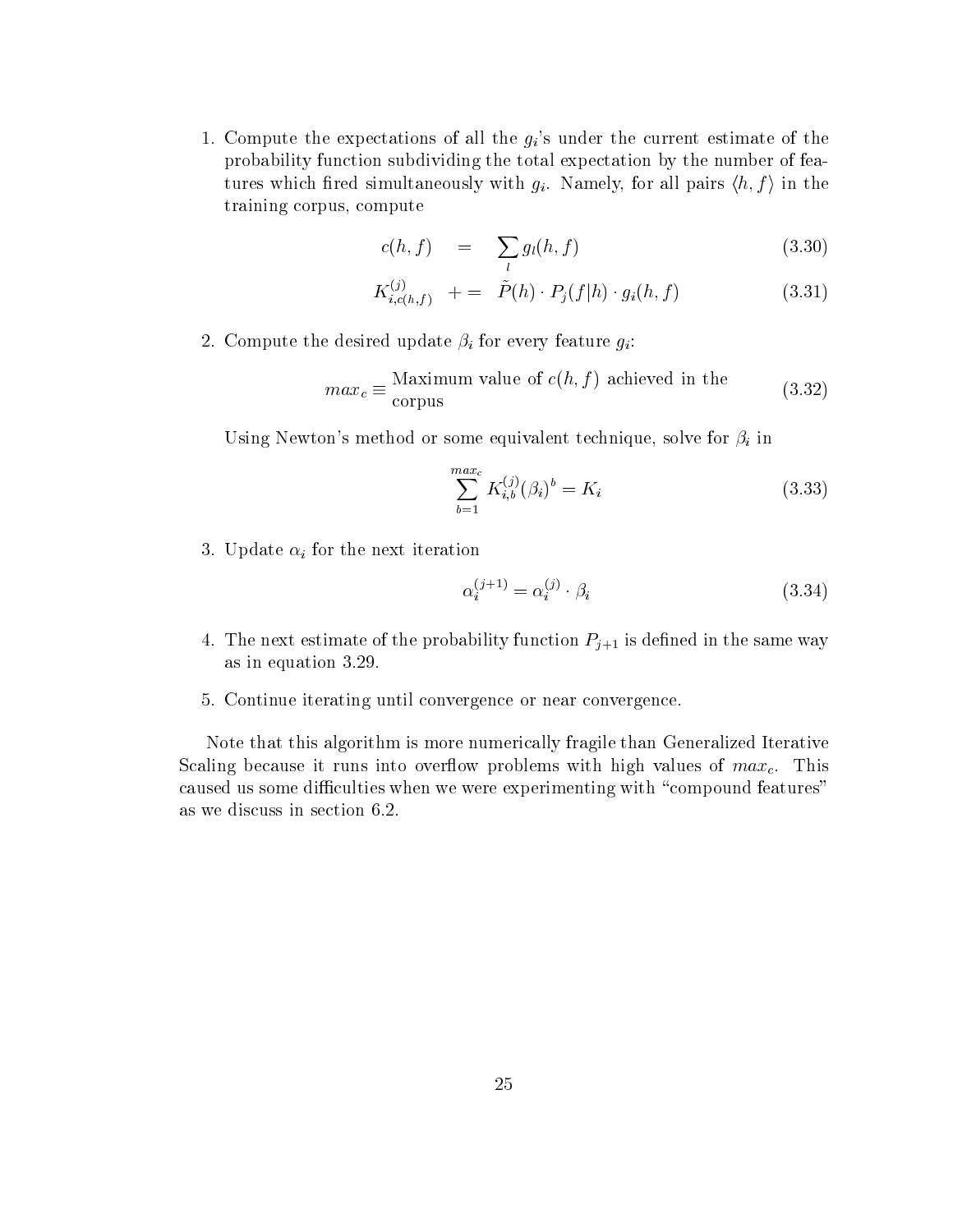# Chapter 4 System Architecture

Constructing a maximum entropy modeling system such as MENE is a process of trial and error. The addition of a new class of features will often have the unintended result of reducing system accuracy on unseen data. The modeler needs the ability to experiment with different methods of feature selection and the ability to rapidly port the system to new domains. At the same time, since the modeler may need to run many experiments with different combinations of feature classes, it is important that the time required to run an end-to-end test be kept to a reasonable level.

This chapter will describe how MENE sought to satisfy these competing goals of speed and flexibility.

#### $4.1\,$ 4.1 History, Future, and Feature Classes

MENE consists of a set of C++ modules and associated Perl scripts which form a wrapper around an off-the-shelf "Maximum Entropy Modeling Toolkit" (MEMT) [43] which computes the values of the  $\alpha$  parameters of equation 3.3 from a pair of training files created by MENE. MENE's flexibility is due to its object-based treatment of the three essential components of a maximum entropy system: histories, futures, and features [7].

Since we are trying to assign a future to every token in the corpus, we necessarily have a history corresponding to each token (leaving aside the question of history compression discussed in section 4.4.2). History ob jects in MENE act as containers for an array of pointers to "history views", which are constructed along with the history objects and are themselves compressible. The history view classes each represent a different type of information about the history object. When the features attempt to determine whether or not they fire on a given history, they request an appropriate history view object from the history object and then query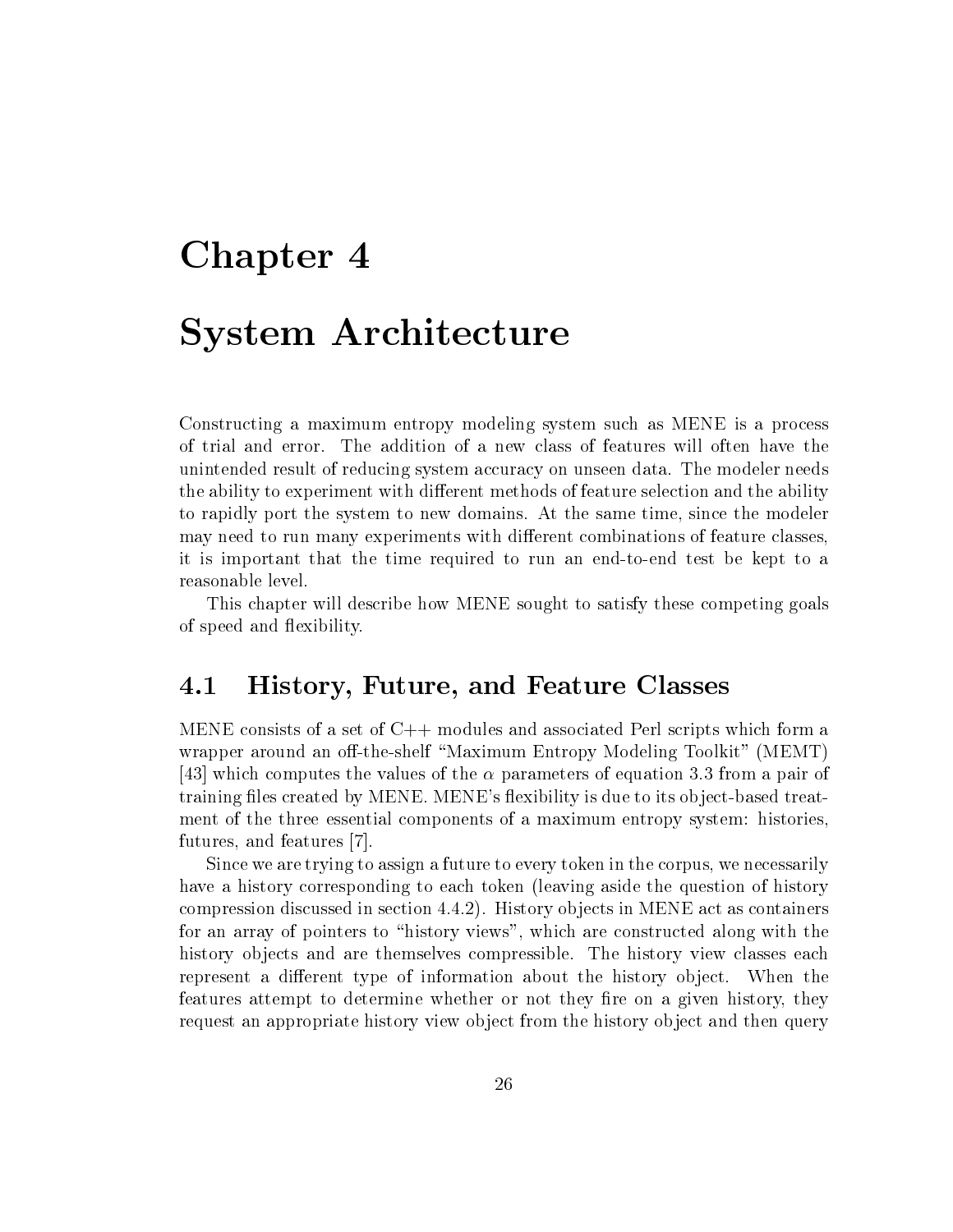the history view object to determine whether their firing conditions are satisfied. For instance, the lexical feature described in equation 3.15 which fires when the next word is "said" would request the lexical view from the history object, query the lexical view for  $w_1$ 's vocabulary index and would then compare this index number to the index number of "said".

Note that these history views generally hold information about a limited window around the current token. If the current token is denoted as  $w_0$ , then our model only holds information about tokens  $w_{-1} \ldots w_1$  for all history views except the lexical ones. For these views, the window is  $w_{-2} \ldots w_2$ .

Future objects, on the other hand, are trivial in that their only piece of data is an integer indicating which of the 29 members of the future space they represent.

This architecture enables us to write feature objects which closely mirror their mathematical descriptions. Hence, for a feature object g, the key  $C++$  method is "g.firesOn(h,f)" where h and f are history and future objects, respectively. Since every feature also carries with it its own  $\alpha$  value, we can easily iterate over histories. futures, and features to compute  $p(f|h)$  as shown in equation 3.3. This architecture also allows us to write very abstract code for such high-level tasks as counting the number of times each feature fires on a training corpus or computing  $p(f|h)$ . We can keep the high-level code fixed regardless of what types of features are or are not in the feature pool.

### 4.2 Training the System

As mentioned above, we built many different named entity recognizers with our MENE system. These models were differentiated from each other by the features which were available for inclusion in the model (the "feature pool") and a collection of documents hand-marked with the correct named entities as described in section 2.2 (the "training corpus"). These are turned into a probabilistic model as described in this section. The procedure is summarized in table 4.1.

#### 4.2.1 System Set-up

The first thing the modeler must do is to set up the feature pool. Features are defined to the system via a single file. Each line of the file contains a single feature which is listed in a human-readable form with such information as the class of feature which it represents (i.e. lexical feature, dictionary feature, etc.), its  $\alpha$ , an index number by which it is identified to the M.E. toolkit, the future on which it activates, and feature-specic information (i.e. a lexical feature might have the information that it activates on the word "Mr", when that word appears in the  $w_{-1}$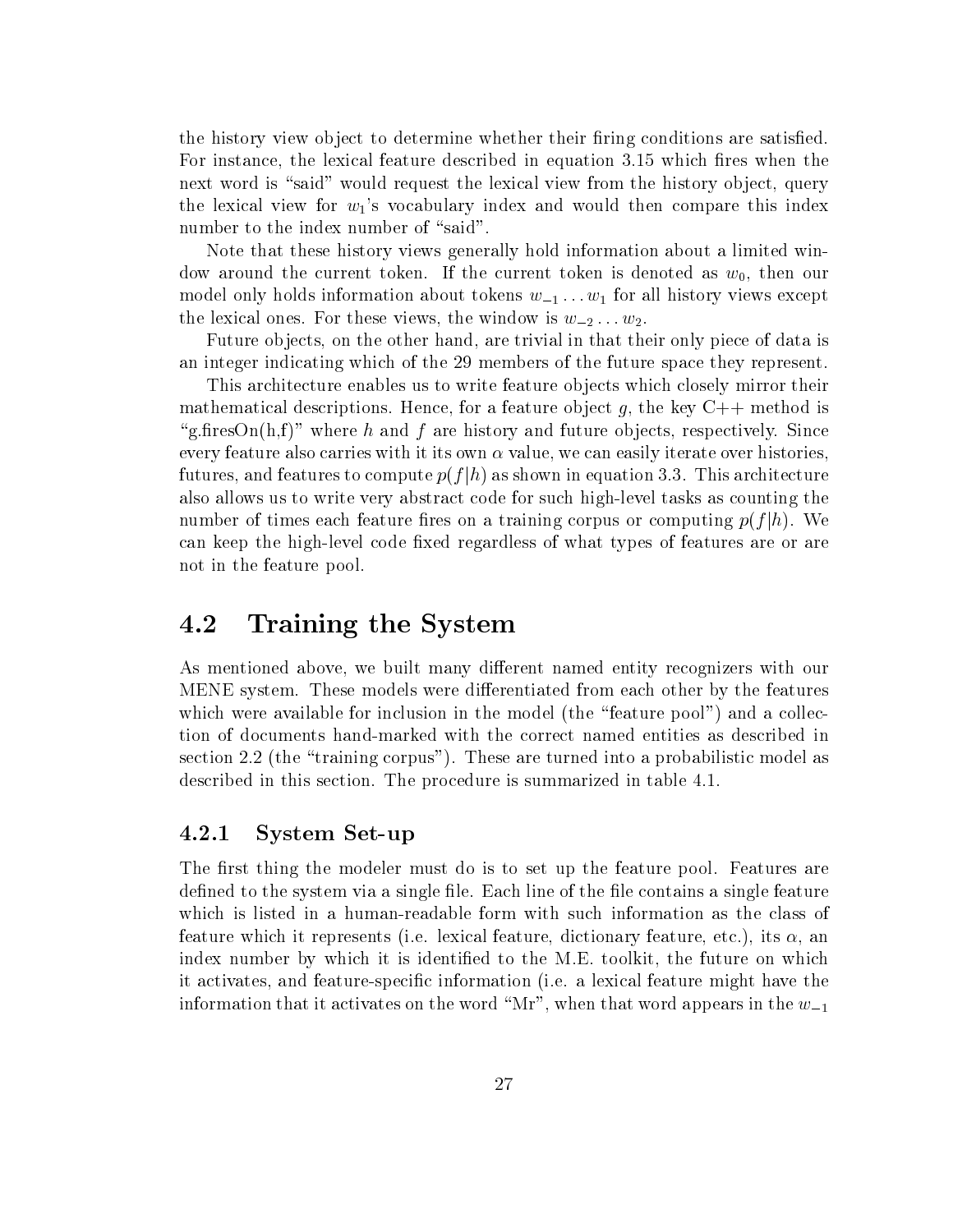- 1. Define a training corpus,  $C$
- 2. Tokenize the training corpus
- 3. Create a file of candidate features, including lexical features derived from the training corpus
- 4. Precompute information for the history views from the tokenized file
- $5.96$  berefore the number of times each feature given  $5.96$  feature given by  $5.96$  feature given by  $2.96$  feature given by  $2.96$  feature given by  $2.96$  feature given by  $2.96$  feature given by  $2.96$  feature given b
- for  $\alpha$  remove features with  $\alpha$  and  $\alpha$  and  $\alpha$  must be a more very set of  $\alpha$
- 7. Create an \expectations" le, with the expected value Ki of every feature  $g_i$  over the training corpus  $(K_i = \frac{n g_i}{|C|})$
- 8. Create an "events" file listing every feature which activates for every pair  $\langle h, f \rangle$  for  $h \in C$  and all f
- 9. Compute the M.E. weightings i for every gi using the MEMT toolkit with the expectations and events files as inputs

Figure 4.1: Training algorithm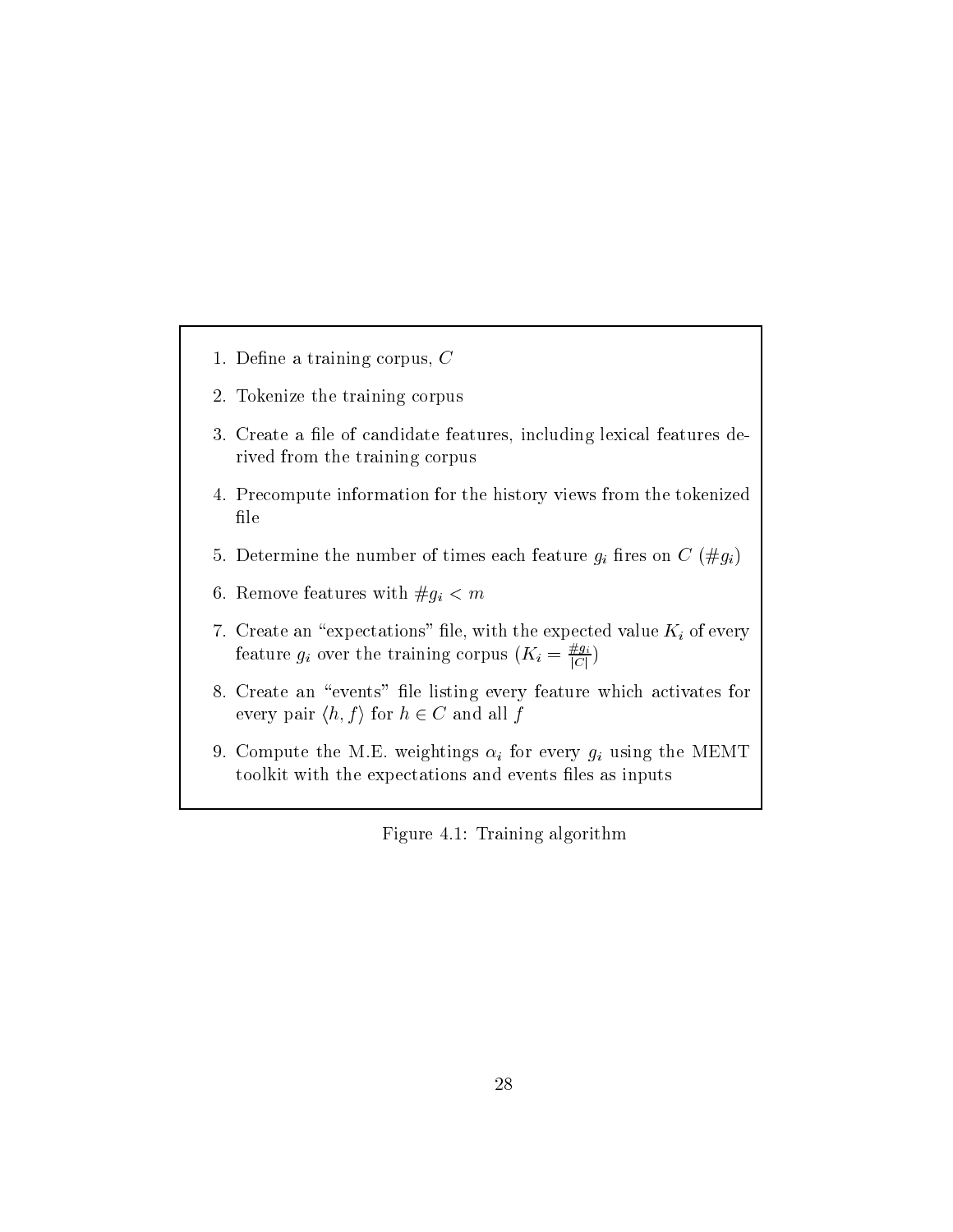position). This file is easily created as the concatenation of feature-class-specific subfiles.

The second step is the tokenization of the training corpus. The text passes through a hand-coded Perl script which tokenizes the text by splitting on white space and anything else which we might not want linked to a named entity. For instance we split the possessive "s" from the base word and split any "." followed by white space from the previous word. Since the core system is only able to tag entities on a token-by-token basis, we tried to be as liberal as possible in our splitting since we hoped that our system could learn to rejoin improperly split entities (such as the fast-food chain "Arby's"), but it would be completely stymied if a token contained some characters which were inside and some which were outside a named entity (i.e. in the phrase "Clinton's presidency", we must split off the "'s" to properly identify "Clinton" as a person).

Following tokenization, we record information about each token in a series of files which are linked to the master token file on a token-by-token basis. These files serve to precompute various pieces of information about each token. This precomputed information is then read by the various history views mentioned above and is accessed by the associated features. For instance, a separate  $C++$ module run at this point does the dictionary look-ups for the dictionary features described in section 5.4. This module produces a file which says whether each word was or was not in each view's dictionary and, in the case of multi-word dictionary hits, says whether the word was at the start, end, etc. of the dictionary entry.

Although it is true that the feature or history-view ob jects could have computed this information directly from the tokens, this precomputation is often most easily done in a separate Perl or C++ module. This technique also lets us write simpler feature classes, and it prevents multiple recomputations of the same information during training time. Except for the compound features mentioned in section 5.8, all of the feature classes listed in chapter 5 had a corresponding history view and history view file which contained this precomputed data.

#### 4.2.2 Creating the training files

Now that we have tokenized the text and precomputed important information, we are ready to begin training the features. We first step through the training corpus testing how often  $g_i(h, f)$  fires  $(\# g_i)$  for all features  $g_i$ , for all  $\langle h, f \rangle$  pairs in the training corpus, C. Next we eliminate from the feature pool those features whose activation count is less than m, where we generally used  $m = 3$  (although see the caveats in section 6.1). The remaining features are then written out to an "expectations" file with a probability giving their empirical expectation over the training corpus. This file is an input to the MEMT toolkit and the probabilities represent the values K from section 3.1. Note that  $K = \frac{d^2}{|C|}$ .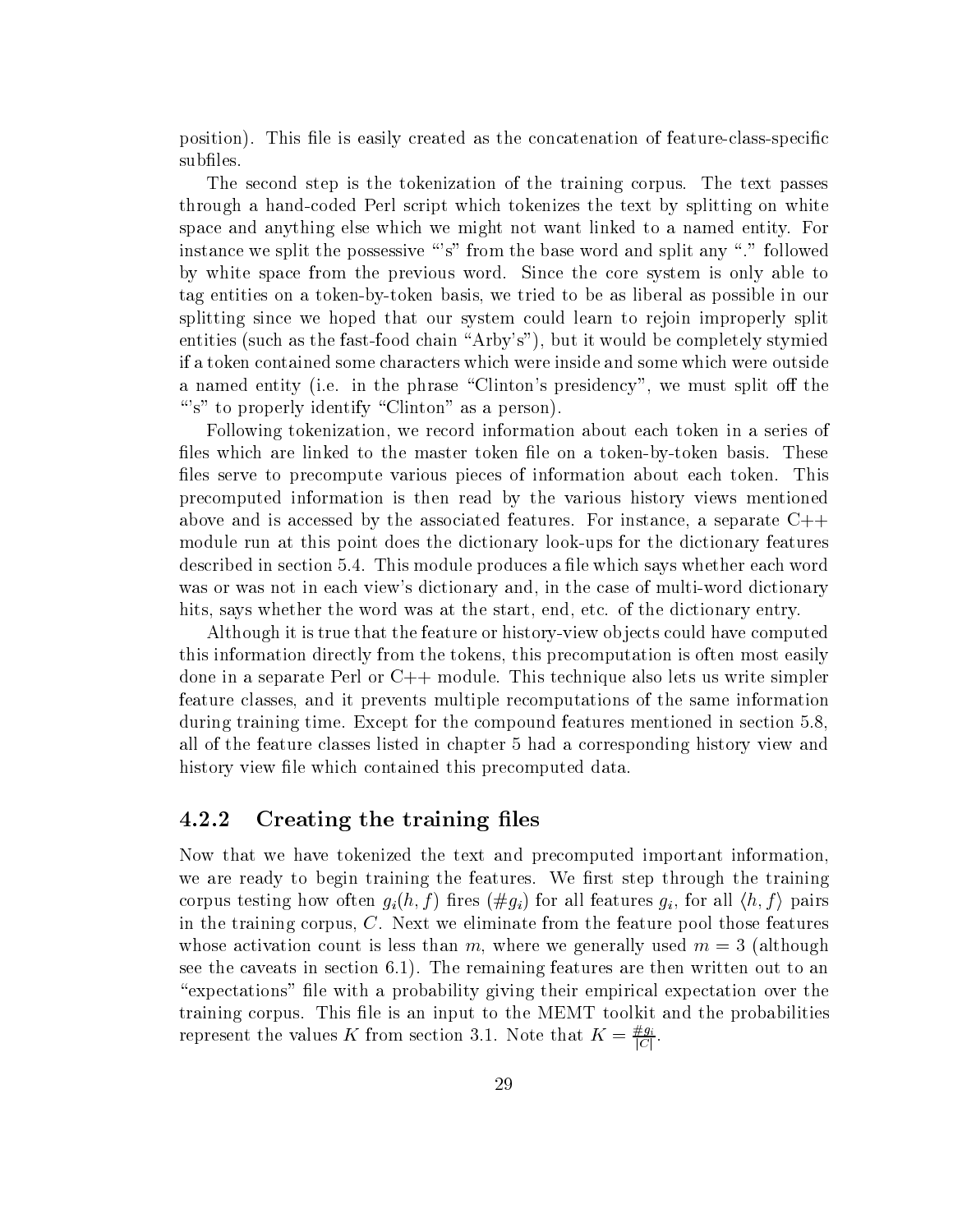We next create an "events" file which lists every  $\langle h, f \rangle$  pair in the training corpus along with which features fired on each of these training corpus events. In addition, for every help hold  $\mu$  hill where every future for the future future fn for which  $\mu$ one or more features would have fired if  $\langle h_m, f_n \rangle$  had occurred. This file is used in the computation of equations 3.30 and 3.31, which are the key calculations of the Improved Iterative Scaling method (IIS) [20] [4] which is used by the MEMT.

#### 4.2.3 The maximum entropy estimator

Note that in both the events file and the expectations file, histories, futures and features are all identied simply as numbers. Hence the toolkit simply sees the input files as representing a generic M.E. problem which has 29 futures, roughly 320,000 histories, and about 22,000 features (this is the approximate size of the system we entered in the MUC-7 competition).

As we mentioned earlier, the MEMT can, for the most part, be viewed as a "black box", but there are a few things to watch out for:

- 1. The total number of iterations, j, from section 3.3 is a parameter which must be fed to the toolkit. We found that, in general, performance seemed to peak at around  $j = 200 \ldots 400$  (and there was a sharp performance boost between 50 and 100), so we cut off training after 200 iterations.
- 2. The time required to run the MEMT was not too burdensome (roughly 85 minutes for 200 iterations with the model described above) if the system had sufficient real memory. The MUC-7 model required 338 Megabytes of memory.

These large memory requirements are necessitated by the need to keep the events file in memory as it is repeatedly passed over during each training iteration. On the other hand, since this data is accessed sequentially, the toolkit doesn't completely fall apart when it is accessing virtual memory, but it does slow bymore than an order of magnitude.

3. Care has to be taken not to define too many high-frequency features. High frequency features increase the size of the events le (consequently increasing memory requirements). In addition, the IIS algorithm runs into numerical problems when too many features fire on the same  $\langle h, f \rangle$  pair (because the exponent in equation 3.33 is tied to the number of simultaneously firing features). We ran into trouble with the MEMT when more than about 50 features fired simultaneously in this way. For instance, one does not want to define a feature which activates when a word is not on a list of states of the U.S. since this would fire almost everywhere. It is far better to have a feature which activates when a word is an American state.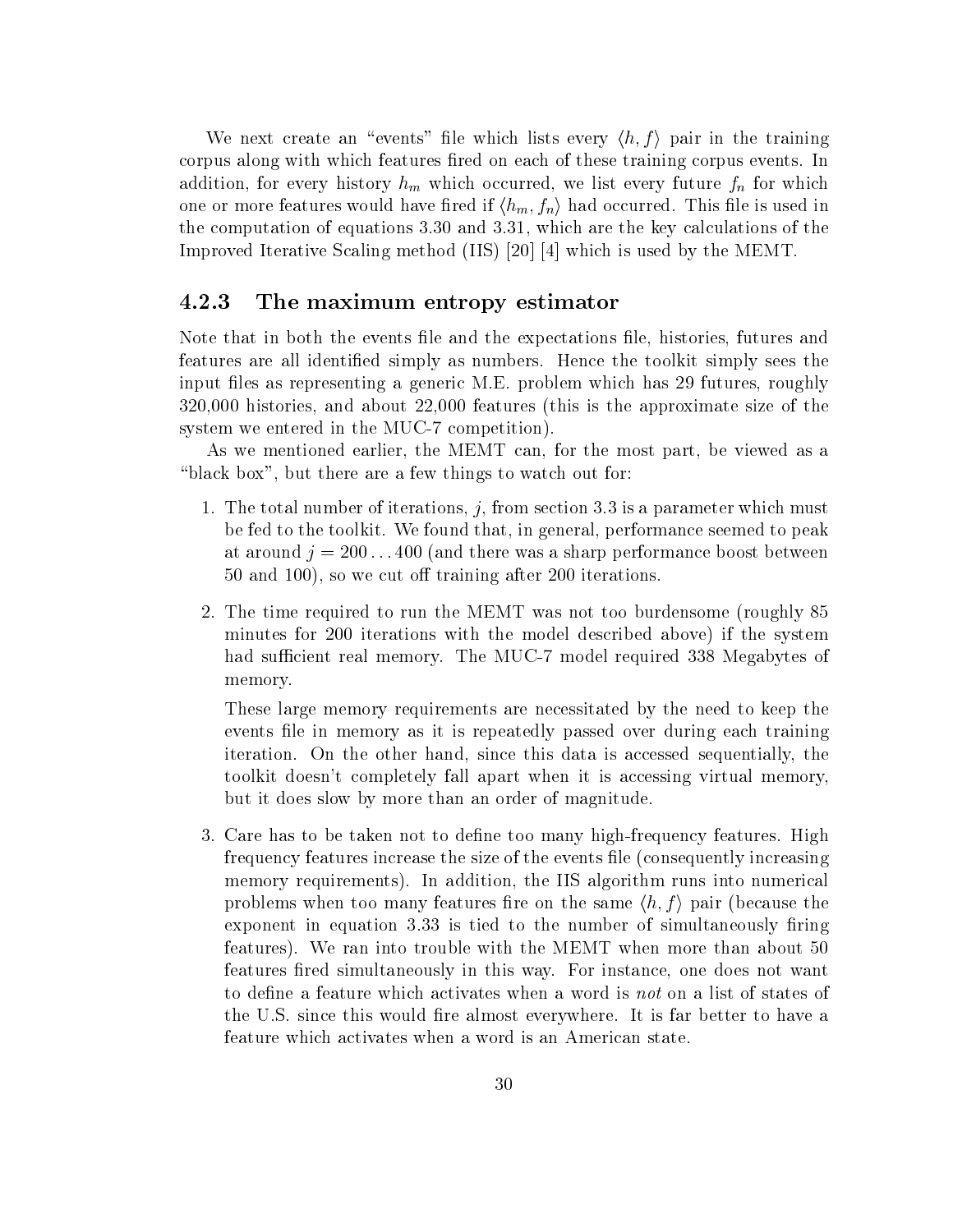After the estimator has completed its run, we have a list of features G which we want included in the model and for every  $g_i \in G$ , we have an M.E. weighting  $\alpha_i$ . The model is trained.

# 4.3 Decoding

After having trained the features of an M.E. model and assigned the proper weight  $(\alpha$  value) to each of the features, decoding (i.e. "marking up") a new piece of text is a fairly simple process:

- 1. Tokenization (same as in section 4.2.1)
- 2. Precomputation of the history views (same as section 4.2.1).
- 3. For each article of the text
	- (a) For each history, h, (i.e. a token) of the text, check each feature g to see whether there is a future, f, such that  $g(h, f)$  holds. Combine the  $\alpha$  values of the firing features according to equation 3.3. This will give us a conditional probability for each of the 29 futures for each token in the article.
	- (b) Run a Viterbi search to find the highest probability legal path through the lattice of conditional probabilities, thereby producing a sequence of tags from our future space.
- 4. Translate these token-by-token taggings (which might be a sequence like [person start, person continue, person end, other, other, location unique]) into SGML markings of the original text as specied by the MUC-7 guidelines. This is a simple deterministic process.

The Viterbi search is necessary because simply taking the highest-probability future assigned to each token would result in incompatible assignments. For instance, an assignment of [person start, location end] to two consecutive tokens would be invalid. The Viterbi search finds the highest probability path in which there are no two tokens in which the second one cannot follow the first, as defined by a table of all such invalid transitions (a similar approach to [48]).

#### **Technical Information**  $4.4\,$

Making the system run acceptably fast was crucial to our ability to run a sufficient number of experiments to test the model. In this section we will look at some technical points which contributed to MENE's performance.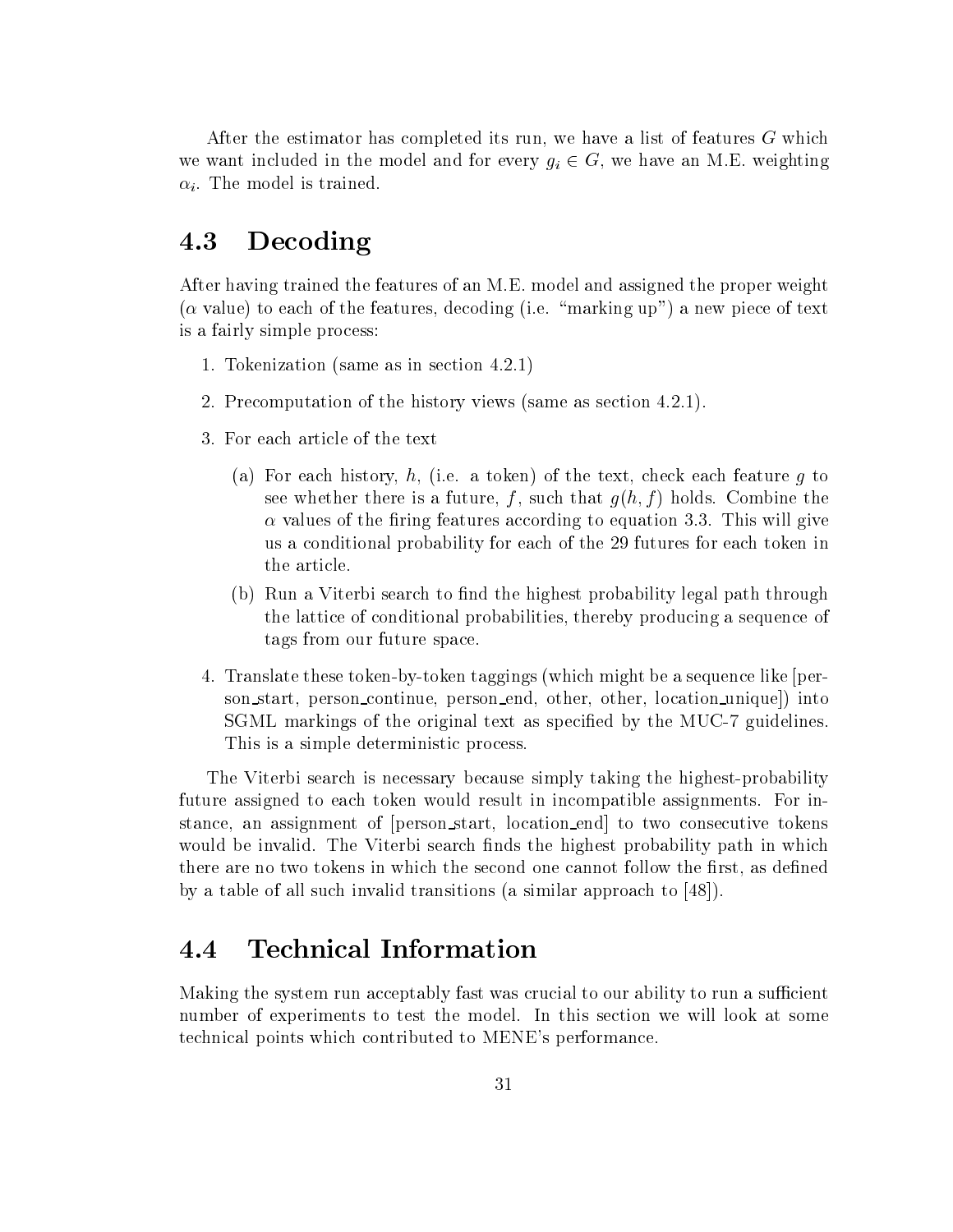#### 4.4.1 Hardware and software platforms

MENE was implemented using the egcs compiler  $[52]$ , a free software project aimed at (among other things) implementing the ANSI/ISO  $C++$  standard [1] [51]. The use of the egcs implementation of ANSI/ISO  $C++$  facilitated MENE's development primarily through its support of the following:

- $\bullet$  built-in strings
- $\bullet$  support for data structures such as maps, multi-maps, sets and bit vectors, which were used in our features and in the optimizations described below.
- $\bullet$  Built-in algorithms such as sort routines
- $\bullet$  excellent support for templates. Most of the features fisted in chapter  $5$ were instantiations of a single generalized template. This greatly speeded code development.
- $\bullet$  Cross-platform support-the system ported smoothly between the Solaris and Linux operating systems

While it certainly would have been possible for the author to have implemented the above-listed data structures and algorithms himself or to have used a heterogeneous collection of publicly available libraries, the availability of high-quality, consistent implementations in the C++ Standard Library greatly speeded system development.

More generally, the use of  $C++$  was very useful to the project. Features and history views were both implemented as abstract base classes which were specialized for the various types of features and history views which we used in the system. This structure allowed us to easily add and subtract new features and history views from the system. While there are certainly many languages which offer inheritance and objects, unlike most of these languages,  $C++$  is very fast, which was crucial given the large data sizes we were working with.

All performance statistics quoted in this dissertation are for a 143 MHZ Sun Ultra-1 machine with 512 megabytes of RAM running Solaris 2.5 or 2.6.

#### 4.4.2 History compression

The calculations of equation 3.27 can be speeded up if we collapse functionally identical tokens into a single history,  $h$ , while keeping track of the count of  $h$ so that we can accurately compute  $P_{\perp}(n)$ . This is easily done using the abovementioned  $C_{++}$  Standard Library maps by implementing a definition of equality for each history view so that the map "knows" when to collapse two histories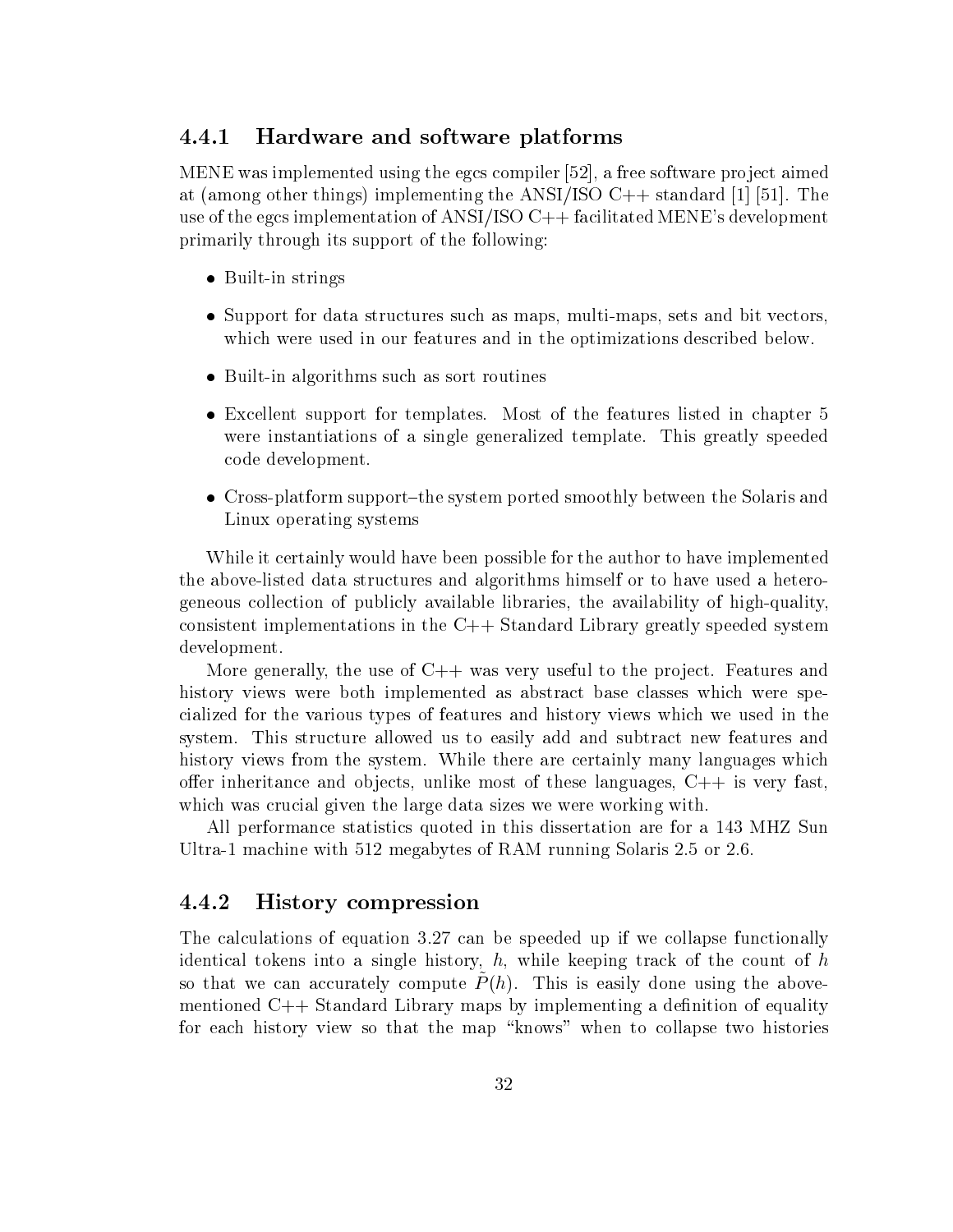into one. For instance, since the lexical history views discussed in section 5.2 hold information about words relative to a fixed vocabulary, words not in the vocabulary are all mapped to the "unknown token". If we assume that both "Timbuktu" and "Kalamazoo" are not in our vocabulary, then the equality function for the lexical history view would see the phrases "flying to Timbuktu from Chicago" and "flying to Kalamazoo from Chicago" as being equal. In order to compress two histories, all of the corresponding history views for each history must be compressible, so if some other history view made a distinction between \Timbuktu" and \Kalamazoo", we would not be able to collapse these two histories.

Note that this compression strategy requires us to hold the entire training corpus in memory so that we can find compressible histories. This memory expense is mitigated by the fact that we can compress equivalent history views even in cases when the histories are not compressible. Furthermore, the memory requirements of the MENE training routines are overshadowed by the requirements of the MEMT (on the system entered in MUC-7, the program which created the "events" file required 114 meg to process the 2.3 meg training corpus while the MEMT required 338 meg). Finally, note that history compression only has a strong theoretical benefit when creating the "events" file which is used by the maximum entropy estimator, since the MEMT passes over every history 200 times. Specically, when decoding new text, one can simply create and discard history objects one-by-one.

Unfortunately, these compressible histories were relatively rare in our application, so we were only able to reduce the number of histories by 2.7% with this method. While this probably wasn't a sufficient level of compression to make the technique worthwhile for MENE, we think that it could be very useful if the system were ported to an application in which there was a greater degree of history duplication.

#### 4.4.3 Feature caching and future retrieval

Feature caching was much more successful for us. In the computation of the conditional probability in equation  $3.3$ , the counting of feature firings or the creation of the events and expectations files mentioned in section  $4.2.2$ , a naive implementation would simply iterate across every feature,  $g_i$  for every  $\langle n, f \rangle$  pair testing whether  $g_i$  firesOn(h,f) holds.

This approach would be particularly disastrous for computing conditional probabilities at decoding time since for every feature we would have to check every  $f \in F$  for every h in the training corpus. As a first optimization, we noted that all of the features in our model are separable (as discussed in the appendix, this means that  $q(n, t) = q(n) \wedge q(t)$ , i.e. that the history and future tests are separate). Thus we can first test whether  $q(n)$  holds and then query the feature  $q$  to get the list of  $\tau \in F$  of (f). Although one could imagine many features which would fire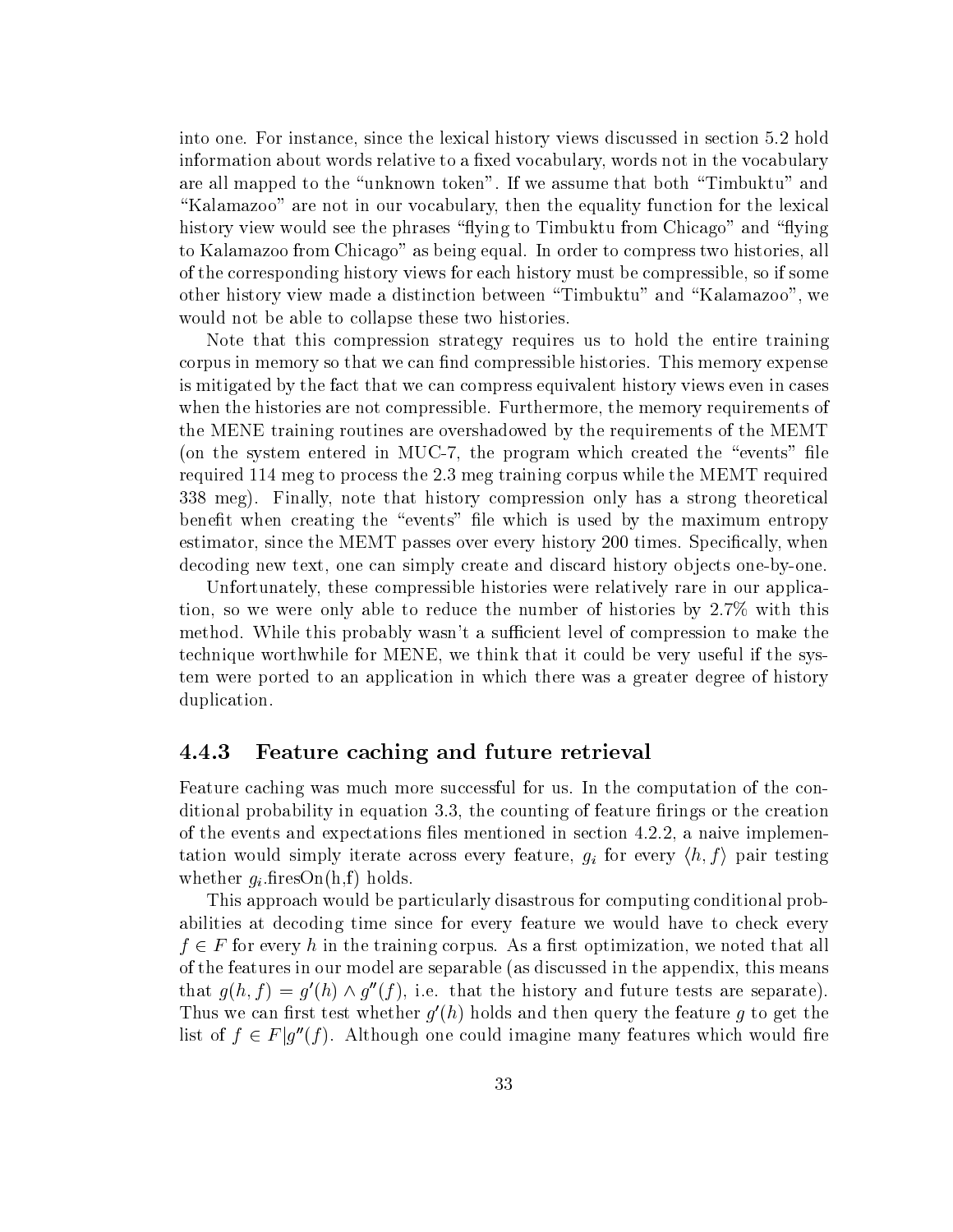on more than one future, for all of the features used in MENE, this list had only one member. This technique reduced the time complexity of a file traversal from  $O(|\text{Histories}|\cdot|\text{Futures}|\cdot|\text{Features}|)$  to  $O(|\text{Histories}|\cdot|\text{Features}|)$ .

The next step was to eliminate the time dependency on the number of features in the model. The vast majority of features in our model (93.2\%) of the MUC-7 model) were lexical features. As described in section 5.2, the history side of a lexical feature ( $g\left(n\right)$  in the above equation), is characterized by a vocabulary index and an offset from the current token (i.e.  $w_{-1} = index\_of("mr")$ ). Let  $M = index\_of(mr)$ , then we can characterize this feature as  $\langle -1, M \rangle$ . In a MENE parameters file, we designate lexical features as "cacheable" (the external system features described in section 5.5 constituted 3.3% of theMUC-7 feature pool and were also designated as cacheable in a manner similar to the lexical features).

As the features are loaded from a file, non-cacheable features are stored in a simple array and are all checked for each history. Cacheable features, though, are stored in a multi-map (a map where a single key can return multiple items) keyed by the integer pair described above. When decoding, we retrieve the cached features for each of the tokens in the 5-word-window which we maintain around the current word (from  $w_{-2} \ldots w_2$ ). We then test every feature, g, thus retrieved to see  $\scriptstyle\rm II$  g  $\scriptstyle\rm II$  holds. This last step is necessary because some features have additional restrictions besides those listed in their key. Lexical features, for instance, are looking for a certain word at a certain offset, but they also have the restriction that they (like every other feature except for the global reference resolution features discussed in section 5.6) may not look at words across document boundaries. I.e. if  $w_{-2}$  were in a different document from  $w_0$ , then a lexical feature looking for a particular token in  $w_{-2}$  would not fire under any circumstances. When  $g\left(n\right)$  holds, we query g for its futures as described above.

#### 4.4.4 System time requirements

A complete training run for the feature pool and training corpus used in the MUC-7 evaluation (roughly 22,000 features, and a 350-article (321,000 word) corpus) took approximately 2 hours 40 minutes. We tagged the 100-article (72,000 word) MUC-7 test corpus in 23 minutes, a speed of about 1 megabyte of text per hour.

We found the training time to be sufficiently fast for system development. The speed of tagging was also ample for research purposes, but it would likely be deemed inadequate for a commercial implementation. BBN's HMM-based system ran at 6 MB/hr [5] on comparable hardware and IsoQuest achieved 382 MB/hr on a machine roughly twice as fast as ours [29]. In a production-oriented system, we think that MENE's speed could be greatly enhanced by eliminating the precomputation of the history views and moving this logic into the histories and features. The precomputation gives greater efficiency at training time because we traverse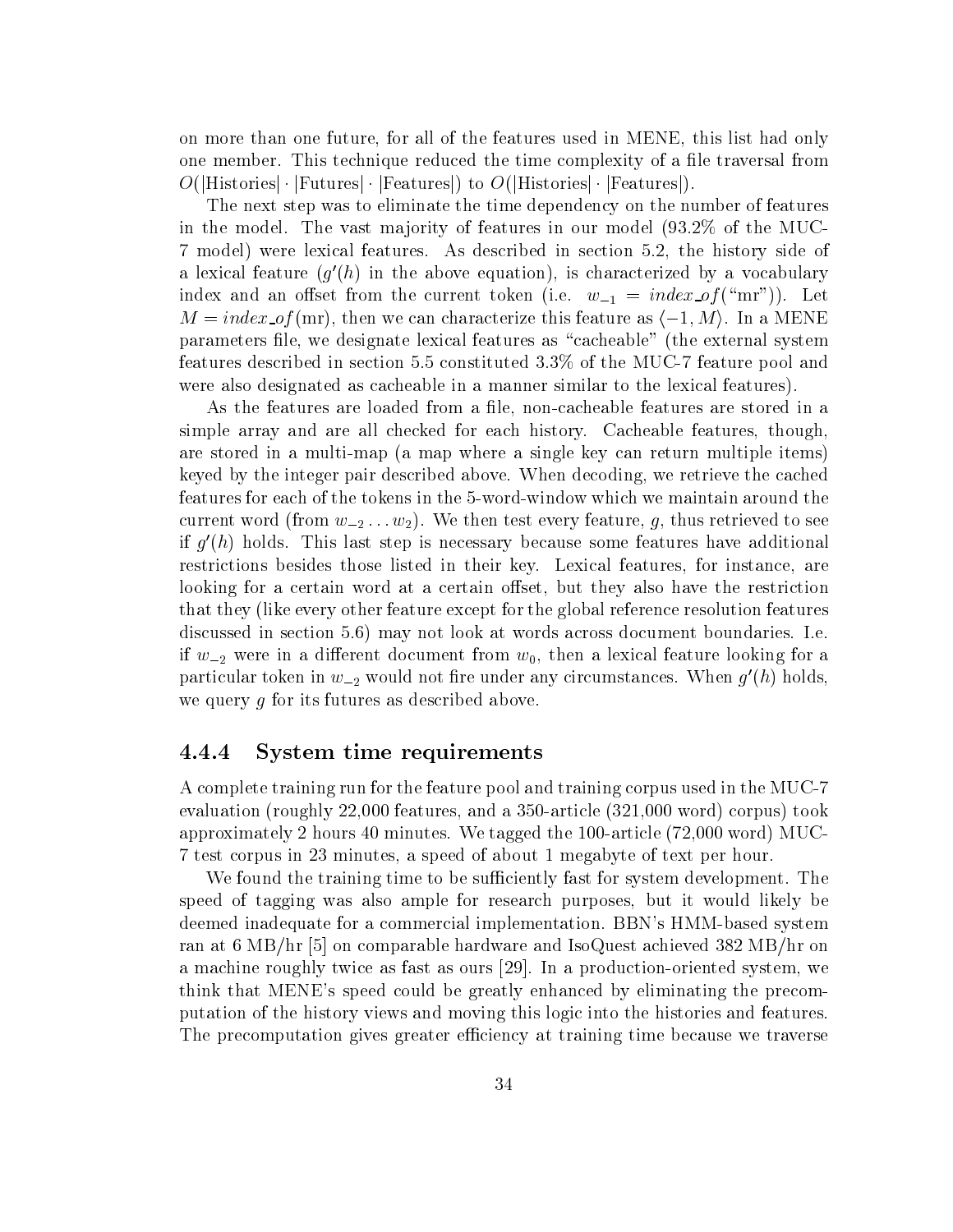the same text 3 - 4 times in a single training run and we do multiple training runs on the same piece of text, but there is no time benefit at tagging time. In addition, we are condent that if the system were rewritten with more of an eye for speed (and perhaps with some loss of flexibility), one could achieve enormous speed-ups.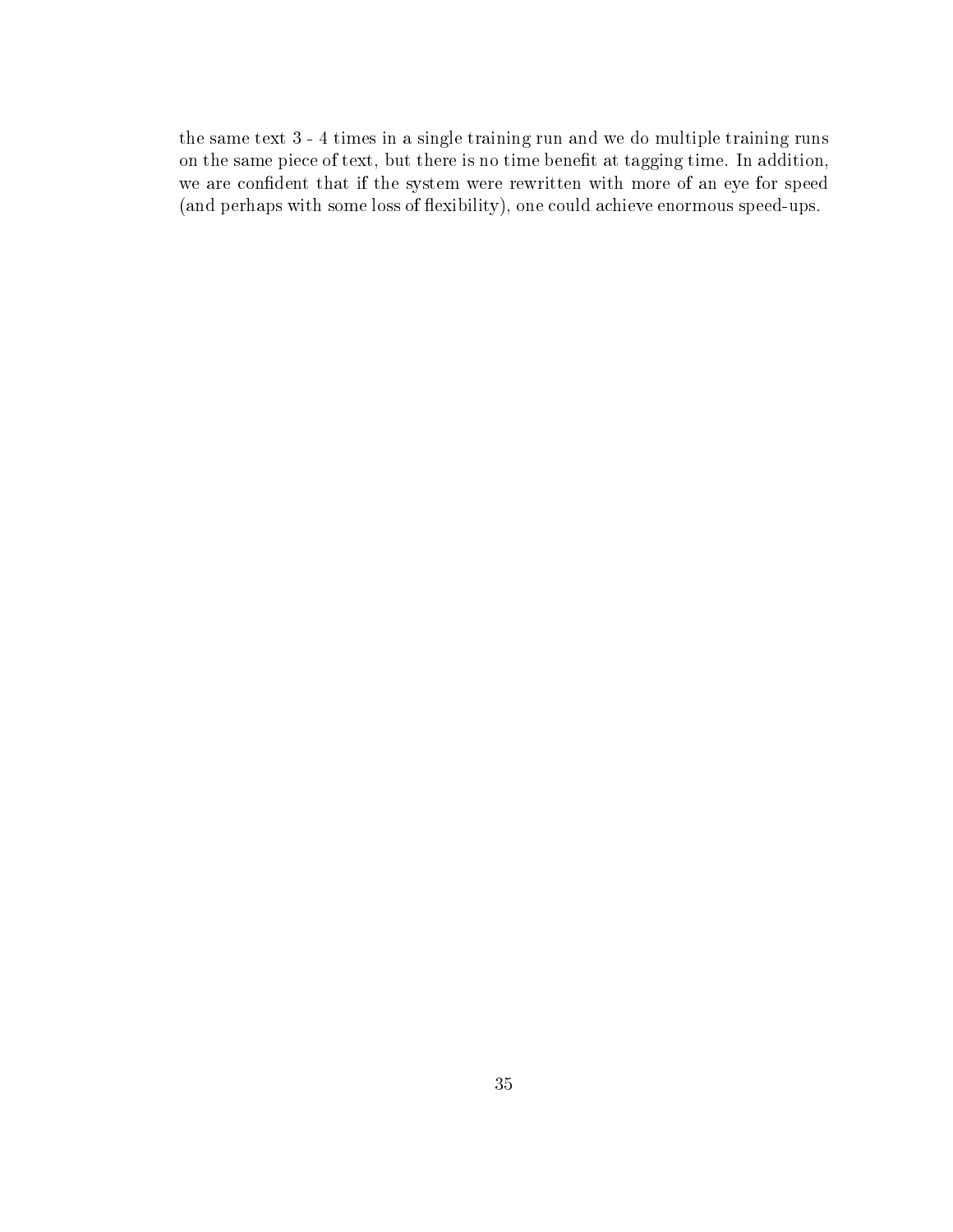# Chapter 5 Types of Features

In this chapter we will look at some of the different feature types which we have experimented with in the MENE system.

# 5.1 Binary

While all of MENE's features have binary-valued output, the "binary" features are features whose associated history-view can be considered to be either on or off for a given token. The binary history view was thus easily implemented as a bit-vector. Equation 3.2 gives an example of a binary feature. MENE's binary features are listed in table 5.1.

|                 | Description              | Example Text           | Intuition                   |
|-----------------|--------------------------|------------------------|-----------------------------|
|                 | 2-digit Number           | 99, 84                 | Two-digit-year              |
| $\overline{2}$  | 4-digit Number           | 1999, 1776             | Four-digit-year             |
| 3               | Only digits              | 5, 1999, 242           | Misc. numbers               |
| $\overline{4}$  | Mixed letters and digits | F14                    | Product code                |
| $\overline{5}$  | Number with comma        | 2,000                  | Monetary amount             |
| $6\phantom{.}6$ | Number with period       | 42.56                  | Monetary amount, percentage |
|                 | A valid number           | $-3.15, .12, 3,000.43$ | All numbers                 |
| 8               | All-caps                 | <b>BBN</b>             | Organization                |
| 9               | Initial Cap              | Bill, Intel            | Capitalized word            |
| 10              | Uncapitalized word       | can, won't             | Probably not an entity      |
| 11              | Internal Capitalization  | ValuJet                | Corporate name              |

Table 5.1: Binary features used in MENE

These binary history-views used by MENE's binary features are very similar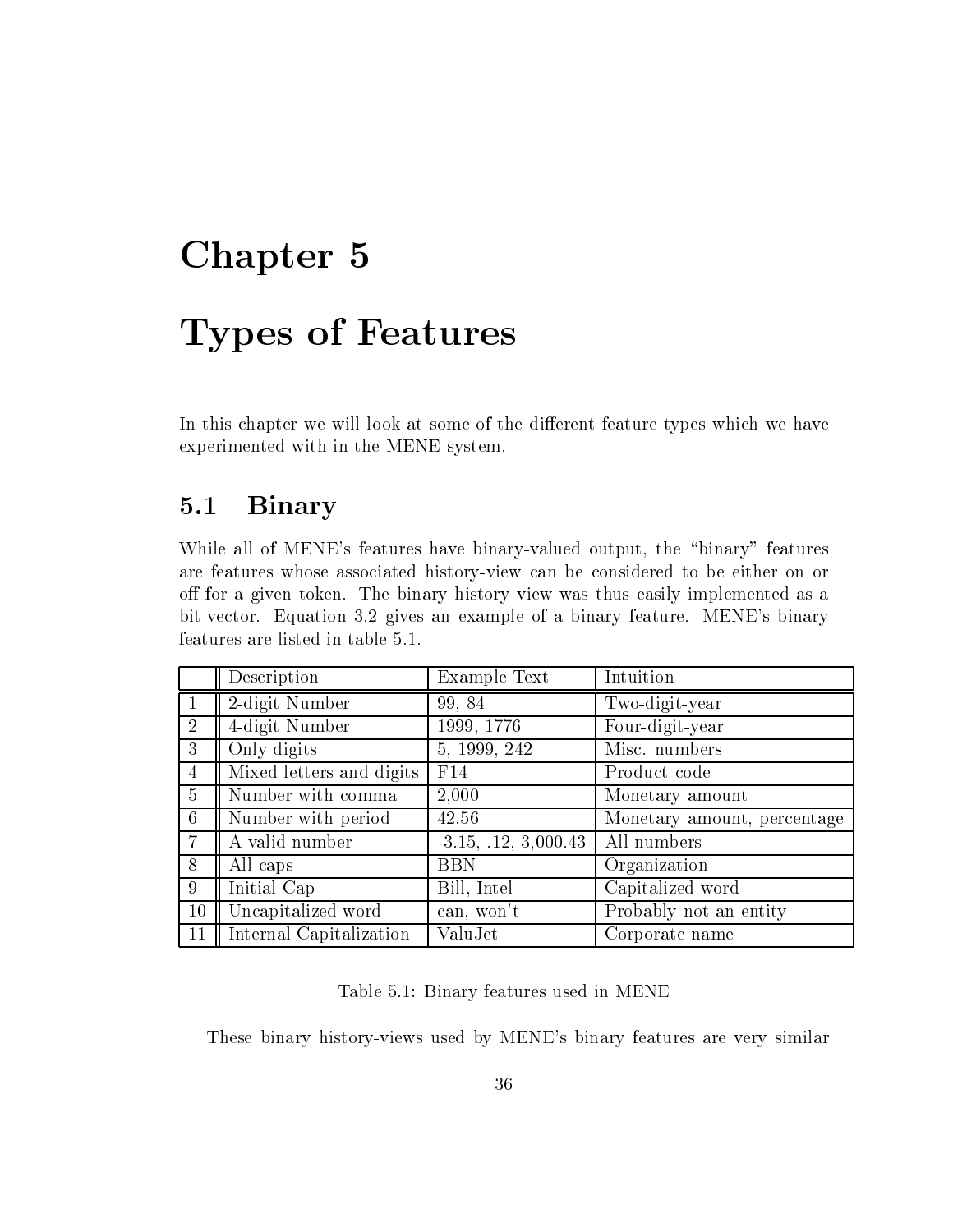to those used in BBN's Identinder system discussed in chapter 2.4 with three exceptions:

- Features 3 (only digits) and 11 (internal capitalization) were not found in the BBN system.
- $\bullet$  identimider used a feature for  $\,$  significant  $\,$  (i.e. non-sentence-beginning)  $\,$ capitalization. We didn't include this, believing that MENE could make these judgments from the surrounding lexical content.
- Identifinder's features were non-overlapping. I.e. the all-cap feature took precedence over the initial-cap feature. Given two features,  $a$  and  $b$ , when the  $\langle$ history,future $\rangle$  space on which feature b activates must be a subset of the space for feature  $a$ , it can be shown that the M.E. model will yield the same results whether a and b are included as features or if  $(a - b)$  and b are features (see appendix A for a proof). Consequently, MENE allows all features to fire in overlapping cases. For instance, in MENE the initial cap features activate on the histories "Clinton", "IBM", and "ValuJet" while under a hierarchical, non-overlapping scheme like Identinder's, the feature would only be active on "Clinton" because the "AllCap" feature would take precedence on "IBM" and an "Internal Capitalization" feature would take precedence on "ValuJet".

#### $5.2$ **Lexical**

To create a lexical history view, the tokens at  $w_{-2} \ldots w_2$  are compared with a vocabulary and their vocabulary indices are recorded. Words not found in the vocabulary are assigned a distinguished \Unknown" index. The following is an example:

$$
g(h, f) = \left\{ \begin{array}{rcl} 1 & \text{: if Lexical-History-View}(token_{-1}(h)) = \text{``Mr'' and} \\ 0 & \text{: else} \end{array} \right\}
$$

• Correctly predicts: Mr Jones

A more subtle feature picked up by MENE: preceding word is \to" and future is "location unique". Given the domain of the MUC-7 training data (aviation disasters), "to" is a weak indicator, but a real one. This is an example of a feature which MENE can make use of but which the constructor of a hand-coded system would probably regard as too risky to incorporate. This feature, in conjunction with other weak features, can allow MENE to pick up names that other systems might miss.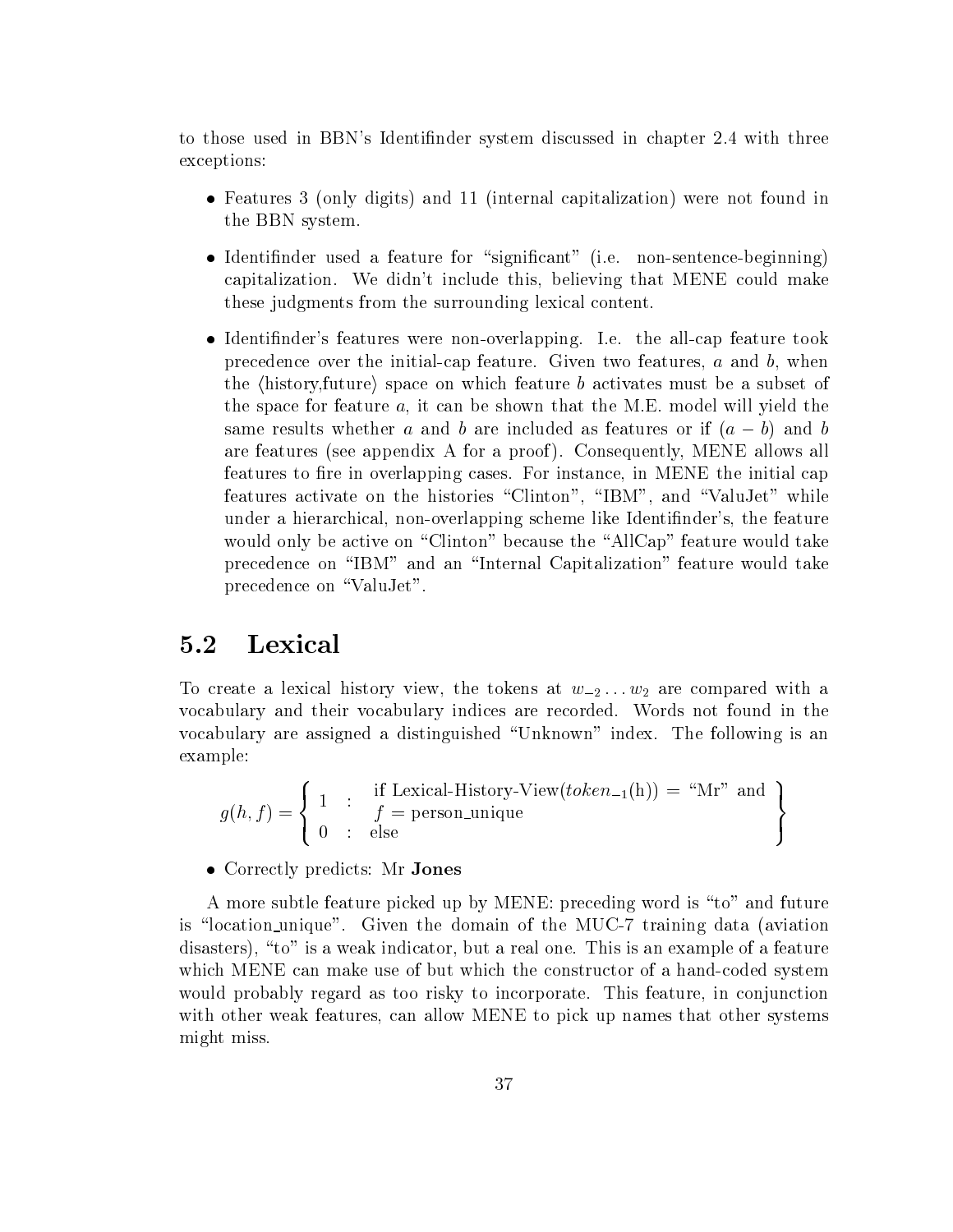An important point to emphasize is that these features were not hand-selected. We build the list of lexical features to be included in a model as follows.

- 1. Define a vocabulary,  $V$ , as "all words appearing in the training corpus with a count of three or more".
- 2. Include in the feature pool features with every possible feature which can be Include in the feature pool features with every possible feature which can be<br>characterized by the 3-tuple  $\langle w, f, n \rangle$  where  $w \in \{V \cup$  "Unknown word" }, *f* Include in the feature pool features with every p-<br>characterized by the 3-tuple  $\langle w, f, n \rangle$  where  $w \in$ <br>is any of the 29 futures, and  $n \in -2...2$ .
- 3. As with all other feature classes, select features from the feature pool which occurred at least three times (see chapter 6.1 for some minor caveats).

The attractive thing about this algorithm is that it does not involve any linguistic intuition, so these lexical features are completely portable to new domains and even new languages. This is very encouraging since, as discussed in section 7.4, the system can attain a reasonable level of performance using these features alone.

### 5.3 Section

The New York Times articles which constituted the MUC-7 test and training corpora were composed of six distinct sections including "Date", "Preamble", and \Text". Section features activate according to which of these sections the current token is in. Example feature:

$$
g(h, f) = \left\{ \begin{array}{rcl} 1 & \text{: if Section-View}(token_0(h)) = \text{``Preample''} \\ 0 & \text{: else} \end{array} \right\}
$$

Activation example: CLINTON WARNS HUSSEIN ABOUT IRAQI DE-FIANCE. Note that, assuming that this headline is in the preamble, the above feature will fire on all of these words. Of course, this feature's prediction will only be correct on "CLINTON" and "HUSSEIN".

Section features serve the dual purpose of differentiating the prior probability of the different futures occurring in each section, and, since training and test corpora are partitioned by these sections, we are also implicitly establishing the prior probability of the futures over the entire corpus (as discussed in appendix A). For instance, in NYU's evaluation system, the  $\alpha$  value assigned to the feature which predicts "other" given a current section of "main body of text" is 7.9 times stronger than the feature which predicts "person unique" in the same section. Thus the system predicts "other" by default. On the other hand, in the preamble (which contains headline, author, etc. information), the weight of the feature predicting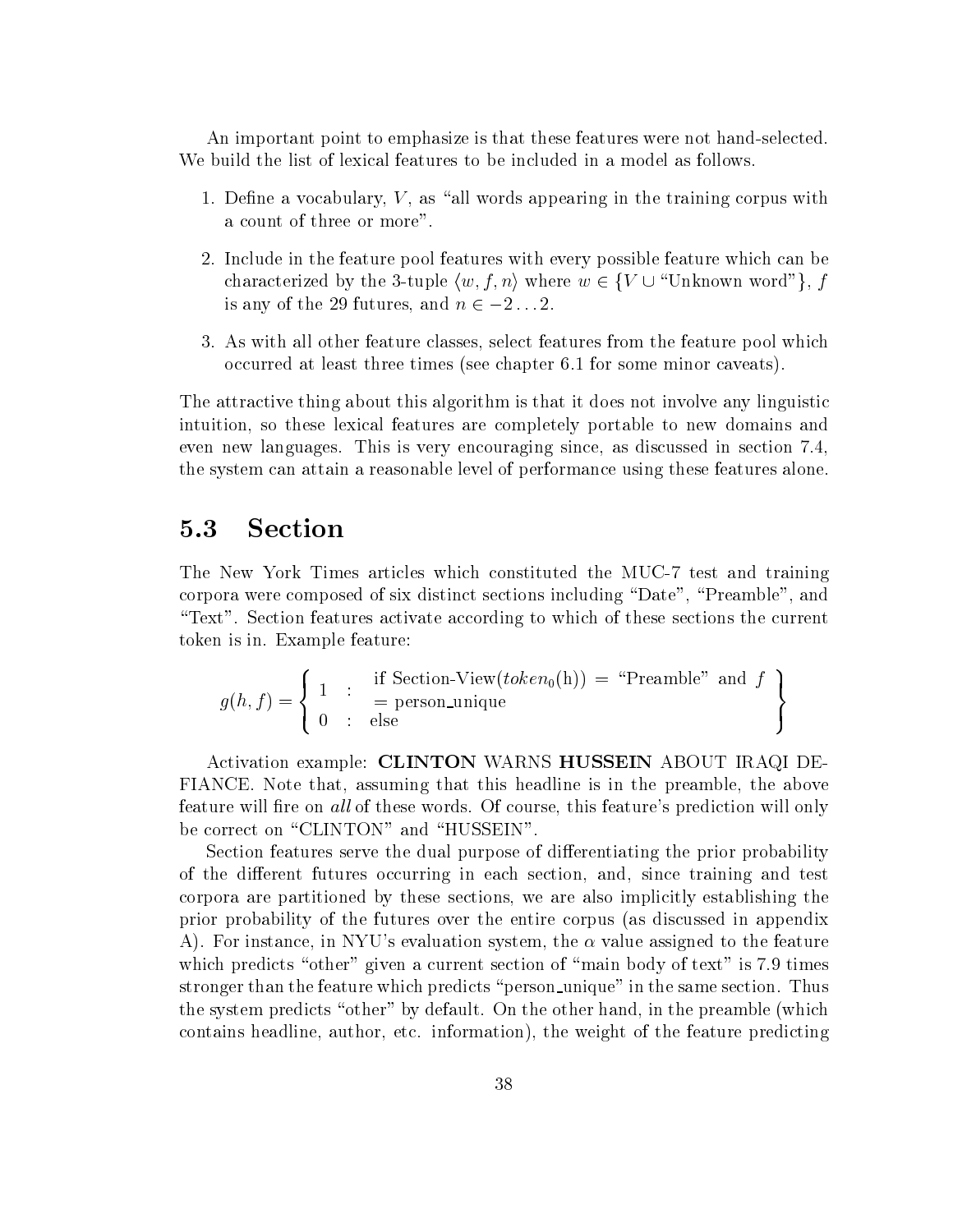"other" is much weaker relative to most of the "non-other" futures. It is only about 2.6 times as strong as "organization start" and "organization end", for instance.

As discussed in section 7.4, subsequent to the MUC-7 evaluation, we found that deleting all section features from the model had no impact on system performance. This was a surprising result to us, so we can only speculate as to the cause. Our intuition, though, is that the system had enough other very-high-frequency features (such as the binary features which fired on capitalized and non-capitalized words) that the \job" of establishing features' prior probabilities was shifted from the section features onto these other ones. Note also that we have at least one lexical feature firing on every token, since every token is either in our vocabulary or is an unknown word. Thus we do not really have many situations where the system has to rely on section features alone.

### 5.4 Dictionary

Multi-word dictionaries are a key element of MENE. Each entry in a MENE dictionary consists of a term which is one or more tokens long. Dictionaries can be case-sensitive or not on a dictionary-by-dictionary basis. A pre-processing step summarizes the information in the dictionary on a token-by-token basis by assigning to every token one of the following five tags for each dictionary: start, continue, end, unique, other. I.e. if "British Airways" was in our dictionary, a dictionary feature would see the phrase "on British Airways Flight  $962$ " as "other, start, end, other, other". Table 5.2 lists the dictionaries used by MENE in the MUC-7 evaluation. Below is a specific example of a dictionary feature:

$$
g(h, f) = \left\{ \begin{array}{rcl} 1 & \colon & \text{if} & \text{First-Name-Dictionary-View}(token_0(h)) & = \\ 0 & \colon & \text{else} \end{array} \right\}
$$

 $\bullet$  example: Kichard M. Nixon-assuming that  $\,$  Kichard  $\,$  is in the first name  $\,$ dictionary.

Note that, similar to the case of overlapping binary features, we don't have to worry about words appearing in the dictionary which are commonly used in another sense. I.e. we can leave dangerous-looking names like "April" in the firstname dictionary because whenever the first-name dictionary feature fires on April, a lexical feature for April will also fire and, assuming that the use of April as "date" exceeded the use of April as person\_start or person\_unique, we can expect that the lexical feature will have a high enough  $\alpha$  value to outweigh the first-namedictionary feature.

Under certain circumstances, we can rigorously prove that this will happen by using the result from appendix  $A$ . First let us define these three features: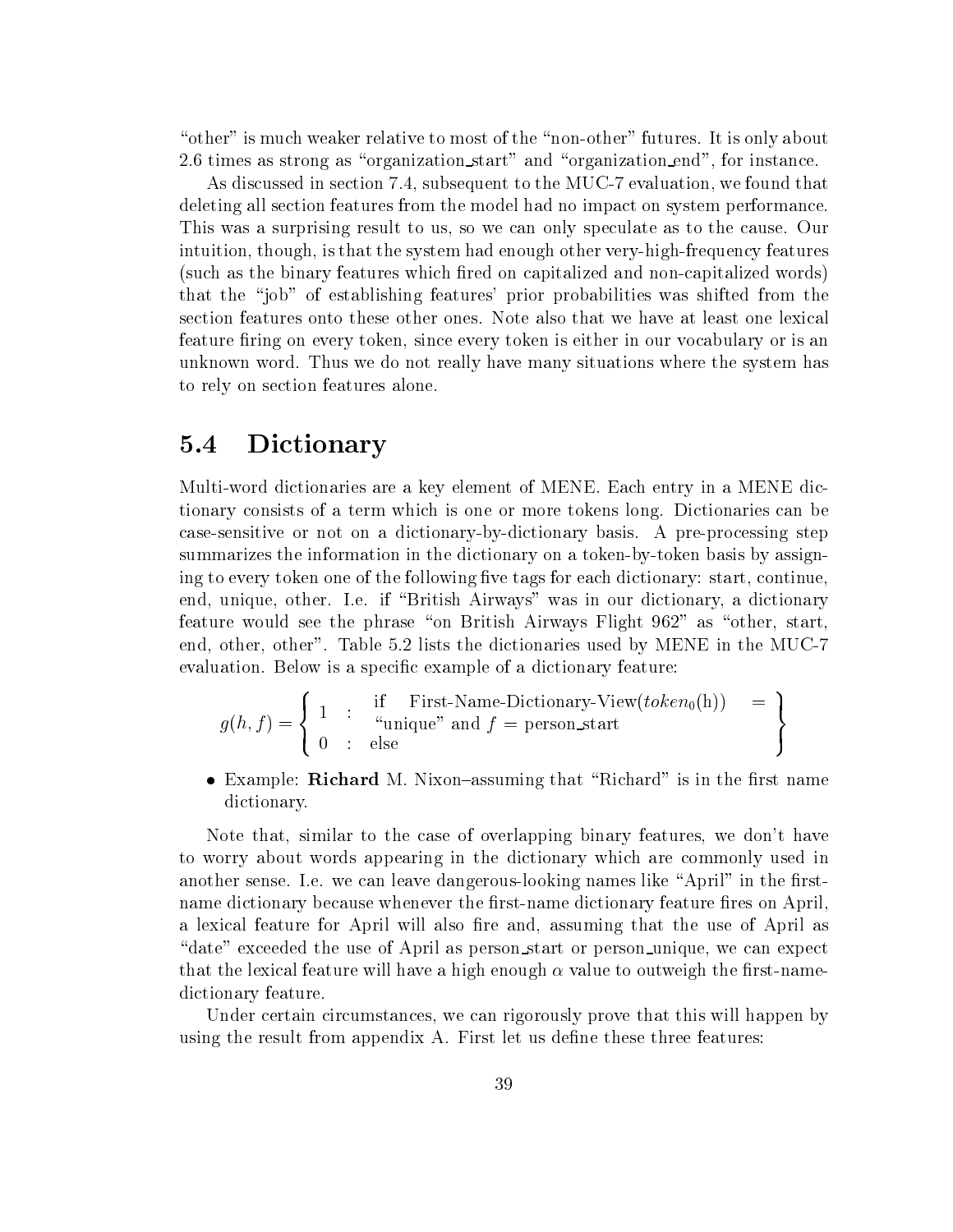| Dictionary         | Number     | Data Source         | Examples            |  |
|--------------------|------------|---------------------|---------------------|--|
|                    | of Entries |                     |                     |  |
| First names        | 1245       | www.babyname.com    | John, Julie, April  |  |
| Corporate names    | 10,300     | www.marketguide.com | Exxon Corporation   |  |
|                    |            |                     | Motorola, Inc.      |  |
| Corporate names    | 10,300     | "corporate names"   | Exxon; Motorola     |  |
| without suffixes   |            | processed through   |                     |  |
|                    |            | a Perl script       |                     |  |
| Colleges and       | 1225       | www.utexas.edu/     | New York University |  |
| universities       |            | world/univ/alpha/   | Oberlin College     |  |
| Corporate Suffixes | 244        | Tipster resource    | Inc.; Incorporated  |  |
| Dates and times    | 51         | Hand Entered        | Sunday, April, EST  |  |
| 2-letter state     | 50         | www.usps.gov        | NY, CA              |  |
| abbreviations      |            |                     |                     |  |
| World Regions      | 14         | www.yahoo.com       | Africa, Caribbean   |  |
|                    |            |                     | Pacific Rim         |  |

Table 5.2: Dictionaries used in MENE

- 1.  $w_0$  is "April" predicting person start
- 2.  $w_0$  present in first-name-dictionary predicting person start
- 3.  $w_0$  present in first-name-dictionary where the dictionary has been edited to exclude "April" predicting person start

Clearly the first and third features above partition the space defined by the second feature. Thus by the proof, including any two of these three features in the model will give the same effect as using all three.

On the other hand, this proof assumes that we have a feature in which April predicts person start. This is unlikely given our feature-selection algorithm since April is unlikely to appear three times as a person's first name in any reasonable sized training corpus.

Let us, however, consider this more likely case. Consider the following features:

- 1.  $w_0$  is "April" predicting date start
- 2.  $w_0$  is "April" predicting date continue
- 3.  $w_0$  is "April" predicting date end
- 4.  $w_0$  is "April" predicting date unique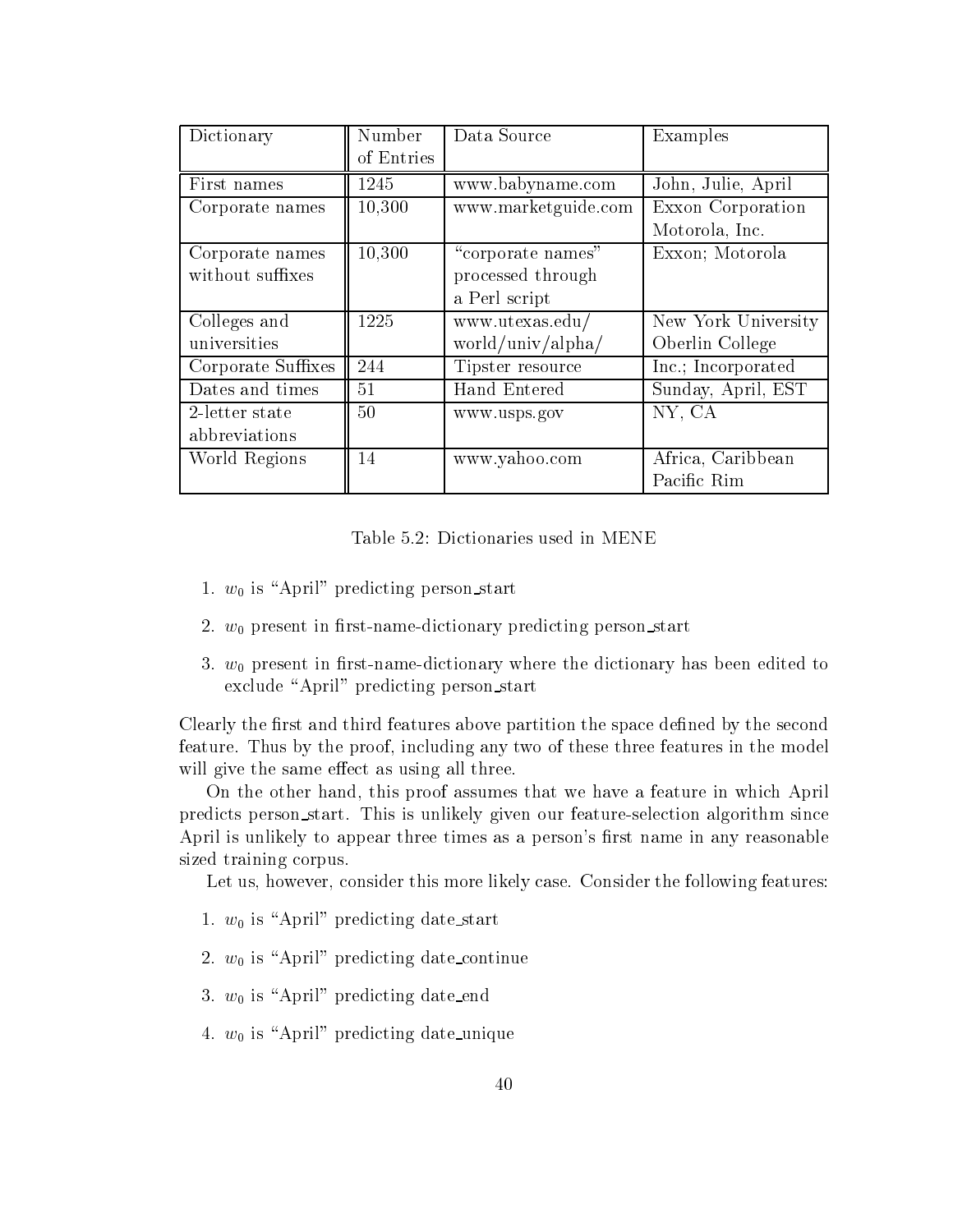- 5.  $w_0$  present in first-name-dictionary predicting person-start
- 6.  $w_0$  present in first-name-dictionary where the dictionary has been edited to exclude "April" predicting person start

Let's suppose that April *always* appeared as a date in the training corpus. Then we could assume that a model built from this corpus contained an imaginary lexical feature predicting person start given April because it would have its constraints satisfied. This is because the model would be assigning  $P_M$ (person\_start|April)  $\approx 0$ (where  $P_M$  is the model's probability) whether or not this feature was included because features 1-4 would force  $\sum_{x} P_M({\rm date\_}x|{\rm April}) \approx 1$ . Hence, by the first proof of this section, we wouldn't care whether or not the dictionary contained April.

However, this discussion raises the larger point that dictionary entries which have corresponding lexical features for a given future have no impact on the dictionary's prediction of that future. This is clear from the appendix proof because as a generalization of the earlier proof, if we define:

- $\mathbf{u} = \mathbf{u} \cdot \mathbf{v}$  is a set of leads in the vocabulary. Since  $\mathbf{u} = \mathbf{u} \cdot \mathbf{v}$  with since  $\mathbf{u} = \mathbf{u} \cdot \mathbf{v}$ future function function time  $f$  and the function of  $f$  . In the function time  $f$  , we can consider the function of  $f$
- 2. e is a dictionary feature over the dictionary d predicting  $f_k$
- 3. e is a dictionary feature over the dictionary  $a i$  predicting  $f_k$

then we can clearly see that  $S$  and  $e$  -partition  $e$ , so including the features  $S$  and  $e$  gives an equivalent result to including  $\beta$  and  $e$ . Consequently, the only entries in our dictionary which are relevant to system performance are those which either don't appear in the vocabulary (including multi-word entries) or those which do occur but co-occur with a given future less than three times, thus falling below the cut-off for inclusion in the model as a feature. On the other hand, dictionary entries which don't occur in the training corpus at all will be irrelevant for training purposes. Therefore, for single-word entries, the weighting assigned to the dictionary features will be solely decided by those entries which co-occur just once or twice with a particular future.

Having considered the cases where \April" appears often enough as a person to have a person start lexical feature and the case where April doesn't appear at all as a person, we are now ready to consider the case where April appears once or twice as a person, forcing  $\sum_x(P_M(\text{date\_x}|\text{April}))$  to average less than 1 over the training corpus. In this case, the choice of features 5 or 6 above would affect the model's behavior somewhat, but it seems preferable to leave the word in the person dictionary (i.e. choose feature 5) for the following reasons: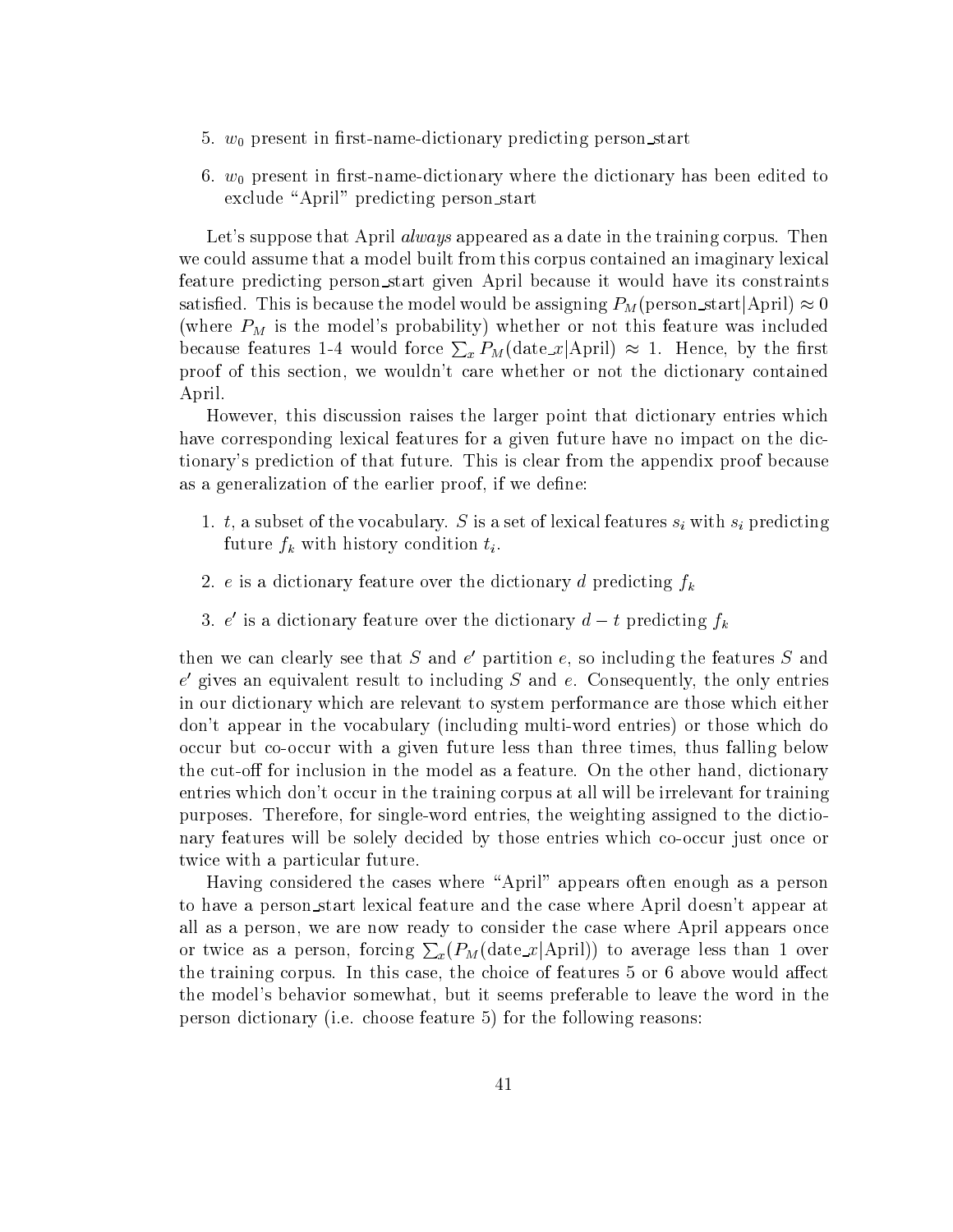- $\bullet$  The choice of 5 or 6 will not affect the average  $P_M$ (date  $x$  April) over the  ${\rm training}$  corpus because this must equal the empirical average  $P({\rm date\_}x|{\rm April})$ because of the presence of features 1 through 4 (by equation 3.13).
- Assuming that the number of times April is a date greatly outweighs the number of times April is a person, we can assume that the average  $P_M$ (person\_start) April) over the training corpus will be small.
- $\bullet$  The choice of feature 5 or 6 *does* affect the probability distribution between person start and the other non-date futures for April. However, it makes sense that we should use the unedited dictionary so that person start will have a higher probability than these other futures in this situation.
- As we have argued, it is precisely those words like April which occur rarely as person names which our dictionary feature is modeling. Hence, we should be disinclined to selectively delete words in this category from our list.

These arguments were supported by the results of our test runs: no instance of April was tagged as a person name, including one case, "The death of Ron Brown in April in a similar plane crash ..." which could be thought of as somewhat tricky because the month was not followed by a specific date.

These results tell us that the behavior of a new dictionary added to the model might be counter-intuitive, particularly for dictionaries of single-word items. We found this during our experimentation with adding dictionaries to the system. There were a number of dictionaries which we rejected for inclusion in the MUC-7 system because after training we found that system performance on test data decreased relative to a baseline system. Some of these are summarized in table 5.3.

| Dictionary           | Number     | Data Source   | Examples                |
|----------------------|------------|---------------|-------------------------|
|                      | of Entries |               |                         |
| Location identifiers | 206        | www.usps.gov  | Avenue, Harbor, Meadows |
| Worldwide cities     | 1358       | www.cnn.com   | London, New Delhi       |
| U.S. states          | 51         | www.yahoo.com | Alabama, New York,      |
|                      |            |               | Washington, D.C.        |
| World airlines       | 256        | web search    | Aeroflot, Air France,   |
|                      |            |               | Royal Jordanian         |
| Aviation org's       | 198        | web search    | Civil Air Patrol, FAA   |

Table 5.3: Some dictionaries rejected for MENE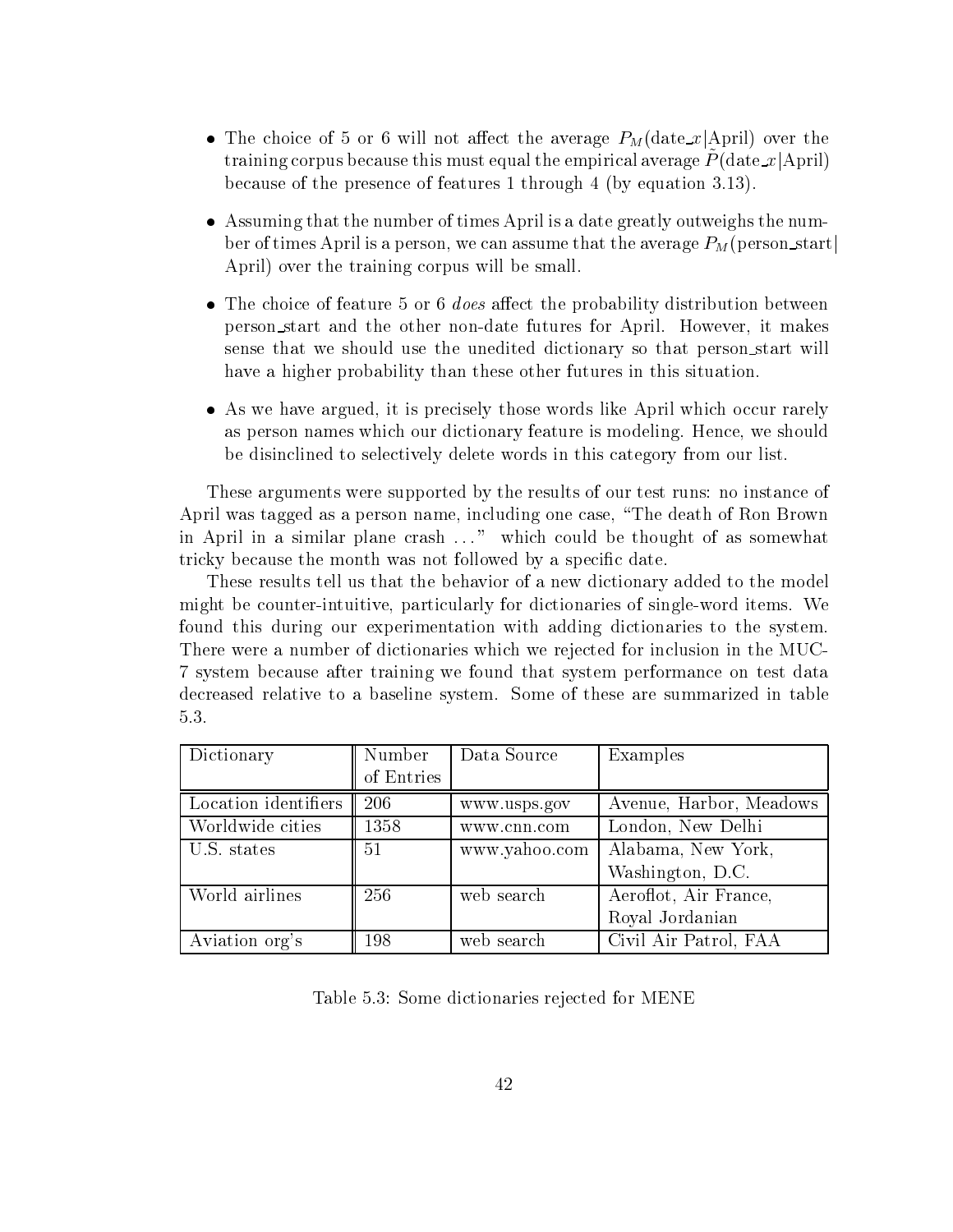## 5.5 External System

NYU's official entry in the MUC-7 evaluation was a MENE system which took in the output of an enhanced version of the more traditional, hand-coded \Proteus" named-entity tagger discussed in section 2.1. In addition, subsequent to the evaluation, the University of Manitoba [30] and IsoQuest, Inc. [29] shared with us the outputs of their systems on our training corpora as well as on various test corpora. The output sent to us was the standard MUC-7 output, so our collaborators didn't have to do any special processing for us. These systems were incorporated into MENE as simply three more history views by the following 2 step process:

- 1. Each system's output is tokenized by MENE's tokenizer and cross-system tokenization discrepancies are resolved.
- 2. The tag assigned to each token by each system is noted. This tag will be one of the 29 tags mentioned above (i.e. person start, location continue, etc.)

The result of all this is that the "futures" produced by the three external systems become three "external system history views" for MENE. The following gives a function q which is the general form of this feature class along with a specific example,  $q$ :

$$
j \in -1...1
$$
  
\n $x \in \{\text{Proteus, Manitoba, IsoQuest}\}\$   
\n $y, z \in F = \{\text{The space of 29 futures}\}\$   
\n $q(h, f) = \begin{cases} 1 : \text{ if } x\text{-System-View}(token_j(h)) = y \text{ and } f = z\\ 0 : \text{ else}\end{cases}$   
\n $g(h, f) = \begin{cases} 1 : \text{ if Proteus-System-View}(token_0(h)) = \text{per-}\}\ 0 : \text{ else}\end{cases}$ 

 $\bullet$  Example: Kichard M. Nixon, in a case where Proteus has correctly tagged "Richard".

It is important to note that MENE has features which predict a different future than the future predicted by the external system. This can be seen as the process by which MENE learns the errors which the external system is likely to make. An example of this is that on the evaluation system the feature which predicted person unique given <sup>a</sup> tag of person unique by Proteus had only <sup>a</sup> 76% higher weight than the feature which predicted person\_start given person\_unique. In other words, Proteus had a tendency to chop off multi-word names at the first word. MENE learned this and made it easy to override Proteus in this way. In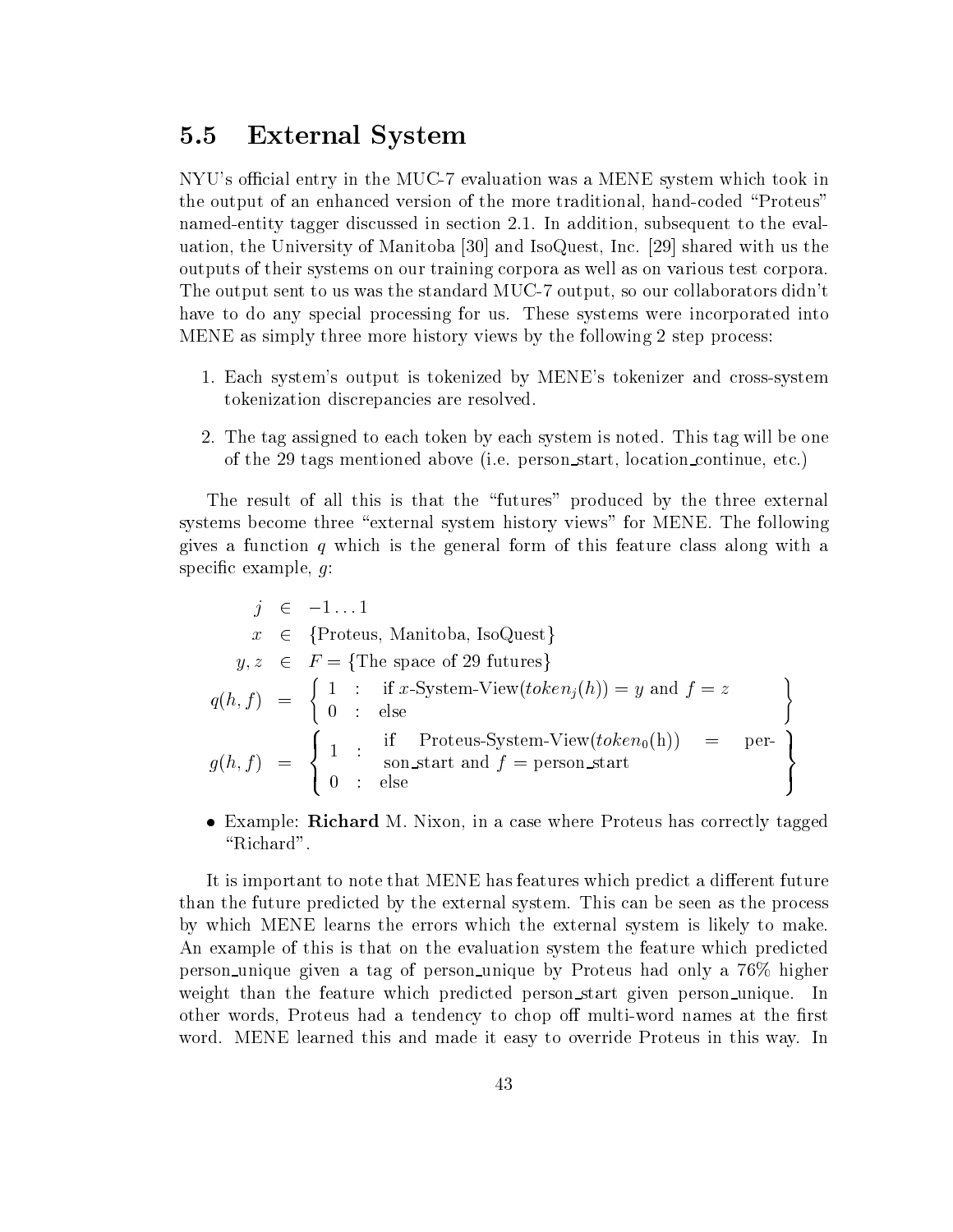fact, an analysis of the differences between the Proteus output and the MENE  $+$ Proteus output [49] turned up a significant number of instances in which MENE extended or contracted name boundaries in this way.

We found a similar example in the MENE system which took the Manitoba output as an input. The MUC-7 scorer did not penalize systems for putting an extraneous "." on the end of a tagged string. I.e. for the abbreviation of Minnesota, it would count both  $[\n\langle \text{ENAMEX} \text{ TYPE}=\text{``LOCATION''}\n\rangle \text{Minn.}\n\langle \text{/ENAMEX}\n\rangle]$  and  $[\n\langle \text{ENAMEX TYPE} = \text{``LOCATION''}\n\langle \text{Minn}\n\langle \text{ENAMEX}\n\rangle.]\n\] as correct. This was true.$ even if the "." clearly wasn't a part of the named entity, as in  $KENAMEX$  $TYPE=\text{``LOCATION''}$ )Minnesota. $\langle$ /ENAMEX). The Manitoba system exploited this loophole in the scoring algorithm by always including a "." along with a contiguous named entity (so it would have included the \." in both of the above cases). The MENE-Manitoba system, however, was trained off of the hand-tagged data in which the human taggers had made their own judgement about what was the correct entity boundary, (in particular, the "." was part of the entity on "Minn.") and had no knowledge that the scorer was lenient in this regard. This system thus \learned" in training its features that the Manitoba system had a tendency to add an extraneous period onto the end of entities. This could be seen in the weighting of features, where, for instance, the feature predicting person end for  $w_0$  given a Manitoba tagging of person end to  $w_1$  was weighted 19% higher than the more intuitive feature predicting person end for  $w_0$  given that Manitoba made that prediction on  $w_0$ . Another example can be seen by comparing the formal run results, where the MENE-Manitoba system only "erroneously" appended the \." onto four named entities while its input from the Manitoba system contained roughly 450 entities with this "error".

Thus we can see that given proper training data, MENE can pinpoint and selectively correct the weaknesses of a handcoded system. This is further demonstrated in the results in chapter 7, where we show that the Proteus, Manitoba, and IsoQuest systems were all improved by this hybridization with MENE.

## 5.6 Reference Resolution

Analysis of the reasons for the higher performance in the MUC-7 formal run of the MENE-Proteus system vs the MENE-only system [49] determined that much of the improvement from adding the Proteus system was due to Proteus' use of longdistance reference resolution. Reference resolution involves finding words which seem to co-refer to the same entity. If one of them is tagged asa particular name class, then it is likely that all such words should also be tagged with that name class. As an example, we would expect such a reference resolution feature to help us out in an article in which "Andrew Borthwick" was followed by a subsequent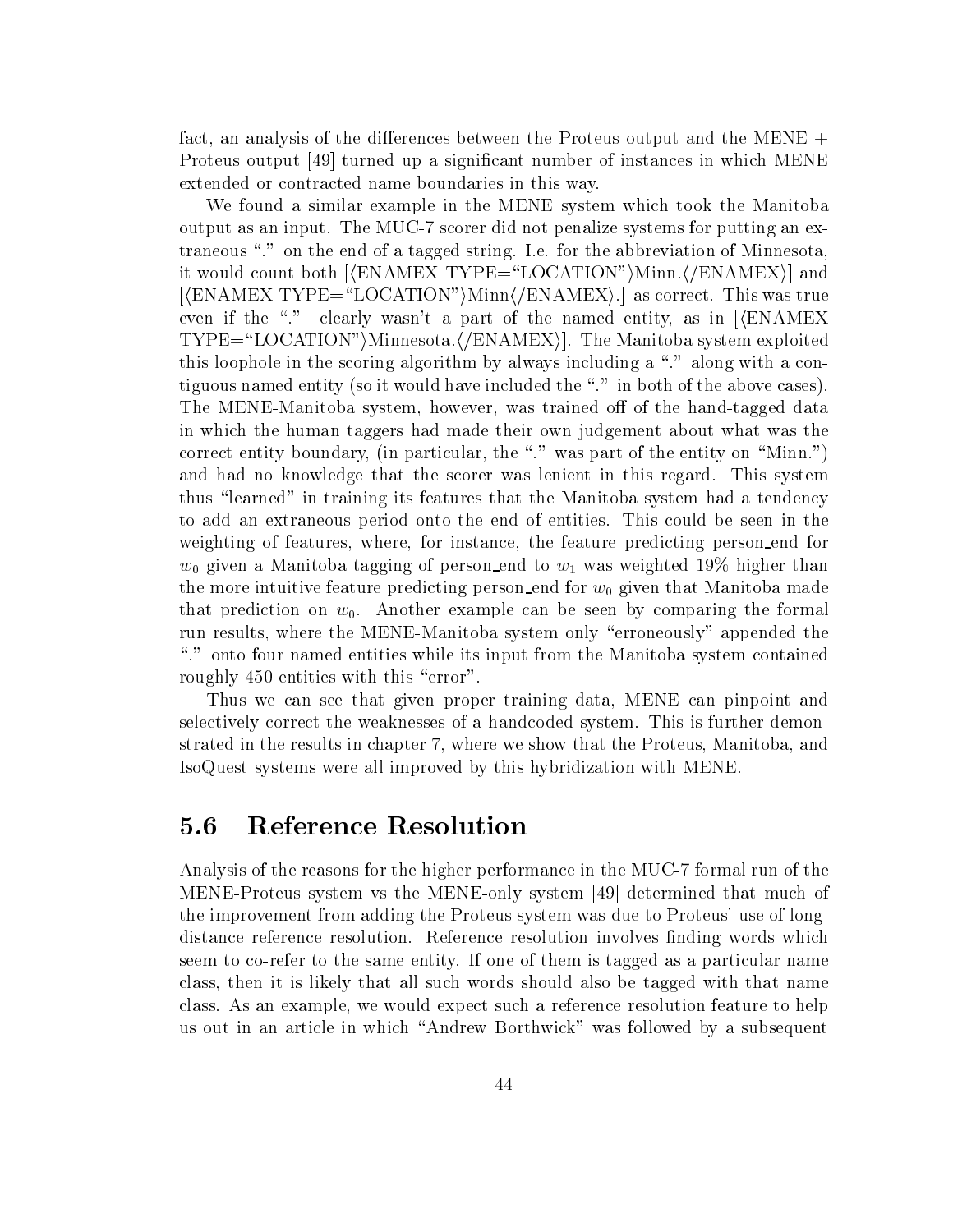reference to "Borthwick". The first reference would be fairly easy for MENE to pick up since it involves a common first-name. The second instance would be more difficult. Since "Borthwick" is a rare word, it would not be included in our vocabulary and thus would not trigger a lexical feature strongly predicting "person-unique" as a more common name like "Smith" would. Consequently, in the absence of strong contextual evidence (like being preceded by \Mr." or followed by "said"), MENE would probably mistag it. This problem would be avoided if there were a feature predicting \person-unique" whose history condition was that the current word was tagged as "person" somewhere else in the article.

Our reference resolution features were based on a method described in Edinburgh/LTG's MUC-7 named entity paper [35]. LTG recognized a name as being an alias for another name if the tokens in the new name were an ordered subset of the already-recognized name. Thus, if "George Herbert Walker Bush" were recognized as a name, our reference resolution feature would fire on "George Herbert", "George Bush", "George", and "George Herbert Bush", but would not fire on "Herbert George". In addition, we have a "stoplist" of certain common singletoken words which should not be tagged by the feature, including "in", "the", "and", etc. Acronyms are generated by the same method. For instance, given the above-cited example our acronym-resolution feature would fire on "GHWB". "GB", "GH", etc. Single-letter acronyms are not allowed, so the acronym feature wouldn't fire on "B". One final technical detail is that we had different features firing depending on whether the reference was in the current article or in a different article in the corpus and depending on the number of times the sequence occurred elsewhere (specifically 1, 2, or  $3+$ ). Hence, the general form of the feature class was the following:

 $n \in \{1, 2, 3+\}$  $u \in \{$  "start", "middle", "end", "only member of"}  $v \in \{$  "words", "first letters of words"}  $x \in \{$  "organization", "person", "location"}  $y \in \{$  "current document", "current corpus"}  $z$   $\leftarrow$   $r$  $\mathcal{F}$  , f  $\mathcal{F}$  , f  $\mathcal{F}$  , and  $\mathcal{F}$  , and  $\mathcal{F}$  , and  $\mathcal{F}$  , and  $\mathcal{F}$ and the second contract of the second contract of the second contract of the second contract of the second contract of the second contract of the second contract of the second contract of the second contract of the second  $\begin{array}{ccc} \n\end{array}$   $\begin{array}{ccc} \n\end{array}$  $\begin{array}{ccc} \circ & \circ & \circ \\ \circ & \circ & \circ \end{array}$ if would be used to a sequence of a subsequence of various  $\mu$ ordered subset of a sequence which was tagged not a sequence which was tagged not a sequence which was tagged not a sequence which was tagged not a sequence which was tagged not a sequence which was tagged not a sequence times as a x elsewhere in the y and f = z **99 For the Contract of Contract Contract Contract Contract Contract Contract Contract Contract Contract Contract Contract Contract Contract Contract Contract Contract Contract Contract Contract Contract Contract Contract**  $\mathbb{R}^n$  and  $\mathbb{R}^n$  are  $\mathbb{R}^n$  .  $\mathbb{R}^n$  ; and  $\mathbb{R}^n$  is the set of  $\mathbb{R}^n$ 

Note that the inclusion of these features requires that MENE work in two passes and incorporate two separately trained models. When decoding, the first pass uses a model trained with all of MENE's features except for the long-range ones. The second pass uses a model containing all the same features plus the long-range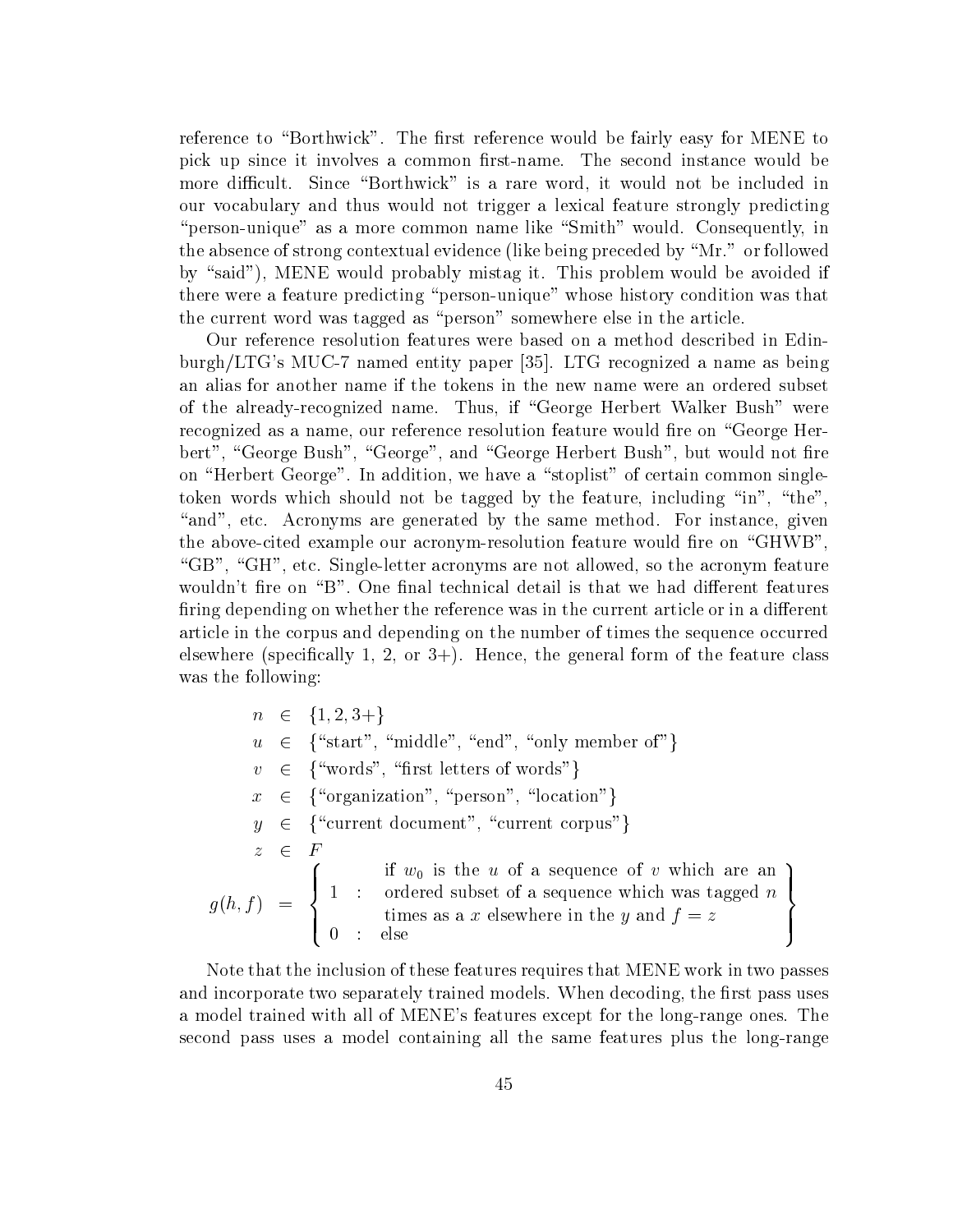reference resolution/acronym features described above. These new features both train and decode by looking at MENE's first pass output. Consequently, training MENE with these new features becomes a three-step process:

- 1. Train a model incorporating all features other than the long-range ones as described in chapter 4.
- 2. Run the resulting model against the training data used to train it in step 1.
- 3. Train a second model with the same corpus and features as the first step plus the long-range features. The long-range features take as their input the output of step 2.

One could have trained the model by having the long-range features look at the answer keys during training, but the advantage of training a model this way is that it trains on imperfect data. The model "learns" that the output of the first-pass model is sometimes in error, and lessens the  $\alpha$  values assigned to the long-range features accordingly. However, there is still a signicant problem with this training method since the model's performance on training data is signicantly higher than it is on unseen data, as one would expect. Consequently, the reference resolution features will be somewhat overweighted.

In an attempt to compensate for this overweighting, we divided the corpus into five segments of  $20\%$  each. We then trained five models on  $80\%$  of the data and tested on the other 20%, rotating the data appropriately. Finally, we concatenated the 20% tests and trained the model with reference-resolution features on this corpus. As shown in table 7.5, we found that this method gave us our best results in both the MENE-only and MENE-Proteus categories. We also saw that this data rotation improved the model's performance by a small but signicant margin over its performance without data rotation.

## 5.7 Consistency

The system as it currently stands and as it was entered in the MUC-7 evaluation relies on a process external to the maximum entropy model to enforce the requirement that MENE output a consistent sequence of futures (i.e. that it did not output something like the sequence  $\lceil \varphi \rceil$  start" "location end"]). At the beginning of our development process we experimented with including in the model a single "consistency" feature which would test whether the future for  $w_0$  was consistent with the future assigned to  $w_{-1}$ . For instance it would activate if  $w_{-1}$  was tagged as "person\_start" and the future (the tag for  $w_0$ ) was "person\_continue". This same feature activated when  $w_{-1}$  was "location continue" and the future was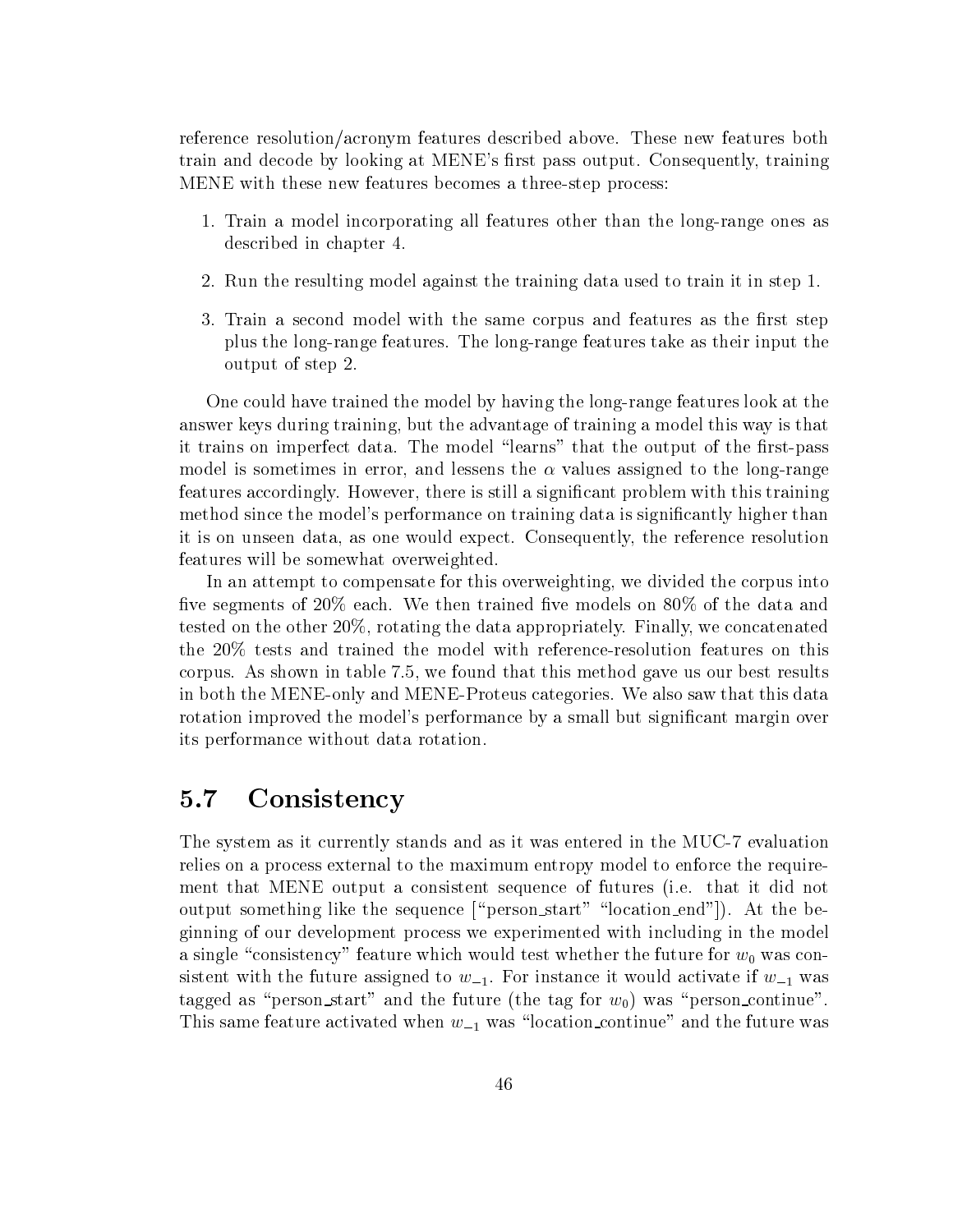"location end". Since this feature was looking at the future for the previous token as its "history", it, unlike all other features, had to operate on the edges of a lattice connecting each possible future for  $w_0$  to each of the 29 possible futures which could have been assigned to  $w_{-1}$ . This lattice of edges is then navigated by the Viterbi search to find the highest probability valid sequence as described in section 4.3. Note that invalid edges are given a probability of zero by the external process regardless of whether or not we were using the consistency feature.

During decoding, this feature has a relatively small impact because our decoding algorithm "artificially" sets the probability of any edge representing an illegal transition to zero and the consistency feature boosts the probability of all consistent futures for a given prior future by the same amount. Therefore, our thinking was that the feature might have its greatest impact by influencing the training of other features. For instance, a feature predicting "person end" given that  $w_{-1} =$ "Andrew" might be given a lesser weight when the model included a consistency feature since "Andrew" would likely be tagged as "person\_start" in the training corpus and the consistency feature would be firing only on "person continue" and "person\_end" in this context. Our theory was that these features would be deemphasized while features making predictions which are not easily captured by the consistency feature (for instance the feature predicting "person\_start" when  $w_0$  is "Andrew") would be emphasized.

We discovered empirically that the consistency feature was not useful. Deleting it from the model had no impact on system accuracy. On reflection we felt that this was not such a surprising result. This feature was trained with the answer key as its input, which would tend to give it an excessively high weighting since the answer key is always correct. At run time it will be activating on many different hypotheses for the tagging of  $w_{-1}$ , some of which will be correct and some incorrect. An inconsistency between the training and testing characteristics of a feature generally leads to reduced performance.

This feature also had the drawback of signicantly expanding the number of feature activations during training and testing, which slowed the system and increased memory and disk usage. Consequently we removed it from our system and didn't use it during the MUC-7 evaluation.

We haven't attempted using more sophisticated consistency features in the system, such as having a different consistency feature for each legal future - future transition. An example of this would be a feature predicting \person continue" given that the previous token was tagged as \person start". Such a system would be similar to Ratnaparkhi's part of speech tagger [40] in which the tagger looked at the POS tags it assigned to  $w_{-1}$  and  $w_{-2}$  when making its decision on  $w_0$  and then found the best overall sequence of tags by using a beam search. However, given the above arguments and the fact that, contrary to the case with POS tagging, we are able to absolutely exclude most transitions, we are doubtful that this sort of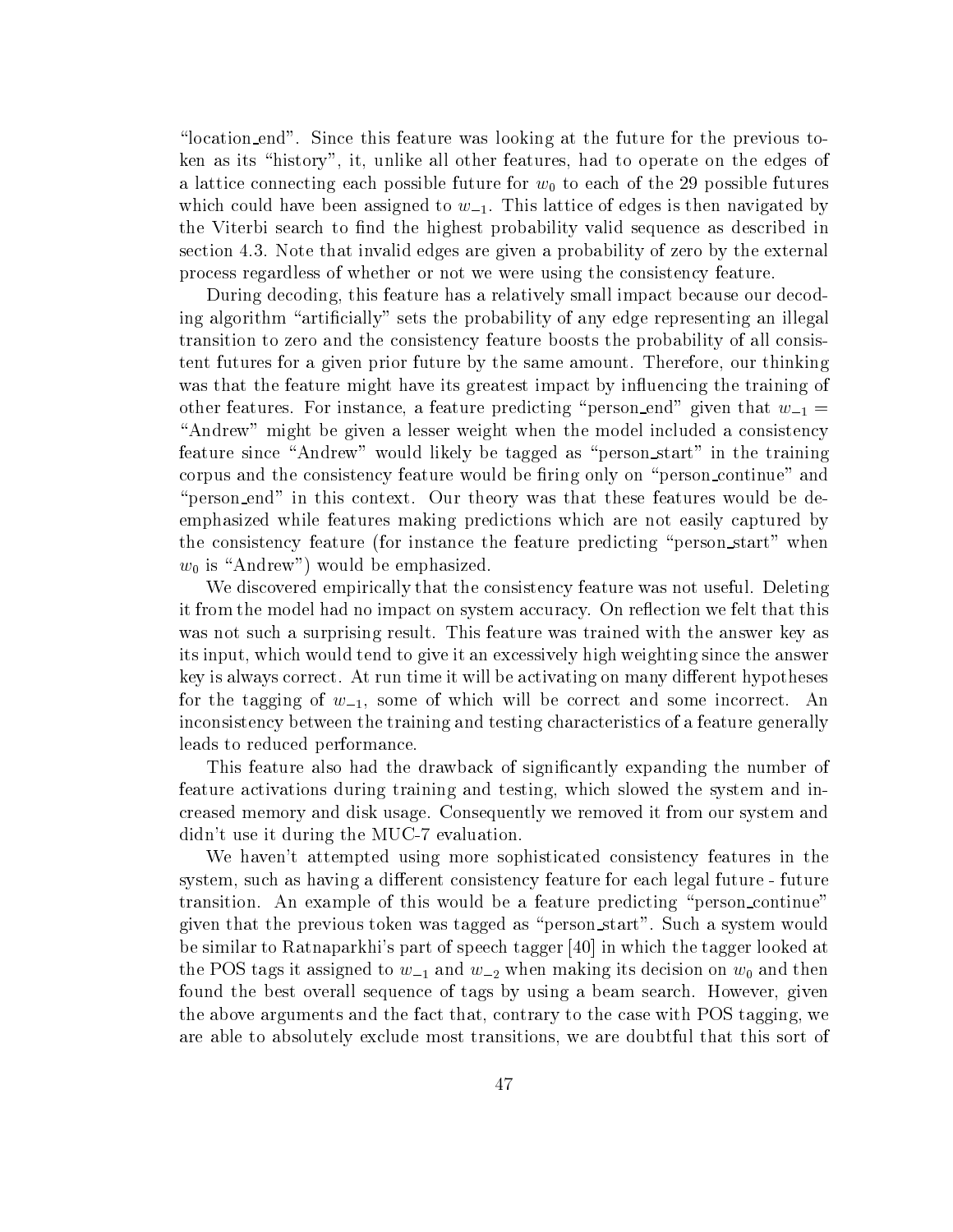feature class would be useful.

## 5.8 Compound

The MENE system entered in MUC-7 had no direct ability to learn compound features or "patterns"-the "history" side of a lexical feature activated based on only a single word, for instance. A sort of pattern-like ability came into the system from multiple features firing at once. I.e. to predict that "York" in the name "New York" is the end of a location, we had two features firing: one predicts location end when  $token_{-1}$  is "new". The other predicts location end when  $token_0$  is "york".

Nevertheless, it is possible for a compound feature to behave differently from two simultaneously firing "atomic" features. As an example, the MUC-7 system integrated compound features into the model in an ad hoc manner for the external system features, where we constructed features which essentially queried the external system history and the section history simultaneously to determine whether they fired. I.e. a particular feature might fire if Proteus predicts person\_start, the current section is "main body of text", and the future is "person\_start". This allows MENE to assign a lower  $\alpha$  to a Proteus prediction in the preamble vs. a prediction in the main body of text. Proteus, like many hand-coded systems, is more accurate in the main body of the text than in headline-type material. We found that this compound feature gave the system slightly higher performance than we got when we just used section features and external system features separately.

Encouraged by this result, we implemented a fully general compound feature (i.e. feature A fires if features B and C both fire). This feature was easily implemented in about a day's work as simply a feature class which incorporated an array of two or more arbitrary features as member data. Note that we didn't have to write a new "history view" for this-the constituent features simply queried their own history views. The following is the general form of our compound features:

$$
g_{ab}(h,f)=g_a(h,f)\wedge g_b(h,f)
$$

Our intuition was that we would see a performance gain from adding these features. Some of the useful feature combinations which we expected to see were:

- $\bullet$   $w_0$  capitalized and  $w_0$  in main body of text predicts person unique (or any future besides "other"). Capitalization is more significant in the main body of the text than in the preamble (i.e. in headlines).
- $\bullet$  Previous word is . and current word is capitalized, predicting  $\circ$ ther". This is a crude way of saying that capitalization is not significant at the start of a sentence.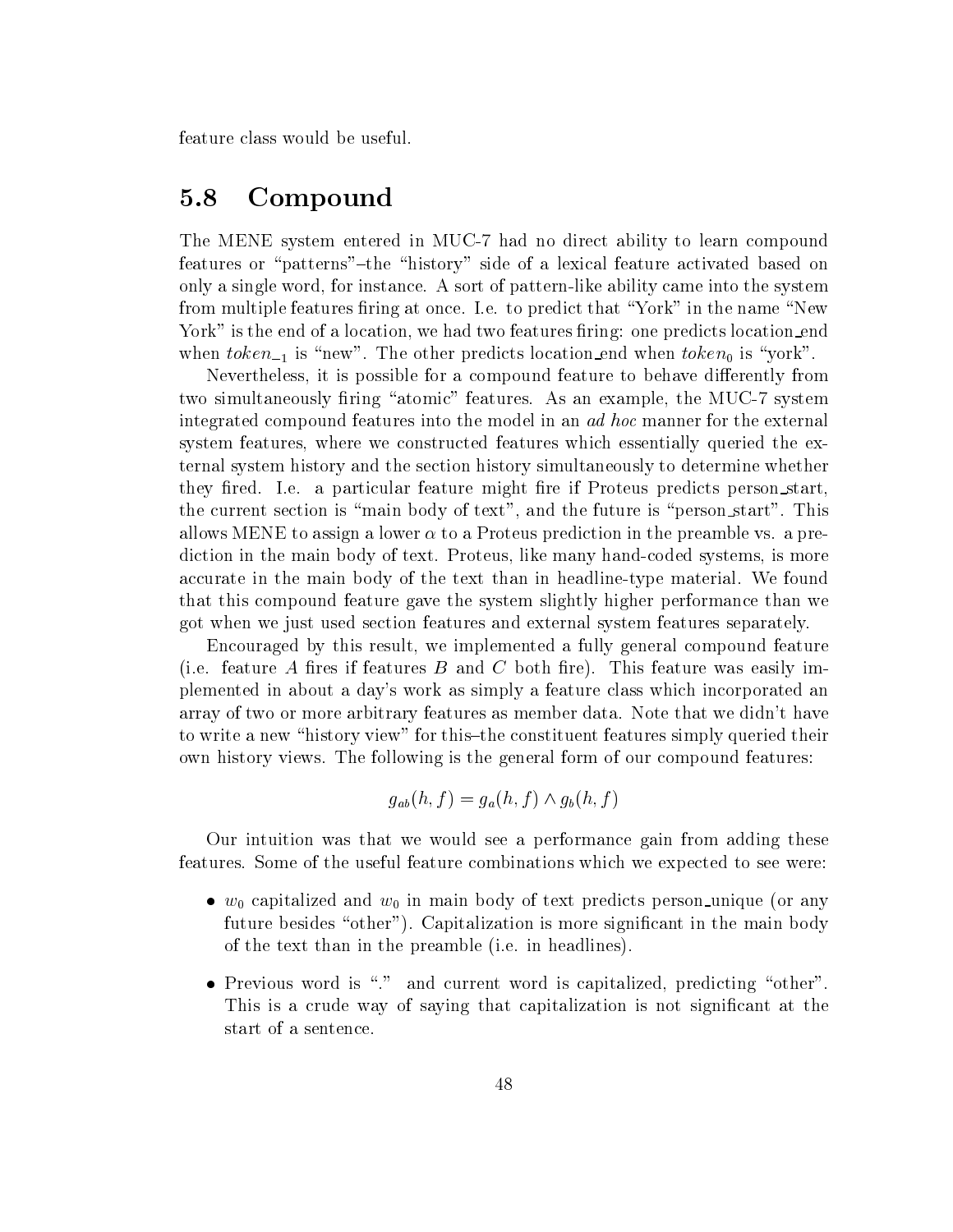• Short phrases. I.e.  $w_{-2} = \text{||j||g}$  and  $w_{-1} = \text{||to}$  predicts  $\text{||ocaution\_unique}$ .

Incorporating compound features into the model involved significant questions of identifying a feature pool of co-occurring features, watching out for features whose effective frequency was too low for their statistics to be meaningful (since a compound feature defines a subset of the space defined by its atomic features, we run into the issues discussed in appendix  $A$ ), and then selecting a small enough subset of this pool so that the system wouldn't become overloaded. These issues are discussed in section 6.2. As we state in that section, we have thus far been unable to elicit any consistent performance gains from these features.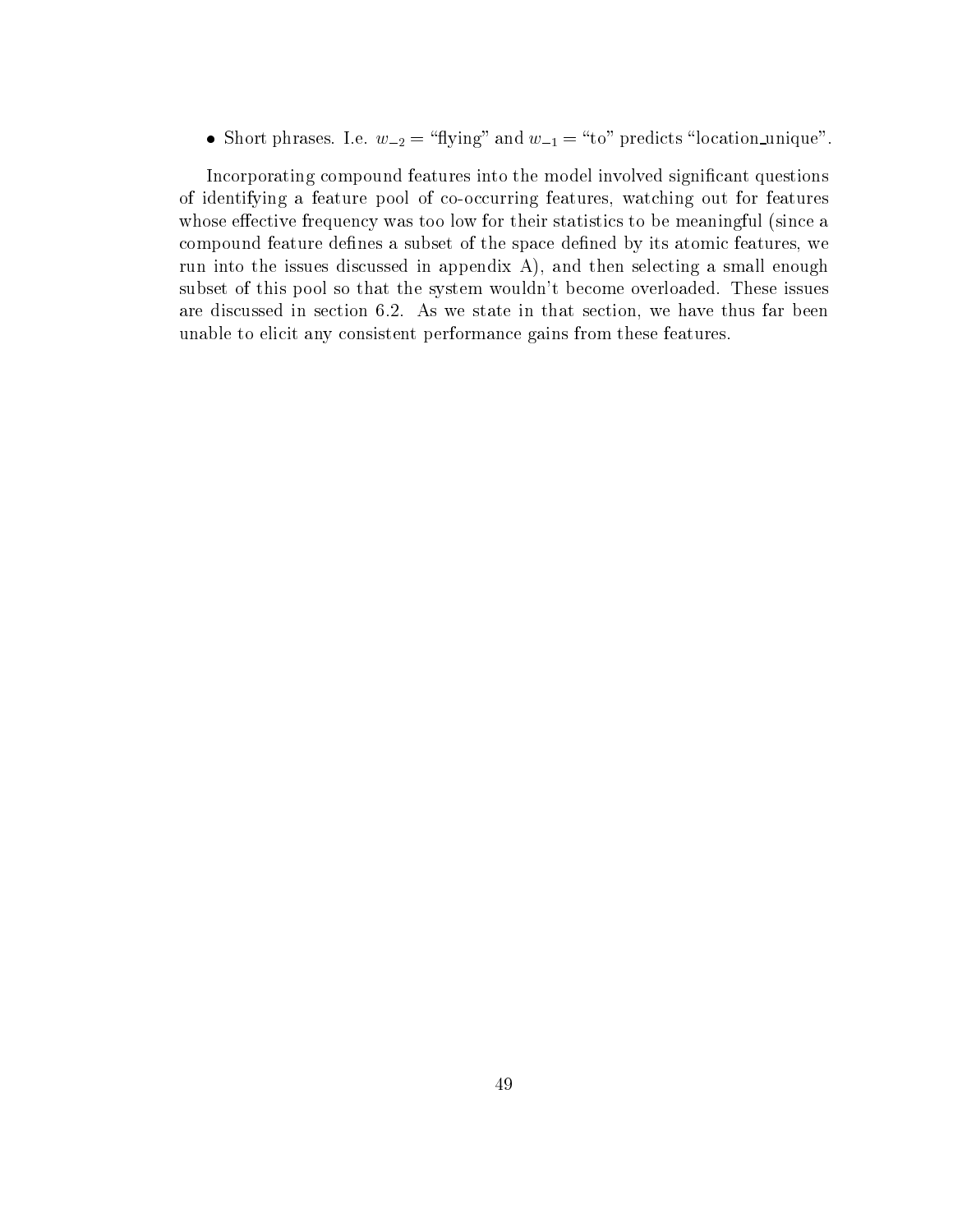# Chapter 6 Feature Selection

This chapter will look in detail at our method for selecting the features which we included in MENE's models. Section 6.1 will look at the methods which we used to build the model entered in the MUC-7 evaluation. Section 6.2 will look at some techniques which we used in an attempt to incorporate compound features into the model.

# 6.1 Selecting by Count

Our basic feature selection method is very simple. First we put all possible features from the classes we want included in our model into a \feature pool". For instance, if we want lexical features in our model which activate on a range of  $w_{-2} \ldots w_2$ , our vocabulary has a size of V, and we have 29 futures, we will add  $(5 \cdot (V + 1) \cdot 29)$ lexical features to the pool. The  $V + 1$  term comes from the fact that we include all words in the vocabulary plus the unknown word. From this pool, we then select all features which fire at least three times on the training corpus.

Note that this algorithm is entirely free of human intervention. Once the modeler has selected the classes of features, MENE will both select all the relevant features and train the features to have the proper weightings.

We deviate from this basic algorithm in three ways:

1. We exclude features which activate on some sort of "default" value of a history view. Many history views have some sort of default value which they display for the vast majority of tokens. For instance, a first-name-dictionary history view would say that the current token is not in the dictionary in over 99% of the cases. Rather than adding features which activate both when the token in question is and when it is not in a dictionary, we only include features which activate when the token is in the dictionary. A feature which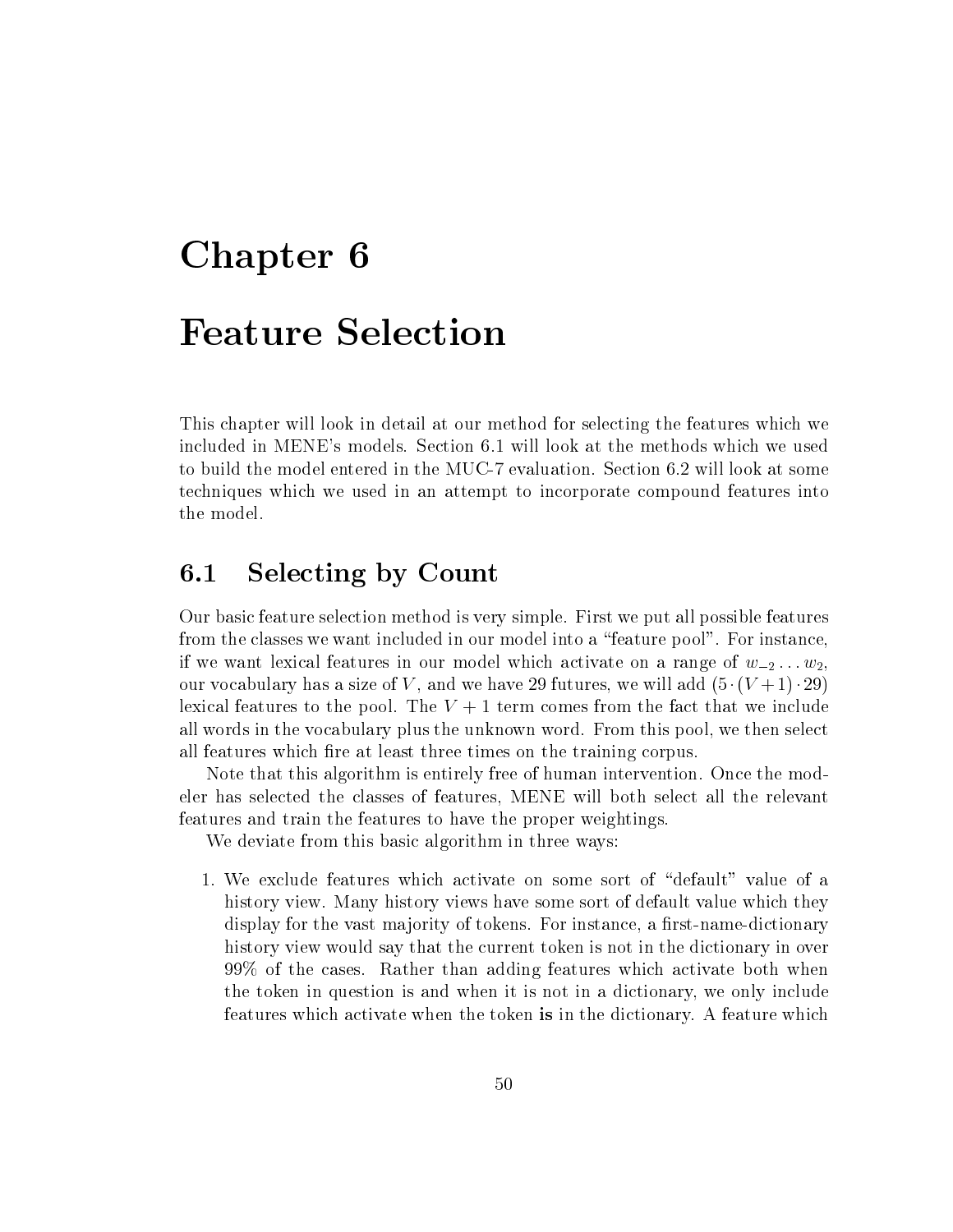activated when a token was not found in the dictionary, while theoretically not harmful, would have practical disadvantages.

- (a) If for a given future,  $f_k$ , we included in the model both the "is in dictionary" and "not in dictionary" features, then these features would partition the space defined by a feature which always predicted  $f_k$ . By appendix A, our model would be functionally equivalent if any two of these three features were included. Although it is true that we don't currently have such a "future-only" class of features in the model, by including the section features described in section 5.3, we have at least approximately partitioned the space which would have been defined by such a feature. Consequently, our model is roughly equivalent to a model which contained such a feature, hence by the proof it is not necessary to build a model which contained, for a given future, the "is in" and "is not in" dictionary features.
- (b) Since this feature would fire on nearly every token, it would slow down run-time performance.
- (c) While maximum entropy models are designed to handle feature overlap, a very high degree of overlap requires more iterations of the maximum entropy estimation routine and can lead to numerical difficulties [43].
- 2. Features which predict the future "other" have to fire six times to be included in the model rather than three. Experiments showed that doing this had no impact on performance and reduced the size of the model by about 20%.
- 3. As another way of reducing the model size, lexical features which activate on  $w_{-2}$  and  $w_2$  are excluded if they predict "other". Like the previous heuristic, this is based on the idea that features predicting named entities are more useful than features predicting "other".

#### Techniques Used in Compound Feature  $6.2$ Selection

While our method of selecting features worked well for the "atomic" (i.e. noncompound) features in our model, we needed a more sophisticated method for selecting compound features due to the enormous number of potential compound features. Although at this point in our research we have not been able to get a measurable benet from the addition of compound features to the model, we feel that the techniques which we used in attempting to add them are interesting in their own right. These techniques could be useful in any case in which one is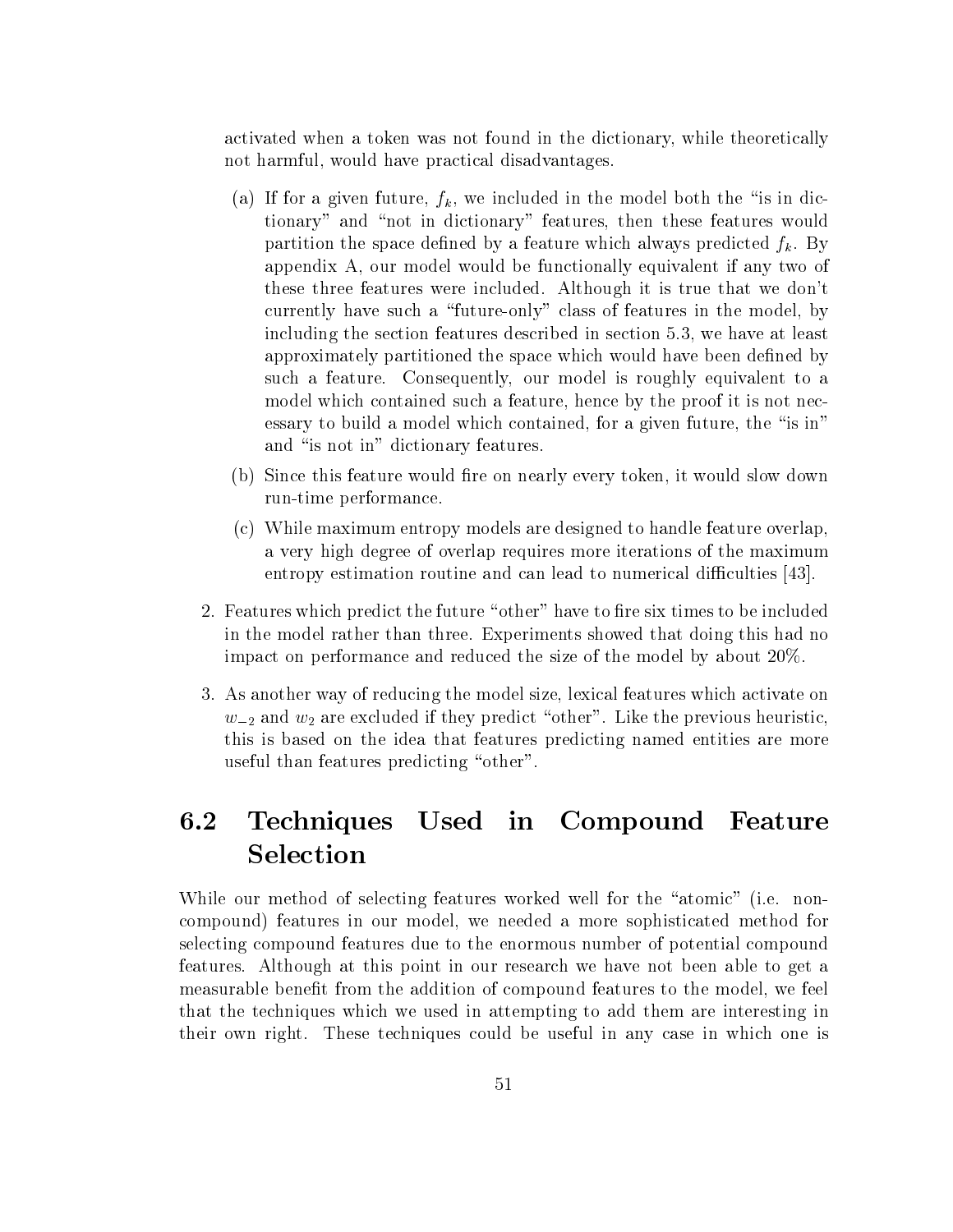seeking to choose the best features to add to a preexisting model from a vast pool of potential features.

Selecting these features was a multi-stage process which can be summarized as follows (recall in the following that  $\#g$  is the number of times that feature g fires on the training corpus):

As a first cut, we define a pool of compound features to be every pair of features which met the following two conditions.

- 1. If we define  $f_{ab}(n, f) = f_a(n, f) \wedge f_b(n, f)$ , then we require that  $\#f_{ab} > \kappa$ , which is the same as selecting features by count as we described in section 6.1.
- 2. We also require that  $\#J_a = \#J_{ab} \geq \kappa$  and  $\#J_b = \#J_{ab} \geq \kappa$ .

We can see that the second condition is necessary if we consider the following: denne  $f_{a\overline{b}}=f_{a}\wedge f_{b}.$  Then it is clear that  $f_{ab}$  and  $f_{a\overline{b}}$  partition the space denned by fa. Hence, by appendix A, the model including fa and fab is equivalent to the model including farmer  $f_{a}$  and  $f_{a}$  above is computing the second check above is computing the countries is computing the countries of  $\alpha$ of  $f_{a\overline{b}}$  (and  $f_{\overline{a}b}$ ), because we don't want the count of that "feature" to be below our minimum count threshold of  $k$ . Note that this requirement also imposes an implicit condition that  $\mu$  and  $\mu$  are going to be particle to be particle to be particle to be particle to of a compound feature. Finally, note that in our tests on compound features, we used  $k = 3$ , the same threshold which we set for selecting atomic features.

After filtering compound features by count in this way, we were still left with a pool of roughly 139,000 compound features created from our initial pool of 22,000 atomic features. This is far too many features for the maximum entropy parameter estimator which we were using [43] to handle. The task at this point is to select the features from this vast pool which would most enhance our 22,000-feature atomic model. There are several ways of doing this [4] [3], but we are using a technique first proposed in  $[42]$  in which we choose features by comparing the model's expectation of how often they should occur in the training corpus with their empirical probability of occurrence. In particular, for a given candidate feature gj , and <sup>a</sup> baseline maximum entropy model PM, we are looking at the quantities:

$$
K_j = \sum_{h,f} \tilde{P}(h) P_M(f|h) \cdot g_j(h,f) \tag{6.1}
$$

$$
\tilde{K}_j = \sum_{h,f} \tilde{P}(h,f) \cdot g_j(h,f) \tag{6.2}
$$

By equation 5.15, if  $g_j$  were incorporated into  $P_M$ , then  $K_j$  and  $K_j$  would be equal. Thus a large difference between the two values would indicate that the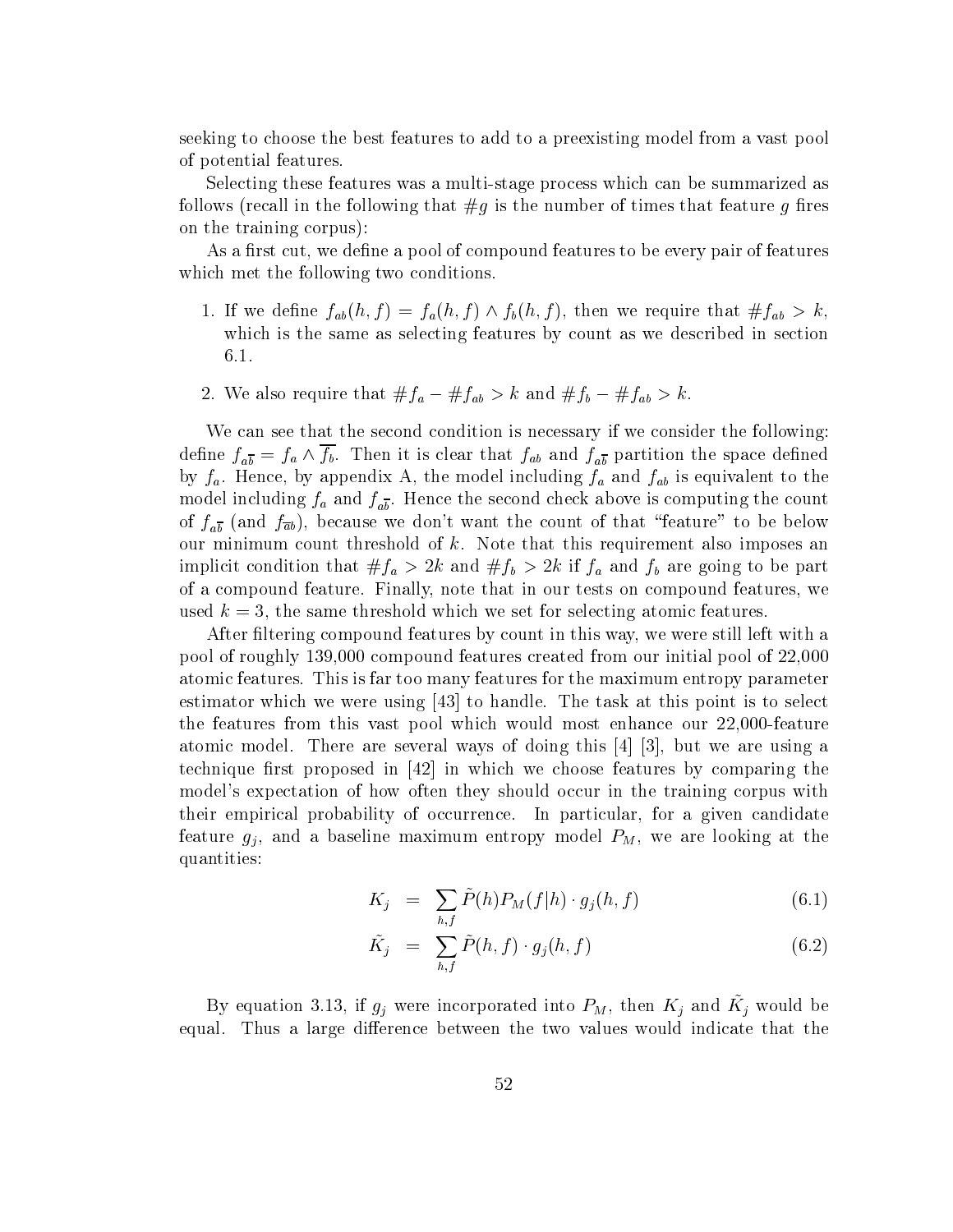model would be signicantly altered by incorporating the feature. In our work we tried looking at the both the absolute value of the difference between the two quantities (the "expectation discrepancy") and the ratio between the larger and the smaller of the two quantities (the "expectation ratio").

The advantage of this approach is that these ratios or differences can be calculated in a single pass through the training corpus whereas the method of [4] requires 4 - 5 passes through the corpus [3]. It is also trivial to implement, unlike the method used in [3] and [38].

Finally, we found that we had to manually delete certain classes of features by hand which fired too frequently and co-occurred in clusters. Forty or more features firing on the same history/future combination causes numerical difficulties when attempting to solve equation 3.33, which is the key equation in the improved iterative scaling method of computing the  $\alpha$  weightings [20] which is used in the M.E. toolkit which we were using [43]. In particular, we had to delete all compound features involving the "uncapitalized word" feature which was illustrated in table 5.1. Since we had atomic features which fired when  $w_{-1}$ ,  $w_0$ , and  $w_1$  were uncapitalized, and these three features activated with very high frequency, they tended to appear very often in compound features. When we had a string of three or more uncapitalized words, compound features involving any one of the three could fire simultaneously. This often led to us exceeding the 40-feature limit.

It is clearly unfortunate for a feature-selection technique to require any manual intervention atall, but we believe that this step could be automated if necessary. One could, for instance, scan the "events" file described in section 4.2.2 for history/future combinations on which more than j features were active  $(j = 40$  is probably appropriate). Of the features, F which occurred in these  $\langle h, f \rangle$  combinations, we could choose to remove features from the feature pool by the following two-step method:

- $\bullet$  Determine the atomic features  $a(n, f)$  which occurred most often as the component of the compound features in F .
- $\bullet$  -Kemove all compound features from the feature pool which contains  $a$
- Repeat until no  $\langle n, f \rangle$  pair has more than  $j$  active features

This procedure would be essentially the same as our manual deletion process.

We tried a number of experiments with models which incorporated compound features with varying levels of absolute expectation discrepancies. We also built models in which compound features were selected for inclusion in a model based on whether their expectation ratios exceeded a certain threshold, where we tried thresholds of 1.05, 1.1, and 1.2. Unfortunately, none of these experiments yielded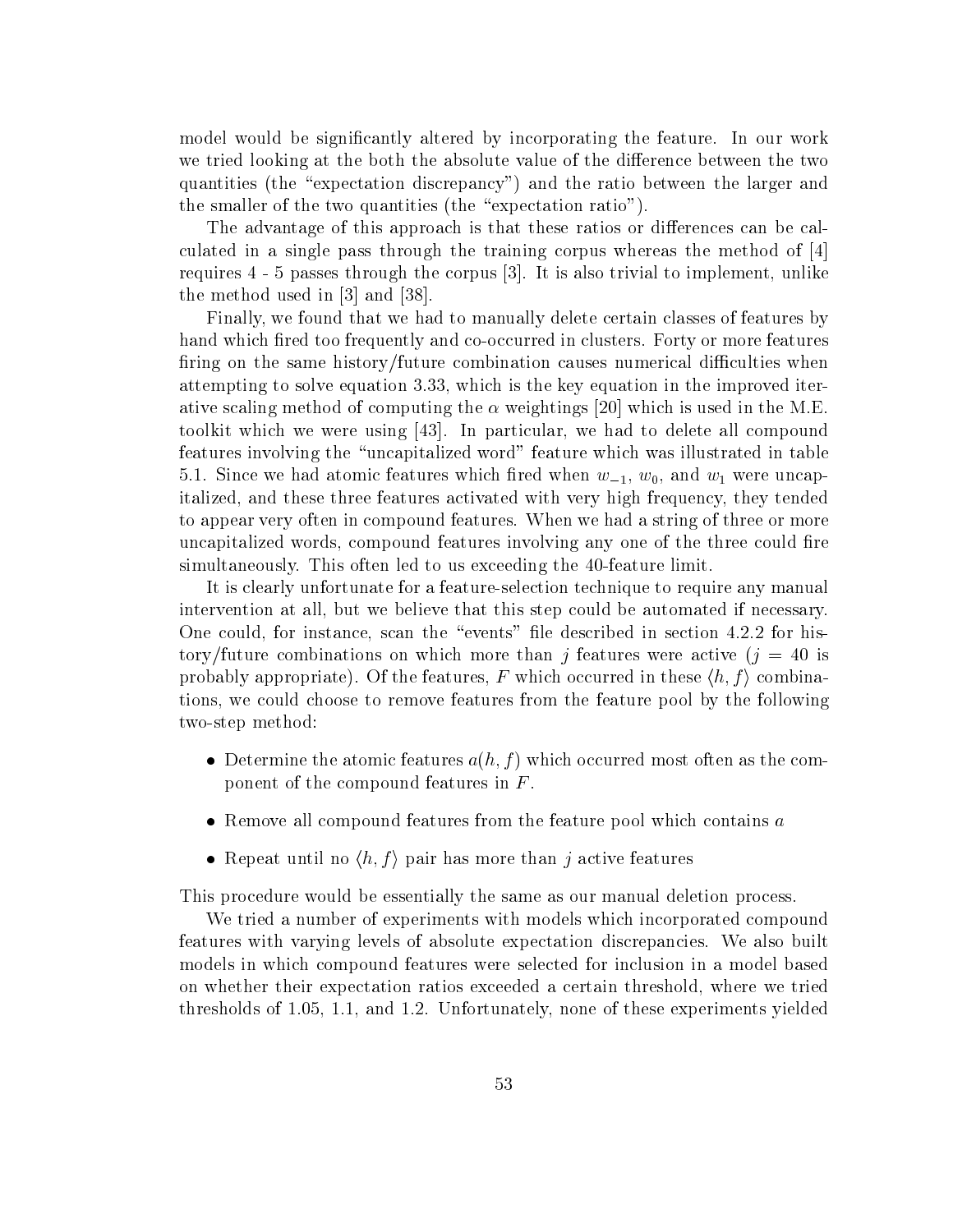models which showed consistent, signicant improvements over a baseline atomicfeature-only model, so our models are only using "atomic" features pending further research.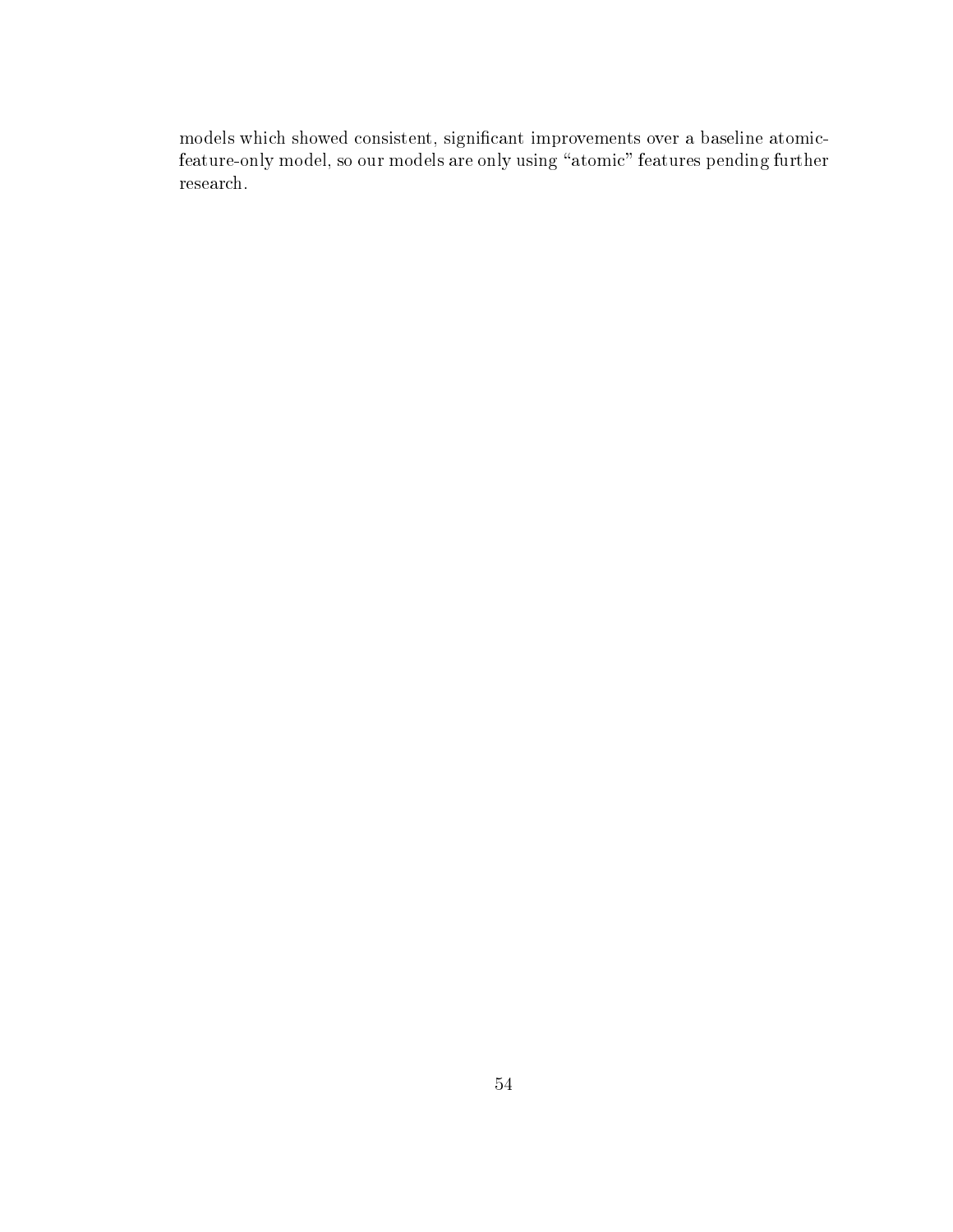# Chapter 7 Results-English

MENE's maximum entropy training algorithm gives it reasonable performance with moderate-sized training corpora or few information sources, while allowing it to really shine when more training data and information sources are added. This chapter will look at some of these results and compare them to some results from other systems. We will also look at how MENE's performance was affected by the presence or absence of various features from the feature pool.

# 7.1 Other Systems' Results at MUC-7

NYU entered the MENE system in the MUC-7 evaluation (discussed in section 1.4), where it garnered a respectable ranking of 4th out of the 12 systems entered in the evaluation. All statistics given in this chapter are \F-measures", which we defined in figure 1.1. MUC-7 results from the top five systems are summarized in table 7.1.

| Institution    | Technique                                        | F-measure   Precision |    | Recall |
|----------------|--------------------------------------------------|-----------------------|----|--------|
|                | Edinburgh/LTG $\parallel$ M.E./hand-coded hybrid | 93.39                 | 95 | 92     |
| IsoQuest, Inc. | Hand-coded                                       | 91.60                 | 93 | 90     |
| <b>BBN</b>     | Hidden Markov Model                              | 90.44                 | 92 | 89     |
| <b>NYU</b>     | M.E./hand-coded hybrid                           | 88.80                 | 93 | 85     |
| U. of Manitoba | Hand-coded                                       | 86.37                 | 87 | 85     |

Table 7.1: Top five systems at MUC-7

As we can see, three of the top five systems made use of statistical modeling in some way. Note also that the median F-measure at the evaluation was 85.57 and that the lowest score was 69.67. The MENE system used in the evaluation was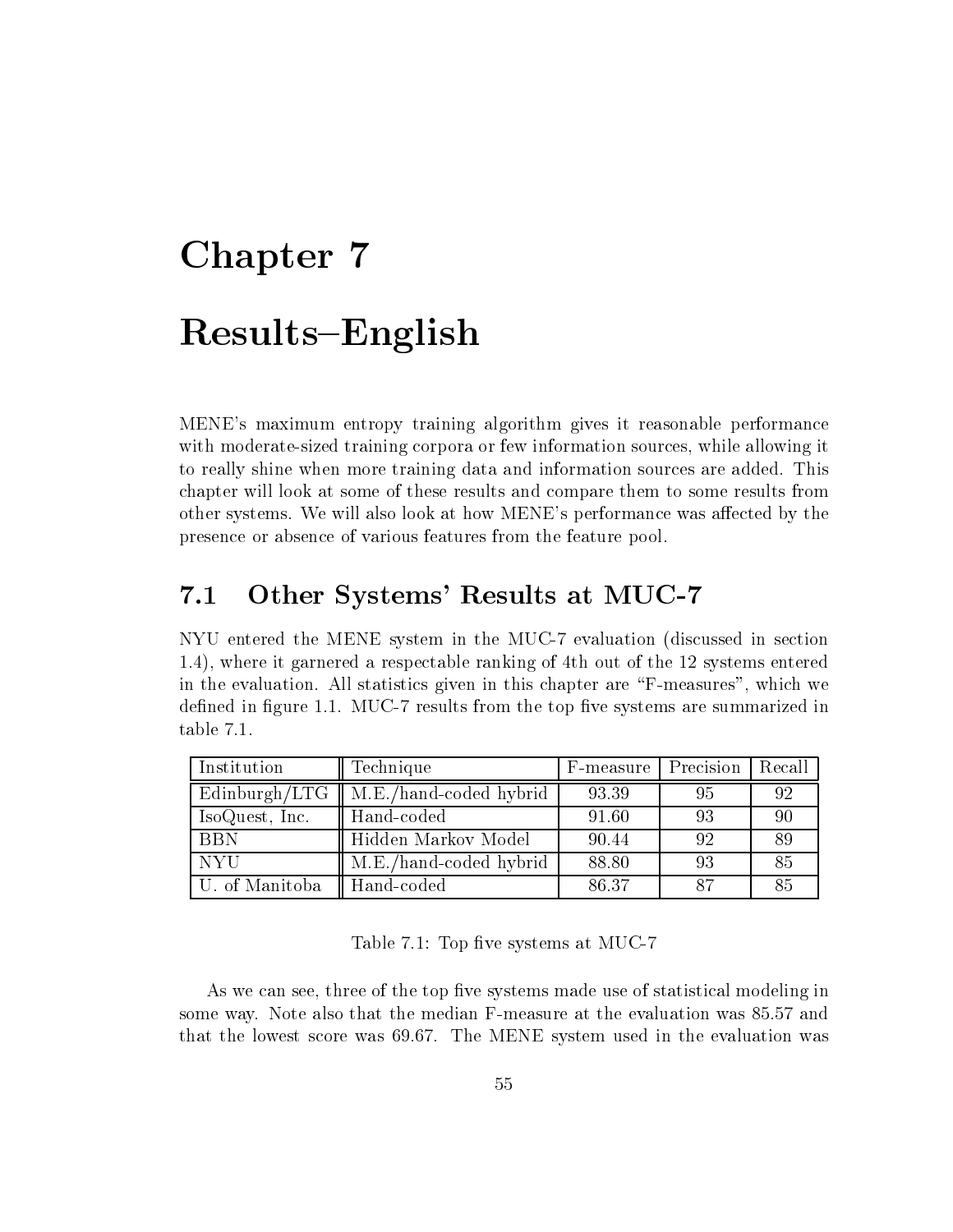a system which took in output from the Proteus handcoded system as one of its inputs as described in section 5.5.

# 7.2 MENE's MUC-7 and System Combination Results

Table 7.2 shows MENE's performance on the within-domain corpus from MUC-7's dry run as well as the out-of-domain data from MUC-7's formal run. All of these MENE systems were trained on 350 aviation disaster articles (this training corpus consisted of about 270,000 words, which our system turned into 321,000 tokens).

| <b>Systems</b> | Dry Run | Dry Run | Dry run | Formal  | Formal | Formal |
|----------------|---------|---------|---------|---------|--------|--------|
|                | F-Meas. | Prec.   | Recall  | F-Meas. | Prec.  | Recall |
| MENE (ME)      | 92.20   | 96      | 89      | 84.22   | 91     | 78     |
| Proteus (Pr)   | 92.24   | 95      | 90      | 86.21   | 88     | 84     |
| Manitoba (Ma)  | 93.32   | 94      | 92      | 86.37   | 87     | 85     |
| IsoQuest (IQ)  | 96.27   | 98      | 94      | 91.60   | 93     | 90     |
| $ME + Pr$      | 95.61   | 97      | 94      | 88.80   | 93     | 85     |
| $ME + Ma$      | 95.49   | 97      | 94      | 88.91   | 92     | 86     |
| $ME + IO$      | 96.55   | 98      | 95      | 91.53   | 94     | 89     |
| $ME + Pr + Ma$ | 96.48   | 97      | 95      | 90.34   | 93     | 88     |
| $ME + Pr + IQ$ | 96.78   | 98      | 96      | 92.05   | 95     | 89     |
| $ME + Ma + IQ$ | 96.81   | 98      | 95      | 91.84   | 95     | 89     |
| $ME + Pr +$    | 97.12   | 98      | 96      | 92.00   | 95     | 89     |
| $Ma + IQ$      |         |         |         |         |        |        |

Table 7.2: System combinations on unseen data from the MUC-7 dry-run and formal test sets

Note the smooth progression of the dry run scores as more information is added to the system. Also note that, when combined under MENE, the three weakest systems, MENE, Proteus, and Manitoba outperform the strongest single system of the group, IsoQuest's. Finally, the top dry-run score of 97.12 from combining all three systems seems to be competitive with human performance. On a different set of data, the MUC-7 formal run data, the accuracy of the two human taggers who were preparing the answer key was tested and it was discovered that one of them had an F-Measure of 96.95 and the other of 97.60 [32]. Although we don't have human performance measures on the dry run test set, it seems that we have attained a result which is at least competitive with that of a human.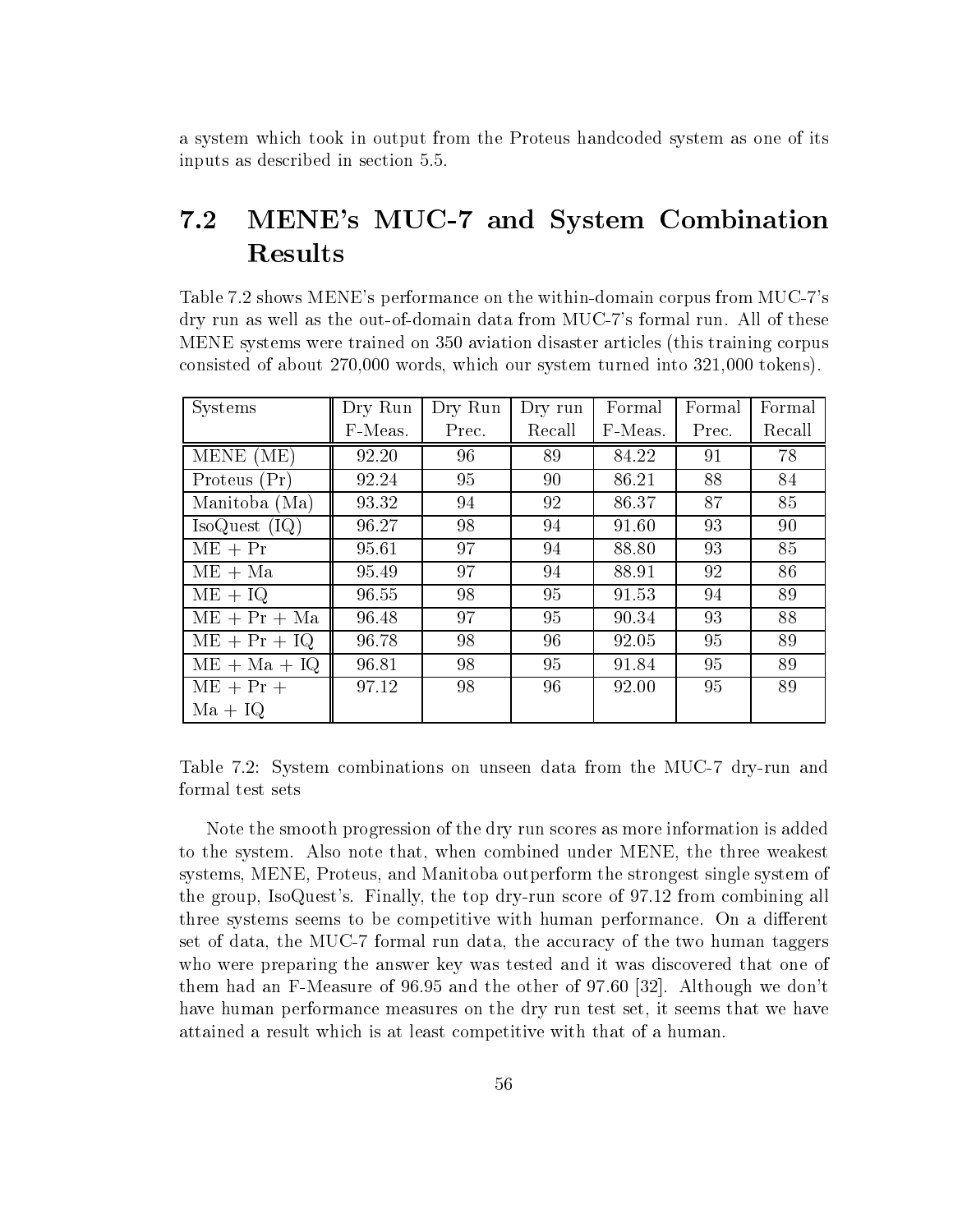The formal evaluation involved a shift in topic which was not communicated to the participants beforehand-the training data focused on airline disasters while the test data was on missile and rocket launches. MENE faired much more poorly on this data than it did on the dry run data. While our performance was still reasonably good, we feel that it is necessary to view this number as a cross-domain portability result rather than an indicator of how the system can do on unseen data within its training domain. In addition, the progression of scores of the combined systems was less smooth. Although MENE improved the Manitoba and Proteus scores dramatically, it left the IsoQuest score essentially unchanged. This may have been due to the tremendous gap between the MENE- and IsoQuest-only scores. Also, there was no improvement between the MENE  $+$  Proteus  $+$  IsoQuest score and the score for all four systems. We suspect that this was due to the relatively low precision of the Manitoba system on formal-run data.

We also did a series of runs to examine how the systems performed on the dry run corpus with different amounts of training data. These experiments are summarized in table 7.3.

| <b>Systems</b>  | 425  | 350  | 250  | 150  | 100  | 80   | 40   | 20   | 10   | 5    |
|-----------------|------|------|------|------|------|------|------|------|------|------|
| <b>MENE</b>     | 92.9 | 92.2 | 91.3 | 90.6 | 89.2 | 87.9 | 84.1 | 81.0 | 76.4 | 63.1 |
| $MENE +$        | 95.7 | 95.6 | 95.6 | 94.5 | 94.3 | 93.4 | 91.7 |      |      |      |
| Proteus         |      |      |      |      |      |      |      |      |      |      |
| $MENE +$        | 95.6 | 95.5 | 95.3 | 94.9 | 94.5 | 94.2 | 93.1 |      |      |      |
| Manitoba        |      |      |      |      |      |      |      |      |      |      |
| $MENE +$        | 96.7 | 96.6 | 96.7 | 96.6 | 96.1 |      |      |      |      |      |
| <b>IsoQuest</b> |      |      |      |      |      |      |      |      |      |      |
| ME, Pr,         | 97.4 | 97.1 |      |      |      |      |      |      |      |      |
| Ma, IQ          |      |      |      |      |      |      |      |      |      |      |

Table 7.3: Systems' F-measures on dry-run data with different numbers of articles

Note the 97.4 all-systems result which we achieved by adding 75 articles from the formal-run test corpus to the basic 350-article training data. In addition to being an outstanding performance figure, this number shows MENE's responsiveness to good training material. A few other conclusions can be drawn from this data. First of all, MENE needs at least 20 articles of tagged training data to get acceptable performance on its own. Secondly, there is a minimum amount of training data which is needed for MENE to improve an external system. For Proteus and the Manitoba system, this number seems to be about 80 articles, because they show a degradation of performance at 40. Since the IsoQuest system was stronger to start with, MENE required 150 articles to show an improvement. Note the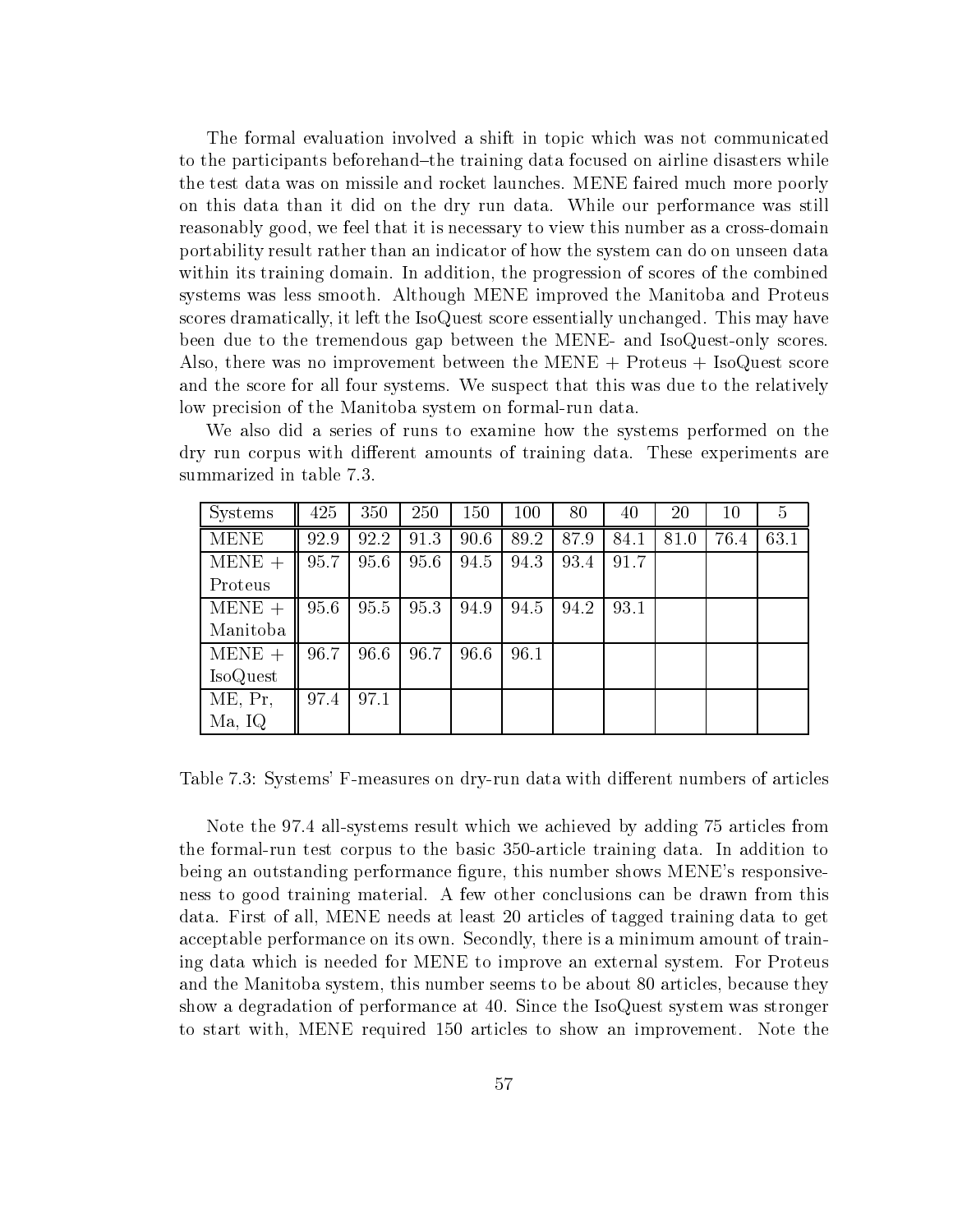anomaly in comparing the 250 and 350 article columns. Proteus shows only a very small gain and IsoQuest shows a deterioration. These last 100 articles added to the system were tagged by us at NYU, and we would humbly guess that we tagged them less carefully than the rest of the data which was tagged by BBN and Science Applications International Corporation (SAIC).

# 7.3 Upper Case Results

At the time of the MUC-7 evaluation, we also ran MENE against all-uppercase data as a first step towards testing its performance on spoken English. We trained the system on an uppercase version of our basic 350-article training corpus. We used all the same features in our upper case model as we did in our MUC-7 model, except that we deleted all of our capitalization-sensitive features (the "initial-cap" "all-cap", "all-lowercase", and "internal-cap" features from section 5.1). Note that our lexical features are always case-insensitive, so they did not have to be modied at all.

Upper case results are shown in table 7.4. BBN and IsoQuest results are taken from their MUC-7 papers [37] [29]. Note that the MENE-Proteus system scored higher on this data than did the IsoQuest system even though IsoQuest scored signicantly higher than the NYU system on mixed case data. BBN, an automatically trained system, maintained and widened its formal-run lead over NYU on this data.

| System           | Mixed-case | Mixed-Case | $Upper\text{-}Case$ | Upper-case |
|------------------|------------|------------|---------------------|------------|
|                  | Formal     | Dry Run    | Formal              | Dry Run    |
| MENE             | 84.22      | 92.20      | 77.98               | 88.19      |
| $MENE + Proteus$ | 88.80      | 95.61      | 82.76               | 91.38      |
| <b>BBN</b>       | 90.44      | 95.1       | 87.6                |            |
| <b>IsoQuest</b>  | 91.60      | 96.27      | 81.96               |            |

Table 7.4: Comparative upper case results

Our analysis of this data is firstly that this is an illustrations of the portability advantage that automatically trained systems have over hand-coded systems, even very good ones like IsoQuest's. Secondly, although this MENE system was trained on uppercase data, we did not work very hard at optimizing the feature pool for upper-case, so we suspect that there is room for improvement in this result. Finally, note that our system showed signicantly more deterioration on all-uppercase data than did BBN's. We are not sure what the cause of this is.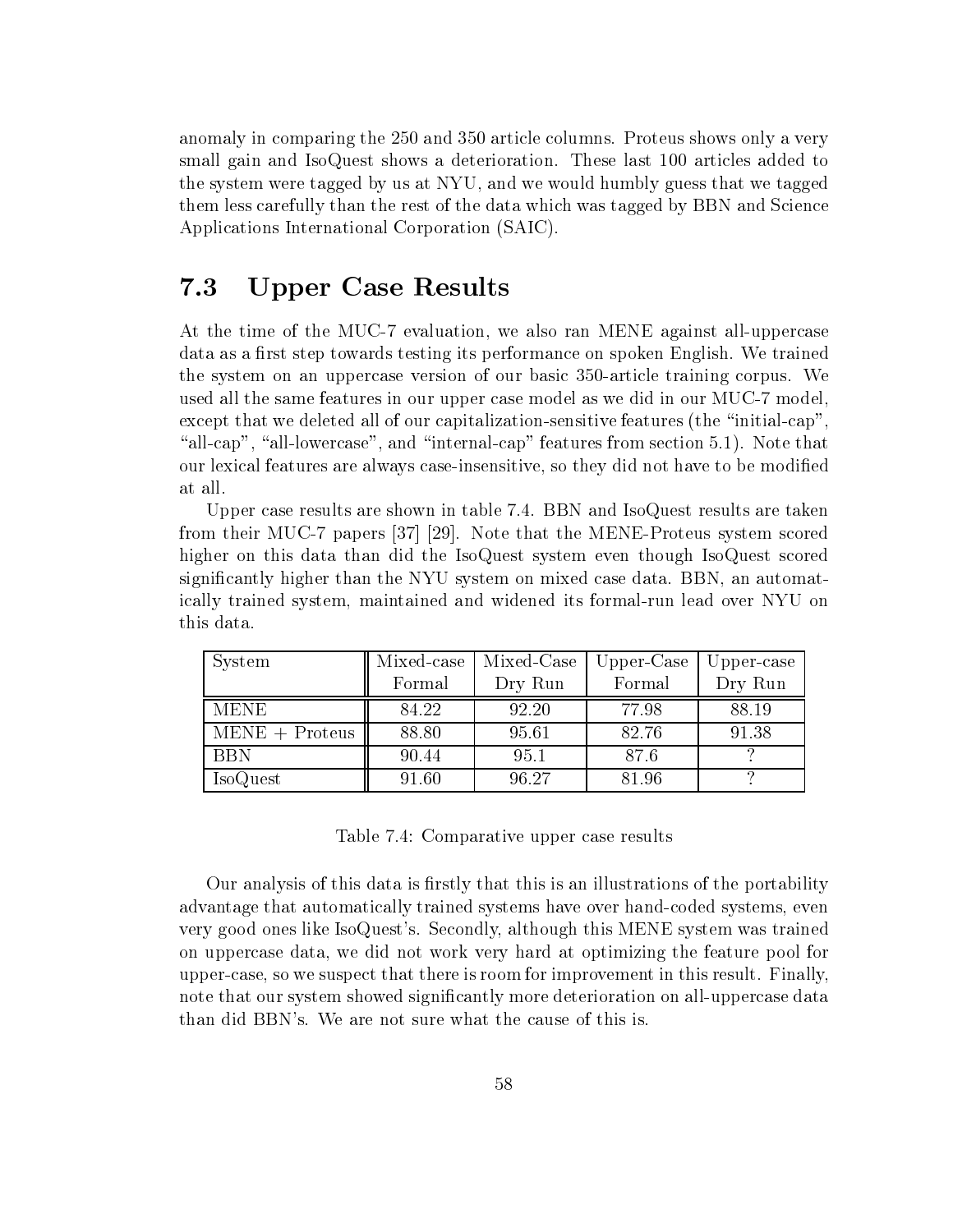#### Contributions of the Different Feature Classes  $7.4$

We have analyzed the contribution made to the system by the different classes of features included in the model. These results are summarized in table 7.5.

| Ref            | System                                 | Formal Run | Dry Run | <b>Note</b> |
|----------------|----------------------------------------|------------|---------|-------------|
| Num            |                                        | Result     | Result  |             |
|                | Basic MUC-7 MENE-only System           | 84.22      | 92.20   |             |
| 2              | MENE with only lexical                 | 77.60      | 88.13   |             |
|                | and section features                   |            |         |             |
| 3              | MENE without dictionary features       | 83.38      | 91.71   |             |
|                | $(the above system + binary features)$ |            |         |             |
| $\overline{4}$ | MENE without lexical features          | 58.35      | 63.90   |             |
| $\overline{5}$ | MENE without binary features           | 79.61      | 88.60   |             |
| 6              | MENE without section features          | 84.22      | 92.33   |             |
| $\overline{7}$ | MENE-only w/ref resolution             | 86.26      | 93.20   | $\bf{A}$    |
|                | (Trained on "cheating" data)           |            |         |             |
| 8              | MENE-only $w$ /ref resolution          | 86.56      | 93.56   | B           |
|                | (Trained on "rotated" data)            |            |         |             |
| 9              | $MENE + Proteus$                       | 88.80      | 95.61   |             |
| $10^{\circ}$   | $MENE + Proteus w/ref resolution$      | 90.25      | 95.75   | B           |
|                | (Trained on "rotated" data)            |            |         |             |

- A These reference-resolution features were trained on the output of system 1 when run against its own training data. See 5.6 for details.
- B Reference-resolution features were looking at MENE output trained on the output of 5 models trained on 80% of the training corpus and tested on 20%, rotated appropriately.

#### Table 7.5: Comparative feature contributions

We found this data to be very interesting and drew several conclusions from it. First of all, section features turned out to be not useful, as can be seen by comparing systems 1 and 6 in the chart. We speculate on the reasons for this in section 5.3.

Secondly, a comparison of systems 1 and 3 shows that the contribution of our dictionary features was small, although not non-existent. We think that this stems from the fact that these features have essentially no impact on our predictive ability for any word which has an associated lexical feature, as we showed in section 5.4. Since every word which occurs three or more times is included in our vocabulary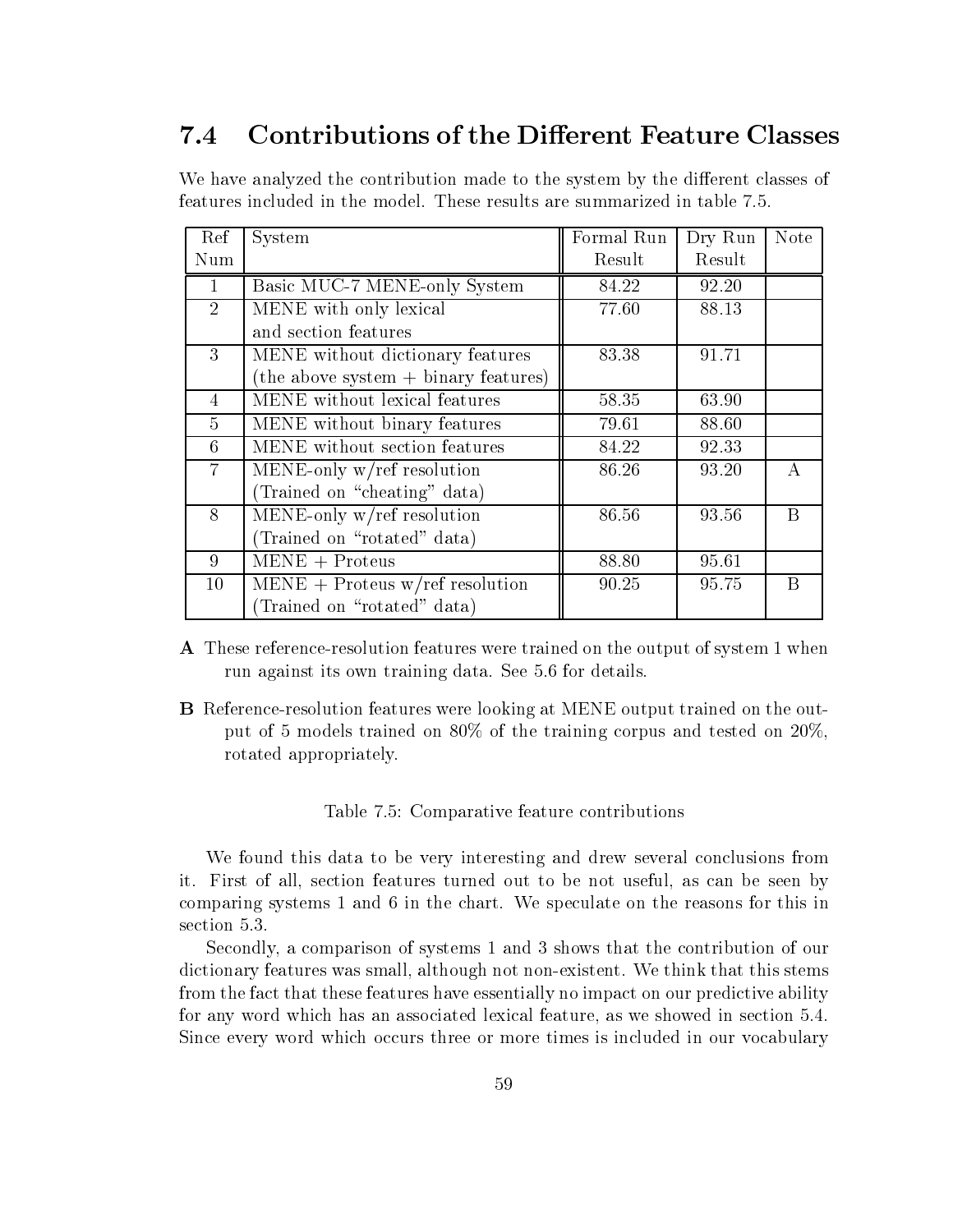and almost every vocabulary word will have a lexical feature, we can expect that dictionary features will be useful for making predictions on only a relatively small percentage of the tokens of a typical test-corpus.

Thirdly, the omission of feature classes hurt performance on the out-of-domain formal-run corpus more than the in-domain dry-run corpus, with the exception of the no-lexical-feature model (system 4). We think that this can be easily explained by looking at the problem from the other perspective. For instance, in system 3, the error-rate in the formal-run was roughly twice as much as in the dry run. Hence it is reasonable that the improvement from adding dictionary features to the system was 71% higher on the formal run since there were twice as many errors available for correction. While these numbers don't completely correlate, we think that they are close enough to suggest that nothing unusual is going on here. As for system 4, the lexical features would be most vulnerable to a shift in domain, so it seems reasonable that, in this case, the fall-off from omitting lexical features was greater on the within-domain dry-run corpus than it was on the out-of-domain formal-run corpus.

Fourthly, the addition of reference-resolution features helped the system tremendously. In fact, adding these features reduced the difference between the MENEonly and the MENE + Proteus (without MENE reference resolution) systems by 40 - 51%. This conformed to our intuition that a lot of what Proteus was \bringing to the table" in the combined MUC-7 system was a reference-resolution engine which was lacking in the basic MENE system. It should also be noted that the MENE + Proteus system beneted from the addition of the reference-resolution features, particularly on the formal run where the addition of these features gave us the best results obtained by an NYU-only system. This would seem to be an indication that the reference-resolution method we are using (which we discussed in section 5.6) is superior to the one being used in Proteus, although it is also possible that the MENE-Proteus-reference-resolution system is beneting from the ability to propagate names which MENE identified in the first pass but Proteus did not.

Finally, training the reference resolution features on rotated data yields a small, but signicant increase in performance. This is in line with informal experiments we had when training the MENE  $+$  Proteus system. During the MUC-7 development process both MENE and Proteus were being developed in parallel. As Proteus was incrementally improved we occasionally would run a MENE + Proteus system trained on the training-corpus-output of a new version of Proteus against the test-corpus-output of an older version of the system. This consistently produced worse results than a comparable system trained and tested against the older version. The reverse, however, was not true. Training on old Proteus output and testing on new Proteus output performed better than just using the old output. We think that these results are understandable when one considers that MENE needs to "learn" the sorts of errors that a given feature will make so that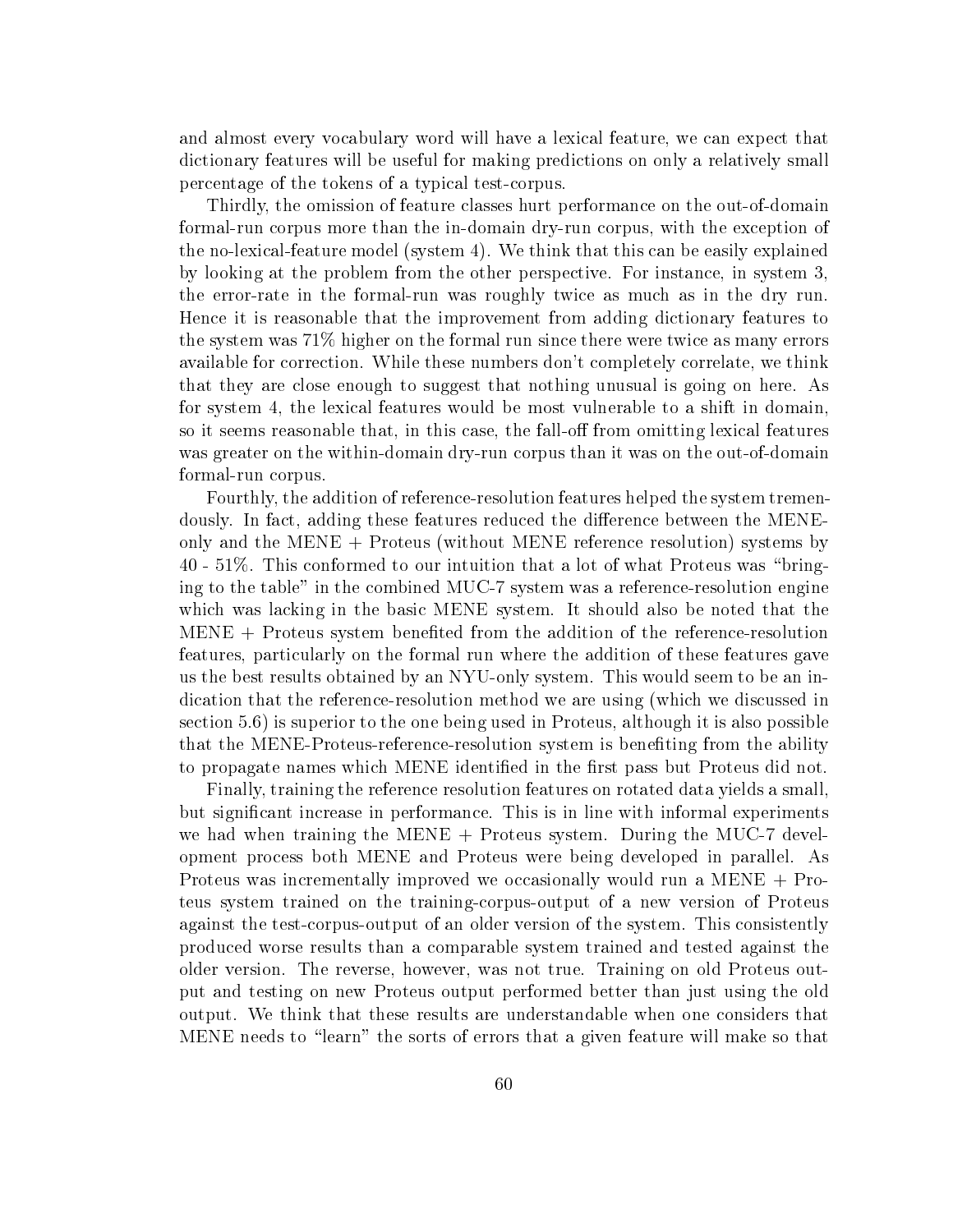it can "compensate" by strengthening other features. A system which is more accurate than expected willnot cause any harm, but if a system makes mistakes during testing which it didn't make during training, the other features probably will not be able to compensate.

When the MUC-7 MENE-only system was run against its own training data (this is "cheating"), it scored an F-measure of  $96.14$ . On the other hand, the score for the concatenation of the 5 20%-test-corpora generated by splitting the training corpus 80/20 with 80% for training and 20% for testing was  $F=90.54$ . This number is intermediate between the 84.22 basic system score on formal-run data and the 92.20 score on dry-run data, so the rotated output is clearly representative of the system's performance. Given the reasoning of the previous paragraph, it makes sense that the system trained on this rotated data performed better than the system trained on cheating data.

| Conditions                    | BBN:    | <b>MENE</b> | <b>MENE</b> | <b>MENE</b> | $MENE +$    |
|-------------------------------|---------|-------------|-------------|-------------|-------------|
|                               | Identi- |             | with        |             | Proteus $+$ |
|                               | finder  |             | Ref Res     | Proteus     | Ref Res     |
| Train: Official training data | 92.5    | 89.17       | 91.63       | 94.30       | 94.02       |
| Test: Dry run (In domain)     |         |             |             |             |             |
| Each site trained on it's     | 95.1    | 92.20       | 93.56       | 95.61       | 95.75       |
| own data. Test: Dry run       |         |             |             |             |             |
| Train: Same as above          | 90.44   | 84.22       | 86.56       | 88.80       | 90.25       |
| Test: MUC-7 formal run        |         |             |             |             |             |

### 7.5 Comparison with BBN's HMM System

#### Table 7.6: Comparison of BBN and NYU statistical systems

Table 7.6 gives a comparison of BBN's HMM-based Identinder system [37] with NYU's MENE-Proteus, basic MENE, MENE-with-reference-resolution, and MENE-Proteus-Ref-Resolution systems on different training and test sets. The first thing to note in this data is that the MENE  $+$  Proteus system had a higher score on the dry run data than Identinder but scored lower on the formal-run. We are not sure why MENE-Proteus was hurt more badly by the evaluationtime switch from aviation disaster articles to missile/rocket launch articles, but suspect that it may have been due to Identinder's greater quantity and quality of training data. BBN used 790,000 words of training data to our 321,000. The quality advantage may have come from BBN's technique of selecting sentences from a larger corpus for their annotators to tag which were chosen so as to increase the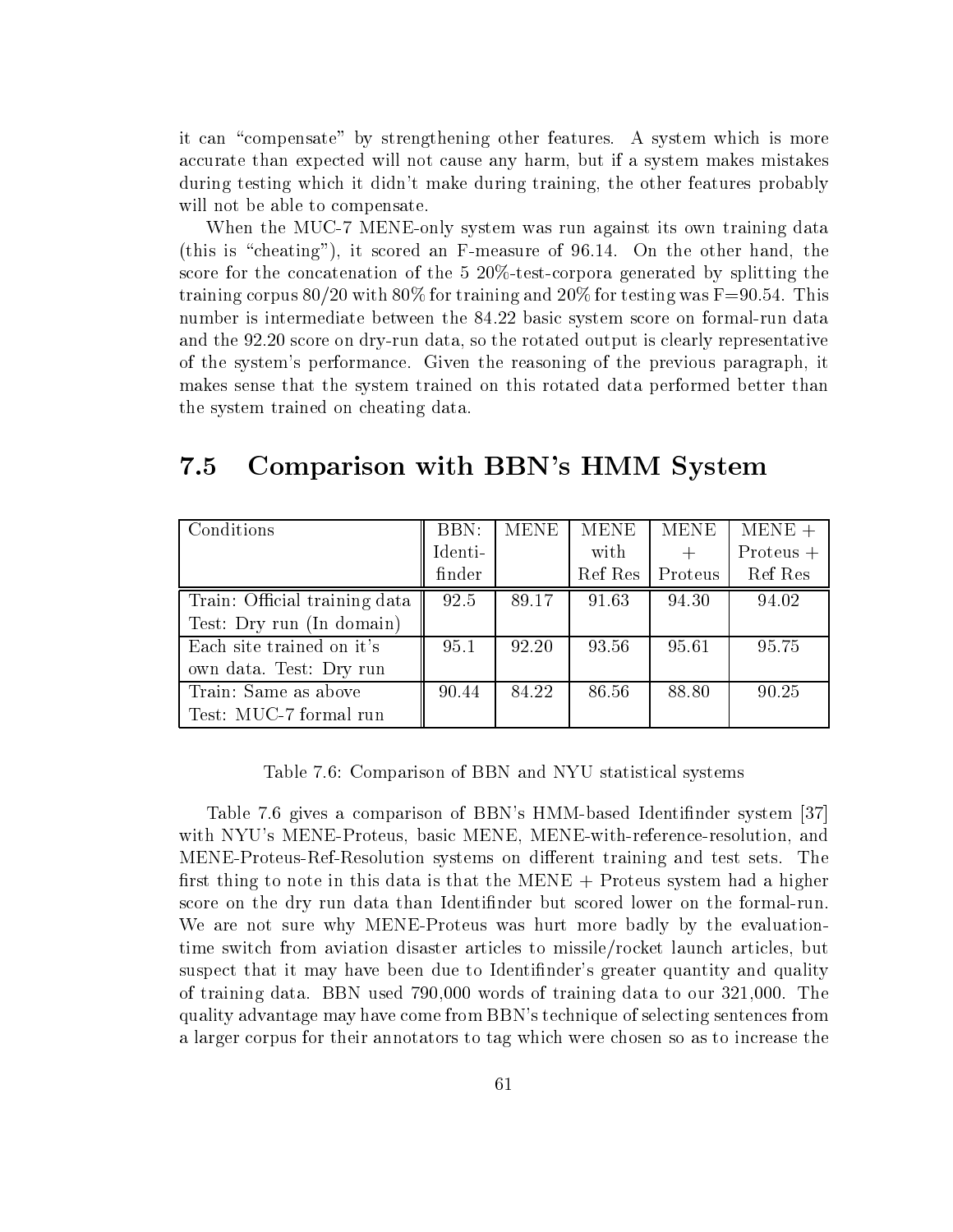variety of training data. An advantage in the quantity and breadth of training data would be most likely to be felt on out-of-domain data since a system training on this data would tend to be more robust.

The other interesting thing about this chart is that adding reference resolution features to MENE has nearly closed the gap between MENE and Identinder when trained on the official training data. Identifinder dynamically updates its vocabulary during decoding when person or organization names are recognized, giving the system a form of long-distance reference resolution. It would seem that reference-resolution accounted for much of Identinder's performance advantage over the basic MENE system. Note also that the addition of MENE's reference resolution features has brought the MENE-Proteus system up to rough equality with Identinder on formal-run data when both systems are trained on all of their own data (an official-run type of situation). Hence, Proteus' presence compensated for the fact that BBN had roughly 2.5 times as much training data as NYU.

Another characteristic of Identinder is that it implicitly predicts named entities based on consecutive pairs of words rather than based on single words, as is done in MENE, because each type of name has its own bigram language model. In the decoding process, the Viterbi algorithm chooses the sequence of names which yields the highest joint probability of names, words, and features associated with each word. As we discussed in section 5.8, MENE's features work individually to make a prediction and we have thus far been unsuccessful in adding an ability to predict based on patterns using our "compound features". It is possible that some of Identinder's residual advantage of 0.9F in an apples-to-apples comparison with the MENE + Reference Resolution system comes from making its predictions based on pairs of words.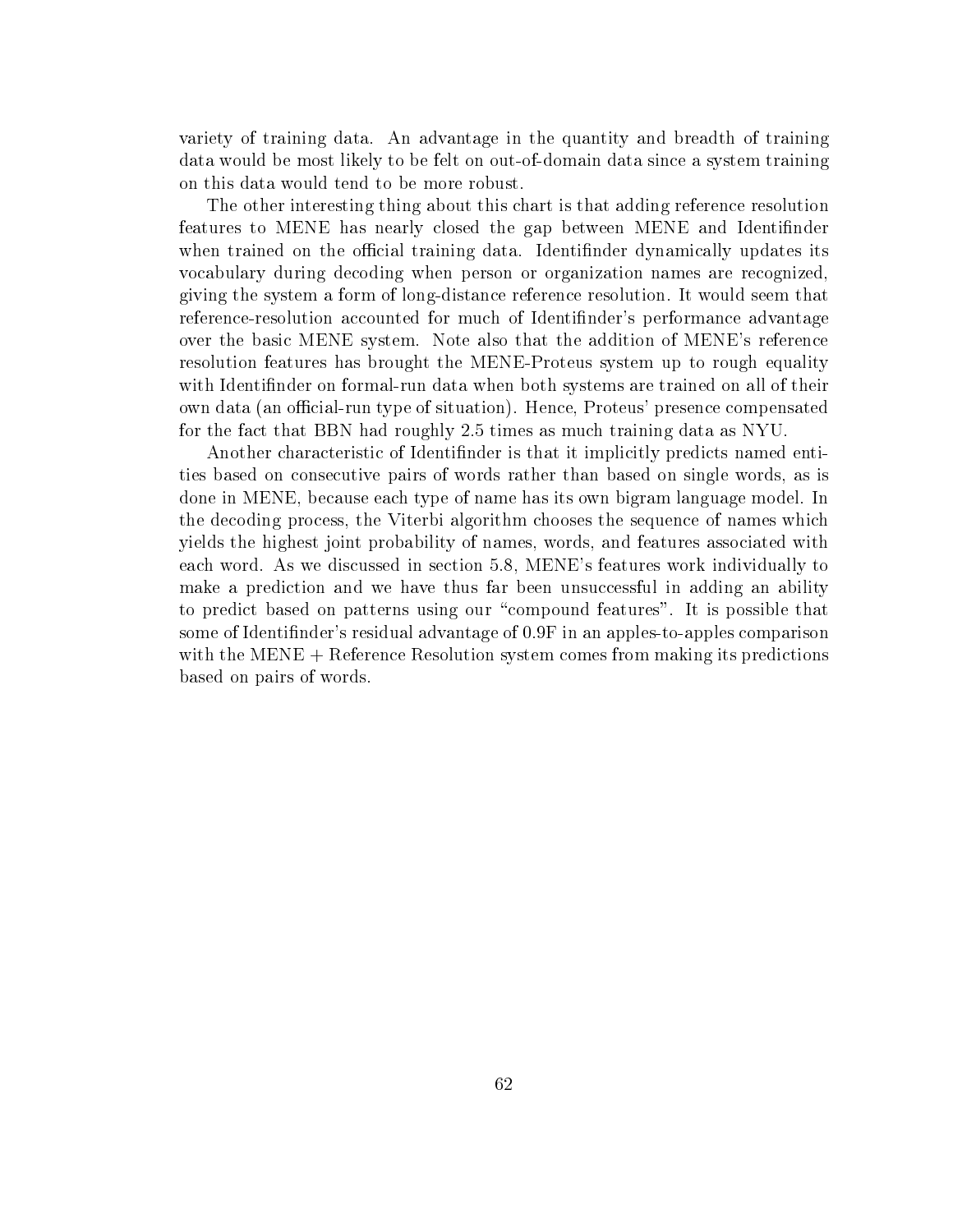# Chapter 8 Experiments with Japanese

As a test of MENE's portability, the author ran a series of experiments with Japanese-language text. These experiments were run against data from the foreign language evaluation known as MET-2 which was held at the same time as the MUC-7 evaluation. The MET-2 evaluation followed the same format as the English-language MUC-7 conference described in section 1.4 and had the same set of domains (aviation and other disasters for the training data and dry run and missile launches for the formal evaluation). Our tests were run subsequent to the MUC-7/MET-2 conference, so they were not reported there. In addition, we participated in the Information Retrieval and Extraction Exercise (IREX), a Japanese-language named entity evaluation. We report these results in this chapter and will deliver a more complete report at the upcoming conference.

# 8.1 Data Pre-processing and System Architecture

Japanese-language text posed a special problem for MENE since MENE expects to receive words as a stream of individual tokens. Since Japanese doesn't use any word spaces, we relied on the "Juman" morphological analyzer [34] to pre-process the text. In addition to tokenization, the Juman system also gave us part-of-speech information on each token.

The work in this chapter would not have been possible without the assistance of our colleague, Dr. Satoshi Sekine. Sekine is a native speaker of Japanese whereas this author can not read any Japanese whatsoever. Hence, since we are arguing that MENE has very little dependence on the implementor's linguistic intuition, we think that it is important to be specific that Sekine's contribution to this work was limited to building the interface to the Juman system, tagging the types of characters in each token, building the Japanese-language dictionaries, encoding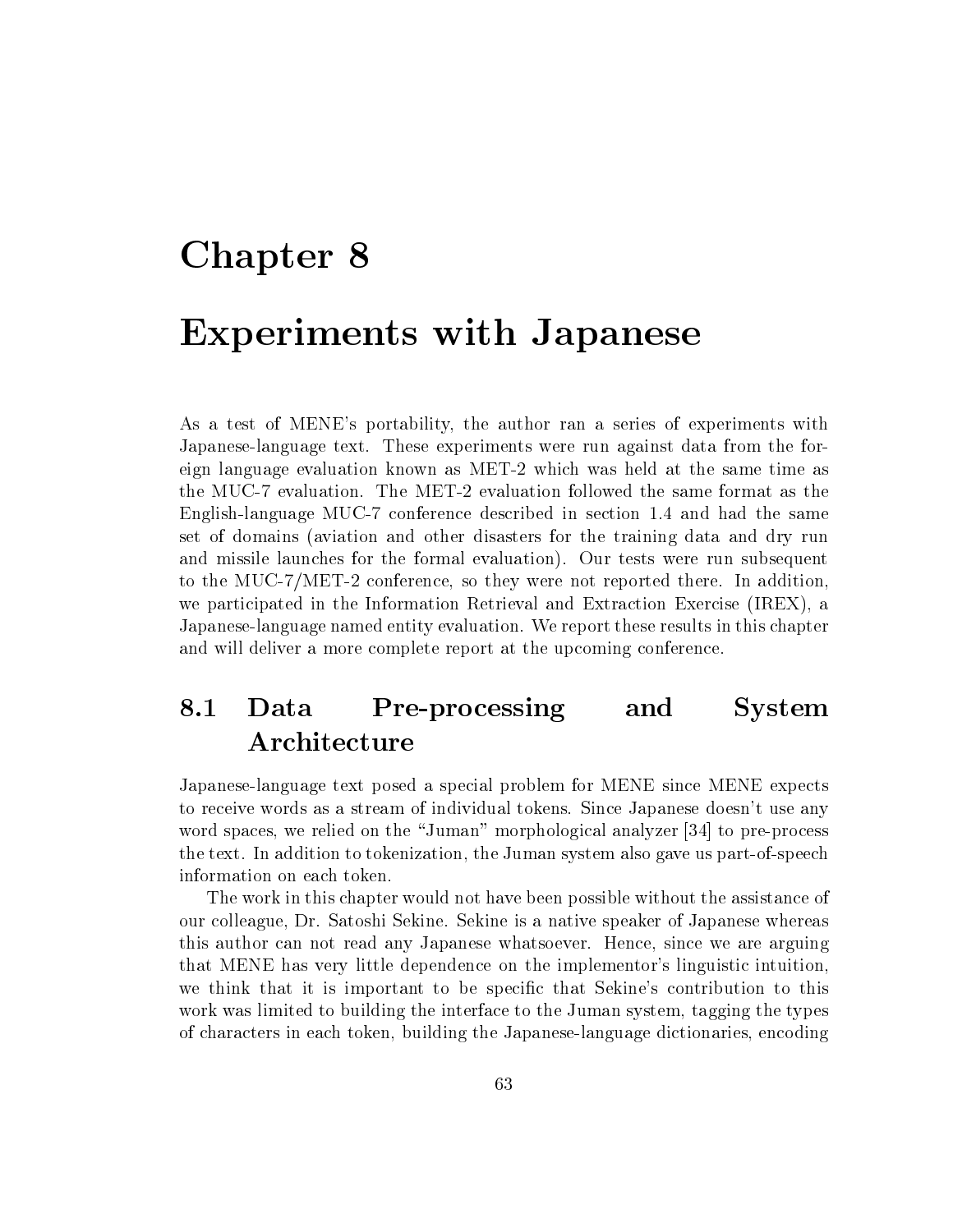Japanese text as ASCII alphabetic characters for the author's convenience, creating SGML-marked text from MENE output, and building an interface to the scoring routines which reported F-measures on test corpora. While this is a substantial amount of work, except for the alphabetic encoding, all of this was pre-existing code from Sekine's decision-tree-based named entity system [48] which was discussed in section 2.3.

In addition to the above, Sekine installed an *ad hoc* patch of Juman's tokenization to fix some problems with Juman's treatment of certain idiomatic Japanese expressions in the IREX data (for instance, Juman treated the phrase "visit-Japan" as one word, whereas for IREX purposes, we would want to tag \Japan" as a location separate from \visit"). This patch tagged some entities outside of the MENE process and boosted our IREX scores by about 1.3 F-measures.

The basic architecture of the system was identical with that of the Englishlanguage system except for this pre-processing stage and for the use of Sekine's SGML-generating module at the very end of the decoding process. In particular, the only steps of the training algorithm in figure 4.1 which differed between our English and Japanese systems were steps 2 (Training corpus tokenization) and 4 (History view precomputation).

Given the framework established by the decision-tree system and the great deal of flexibility and modularity which we had established in our English-language MENE system, we were able to port the system to Japanese in just three persondays. Most of the time spent doing the port was devoted to building an interface to the files which we received from the decision-tree system's pre-processing programs. All of the ma jor training-time and run-time programs shared the same code between the English-language and Japanese-language systems. The core modules lacked even a "japan" run-time flag since all the factors which differed between English and Japanese were captured in the features and history-views.

### 8.2 Features Used in Japanese MENE

The features used in the Japanese system were similar to those used in the Englishlanguage system. We will discuss each of them in turn. Results showing how system performance was affected by the inclusion of different set of features are given in tables 8.1 and 8.2.

 Lexical Features: Lexical features were exactly the same as the Englishlanguage features reported in section 5.2 except that they were looking at a window of  $w_{-1} \ldots w_1$  rather than the  $w_{-2} \ldots w_2$  window used by the English MENE system. This smaller window was selected based on experiments which failed to show a consistent improvement in performance when the  $w_{-2}$ and  $w_2$  words were examined.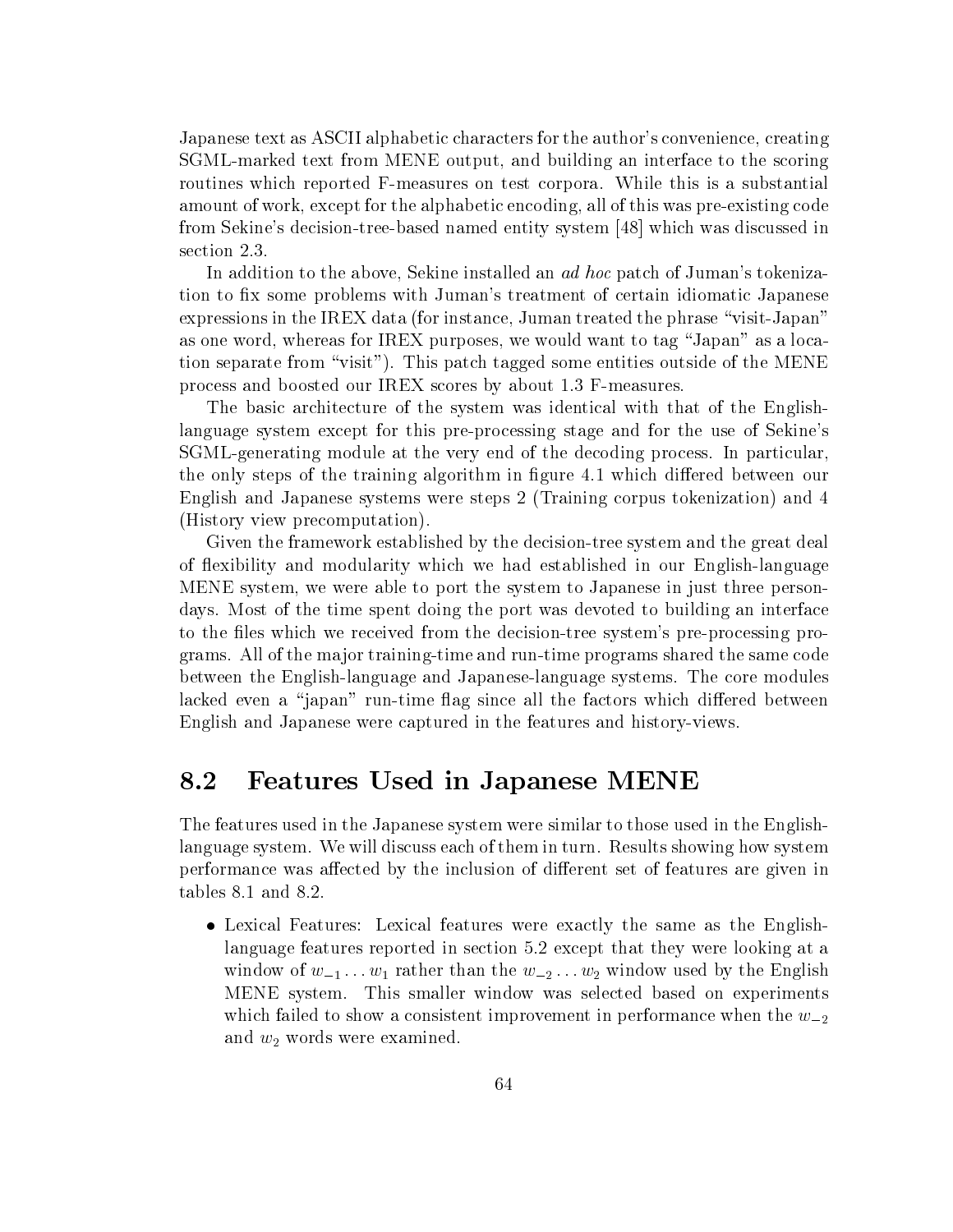The "words" that the lexical features were looking at were tokenized by Juman, as described earlier, and thus were subject to tokenization errors. Of course there was the possibility of tokenization errors in the Englishlanguage system too (see section 4.2.1), but the problem was much more serious in Japanese. In any language, tokens which contain some characters inside and some outside a named entity will inevitably lead to errors.

The tokens on which MENE operated were Roman-alphabet encodings of Japanese-language text which guaranteed a one-to-one mapping between an encoding and a string of Japanese characters. This encoding was unintelligible to a speaker of either English or Japanese.

- $\bullet$  Unaracter type: Features which fire based on whether a given word (in a  $w_{-1} \ldots w_1$  window) is a particular type of character (i.e. Kanji, Katakana, etc.) or a mixture of different characters (i.e. both Kanji and Katakana). There were 30 different possible characters and combinations. The character type of each token was determined by Sekine's pre-processing program. Note that character type is a useful predictor of named entities in Japanese. The Katakana characters, for instance, form an alphabet which is often used for transcribing foreign names.
- Part of speech: Features firing on a token's part of speech. Part of speech was determined by Juman, which assigns every word a "major" and "minor" POS category. Some \minor" POS categories were discarded by Sekine's pre-processing program as unimportant, so MENE saw every word identied as belonging to one of 31 major or major/minor categories. Clearly Juman could misidentify a word's POS, so this data was somewhat noisy.
- $\bullet$  Dictionary: We refled on the dictionaries which Sekine created for his decisiontree system [48]. The form that the dictionaries took was consequently somewhat different from the form of our English-language dictionaries. The dictionaries consisted of word lists which would predict any one of the seven NE categories based on a word being present in the  $w_{-1}$ ,  $w_0$ , or  $w_1$  position. Hence, there were 21 dictionaries  $(7 * 3)$ . For instance, the Japanese system had dictionaries of "organization prefix", "organization suffix", and "organization-current-word". By contrast, all of the English MENE dictionaries were primarily designed to make predictions about  $w_0$ , but we had multiple dictionaries whose goal was to predict the same entity (for instance, we intended both the "corporate names" and the "colleges and universities" dictionaries to make the prediction that  $w_0$  is a an organization). Of course, as with any feature, MENE would generate a feature predicting, for instance, "person unique" for  $w_0$  given a Japanese dictionary-tag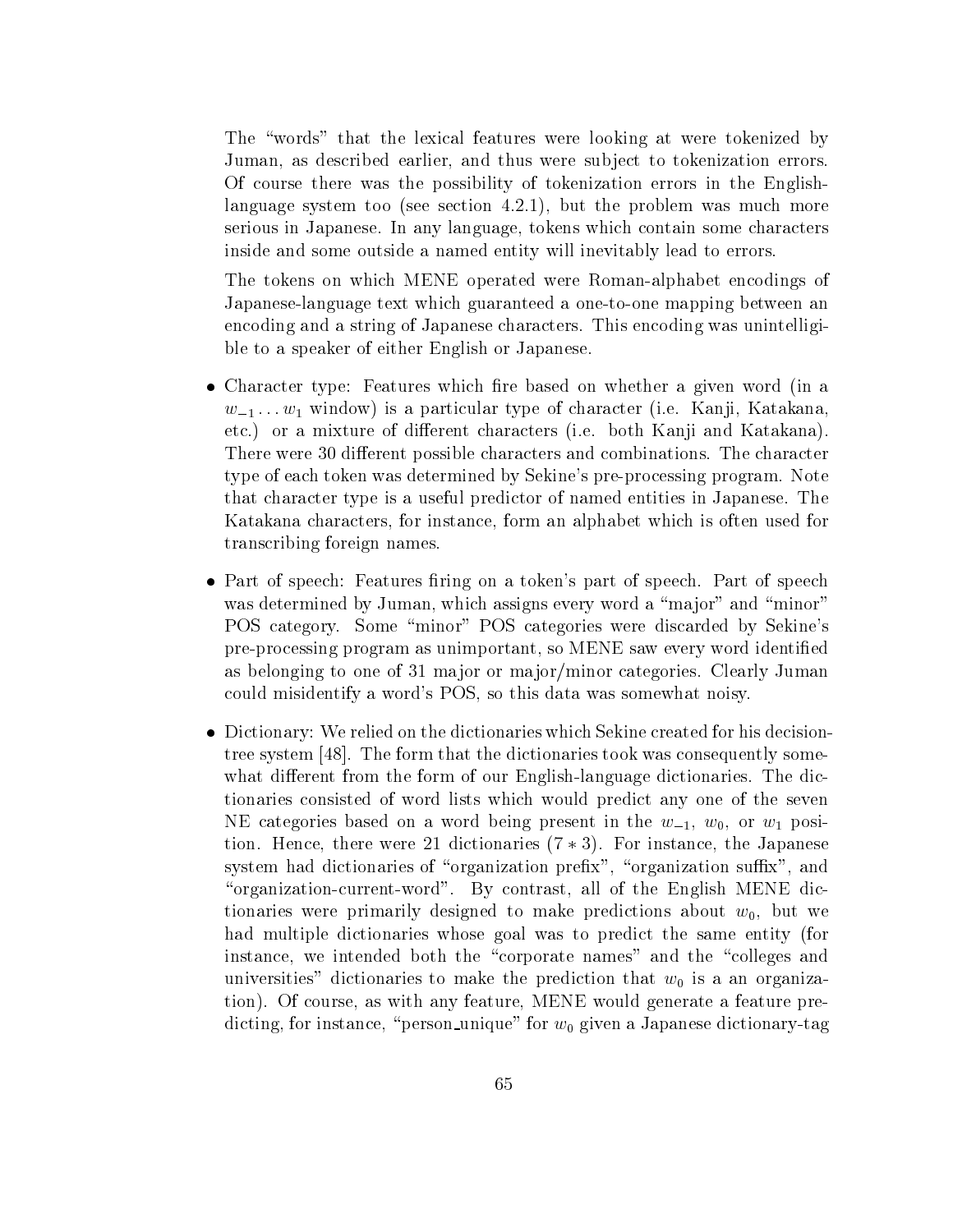of "organization-current-word" for  $w_0$  if this situation happened three times or more in the training corpus. One would assume, of course, that such a feature would be assigned a lower  $\alpha$  value in training than one predicting "organization unique" given a dictionary tag of "organization-current-word" to  $w_0$ .

## 8.3 Japanese Results-MET-2 data

Our results on MET-2 evaluation data are summarized in table 8.1. While this system was not completed in time to be entered in the MET-2 evaluation, had the system been entered, its F-measure of 83.80 would have allowed it to finish in a virtual tie for second-place with a system from NTT Data [21] in a four-system field. The top-ranked system from Oki Electronics  $[22]$  achieved a much-higher Fmeasure of 90.54. While it is not entirely clear why the Oki system was so strong, it appears that a signicant portion of the advantage was due to Oki's superior usage of dictionaries [23]. In particular, Oki was the only site to have given their system a list of heavenly bodies (i.e. "the moon", "Mars", etc.), which appeared with great frequency as locations in the missile/rocket-launches which made up the MET-2 test corpus.

Heavenly bodies are an example of a situation where a hand-coded system could have a signicant advantage over a statistically-trained system like MENE. The constructor of a hand-coded system can refer to the document giving the named entity task definition  $|14|$ , see that a particular category like "heavenly bodies" is listed there as a type of location, and add an appropriate word-list into the system. The constructor of a statistically-trained system such as MENE could similarly include such a word-list, but it could be that in a domain like the vehicular disaster domain which made up the MENE training corpus, there wouldn't be enough references to adequately train a specialized word-list like one for heavenly bodies. So it is clear that a handcoded system can have an advantage over a statistical system when the training data does not match the testing data.

Table 8.1 shows the performance of the basic MENE system which achieved the highest results. The table also shows results from systems which exclude different classes of features to give an indication of the degree to which the system was relying on different types of information.

#### 8.4 Japanese Results{IREX data 8.4

We also tested MENE on Japanese corpora from "IREX". IREX is a Japaneselanguage-only named entity evaluation (or "exercise") similar to the MUC-7/MET-2 evaluation. IREX had a \dry run" test in November, 1998, which was followed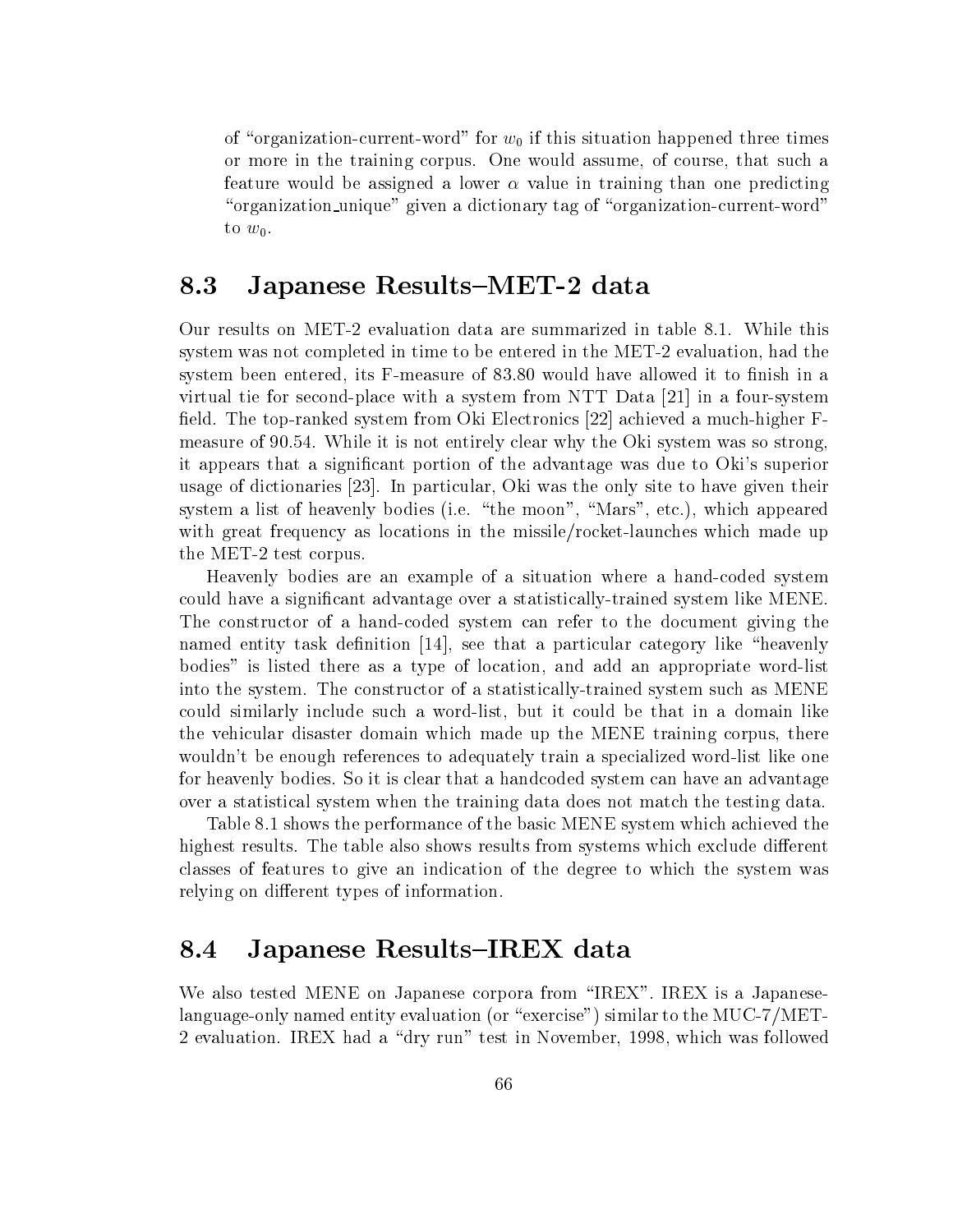| System                     | Formal Run   Precision   Recall |    |    |
|----------------------------|---------------------------------|----|----|
|                            | F-Measure                       |    |    |
| Basic MENE-MET2 System     | 83.80                           | 91 | 78 |
| No lexical features        | 79.97                           | 87 | 74 |
| No dictionary features     | 81.56                           | 89 | 75 |
| No character type features | 83.19                           | 90 | 77 |
| No part of speech features | 83.18                           | 89 | 78 |

Table 8.1: MET2 results with different sets of features

by a formal evaluation on May 13, 1999. More detailed results on MENE's performance will be reported at the IREX conference September 1 - September 3, 1999.

The primary differences between the MET-2 and the IREX evaluations were the following:

- $\bullet$  -fine domain of MET-2, as stated above, was focused on the specific topics of vehicular disasters and missile launches. IREX, however, included general Japanese newspaper text as its "domain". This general domain included general news stories, business, entertainment, sports, and other topics. There was also a domain-specific portion of IREX for which we submitted results from our IREX model trained on the general domain. We did not train a domain-specic system due to time constraints.
- $\bullet$  MET-2 includes an eighth named entity class, that of  $\,$  artifact , which was  $\,$ defined as follows  $[47]$ :

Artifacts are the names of proper things, including abstract and concrete objects. They include merchandise, books, publications, laws, treaties, theories, buildings, prizes, stocks, services, TV shows, radio programs, movies, etc.

We think that it is indicative of MENE's flexibility that we were able to rapidly add an eighth class of named entities to the system without any alterations to MENE's core code. The additions of four futures (artifact unique, artifact start, artifact continue, and artifact end) to the future vocabulary file and a corresponding revision to the file which defines permissible futureto-future transitions (i.e. artifact continue can not follow person start) were sufficient to expand the total number of futures from 29 to 33 in the system's core C++ modules.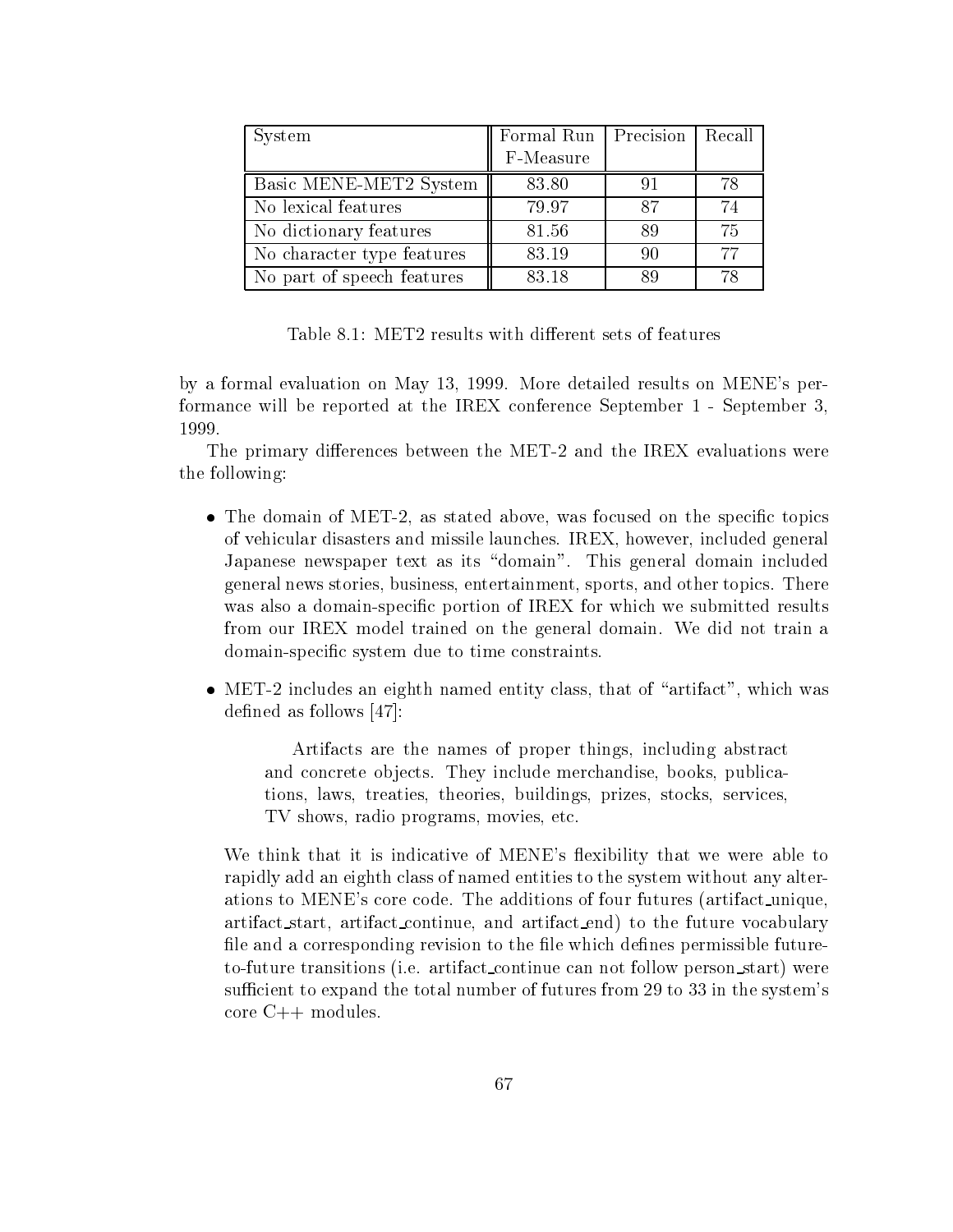$\bullet$  The MET-2 training corpus consisted of only 73,000 tokens (our  $\,$  evaluation  $\,$ system was trained on an 80,000-token corpus consisting of the training data plus the dry-run data). The IREX training corpus was much larger, however, consisting of 294,000 tokens. The MET-2 dry-run training corpus was thus almost identical in size to the 80-article (80,000-token) English-language training corpus reported in table 7.3. The IREX training corpus, however, was close to the size of our baseline 350-article (321,000-token) MUC-7 training corpus. Since table 7.3 showed a tight link between training corpus size and F-measure, we have to bear in mind this discrepancy in training data when comparing MET-2 and IREX results.

MENE's results on the IREX evaluation's dry-run and formal-run corpora are summarized in table 8.2 with statistics on how the system performed when different feature classes were excluded, similar to what we showed in our MET-2 results in table 8.1. All statistics in this table are for a system trained on the full 294,000 token IREX training corpus.

| System                     | Dry Run   | Formal    | Formal    | Formal |
|----------------------------|-----------|-----------|-----------|--------|
|                            | F-Measure | F-measure | Precision | Recall |
| Basic MENE-IREX System     | 74.68     | 77.37     | 83.45     | 72.12  |
| No lexical features        | 65.32     | 69.05     | 76.70     | 62.78  |
| No dictionary features     | 73.09     | 75.10     | 82.37     | 69.01  |
| No character type features | 74.32     | 76.68     | 83.36     | 70.99  |
| No part of speech features | 72.56     | 77.22     | 82.74     | 72.38  |

Table 8.2: IREX results with different sets of features

Table 8.3 gives comparative results for MENE at the IREX evaluation. MENE's F-measure of 77.42 was the third highest at the evaluation from a field of fourteen participants. This result was signicantly behind the scores of the top two systems, but signicantly ahead of the fourth ranked system and well above the median. Two other facts are interesting to note here. First of all, MENE's relative performance actually improved on the domain-specific "arrest" corpus even though we did not train a system geared specifically to that domain. Secondly, note that MENE's performance improved from our tests on dry-run data to those on the formal-run data. The latter effect was very much different from our experience in MUC-7, where we saw a signicant decline between our preliminary experiments on dry run data and the formal evaluation (as was shown in table 7.2). We think that this effect was probably due to greater consistency between the dry-run and formal test corpora than was the case in MUC-7. It is also possible that the IREX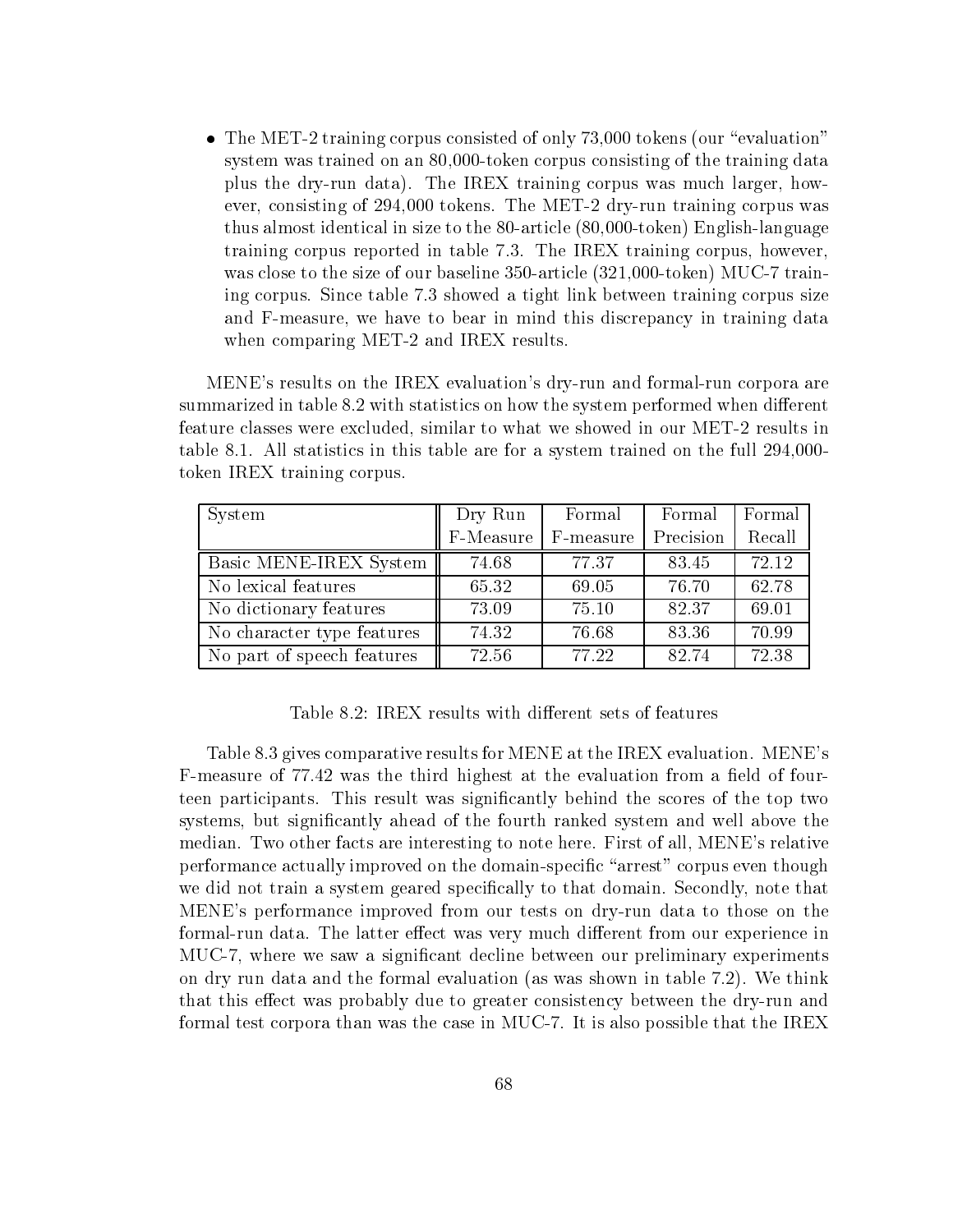formal test corpora was somewhat easier than the dry run corpora due to the presence of a number of relatively easy obituary articles [47].

By the rules of the IREX evaluation, the administrators of the evaluation only identify the participating systems by ID, so we don't currently have any information about what techniques were used by the other systems. However, we believe that our third-place rank in a Japanese-language exercise in which every other system was constructed by a team which had a native speaker of Japanese as its lead designer [47] is a very favorable result. It certainly is an indicator of MENE's cross-lingual portability and lack of dependence on the constructor's linguistic intuition.

| Institution  | Technique       | F-measure               | F-measure        |
|--------------|-----------------|-------------------------|------------------|
|              |                 | on general corpus       | on arrest corpus |
|              |                 | (with rank)             | (with rank)      |
| Unknown      |                 | 83.86                   | 87.43 (1)        |
| Unknown      |                 | 80.05(2)                | 78.05(5)         |
| NYU: MENE    | Maximum Entropy | 77.37(3)                | 85.02(2)         |
| Unknown      |                 | 75.30<br>$\overline{4}$ | 77.61<br>66      |
| Unknown      |                 | 74.82<br>5              | 81.94 (3)        |
| Median Score | n.a.            | 71.15(7.5)              | 74.73 (7.5)      |

Table 8.3: IREX comparative results

# 8.5 Experiments With Long-Distance Reference

Extensive experiments with both the MET-2 data and the IREX data failed to turn up any consistent improvements from the use of long distance reference resolution features. These features were using the same methodology as the ones which we used very successfully in the English MENE system, as described in section 5.6 and as originally described in [35]. In particular, we used the same system for identifying acronyms that we used in English-we looked for words which were composed of the first characters of a sequence of words which were identified elsewhere as an entity, allowing for words to be omitted from the sequence. While this author doesn't have the linguistic knowledge to judge the merit of this approach, it was the opinion of two native speakers of Japanese [45] [33] that both the acronym and full-word reference resolution techniques were plausible methods of detecting Japanese references.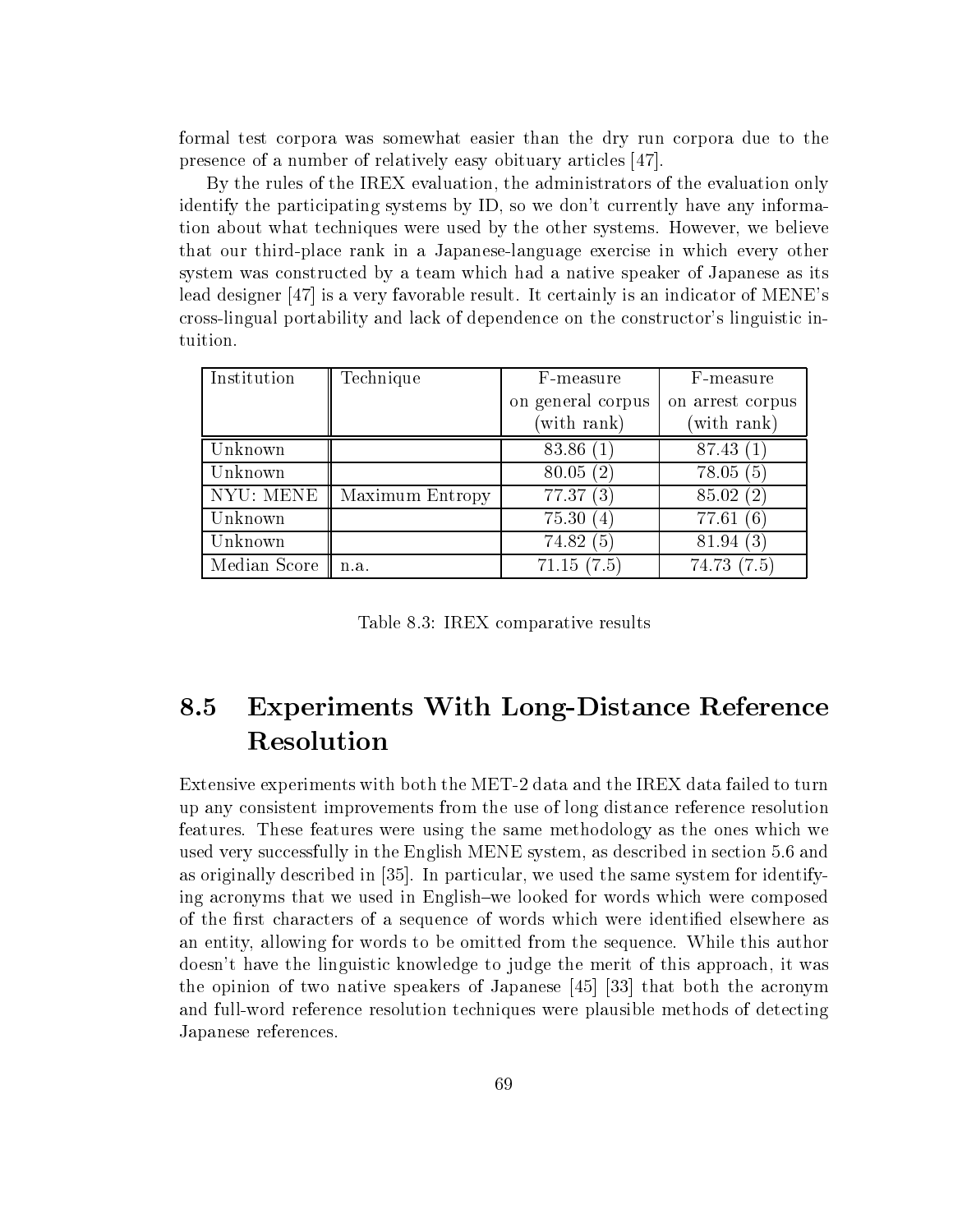We tried a number of different approaches to incorporating these features in the system, all of which failed to display a consistent improvement over a baseline Japanese system which did not include reference resolution, as shown in figure 8.4. Among the tests we ran were experiments in which we trained the system on its own training data (which we label as training on "cheating" data in figure 8.4) and training on a rotated training corpus (labeled as "rotated" in figure  $8.4$ ).

| Training                            | Test    | Language | $Pass-1$ | $Pass-1$  | $Pass-1$ | $Pass-2$ |
|-------------------------------------|---------|----------|----------|-----------|----------|----------|
| Corpus                              | Corpus  |          | F-Score  | Precision | Recall   | F-Score  |
| MUC-7 Rotated                       | dry run | English  | 92.20    | 96        | 89       | 93.56    |
| MUC-7 Rotated                       | formal  | English  | 84.22    | 91        | 78       | 86.56    |
| $\overline{\text{MET-2} }$ Cheating | formal  | Japanese | 83.80    | 91        | 78       | 82.48    |
| <b>IREX</b> Cheating                | dry run | Japanese | 74.46    | 79.26     | 70.22    | 73.43    |
| <b>IREX</b> Rotated                 | dry run | Japanese | 74.46    | 79.26     | 70.22    | 74.25    |

Table 8.4: Japanese reference resolution experiments

Due to these negative results we decided not to include reference-resolution features in our official entry in the IREX exercise. We remain puzzled as to why an approach which was so successful in English should have had such poor results in Japanese. We think that answering this question will require the assistance of a native speaker of Japanese, but we can offer a few general hypotheses:

 As mentioned in section 5.6, our English reference-resolution features made use of a dictionary of single-token function words which allowed us to create reference-resolution features which only fired on single tokens which were not function words (and thus avoid firing on words like "the" or "of" which appeared as parts of named entities in the first pass). Our Japanese-language system may have been hampered by our lack of an equivalent list of Japanese function-words.

In an attempt to generate such a list in the absence of any linguistic knowledge, we tried using lists of the most frequently appearing words in our training corpus, assuming that any names appearing on this list would be so common (i.e. "Japan") that we would not need the aid of reference-resolution features to properly identify them. Unfortunately, this crude system proved unsuccessful. It remains to be seen whether a linguistically accurate list of function words would improve the system.

 $\bullet$  -Keierence-resolution may be less important in Japanese than in English. In English, for instance, standard newspaper text would give a first reference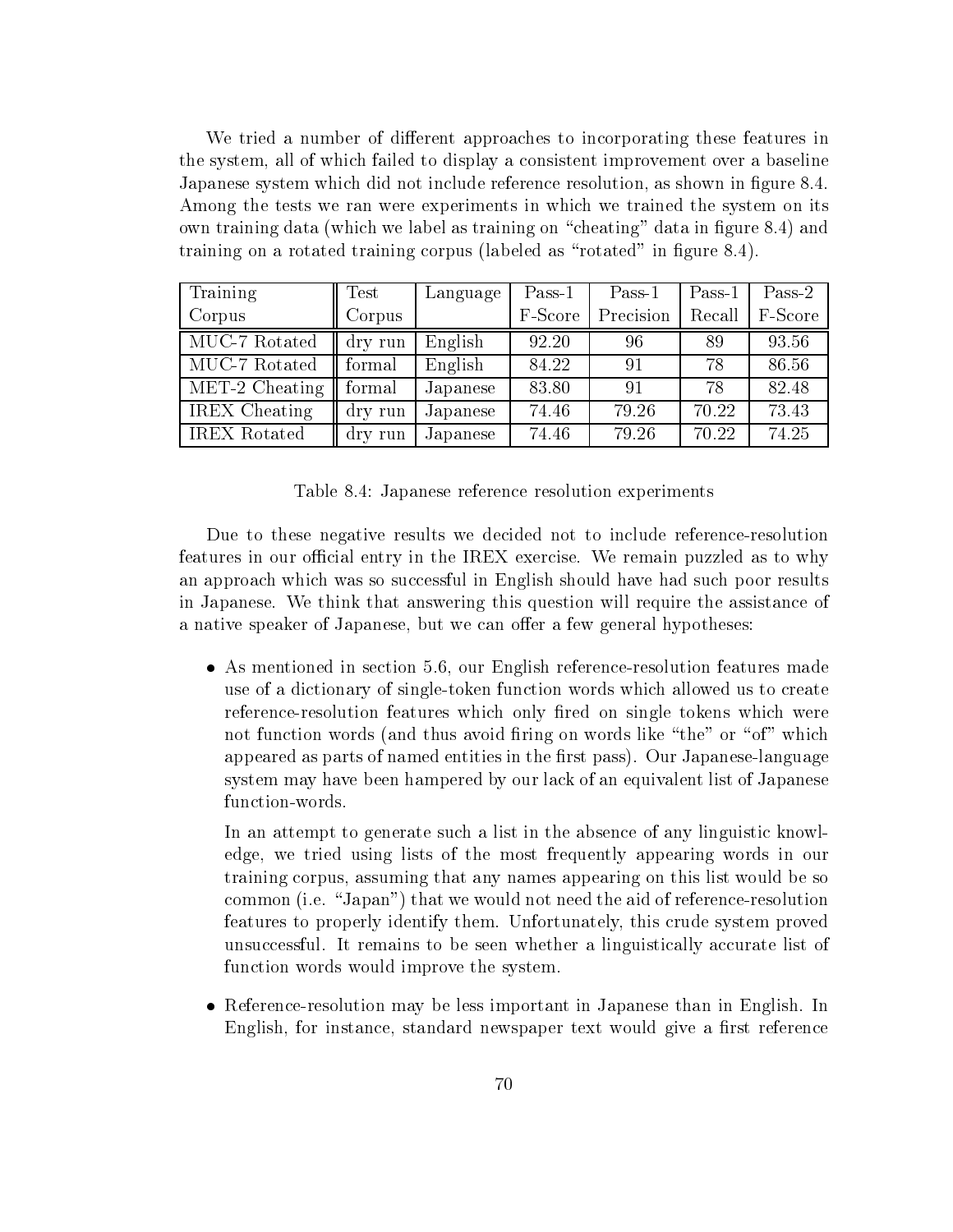to the author's name as \Andrew Borthwick" while subsequent references might be simply to "Borthwick", a very difficult case to pick up without reference resolution. In Japanese newspaper text, however, subsequent references would be to "Borthwick-san", a case which MENE would identify very easily with the aid of a feature firing on "san".

 $\bullet$  The simple approach which worked in English may be the wrong approach in Japanese.

# 8.6 Comparison of Maximum Entropy and Decision Tree Approaches

The existence of the MENE system and Sekine's decision tree system as two approaches to Japanese NE recognition gives us a rare opportunity to make a precise side-by-side comparison of the utility of two different statistical methods applied to the same problem. This comparison is facilitated by the fact that, with the exception of lexical features, all the information that MENE used was also available to the decision tree system. Unlike most attempts at comparing two approaches (such as with the comparison of the maximum entropy and Hidden Markov Model approaches described in section 7.5), this comparison is not complicated by questions of the quantity and quality of training data, the cleverness of the processing of the data, or of the availability of other resources to the two systems such as dictionaries. We are able to make some direct comparisons between the two statistical methods as represented by our reasonably straightforward approaches using two off-the-shelf toolkits  $[39]$   $[43]$ .

Determining which approach would be more successful is primarily an empirical question. Decision trees work well in cases in which "features" (or "questions" in the DT world) perform differently as conjuncts than they do individually. For instance, in named entity recognition on English text, a feature saying that  $w_0$  is capitalized is strongly predictive that  $w_0$  is a named entity. Similarly,  $w_0$  being in a headline is mildly predictive that  $w_0$  is an NE. However, capitalization is conditionally independent of  $w_0$  being an NE given that  $w_0$  is in a headline, so a maximum entropy "capitalization and headline" feature would strongly predict "other" given the presence of the other two "atomic" features in the system.

Finding these compound features is not an easy task for an M.E. model, as shown by the results of sections 5.8 and 6.2. Their use, however, is inherent in decision trees, so if feature conjuncts frequently behaved differently from the way that features behave in general, a decision-tree model is likely to perform better than an ME model.

Maximum entropy excels, however, in situations where it is reasonable to weight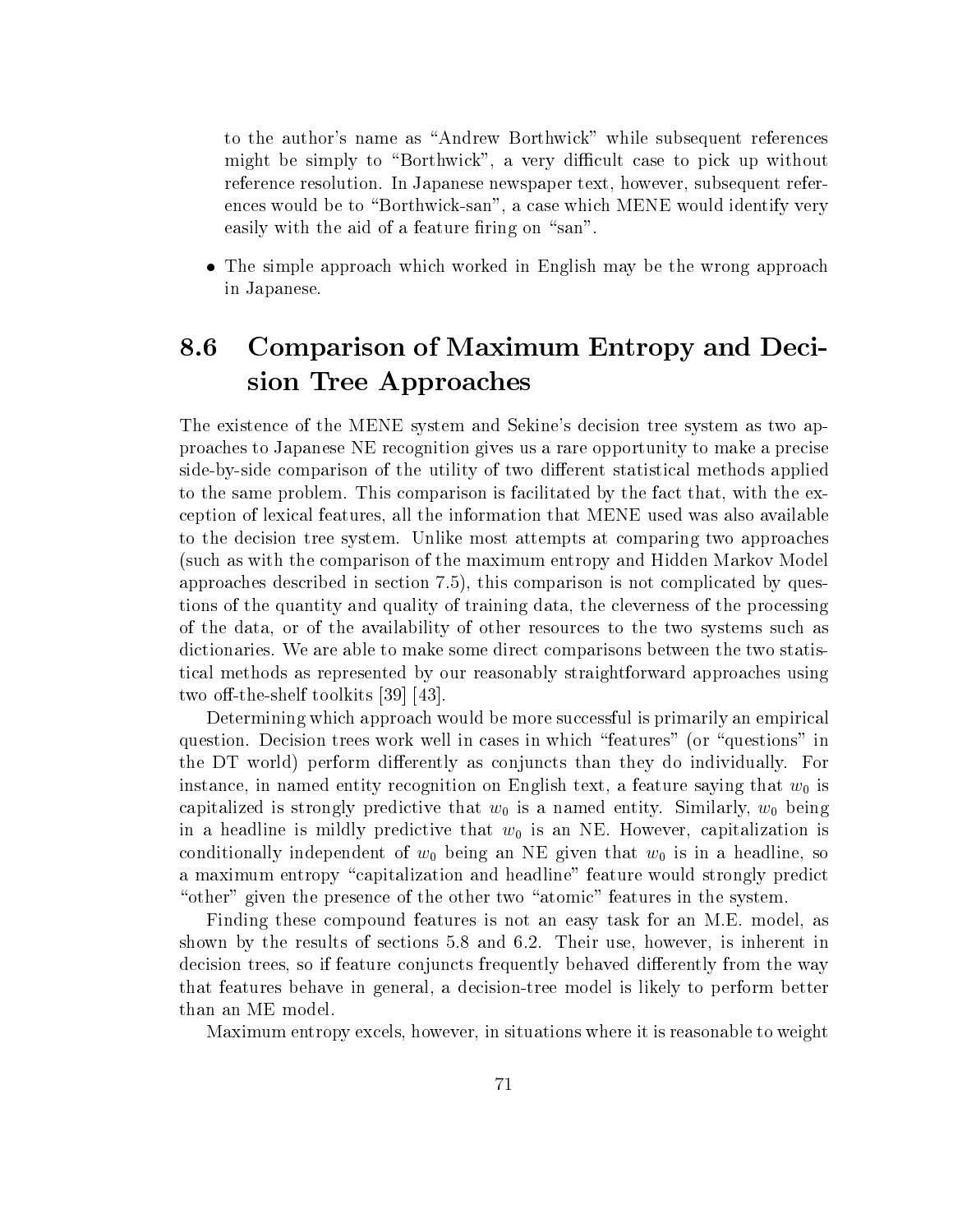the combination of two features by taking the product of their weights (as shown in equation 3.3). For instance, the fact that  $w_0$  is an unknown word (not in the vocabulary derived from the training corpus) is mildly predictive that  $w_0$  is a location because obscure locations (like other named entities) frequently turn up in newspaper text. Similarly  $w_{-1} = "to"$  is mildly predictive that the next word is a location, although this is far from a sure thing. The two-word phrase "to unknown word" does not seem like a special case to this author's intuition, so it seems reasonable that the two features should exhibit their default behavior when they activate together.

We have run several experiments which attempt to directly compare the two approaches, which are summarized in table 8.5. In this chart, the column \MENE with only DT Features" gives results from a MENE system which did not use any lexical features and consequently was operating with the same information sources which were available to the decision-tree system. The next column "MENE with all features" is for MENE systems which include the lexical features. The column "best score" gives the best known score on the task with that set of training data.

Taking the three rows of the chart in turn, the first line of the chart shows results on the MET-2 formal-run data which indicate that given a moderate-sized training corpus, maximum entropy and decision trees have roughly equivalent results when they both have the same information to work with. Maximum entropy has a signicant advantage, however, when lexical features are added to the system, with the M.E. system outscoring the DT system by over four F-measures. Although lexical features made up over 80% of the total number of features in MENE's MET-2 system, adding them to the system was an almost trivial task for us (due in large part to some technical assistance from Sekine). On the other hand, it is not clear how lexical features can be added to a decision-tree system. A naive implementation in which lexical "questions" are added which are of the form "Is the [current] previous next] word  $x$ " (which is essentially the way they were implemented in MENE) produced a system which exceeded the capacity of the decision-tree toolkit  $|45|$ . Furthermore, even if it was technically feasible to add these features to a decision-tree, it is quite likely that they would cause data fragmentation problems, as discussed in section 2.3. It remains to be seen whether a more sophisticated approach such as the clustering techniques used in [31] would yield better results.

The second row of the chart is interesting in that we had only a very small training corpus to work with. With this training corpus, MENE outperformed the DT system even when it didn't use any lexical features. This result from training on sparse data corroborates our results with the lexical data in that a system which contains individual words as features is going to have inherent difficulties with data sparseness since even the more common words appear relatively infrequently in a training corpus. With only 14,000 words in the training corpus, the dictionary and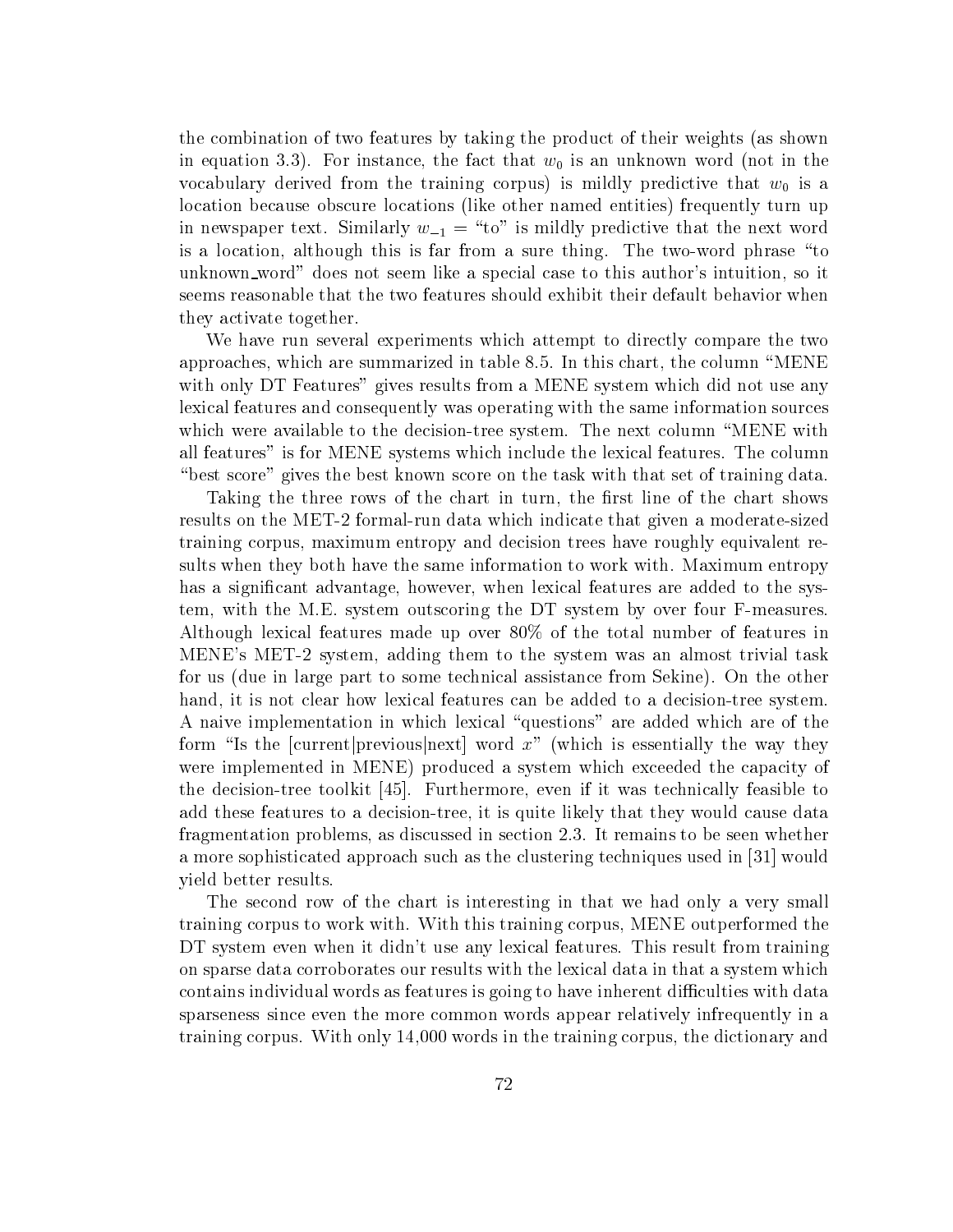part-of-speech features will also encounter sparse data problems, so it seems that we can conclude that maximum entropy is the better approach when dealing with problems of sparse data.

The third line of the chart illustrates the opposite problem: in this case we have a great deal of training data. The full MENE benefits tremendously as its performance increases by over 12 F-measures. The system without lexical features shows a much smaller gain. Unfortunately, the C4.5 decision-tree toolkit [39] crashes on this volume of data. It remains to be seen how the two systems would compare under these circumstances.

| Training         | Testing     | Num. of  | <b>MENE</b> | <b>MENE</b> | DT      | <b>Best</b>              |
|------------------|-------------|----------|-------------|-------------|---------|--------------------------|
| Data             | Data        | Training | w/only      | w/all       | Score   | Score                    |
|                  |             | Words    | DT Features | features    |         |                          |
| Official MET-2   | $MET-2$     | 80,000   | 79.97       | 83.80       | 79.49   | 90.54                    |
| $+$ dry run test | Formal      |          |             |             |         |                          |
| IREX dry run     | <b>IREX</b> | 14,000   | 61.67       | 62.39       | 58.93   | 68.23                    |
| training         | dry run     |          |             |             |         |                          |
| <b>Full IREX</b> | <b>IREX</b> | 294,000  | 65.32       | 74.68       | Crashes | $\overline{\mathcal{C}}$ |
| training         | dry run     |          |             |             |         |                          |

Table 8.5: Comparison of MENE with DT system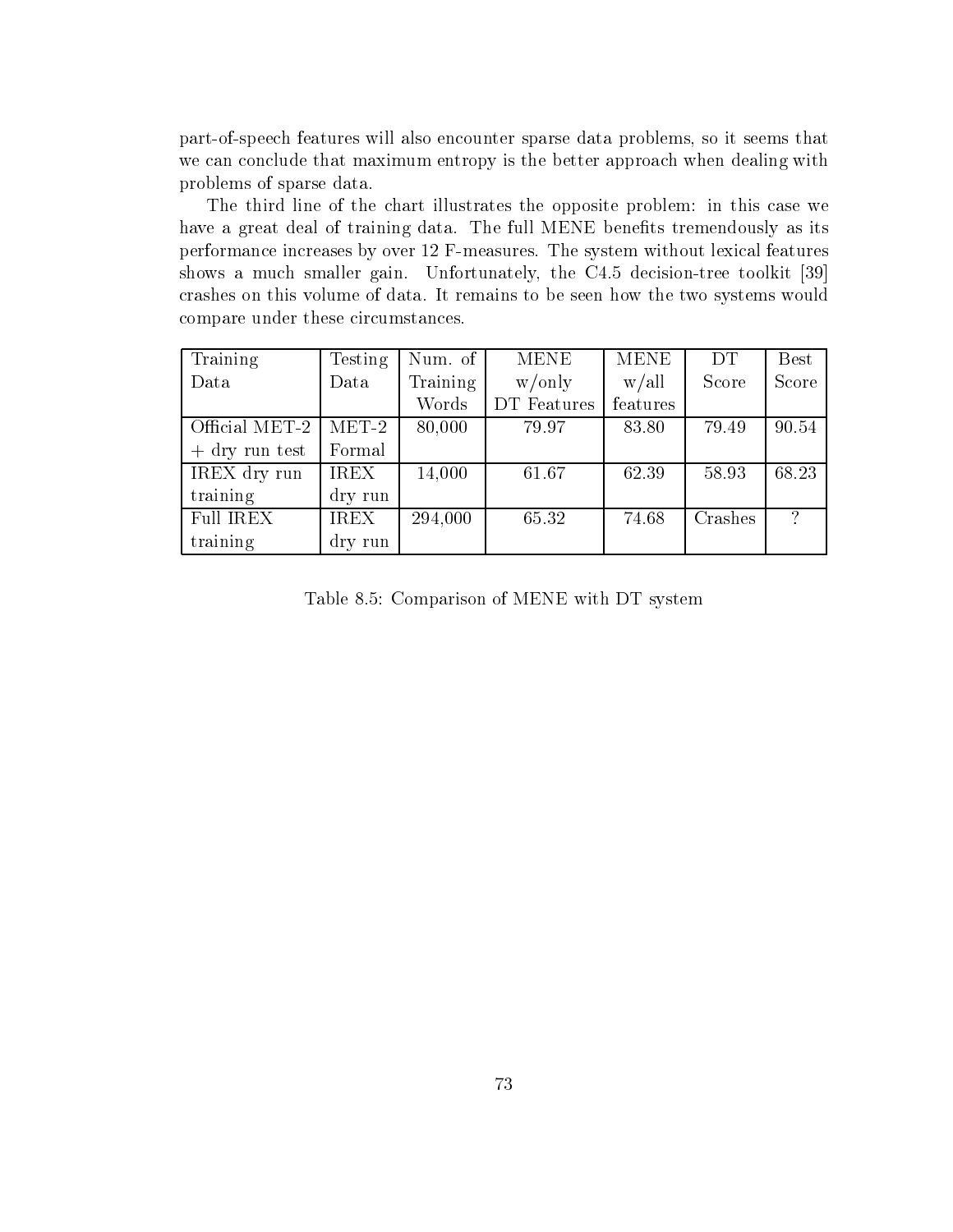# Chapter 9 Conclusions

We will conclude this work by assessing the practicality of real-world applications of the MENE system, speculating on its ease of portability to other language and outlining some future avenues for research on maximum entropy approaches to named entity recognition.

#### Assessment of the Utility of a Maximum En-9.1 tropy Approach

As shown by MENE's results on the IREX Japanese named-entity evaluation, MENE as a stand-alone system is able to achieve levels of accuracy in namedentity tagging which are solidly competitive (well above the median), but are lower than the scores of the very best handcoded systems. If it were entered as a stand-alone system (without the Proteus input), MENE would have scored roughly at the median at the MUC-7 evaluation, although with the later addition of the reference resolution features discussed in section 5.6, we would have ended up about 2 F-measures above the median. Compared to the other major current statistically-trained system, BBN's Hidden-Markov-Model-based \Identi finder" system, we seem to trail slightly when differences in the quantity of training data are accounted for.

Consequently, as a stand-alone system, MENE's main current contribution to the field of information extraction is that it is highly portable. The results on Japanese show that it can be used to achieve good results in a language which the implementor does not speak. Even in English, the aspect of the system which required the most linguistic intuition from the implementor (the dictionaries), accounted for less than 0.9F of our score on MUC-7 data, as shown in table 7.5.

While these stand-alone results are promising, we feel that the results on combining MENE with other systems are some of the most interesting because they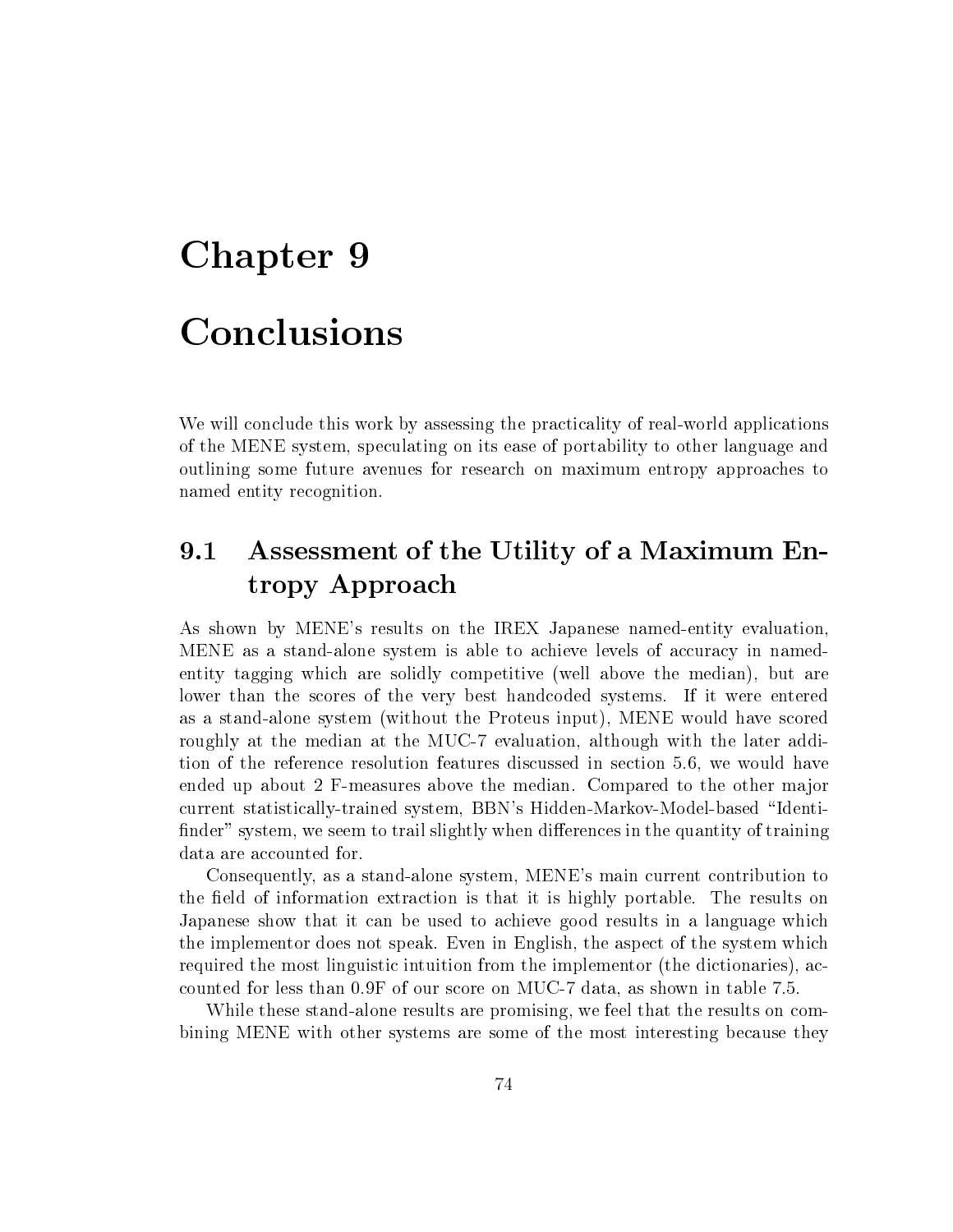seem to be the most widely applicable. To summarize the results, we found that the Proteus, University of Manitoba, and IsoQuest systems were all improved by being combined with MENE on the within-domain MUC-7 dry-run data and all but the Isoquest system improved on the out-of-domain formal-run data. Furthermore, when we combined all three systems, we achieved near-human-level results on within-domain data and combined the 2nd-, 4th-, and 5th-ranked systems to signicantly improve the 2nd-ranked system's score.

Since MENE requires no specic customization to accept a new named entity system as an input, we would speculate that most handcoded systems could achieve higher input by using MENE as a sort of post-processor whereby their output is an input to MENE, which produces the final, refined output. Furthermore, it seems likely that the way to achieve the highest possible accuracy is to combine as many systems as possible under MENE's umbrella, since we saw that in all cases the combination of a system, x, with MENE plus one other system,  $y$ , yielded an improvement in the performance of system  $x$ .

## 9.2 MENE's Portability to Other Languages

We believe that the results from the port of MENE to Japanese are also intriguing. That fact that the system achieved a result 6 points above the median score (albeit 6 points below the best score), in a language in which the author has no linguistic ability, would seem to indicate the MENE shows promise as a tool for languages of low diffusion (i.e. languages for which their are relatively few native-speaking computational linguists, and/or languages for which the amount of available online text is relatively small). Along these lines, it is encouraging to recall that the port of MENE from English to Japanese was accomplished in just 3 person-days (although we had a head-start in being able to use components of Sekine's Japanese named-entity decision-tree system [48], as discussed in section 8.1).

MENE's results on Japanese in the IREX evaluation were achieved on a 294,000 word corpus. While this is a relatively large corpus of tagged text, on the other hand, it is a relatively small corpus in an absolute sense. One could assume that if a language had such "low-diffusion" that there were not even 300,000 words of text available in electronic form, then nobody would have sufficient interest in the language to want to build an N.E. recognizer.

To port MENE to an arbitrary language, we see several issues:

 $\bullet$  One needs 300,000 words of tagged text. As discussed above, securing 300,000  $\bullet$ words of text should not be a problem. The tagging can be done in roughly 12 person-days (extrapolating figures from [36] [17]). Even assuming a doubling of the annotation time (some slow-down would be inevitable given that the tagging team for a new language would be unlikely to have any experience at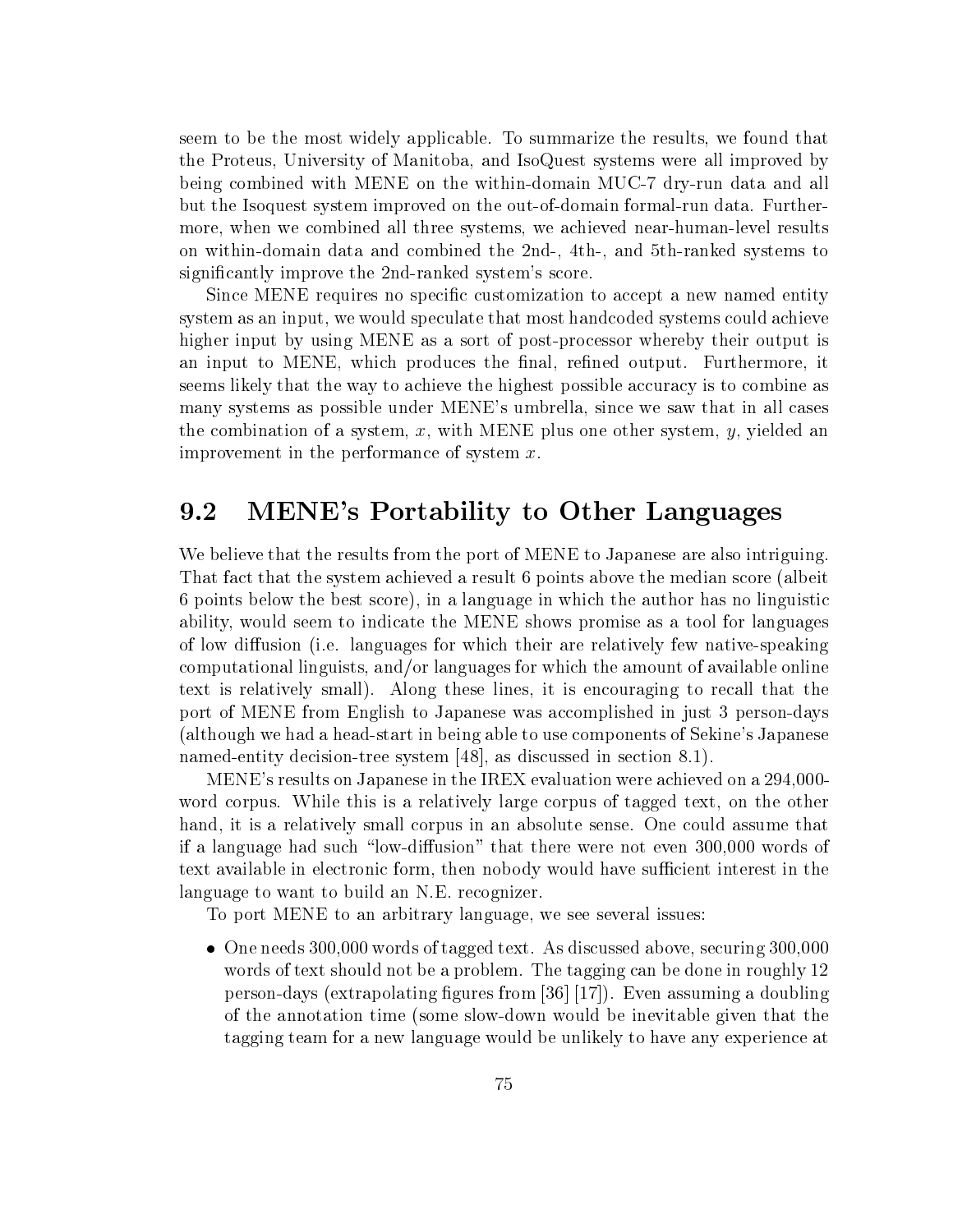named entity tagging), this doesn't seem like a ma jor expense given that the tagging can be done by native-speaking college students or college graduates with degrees in technical or non-technical fields [17].

- $\bullet$  One needs a tokenizer. In English, we built this ourselves, while for the Japanese system we relied on the Juman lexical analyzer. In a language like Japanese which does not have white-space-separated words, MENE would have to rely on a tokenizer written by a native speaker. One might have a similar need for a sophisticated tokenizer in languages with complex morphologies, like German. In other languages, though, one could take two different approaches to the problem:
	- { Work with a native speaker on a tokenizer. The tokenizer for the English MENE system is a set of relatively simple regular expressions written in Perl (i.e. separate the "'s" from the root word, quotation marks are not part of the word, etc.) One would expect that an educated native speaker (not even necessarily a linguist) could come up with a reasonable list of such rules.
	- ${\rm -}$  Infer the tokenization rules from the training data. One can iteratively compare the named entities in the training data with the output of the current tokenizer to see how many names in the training data are not properly tokenized and adjust the tokenizer accordingly. Of course, one would expect that the annotators of the training data must have had a set of rules for determining name boundaries, which would seem to imply that the designer of the N.E. recognizer could simply work from these rules. However, testing a tokenizer against human-tagged data is always helpful, no matter what methodology one is using.
- For MENE to work in its current form, one needs a language in which words can be identified by local clues. In languages in which the subject or direct ob ject of a verb is often widely separated from the verb (again, German might be an example here), we would lose the benet of features which looked at the verb as a predictor of named entities. In order to circumvent this problem, we would need to add at least a minimal amount of parsing technology to the system.
- $\bullet$  in a language which was more highly innected than English, we might need  $\bullet$ to add a morphological analyzer to the system to derive root words from in
ected words so that the root words could serve as lexical features. We speculate, though, that in an inflected language, one would want to generate three potential features from each inflected word: the root word, the inflec-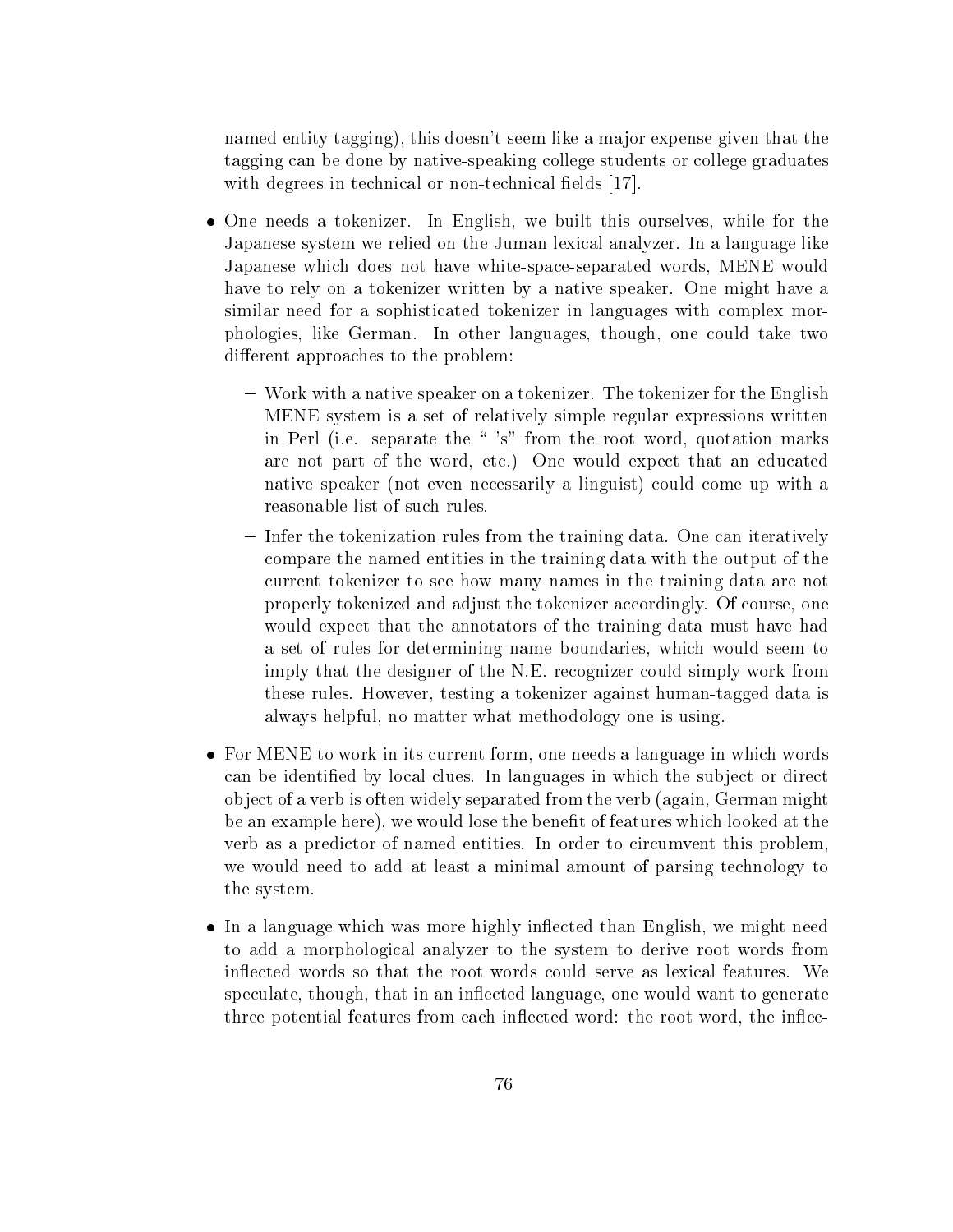tion, and the complete inflected word. Each would supply a different level of specificity and, thus, each might be useful to the system.

While there are certain hurdles to overcome, we believe that the ability to port the system quickly and cheaply to a new language is another promising feature of the system.

# 9.3 Issues with Real-World Applications of the MENE System

As a stand-alone system, MENE has shown strong relative performance, while when combined with other named entity systems it has shown that it can achieve scores which in some cases are within the range of human performance. A logical question, then, is whether there are any barriers to transforming MENE from a research prototype into a practical system.

In our opinion, the training-time performance (2 hours 40 minutes when run on a 321,000-word training corpus on a 143 MHZ Sun Ultra-1) of the system should not be a barrier to its deployment in the field. Even assuming very fast annotators, the machine time will be at least an order of magnitude less than the time it would take to tag the training data.

As for ease of customization from a programmer's viewpoint, the fact that the system was easily ported from English to Japanese speaks for itself. In a very straightforward port to a new domain within the same language, where there are no issues with the formatting of the text, we think that the system can be ported in a day or two of programming time, with most of the time spent going towards error analysis and the possible addition of new features exposed by the errors. For instance, if one tests the system on a corpus in which dates are written as "YYYYMMDD", like "19980715", one might need a new pattern-feature like the ones discussed in section 5.1 so that the system will be able to tag these dates properly.

We think that the key barrier to a practical implementation of the system is the system's speed at run-time. As noted in section 4.4.4, the system is able to process about one megabyte of text per hour. This is comparable to the 6 MB/hr rate reported by BBN [5], but is over two orders of magnitude behind the speed of roughly 190 MB/hr which IsoQuest would have achieved on similar hardware.

One illustration of these comparative speeds is that the current system would take roughly 5 minutes to process this quarter-megabyte thesis on a 450 MHZ machine, while the IsoQuest system could accomplish the task in under 2 seconds. Although MENE's speed might be acceptable for some applications (like automatically building the index of a book as an add-on to a word-processing application),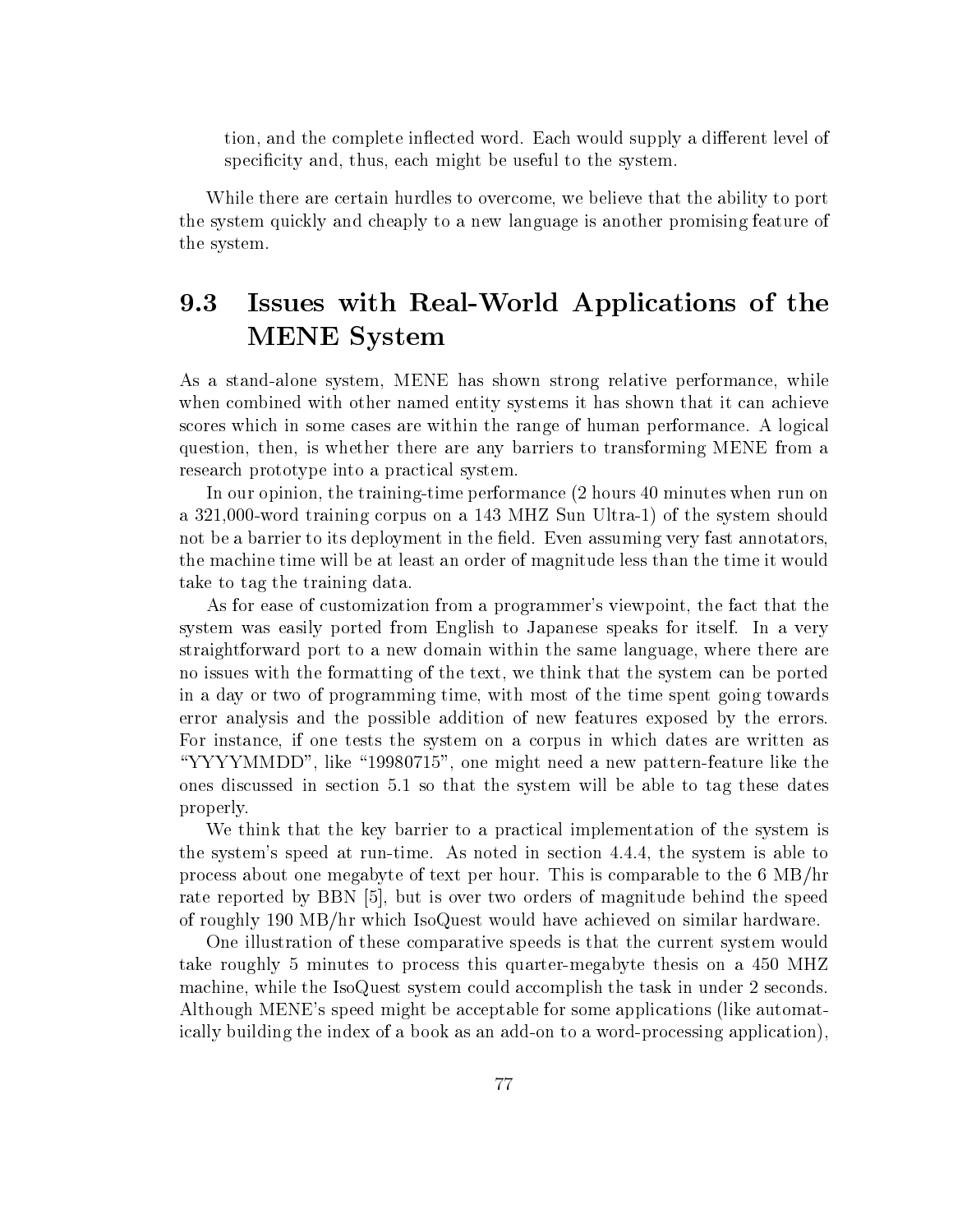it would be unacceptable for many others. In particular, the speed of the IsoQuest system is such that it could process information as it was being downloaded from the web without adding appreciably to the download time, while MENE is too slow for this sort of work.

However, we feel that MENE's current speed statistics are nowhere near the speed limits of a maximum entropy approach to named entity recognition. MENE was designed with flexibility and portability as the primary considerations. If the run-time system were rewritten with an eye for speed, we believe that one could obtain dramatic improvements. In particular, the current system uses a pre-processing stage which tokenizes the text, checks for the presence of various patterns (the \binary features" of section 5.1), looks up words in dictionaries, etc. and writes out the results of this pre-processing stage to disk. It seems likely that if this preprocessing were more tightly integrated with the rest of the code and we didn't have to worry about disk-IO, we could improve results dramatically.

Furthermore, we take a certain speed hit from our implementation of features as specializations of an abstract "Feature" base class, with feature firings being determined by the outcome of a virtual method which operates on abstract "History" and "Future" objects. A less generic implementation coded with speed as a primary ob jective could doubtless improve things considerably. Note that the Viterbi search phase of decoding (discussed in section 4.3) has the potential to be a bottleneck, but with an efficient implementation of a Viterbi search like the one used in MENE  $[50]$ , the time required for the search phase is insignificant-at most a few percent of the total processing time.

It remains to be seen how fast an efficient maximum entropy named entity system would run, but one should note that a maximum entropy approach will always be at a certain disadvantage to an efficient handcoded system based on regular expressions. This is due to the requirement that the M.E. system perform the floating point arithmetic of equation 3.3 for each token, which if one assumed an average of 4.8 features per future (the average for the basic MENE system over our MUC-7 training corpus), would imply (for a 7-tag NE system) that we could compute the total number of floating point operations to be the following:

- $F \equiv$  Features per future (9.1)
- $T \equiv$  Number of NE tags (9.2)
- $U \equiv$  Number of Futures =  $(F * T) + 1$  (9.3)
- $O \equiv$  Number of floating-point operations required per word (9.4)
	- $=$  Denominator ops + divisions (9.5)

$$
= [(F-1) * U + (U-1)] + U \tag{9.6}
$$

$$
F = 4.8 \tag{9.7}
$$

The  $\mathcal{F} = \mathcal{F}$  (1) and  $\mathcal{F} = \mathcal{F}$  (1) and  $\mathcal{F} = \mathcal{F}$  (1) and  $\mathcal{F} = \mathcal{F}$  (1) and  $\mathcal{F} = \mathcal{F}$  (1) and  $\mathcal{F} = \mathcal{F}$  (1) and  $\mathcal{F} = \mathcal{F}$  (1) and  $\mathcal{F} = \mathcal{F}$  (1) and  $\mathcal{F} = \mathcal{F}$  (1) and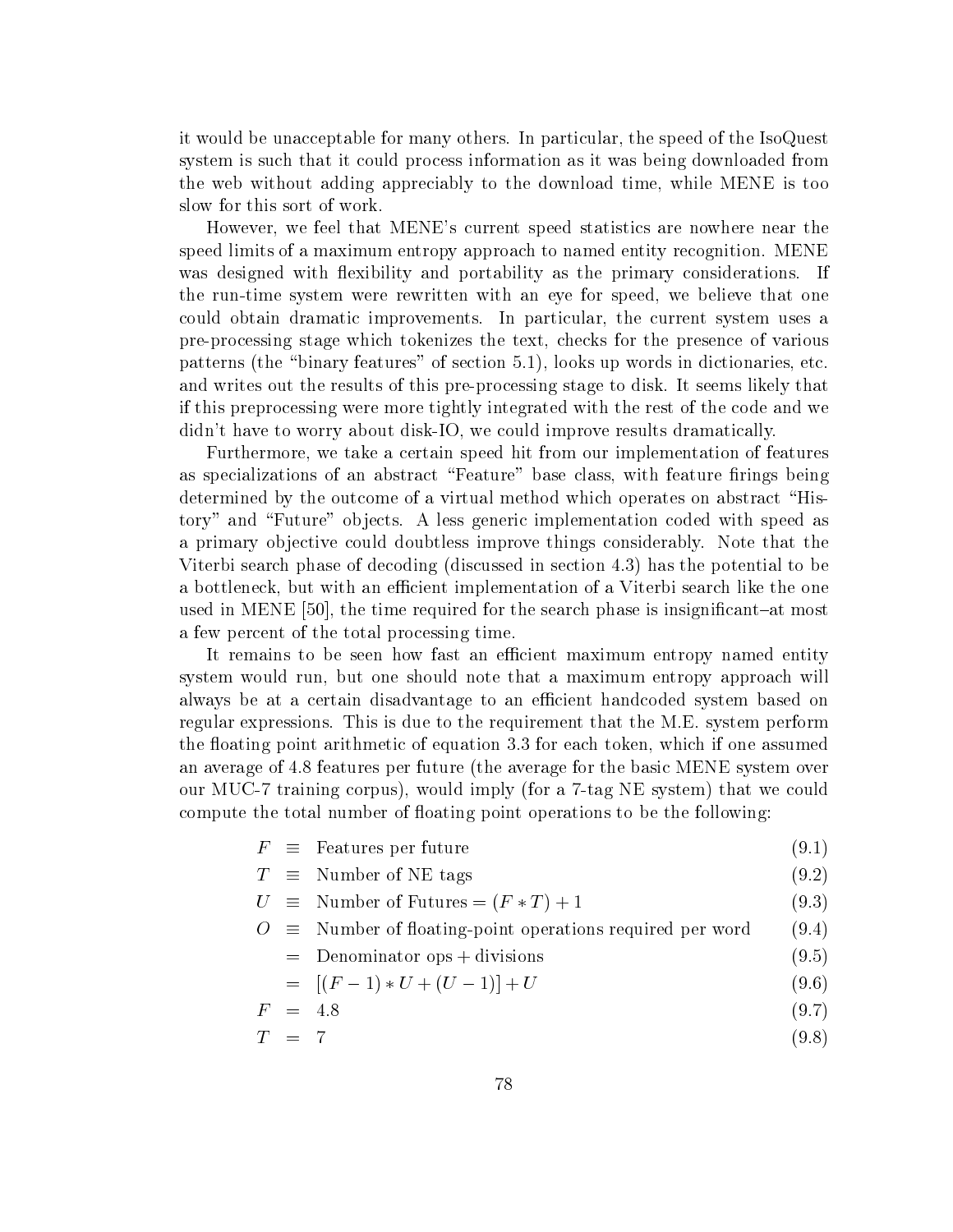$$
O = 167.2 \tag{9.9}
$$

We could reduce the number of operations by trying to carefully weed out some of the most commonly activating features, but nevertheless, it is clear that a maximum entropy system will always have to cope with a certain amount of computational overhead. However, some quick calculations indicate that this overhead is probably not that significant. A speed of 1 MB of text per hour implies a speed of approximately 20 miliseconds per token. If we made the conservative assumption that our 143 MHZ machine could perform 5 floating point operations per microsecond, then we are spending 33 microseconds on the floating-point math. These operations would amount to less than .2% of our run time, so it would appear unlikely that these calculations will prove to be the limiting factor in improving system speed.

#### 9.4 Future Work 9.4

While work on improving the speed of the system is very important, further improvements in MENE's accuracy as a stand-alone system would also be very helpful. We feel that ultimately it is important to know whether a purely statistically trained system like MENE (or BBN's Identinder system, for that matter), can achieve results which match the performance of the very best handcoded systems, like the one from IsoQuest.

#### 9.4.1 Improving System Accuracy

We have a number of ideas for features which could be added to MENE to improve its accuracy:

- 1. Adding features which activate based on word prefixes and suffixes. These would be helpful for identifying words for which we had no lexical features. For instance, words with a suffix of "son" or a prefix of "Mc" would predict a person. Many different affixes indicate corporations, such as "Micro-", "soft", "Iso-", and "-Quest". The challenge with adding these features would be to find a way to discover the affixes automatically. We might try Ratnaparkhi's technique from his maximum entropy part-of-speech tagger [40], where he incorporated these kinds of features by simply hypothesizing as features all affixes of length  $\leq 4$  which occurred in rare words (words with a count  $\leq 4$ ) found in his training corpus and then, in a second phase, selected those features which co-occurred with a given future more than 10 times.
- 2. Adding some form of parsing technology so that we would not be so reliant on predictive words occurring within a window running from  $w_{-2} \ldots w_2$ . For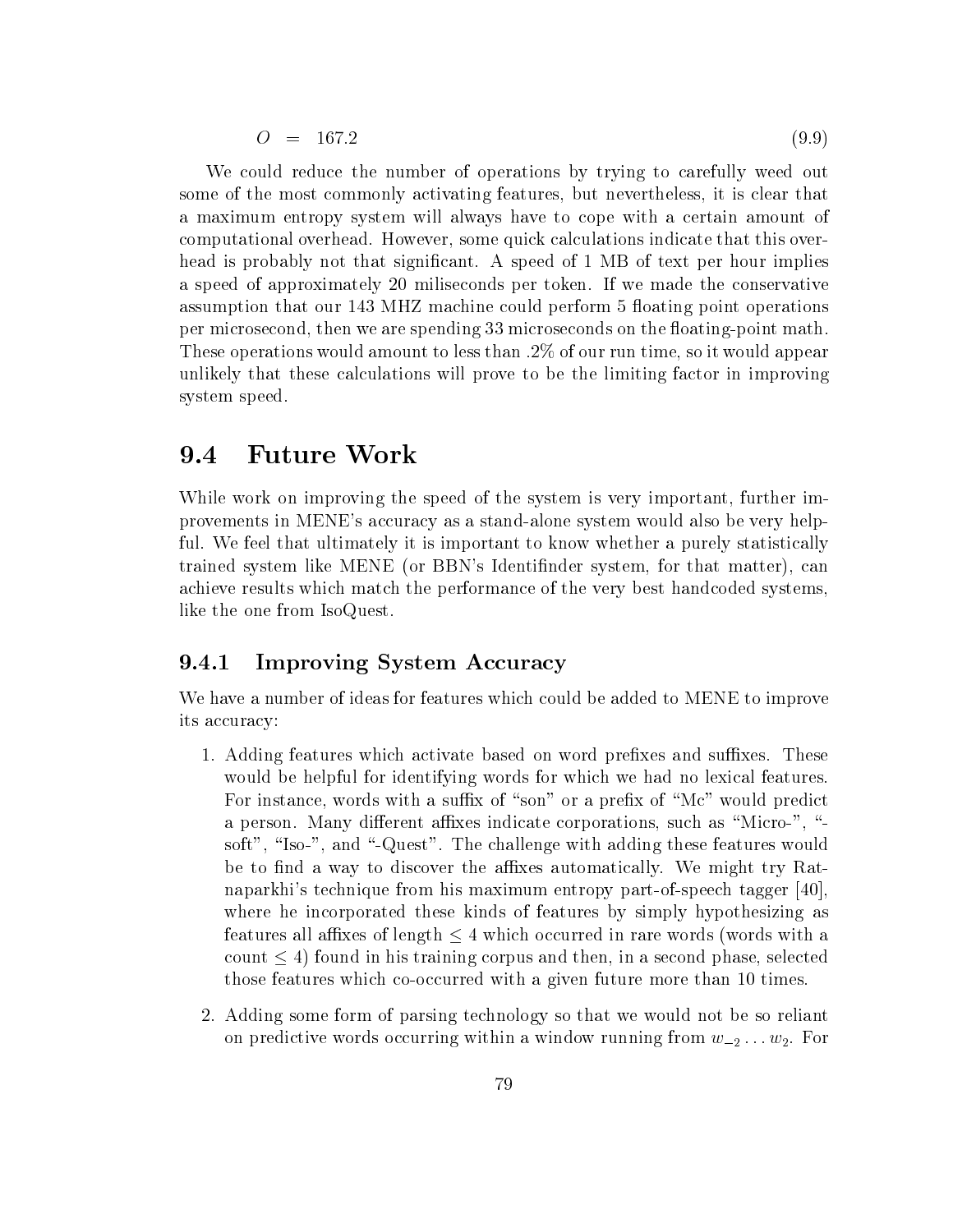instance, our system can identify the location "Kalamazoo" in the phrase "flew to Kalamazoo" much easier than in the phrase "flew with Mr. Jones to Kalamazoo". A correct parse of these phrases would allow us to add a feature which would predict "location" for a given word when its governing verb is "flew".

3. Adding better sentence-boundary detection such asthe techniques reported in [41]. Currently we do not make any attempt to distinguish between a "." that ends a sentence and a "." which appears for some other reason. Doing this would allow us to better distinguish proper noun capitalization from sentence-beginning capitalization.

Another ma jor avenue for improvement is in the related areas of detecting compound features and adding sophisticated feature selection techniques. We believe that we should get considerable gain from the inclusion of pattern-like compound features (i.e.  $w_{-2} = \text{``flying''} \wedge w_{-1} = \text{``to''} \text{ predicts ``location''}.$  Since the relatively simple methods of detecting useful compound features which we described in section 6.2 failed to improve performance, we would have to look at some of the more sophisticated methods of detecting useful M.E. features in the literature, such as[4] [3] [38].

It would also be interesting to learn whether tighter integration with a handcoded system like Proteus could result in higher scores for the hybrid system. In particular, the question would be whether we could have different features activating depending on which Proteus pattern was predicting a particular named entity, on the assumption that some Proteus patterns are more reliable than others. Our initial research along these lines was unsuccessful, but since this seems to be similar to the technique used by the LTG/Edinburgh system which achieved the highest score at MUC-7 [35], we think it is worth revisiting.

#### 9.4.2 Harder Named Entity Tasks

The generally successful named entity results reported at the MUC-7 conference and the ending of DARPA's Tipster program which funded the evaluation have led the information extraction community to look for harder named entity recognition problems. Experimenting with these problems would be the next logical step forward for this research.

One way of increasing the difficulty of the task is to add more named entity categories. The addition of the artifact category in the IREX evaluation was one example of this, but one DARPA proposal for a named entity evaluation [13] included such new categories as "Animal", "Nationality", "Facility", "Award", "Financial" (i.e. a stock index), "Legal" (i.e. "The Gramm-Rudman amendment"), "Age",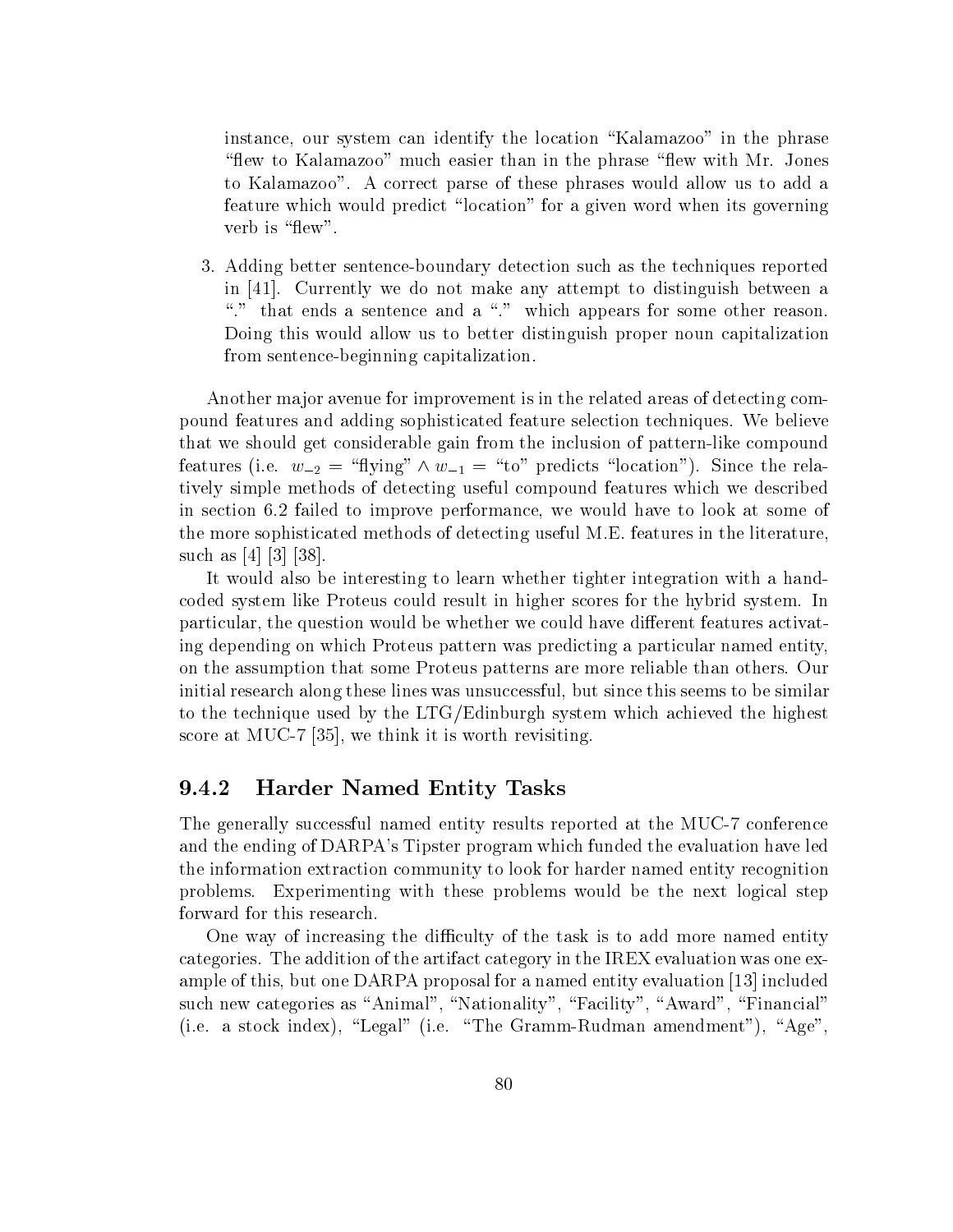"Temperature", "Identifier" (i.e. a social-security number), and many others for a total of 39 different named entity categories up from the current 7 categories. This proposal was ultimately scaled back to a proposed evaluation taking place this fall which will only add three categories: "Time duration", "Measurement", and "Cardinal" (a numeric count or quantity of some object) [12]. We expect that the addition of these three, relatively clear-cut categories will not greatly impact MENE's performance.

However, it is interesting to speculate on how MENE might have done on the cancelled 39-category named entity task. We only achieved 39.4% precision and  $26.5\%$  recall on the "artifact" category of the IREX evaluation, our lowest category score by far. On the other hand, artifacts are a particularly difficult category to define and, since the category is such a broad one, it is difficult for a system like MENE topick up the contextual clues needed to identify these names. It could be that the more tightly focused categories like "Award" and "Legal" could be identified by a small number of lexical clues such as "prize" and "medal" for the former and "amendment" and "act" for the latter. More generally, expanding the number of futures which MENE needs to predict is likely to take a certain speed hit as it deals with the extra futures. Equation 9.6 shows that the growth will be no more than linear in the number of futures, and it could be considerably less than linear as many of these new fine-grained categories may have only a relatively small number of features activating on them.

The other way to increase the problem's difficulty is to work on text that is noisier than the news service text which was the corpus for the MUC-7 and IREX evaluations. The results reported on this at the 1999 DARPA Broadcast News Workshop were very positive, with BBN [36] reporting that their HMM-based system (essentially the same system discussed in sections 2.4 and 7.5) showed only a deterioration of 3.4 F-measures from moving from mixed-case, punctuated text to upper-case unpunctuated text (the format of speech transcripts) and then showed only a deterioration of 0.7 points of F-measure for every 1% increase in the word error-rate, which implies that not every speech error causes a named entity error. SRI reported similarly strong results with their hand-coded "TextPro" system  $[2]$ .

As discussed in section 7.3, MENE's showed a greater degree of deterioration on upper-case text than BBN's Identinder system. We have expended very little effort on improving MENE's performance in this area and suspect that it could be possible for it to do much better. On the other hand, the consensus coming out of the HUB-4 evaluation (for instance [2]) was that the results of the evaluation were so favorable that named entity recognition from speech was essentially a solved problem. It is not clear to us that we could do better than to equal the very strong results reported at the conference.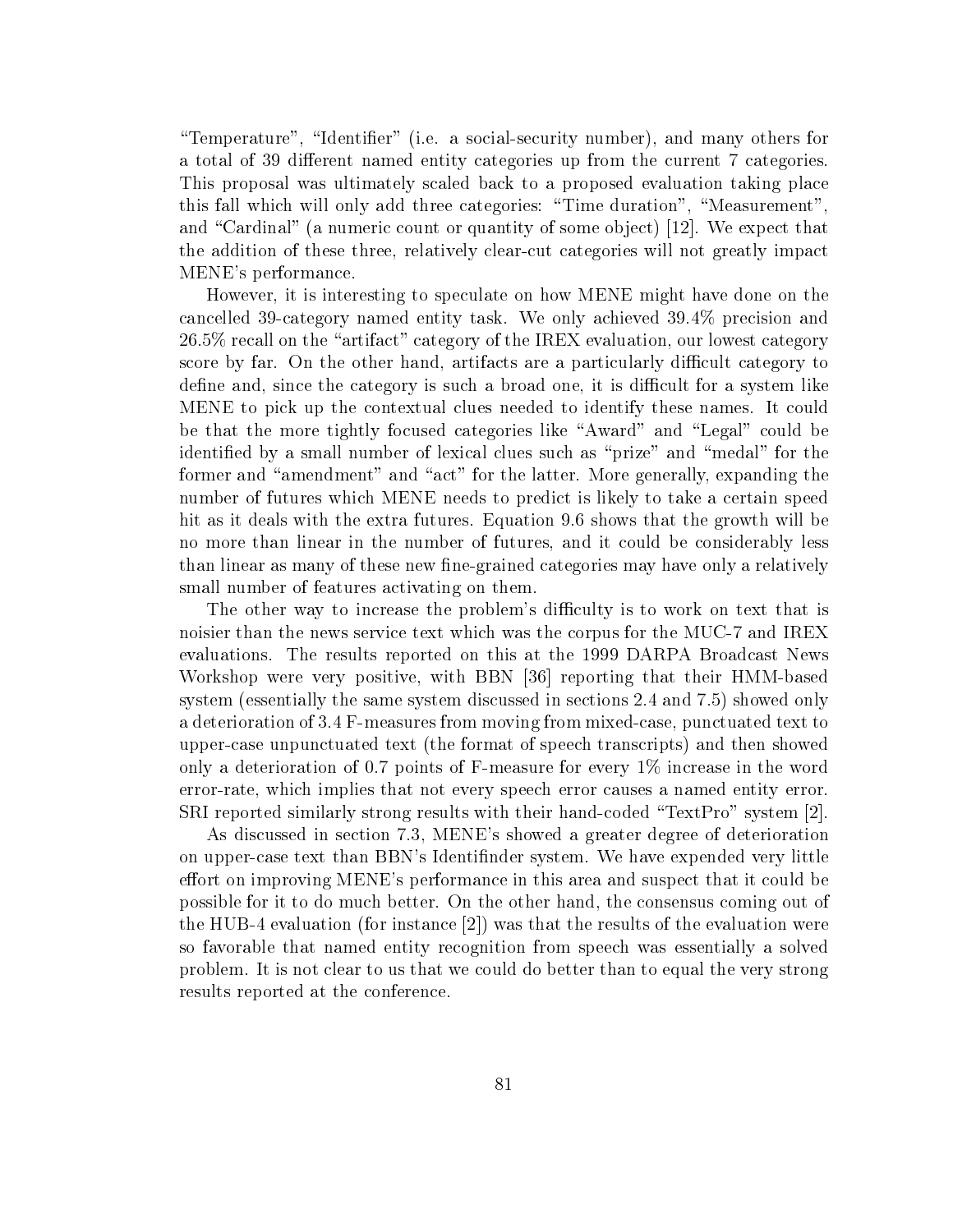#### 9.5 **Summary**

One way of defining the goal of the field of artificial intelligence (of which computational linguistics is a sub-specialty) is to say that we are working on problems which are easy for people but are hard for computers [19]. While this leaves out the category of problems which are difficult for both people and computers (like playing chess), it does include a vast range of problems which we take for granted but which are devilishly hard to program.

Named entity recognition is one small example of this sort of problem. N.E. represents a particularly tractable task from an AI standpoint, particularly for those who are attacking the problem with a statistical approach, due to the relative ease with which one can gather a large body of well-defined training data. We believe that it is a particularly suitable problem for maximum entropy because it is characterized by a large number of weakly predictive features which will almost always have certain exceptions. Taking the product of the features' weightings to see which future is predicted most strongly thus seems like a reasonable thing to do in this situation. Another factor working in our favor is that we only have to choose from a very limited range of tags (29 of them) for each word. A wider future space would have given us a much more computationally intensive problem and might have forced us to worry about limiting the feature pool and handling sparse data, which weren't major issues for us in this work.

As mentioned earlier, there are many examples of problems along these lines both inside and outside of computational linguistics. While M.E. has been used in physics for over 40 years, with the original work coming from that field  $[26]$ , the first applications of M.E. modeling to artificial intelligence problems were very recent, with some of the first articles on it coming out in the 1994 - 1996 time period  $[44]$  [20] [4], all of it based on research which originated at IBM's T. J. Watson Research Center. These articles developed a method which allowed M.E. to be used to build conditional probabilistic models and led to this current work.

While maximum entropy models certainly benefit from finely crafted features which represent a deep understanding of the problem, our results on modeling for Japanese show that the technique is powerful enough that it can yield acceptable results with a set of features gathered by someone with only the most superficial understanding of the problem. On the other hand, the responsiveness of the English-language system to additional training data and additional sources of knowledge such as reference resolution and inputs from handcoded systems is an indication that the technique is able to squeeze a great deal of accuracy out of good information sources. In fact what we like most about maximum entropy modeling is that, to a large extent, it allows us to focus on adding to our knowledge of the problem, while the system takes care of the problem of integrating today's new insights with the ideas we added to the system yesterday.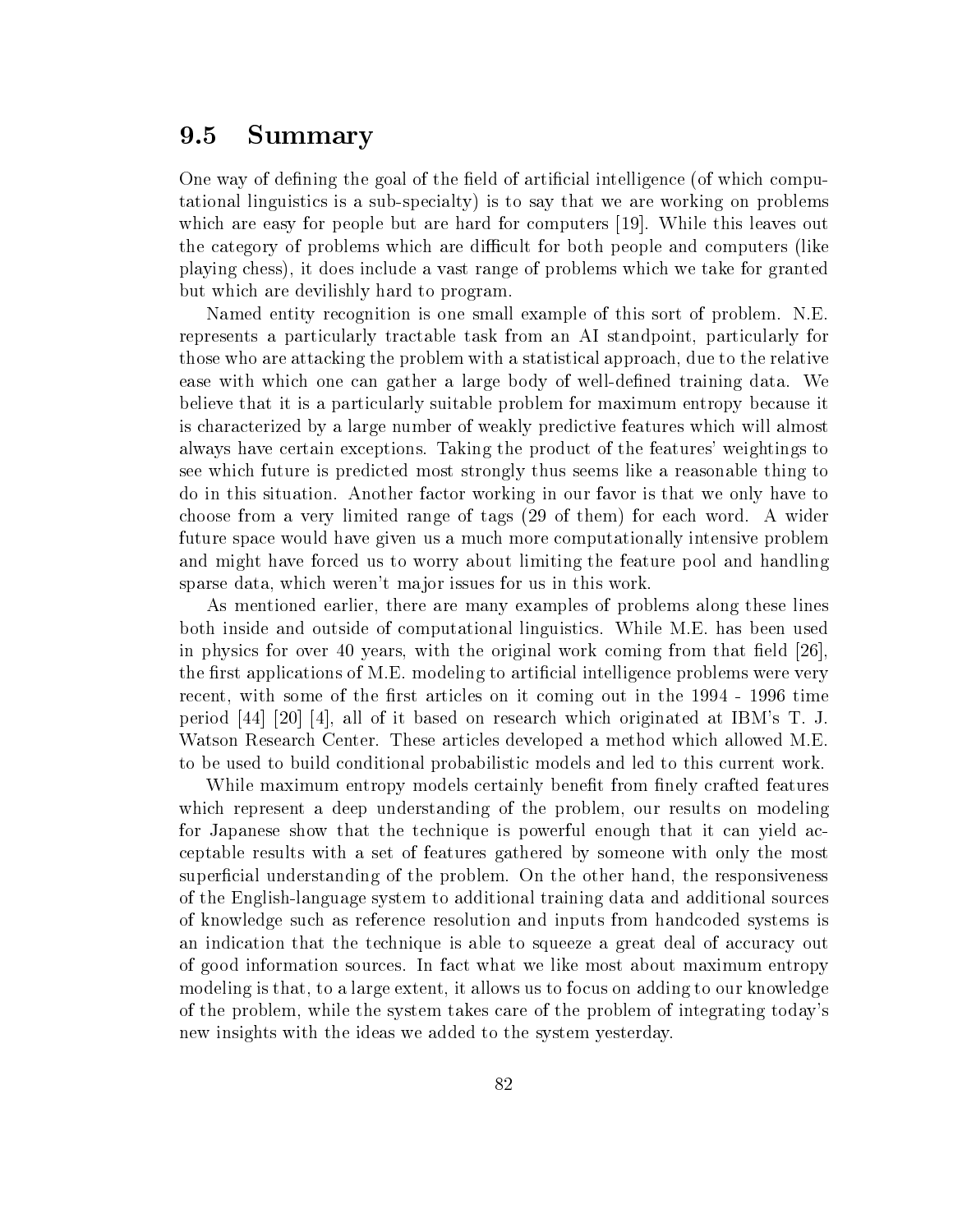# Appendix A

# Binary Partitioning Features in Maximum Entropy Models

#### Motivation  $A.1$

Good feature selection algorithms are critical to the success of a maximum entropy model. The process of selecting features for a maximum entropy model generally takes place in two distinct stages:

- 1. The modeler defines various classes of features which he/she believes are good predictors of the future given the available data from the history. For instance, in the MENE system we defined classes of features such as the following, which we described in chapter 5.
	- (a) Lexical features: Does a particular word appear in a particular place in the  $w_{-2} \ldots w_2$  window? (i.e.  $w_{-1} = \text{``Mr''}$  predicts the future "person unique")
	- (b) Dictionary features: Does  $w_0$  appear on a particular word list (i.e.  $w_0$ being on a list of common first names predicts the future "person\_start")
	- (c) Capitalization features: Features such as  $\omega_0$  capitalized predicts 'location start' ".
- 2. From the set of all theoretically possible features in the selected classes, some automated process selects a subset based on the features' performance on training data.

"Subset" and "partitioning" features are the subject of this appendix. We say that  $m(h, f)$  is a subset feature of  $n(h, f)$  if for any  $\langle h, f \rangle$  pair,  $m(h, f) \implies n(h, f)$ , i.e. whenever m "fires", n also fires. Two features, q and r partition a third feature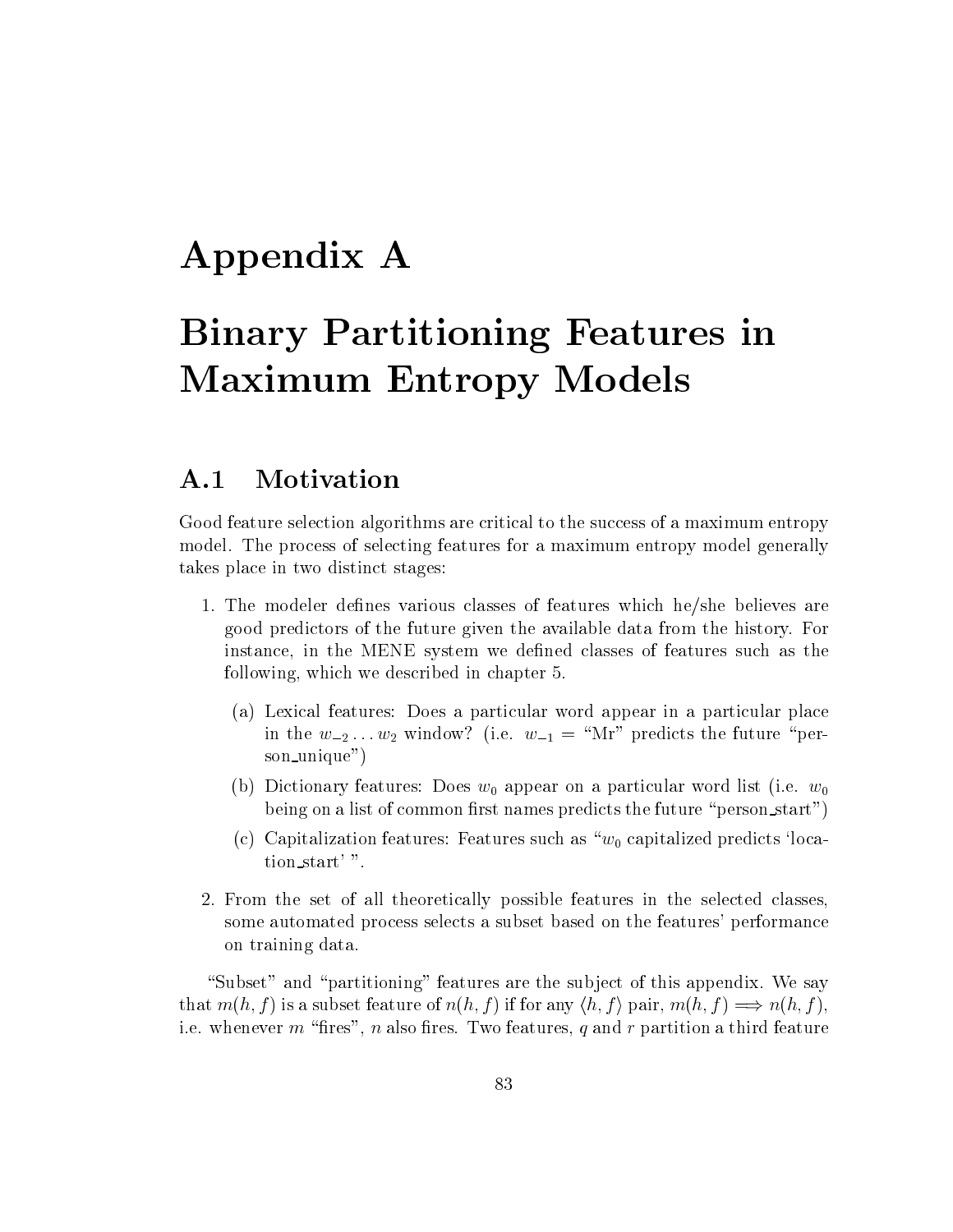s if  $q(h, f) \Longrightarrow \overline{r(h, f)}$  and  $r(h, f) \Longrightarrow \overline{q(h, f)}$  and  $s(h, f) \Longrightarrow q(h, f) \vee r(h, f)$ . The central result of section A.2 of this appendix is that a model containing the features  $q, r$ , and s is equivalent to a model containing any two of these three features. I.e. any one of these three features can be deleted without affecting the model, or, viewed another way, the modeler is free to decide which two of these three features are easiest to implement. Note that the same result would hold if s were partitioned by n features where  $n \geq 1$ . In the special case where  $n = 1$ , section A.2 shows that if  $r(h, f) = s(h, f)$ , then a model containing r and s would be equivalent to a model containing either r or s.

This result can be used in two different ways. First of all, it gives the modeler the freedom to choose which of the features  $q, r,$  or s he/she wishes to implement. We will show in section  $A.3$  that we were able to use this result in several different ways in the MENE system. Secondly, the result can be used to automatically remove from the system features which are redundant and/or features which can be shown to have been trained on insufficient data. Hence the result is useful for feature selection by both machines and humans.

## A.2 Some Proofs

Consider a maximum entropy model PM which returns conditional probabilities  $P_M(f|h)$  where f is a "future" in the domain F and h is a "history" in the domain  $H$ . Recall that conditional probabilities in a maximum entropy model are computed asin equation 3.3.

#### A.2.1 Theorem

Let us denote as G a set of binary features  $g_{\ell}$  which make up the model  $_{\rm{max}}$  if  $_{\rm{max}}$ b is a binary feature, let us define a caligraphic uppercase letter,  $\mathcal{B}$ , to represent the set  $\langle h, f \rangle \in \langle H, F \rangle$  such that  $b(h, f) = true$ . Suppose we have a set of features  $\Box$  in the following condition:  $\Box$ he following condition:<br>  $\mathcal{L}_1 \cap \mathcal{L}_2 \dots \cap \mathcal{L}_k = \emptyset$  (A.1)

$$
\mathcal{L}_1 \cap \mathcal{L}_2 \dots \cap \mathcal{L}_k = \emptyset \tag{A.1}
$$

Let us define the feature m in terms of its subset over the domain  $\langle H, F \rangle$  as:

$$
\mathcal{M} = \cup_{i=1...k} \mathcal{L}_i \tag{A.2}
$$

Given a feature r such that

$$
R \supset \mathcal{M} \tag{A.3}
$$

let us define the feature  $p$  as

$$
\mathcal{P} = \overline{\mathcal{M}} \cap \mathcal{R} \tag{A.4}
$$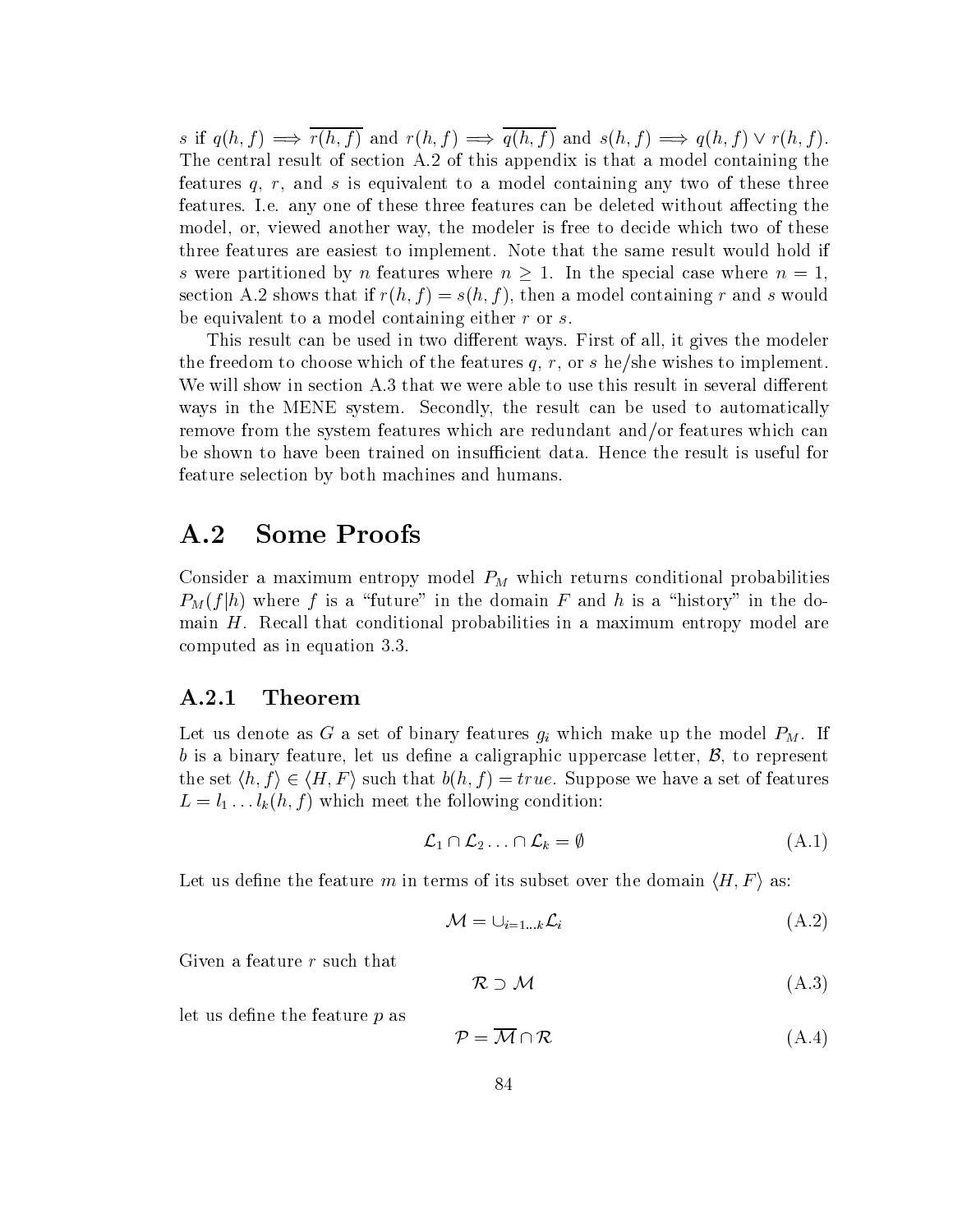Now, suppose that  $L \subset G$  and  $r \in G$ . Then the addition of p to G will leave  $P_M$ unchanged.

#### A.2.2 Proof

The maximum entropy estimation procedure builds a model which must be in the for each of equation 3.3 and in which the expected value of expected value of every feature given  $\alpha$ to the M.E. model PM equals the empirical expectation of gi in the training corpus. This second requirement is expressed in the following equation (repeated here from equation 3.13).

$$
\sum_{h,f} \tilde{P}(h,f) \cdot g_i(h,f) = \sum_h \tilde{P}(h) \cdot \sum_f P_M(f|h) \cdot g_i(h,f) \tag{A.5}
$$

Here P~ is an empirical probability. Of the space of all possible models  $P(T|n)$ , the intersection of the models which satisfies both of these conditions is unique and is the model which has maximum entropy subject to the constraints of equation  $A.5$  [20]. Consequently, if we can show that after adding a feature, q, all constraints are satisfied, uniqueness graduate that  $M$  is uncertaintegrated. In other words, in an other words, in an other words, in an other words, in an other words, in an other words, in an other words, in an other words, in an model which contained the features  $G\cup g,\ g$  could be assigned the weighting  $\alpha_g =$  1 in equation 3.3, so g would have no impact on  $P_M$ .

Since  $r \in G$  and  $L \subset G$ , we have

$$
\sum_{h,f} \tilde{P}(h,f) \cdot r(h,f) = \sum_{h} \tilde{P}(h) \cdot \sum_{f} P_M(f|h) \cdot r(h,f) \tag{A.6}
$$

$$
\forall_i \left[ \sum_{h,f} \tilde{P}(h,f) \cdot l_i(h,f) = \sum_h \tilde{P}(h) \cdot \sum_f P_M(f|h) \cdot l_i(h,f) \right]
$$
(A.7)

Summing A.7 over all  $i$  and then using equations A.1 and A.2, we get

$$
\sum_{i} \left[ \sum_{h,f} \tilde{P}(h,f) \cdot l_i(h,f) \right] = \sum_{i} \left[ \sum_{h} \tilde{P}(h) \cdot \sum_{f} P_M(f|h) \cdot l_i(h,f) \right] \quad (A.8)
$$

$$
\sum_{h,f} \tilde{P}(h,f) \cdot m(h,f) = \sum_{h} \tilde{P}(h) \cdot \sum_{f} P_M(f|h) \cdot m(h,f) \tag{A.9}
$$

Subtracting A.9 from A.6, we get

$$
\sum_{h,f} \tilde{P}(h,f) \cdot (r(h,f) - m(h,f)) = \sum_{h} \tilde{P}(h) \cdot \sum_{f} P_M(f|h) \cdot (r(h,f) - m(h,f)) \quad (A.10)
$$

Given that we are working with binary features, and from the definitions of  $p$ and  $r$  (in equations A.4 and A.3), we can write

$$
p(h, f) = r(h, f) - m(h, f)
$$
\n(A.11)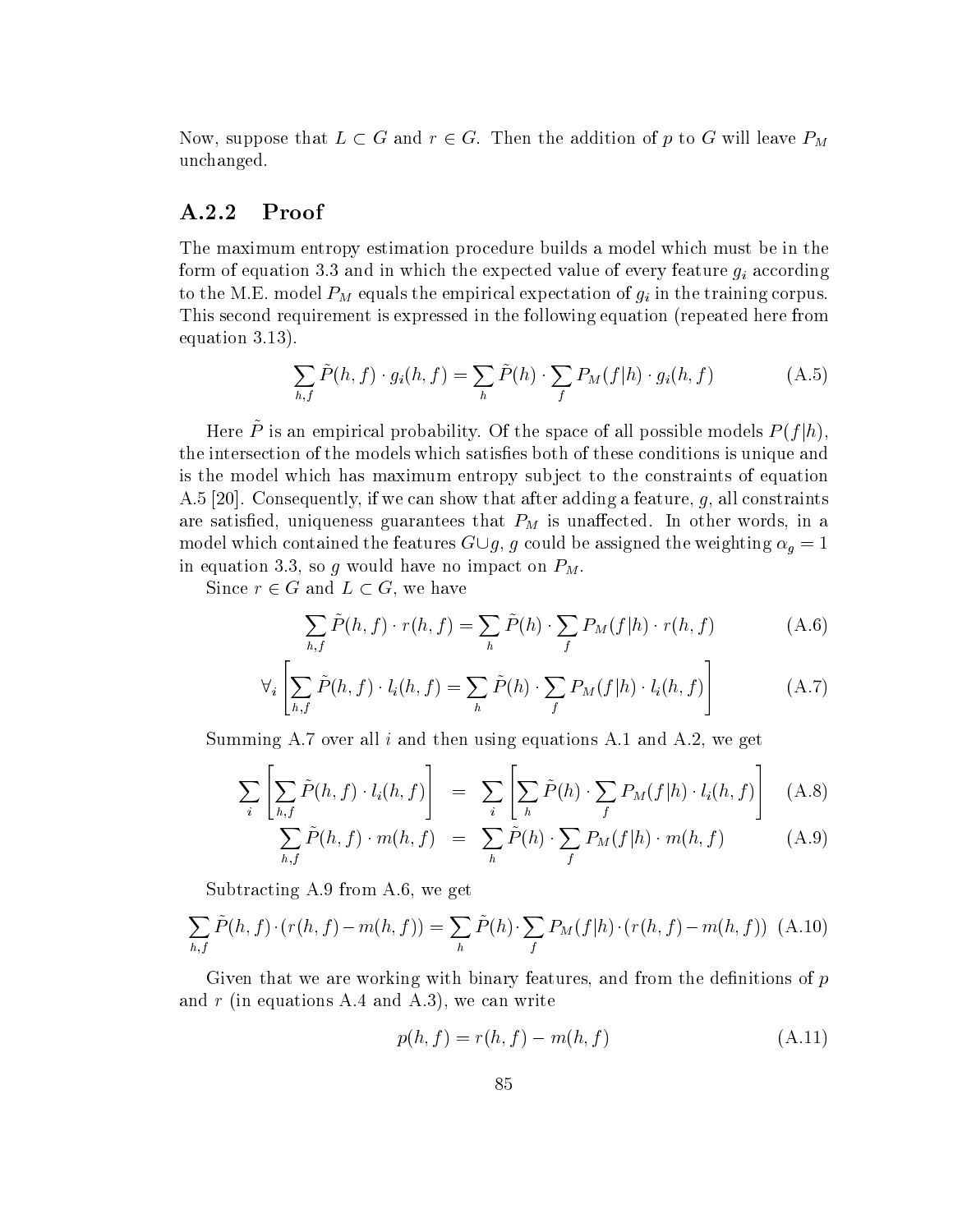Substituting this into equation A.10, we get

$$
\sum_{h,f} \tilde{P}(h,f) \cdot p(h,f) = \sum_{h} \tilde{P}(h) \cdot \sum_{f} P_M(f|h) \cdot p(h,f) \tag{A.12}
$$

 $P_M$  satisfies the required constraint, so it doesn't change with the addition of  $p(h, f)$ .

### A.2.3 Corollary 1: Adding a "Partitioned Feature"

Let us assume all the conditions set out in section A.2.1 up through equation A.2. In addition, we are given a feature  $r$  such that

$$
R = M \tag{A.13}
$$

The set of features L partitions r, so we call r a "partitioned feature". Suppose that  $L \subset G$ . Then the addition of r to  $G$  will leave  $P_M$  unchanged.

[Note that taken together the theorem and this corollary means that if L partitions r, and  $L \subseteq G$  and  $r \in G$ , then we can remove r or any  $\iota_i \in L$  and  $P_M$  will remain unchanged.]

#### A.2.4 Proof of Corollary 1

Using equations A.7 through A.9, and then substituting  $r(h, f)$  for  $m(h, f)$  into equation A.9 (by this corollary's definition of  $r$ ), we get

$$
\sum_{h,f} \tilde{P}(h,f) \cdot r(h,f) = \sum_{h} \tilde{P}(h) \cdot \sum_{f} P_M(f|h) \cdot r(h,f) \tag{A.14}
$$

 $\Box$ 

#### A.2.5 Corollary 2: All but one future

Suppose that the future domain  $F = \{f_1 \ldots f_k\}$ . Define a set of features  $S =$ Suppose that the future domain  $F = \{f_1 \dots f_k\}$ . De<br>  $\{s_1 \dots s_k\} - s_i$ , where  $S \subset G$  and  $s_i \notin G$  and

$$
s_i(h, f) = \Gamma(h) \wedge (f = f_i)
$$
\n<sup>(A.15)</sup>

where  $\alpha$  is a binary function on the distribution of  $\alpha$  and  $\alpha$  to addition of  $\alpha$  and  $\alpha$  and  $\alpha$  to addition of  $\alpha$ the model will leave PM under  $\mu_I$  understand the set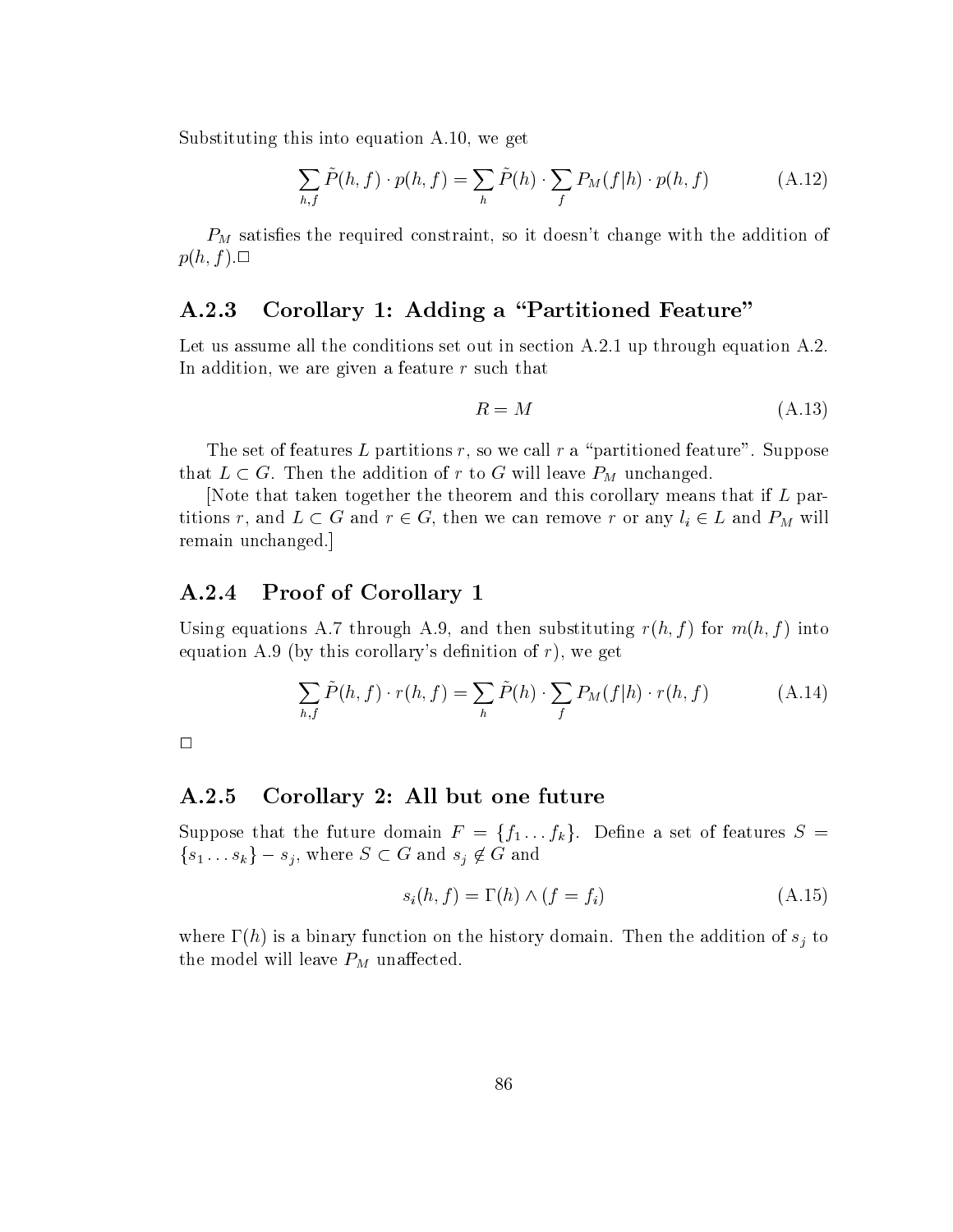#### A.2.6 Proof of Corollary 2

The definition of the future domain  $F$  is that one element from  $F$  must be chosen for every history H. Therefore, for our arbitrary function  $\Gamma(h)$ , we could assume that there exists the following \phantom feature" in the model which imposes the constraint that one of the futures must be chosen:

$$
w(h, f) = \Gamma(h) \land (f \in F) \tag{A.16}
$$

Then identifying  $S$  as  $L$  and  $w$  as  $r$  from the theorem, it is clear that  $S$  forms a partition which fires on a subset of  $\ell \ell$  and that the missing feature  $s_i$  satisfies the property that

$$
S_i = \overline{S} \cap \mathcal{W} \tag{A.17}
$$

Thus by the theorem, the addition of signals  $\sim$  and  $\sim$   $\sim$   $\sim$   $\sim$   $\sim$   $\sim$   $\sim$ 

## A.3 Applications

The most obvious application of this theorem is to apply corollary 2 to M.E. models which are only making binary predictions (i.e. choosing between the futures  $a$  and  $\bar{a}$ ). Then the model should be built so that given two features whose history conditions are the same but whose future conditions are different, the feature is included which fires less often. The less common feature is chosen because trainingtime and run-time efficiency will be enhanced by having fewer active features in the model. This technique was used in a maximum entropy sentence parser [53] whose future space was  $\{\text{link}, \text{non-link}\}\$  (whether two words were linked or not by a syntactic dependency). Since links are less common than non-links, only features predicting \link" were retained. This technique resulted in a model with roughly half the number of features and only a trivial loss of accuracy (the model had some cases where either link or non-link features were not present, so the small loss of accuracy could be attributed to cases where the non-link features were eliminated without the presence of a corresponding link feature).

Note that to this author's knowledge, the vast majority of maximum entropy systems have features which are in the form of equation A.15. These are known as "separable features" because they can be divided into a separate test of a history condition and a future condition. While Corollary 2 has limited use for a maximum entropy language model [3] where  $|F|$  is very large, there are many instances of M.E. applications where the future space is quite small, such as the parser cited above, named entity recognition [8] ( $|F| = 29$ ), part-of-speech tagging [40] ( $|F| \approx 40$ ), or sentence-boundary detection [41] ( $|F| = 2$ ). In these cases, it is a trivial matter to write a routine to scan the list of features included in the model, discover cases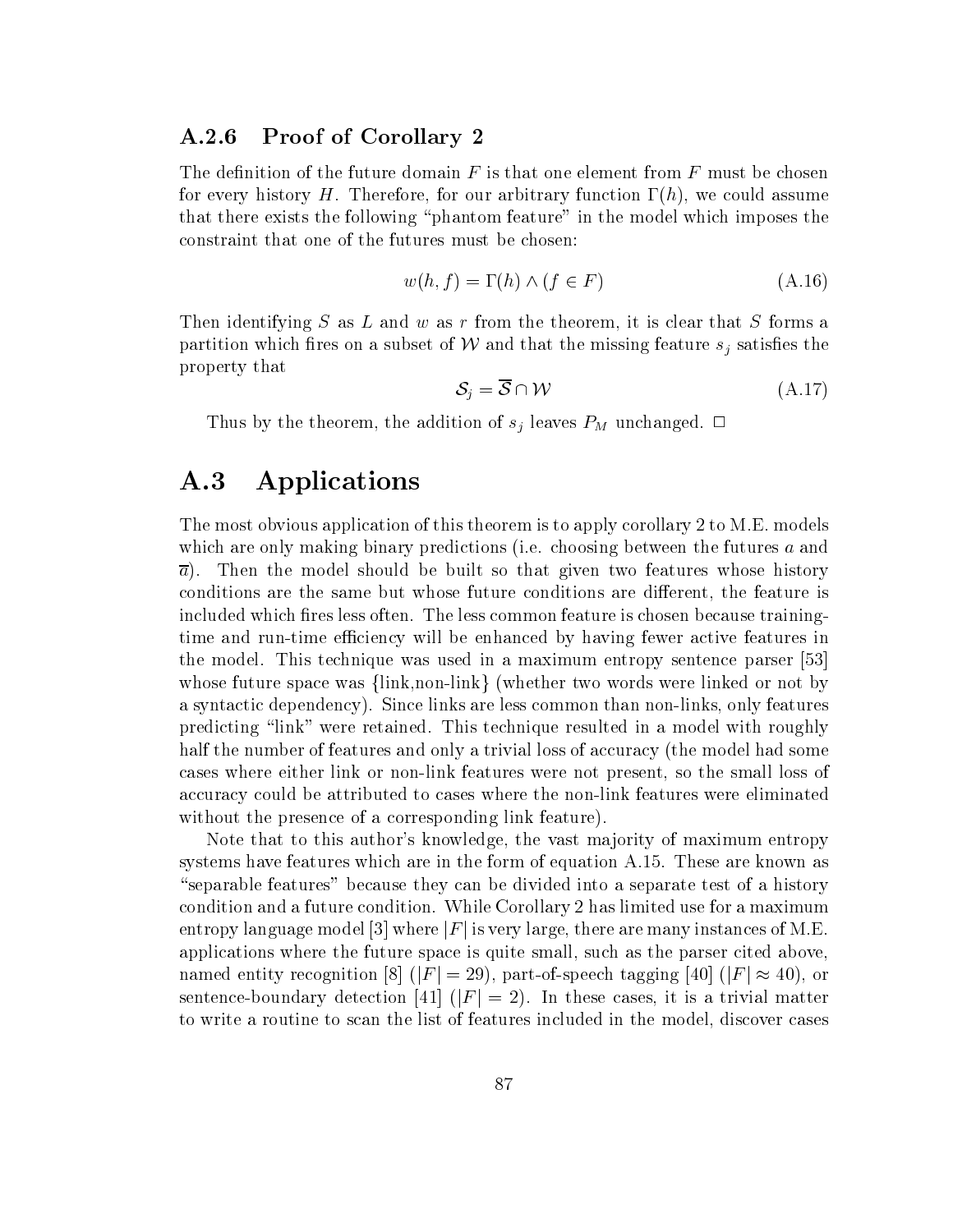in which there are features predicting every future in  $F$ , and then eliminate the feature from the list which is the most common.

Capitalization issues proved to be another example in which this theorem was useful for the named entity system. As we wrote in section 5.1, in our system we had a feature,  $f_1$ , predicting person-unique given that the current word began with a capital letter. We also had a feature  $f_2$  which predicted the same future given that the current word was all capital letters. Clearly  $\mathcal{F}_2 \subset \mathcal{F}_1$ . In a non-M.E. system such as [5], the approach taken to this situation is to have the features that are included be (using our set notation again)  $\mathcal{F}_2$  and  $\mathcal{F}_1 \cap \overline{\mathcal{F}_2}$  (an all-caps feature and an init-cap-but-not-all-caps feature). Clearly these latter two features partition the space of the init-cap feature, so by our theorem we will get the same results if we include any two of the three. We chose to include the init-cap and all-cap features because they were the simplest to implement.

Another area where these results were useful was with our "dictionary features". As discussed in section 5.4, we were able to use the freedom granted to us by the theorems of this appendix to avoid the necessity of \ne-tuning" our dictionaries to weed out potentially "dangerous" entries, like the presence of the word "April" in a first-name dictionary. As we argued in that section, the first-name dictionary feature will be a superset feature relative to a "subset" lexical feature for "April". Hence, it is irrelevant to system performance whether or not we edit \April" out of our dictionary (although note the caveats discussed in section  $5.4$ -if "April" occurs just once or twice as a person-name, the presence/absence of "April" in the dictionary may have a minor impact).

The final point to be made here is that when a set of features,  $L$ , defines a space  $\mathcal L$  which is a subset of the space  $\mathcal R$  for a feature r, we have the option of replacing r with a feature defining the space  $\mathcal{R} \cap \overline{\mathcal{L}}$ . While this is the reverse of the decision we made for the capitalization features, this kind of switch can speed convergence of the system during training, as discussed in section A.3.1.

#### A.3.1 Convergence Issues

The issue of convergence prevents us from being completely free to apply the results of the proof. While it is theoretically true that at the end of training, the  $\alpha$  weighting of every feature will be set so as to satisfy equation A.5, (and consequently all the results in section A.2 will hold), in reality feature expectations converge gradually towards these points. As has been noted before [44], the number of iterations required for convergence is roughly proportional to the number of active features for each history, although the IIS algorithm [20] improves matters somewhat over the GIS algorithm.

If one is concerned about achieving rapid convergence, then one should use the freedom granted to the modeler by the proof to eliminate features which are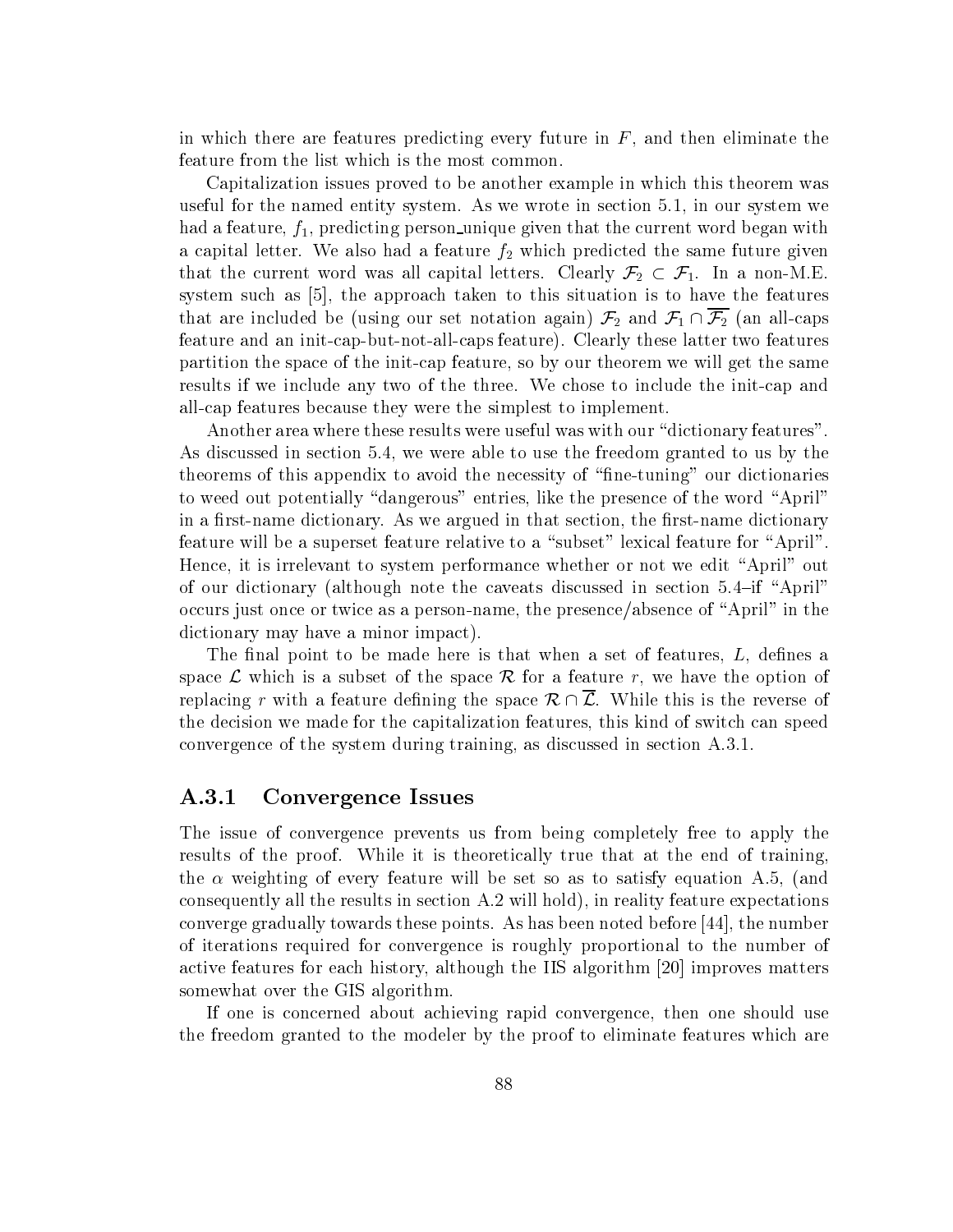partitioned completely by subset features. Furthermore, the modeler can replace superset features with features which do not activate on the  $\langle H, F \rangle$  space defined by the largest set of their subset features which meets the conditions of equation A.1. This will reduce the number of simultaneously active features and, as argued above, this model will be theoretically equivalent, but will converge faster than the model with the original superset feature. The results shown in section A.5 bore out this claim.

#### A.3.2 Training vs. Testing

The theorem shows that if the features r and L are all in a model G and L partitions  $r$ , then one of these features is redundant, which is another way of saying that one of them could be assigned an  $\alpha$  weighting of unity. However, it doesn't say that the redundant feature's weight must be unity. In fact, the weighting of the redundant feature is a free parameter and all the other features are dependent parameters. To see this, consider a model,  $P_M$  in which  $L \in G, r \not\in G$  which assigns the weightings  $\alpha_{l_1},\alpha_{l_2}\ldots\alpha_{l_k}$  to  $\iota_1\ldots\iota_k.$  Now consider  $G$  , which defines the model  $P_M$  where  $L \in G, T \in G$ . Since we must have  $v_{h,f} P_M(f | n) = P_M(f | n)$ , given an arbitrary  $\alpha_r$ arrived at by the estimation procedure, we must have  $\alpha'_{l_i} \cdot \alpha_r = \alpha_{l_i}$ . Consequently, we will have  $\alpha'_{l_i} = \frac{-\alpha_i}{\alpha_r}$ . <u>respectively</u>

This is all of merely theoretical interest interest interest in  $\mathbb{R}^n$ titioning conditions necessarily hold over all data, such as was the case with the init-cap and all-cap features. However, we will see this behavior whenever the partitioning behavior described in the theorem holds over the histories in the training corpus, even if a test corpus could turn out otherwise. From the argument above, it is clear that we will have arbitrary and unpredictable results on any feature, r which is partitioned over the training corpus by a set of features  $L$  if for a given  $\{n, f\}$  in the training corpus,  $r(n, f)$  activates and no  $i_i(n, f)$  activates or if and if (iii) is a limit result with some experiments in section in section in section and we describe some A.5 in which we eliminated features which were completely or almost completely partitioned by their subset features.

#### A.3.3 Sparse Data

Many M.E. models impose a minimum count on the number of times a feature must occur in the training corpus before it is included in a model since the statistics on rarely occurring features are likely to be inaccurate. For instance, in this work, we generally used a threshold of three occurrences. In  $[40]$  a cutoff of 10 was used. This theorem shows, however, that such raw counts may not be indicated of the indicative of the indicative of the indicative of the indicative of the indicative of the indicative of the indicative of the indicative of the number of history events which are being used to determine the feature's weighting. This theorem shows, however, that such raw counts may not be indicative of the number of history events which are being used to determine the feature's weighting.<br>For instance, given features r and s, where  $S \subset \mathcal{R}$  an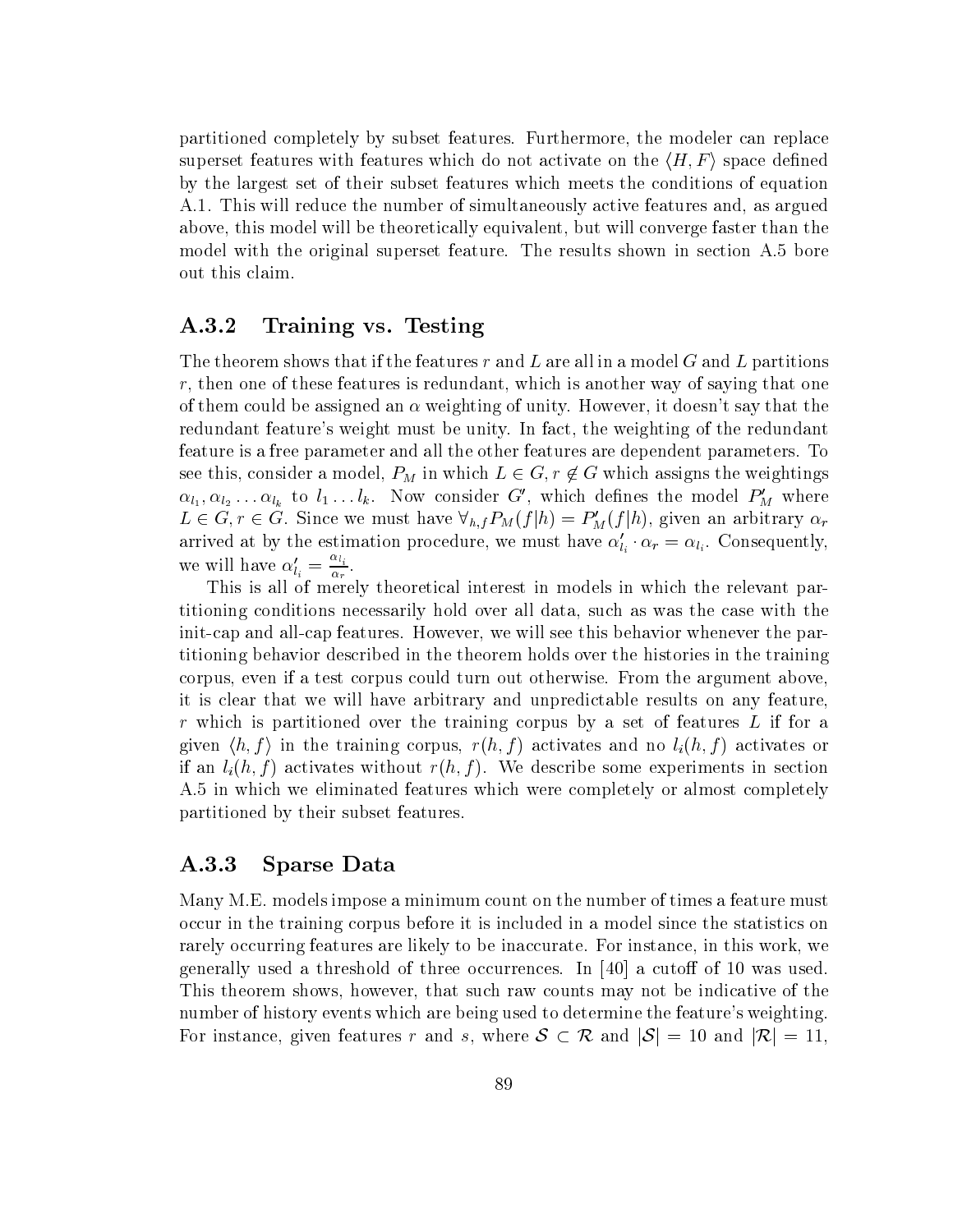although  $r$  appears to be trained on an adequate dataset, in reality this model is equivalent to a model which contains only s and  $r - s$ , where the latter feature was trained on only one event. Such a model may prove inaccurate in situations where r activates without s. This hypothesis was also tested in experiments described in section A.5.

# A.4 The NP-Completeness of Detecting Maximum Partitioning Subsets

While detecting cases in which one feature is a subset of another is a trivial task, there is a problem with determining the largest set of partitioning features from among the features which are a subset of a feature  $r$ . Doing this is necessary for all of the experiments in the automatic modification of the feature pool discussed in section A.5. Given a feature r and a set of features C where every feature  $c_i \in C$ is a subset feature of r, we wish to detect the subset L which maximizes  $|\mathcal{L}|$  (the number of  $\langle h, f \rangle$  events on which any feature in L fires) and for which equation A.1 holds (no two features in L fire on the same  $\langle h, f \rangle$  pair). This problem can be represented as a graph in which every  $t_i \in L$  is a node which is labeled with a weight representing  $|\mathcal{L}_i|$  and we draw an edge between  $\iota_i$  and  $\iota_j$  if the two features co-occurred in the training corpus. The problem is to find the set of vertices, L, which has the highest possible sum of weight labels, "L-weight", and no two vertices are connected by an edge. Formally, we wish to determine if there is a set of vertices whose L-weight  $>K$ . K is an arbitrary constant. Let's call this problem "Max-Weighted-No-Edge".

Unfortunately, Max-Weighted-No-Edge is NP-complete. We can prove this by observing, first, that the problem is clearly in  $P$  because we can guess a set of vertices, verify that no two vertices share an edge, and verify that the sum of the weights is  $> K$ . We can show that the problem is NP-hard by a reduction from the "Clique" problem. Clique is known to be  $NP$ -complete [15] and is the problem of finding a subset of vertices V' in a graph,  $G = (V, E)$ , where each pair of vertices in V' is connected by an edge and  $|V'| = K$  (informally, we are looking for the largest possible  $|V'|$ ).

We will reduce Clique to Max-No-Edge, the special case of Max-Weighted-No-Edge in which every vertex has a weight of one. Clearly if Max-No-Edge is NPhard, then so is Max-Weighted-No-Edge. Clique can be reduced to Max-No-Edge by computing the "complement" of  $G, \overline{G} = (V, \overline{E})$ , where  $\overline{E} = \{(u, v): (u, v) \notin E\}.$ It is clear from this reduction that there is a set of non-edge-sharing vertices,  $L$ , in  $\overline{G}$  where  $|L|=K$  if and only if G has a clique of size K.

Given this result, we simply limited our search for partitioning features to the  $K$  subset features with the largest count for each "superset" feature, where we used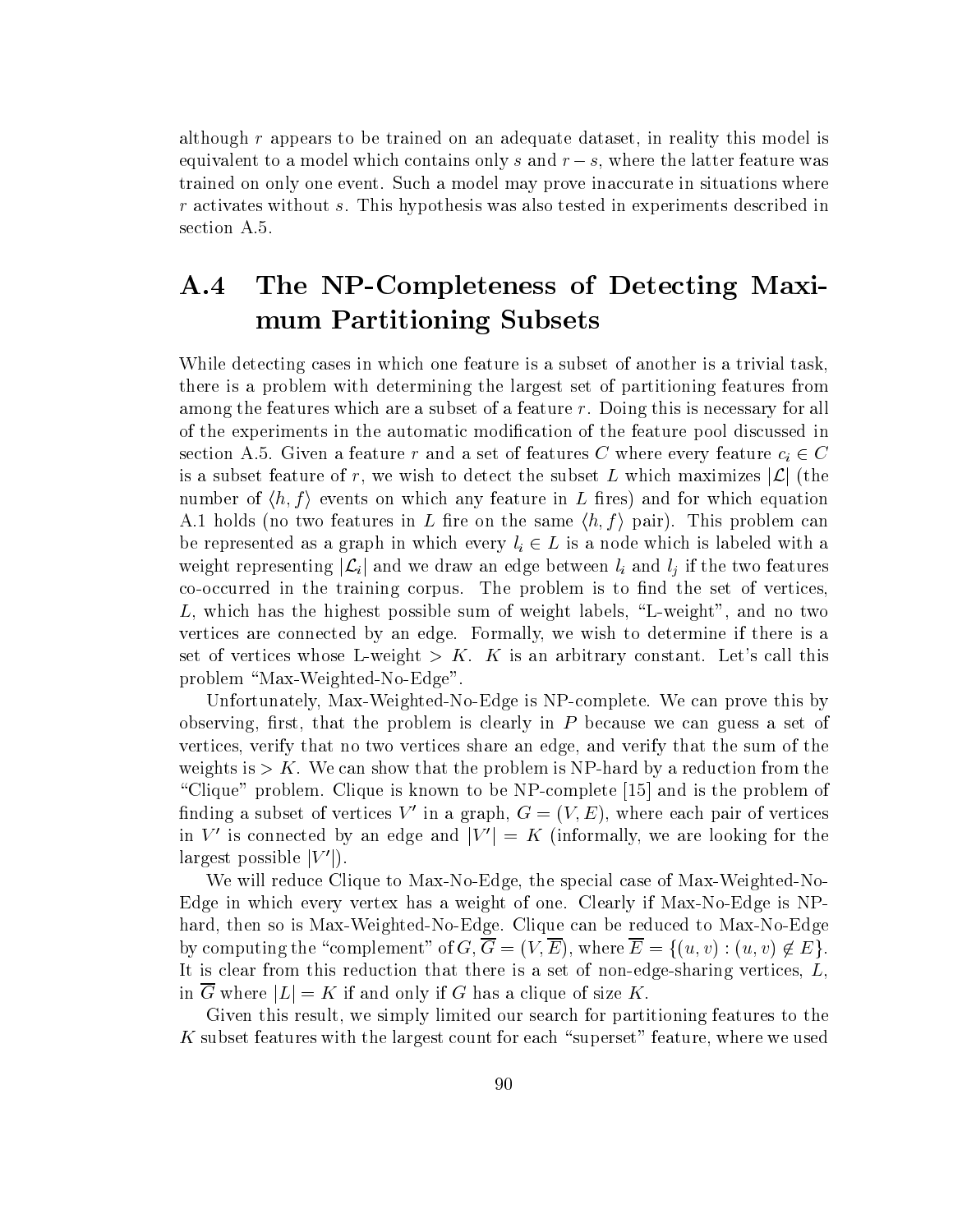$K = 16$ . Because of the NP-completeness, we basically used a naive try-all-pairs approach for our search.

## A.5 Results

We ran a series of experiments which sought to test the effects of three sorts of modifications to our feature pool based on the theoretical results of this appendix:

- 1. Removing any feature,  $r$ , which is completely partitioned by a set of "subset" features,  $L$  over the training corpus.
- 2. Removing any feature,  $r$ , which has a set of non-overlapping subset features, L, which account for all but K or fewer of the number of activations of r on the training corpus, as advocated in section A.3.3. We used  $K = 2$  in our experiments.
- 3. Given a feature, r, whose largest set of non-overlapping subset features is  $L$ , remove r and replace it with a feature which fires on the  $\langle h, f \rangle$  space  $\mathcal{R} - \mathcal{L}$ in order to speed convergence, as suggested in section A.3.1.

Our experiments focused on testing the system on runs using our basic MUC-7 MENE-only system when trained on the 100 articles of the official training corpus. Table A.1 below summarizes the test of combinations of these three different experiments which we tested with different numbers of iterations of the maximum entropy training algorithm in order to examine the models' convergence properties.

|                                | Number of Max. Ent. Training Iterations |     |         |                                                           |     |     |       |
|--------------------------------|-----------------------------------------|-----|---------|-----------------------------------------------------------|-----|-----|-------|
| System                         | 50 <sup>°</sup>                         | 100 | $150\,$ | 200                                                       | 250 | 300 | 350   |
| <b>Baseline</b>                | 86.43                                   |     |         | 88.26   88.79   89.17   89.23   89.55                     |     |     | 89.57 |
| Experiment 1                   |                                         |     |         | 86.44   88.31   88.84   89.08   89.18   89.51             |     |     | 89.57 |
| Experiments 1, 2               |                                         |     |         | 86.53   88.14   88.78   89.11   89.23   89.39             |     |     | 89.40 |
| Experiments 1,2, 3 $\parallel$ |                                         |     |         | 86.89   88.42   89.00   89.34   89.24   89.31             |     |     | 89.31 |
| Experiments 1, 3               |                                         |     |         | $86.94$   $88.35$   $89.07$   $89.23$   $89.28$   $89.46$ |     |     | 89.53 |

Table A.1: Results from running the experimental models described on page 91 against dry run test data

The significant positive result that we can show from this table is that using the complemented (experiment 3) features does speed convergence. At 50 iterations, the 1-2-3 model performed better than the 1-2 model by 0.36 F and the 1-3 model outperformed the \1" model by 0.5 F. This advantage disappeared as we trained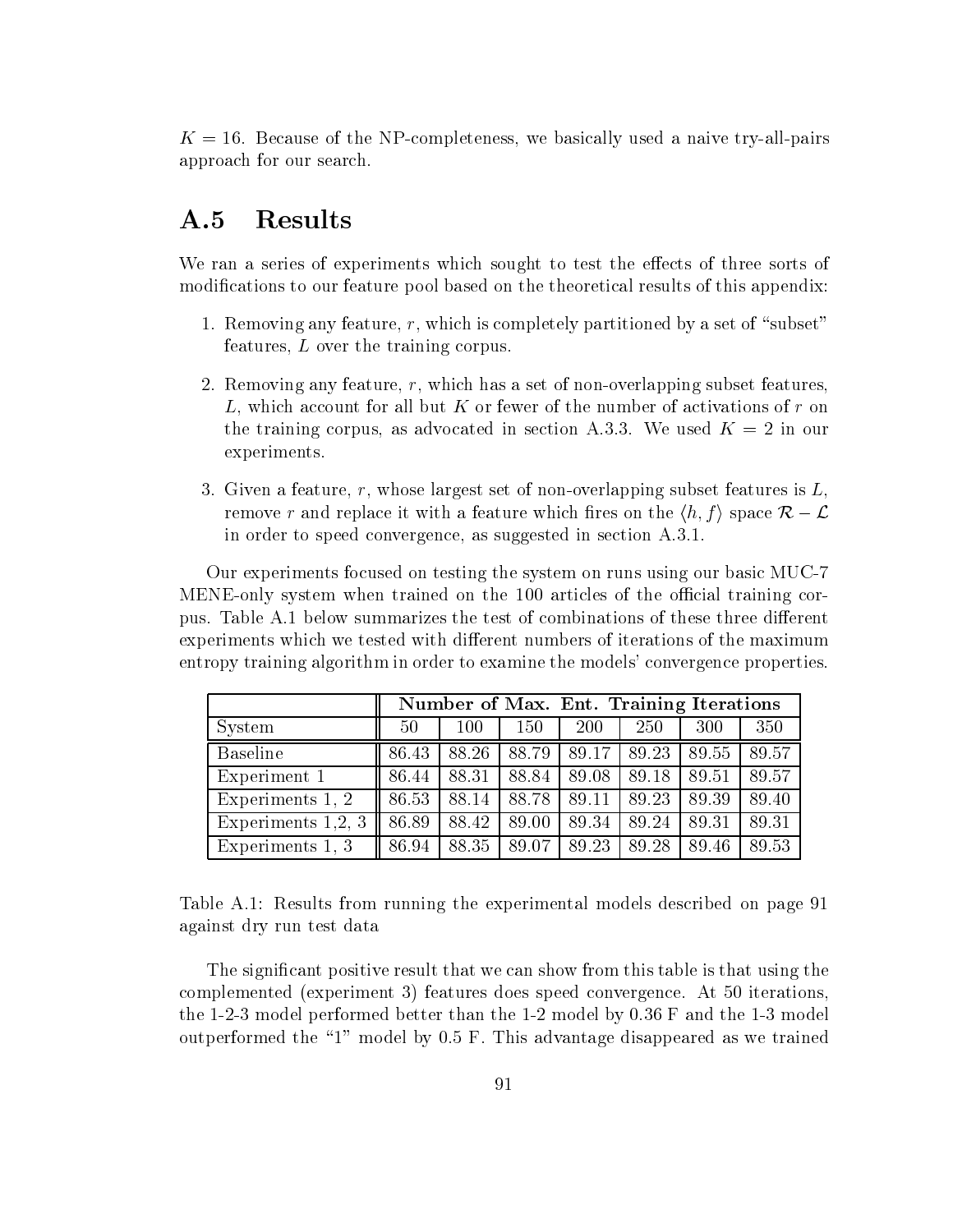the model further, but that is consistent with our theoretical predictions, as we discuss further in section A.6. At 350 training iterations, for instance, our scores on the two models with complemented features had moved from slightly higher to slightly lower.

In looking at these results, we think that it is important to note that although the features which are superset features tend to be the more frequently firing ones, the number of features impacted by the automatic methods described in this chapter was relatively small. Table A.2 shows the number of features affected by the three different experiments.

| System                         | Experiment      | Number of         |
|--------------------------------|-----------------|-------------------|
| Description                    | Number          | Features Affected |
| Total number of features in    | <b>Baseline</b> | 9242              |
| baseline system                |                 |                   |
| Delete superset features       |                 | 55                |
| with modified count of zero    |                 |                   |
| Delete superset features       | 2               | 43                |
| with modified count of 1 or 2  |                 |                   |
| Replace superset features with | 3               | 380               |
| complemented features          |                 |                   |

Table A.2: Number of features affected by the experimental models from page 91

#### $A.6$ **Conclusion**

We feel that the results of section A.5 support the basic conclusions of this appendix. On the one hand, replacing superset features with features which exclude their subset features ("complemented features") clearly helps the model to converge faster, as predicted in section A.3.1. On the other hand, if one has the patience to let the model converge more completely, then one can simply use the original superset features because we show that with 350 iterations, any performance advantage of the complemented features disappears. This dovetails nicely with the prediction of section A.2 that, when the model has converged, complemented features and superset features will perform identically.

The results for experiment 1 (removing superset features completely covered by subset features from the feature pool) were that the system converged slightly faster, but ended up with the same performance given enough training iterations, which essentially agrees with our theoretical predictions. Experiment 2 (removing superset features with only 1 or 2 occurrences uncovered by subset features, as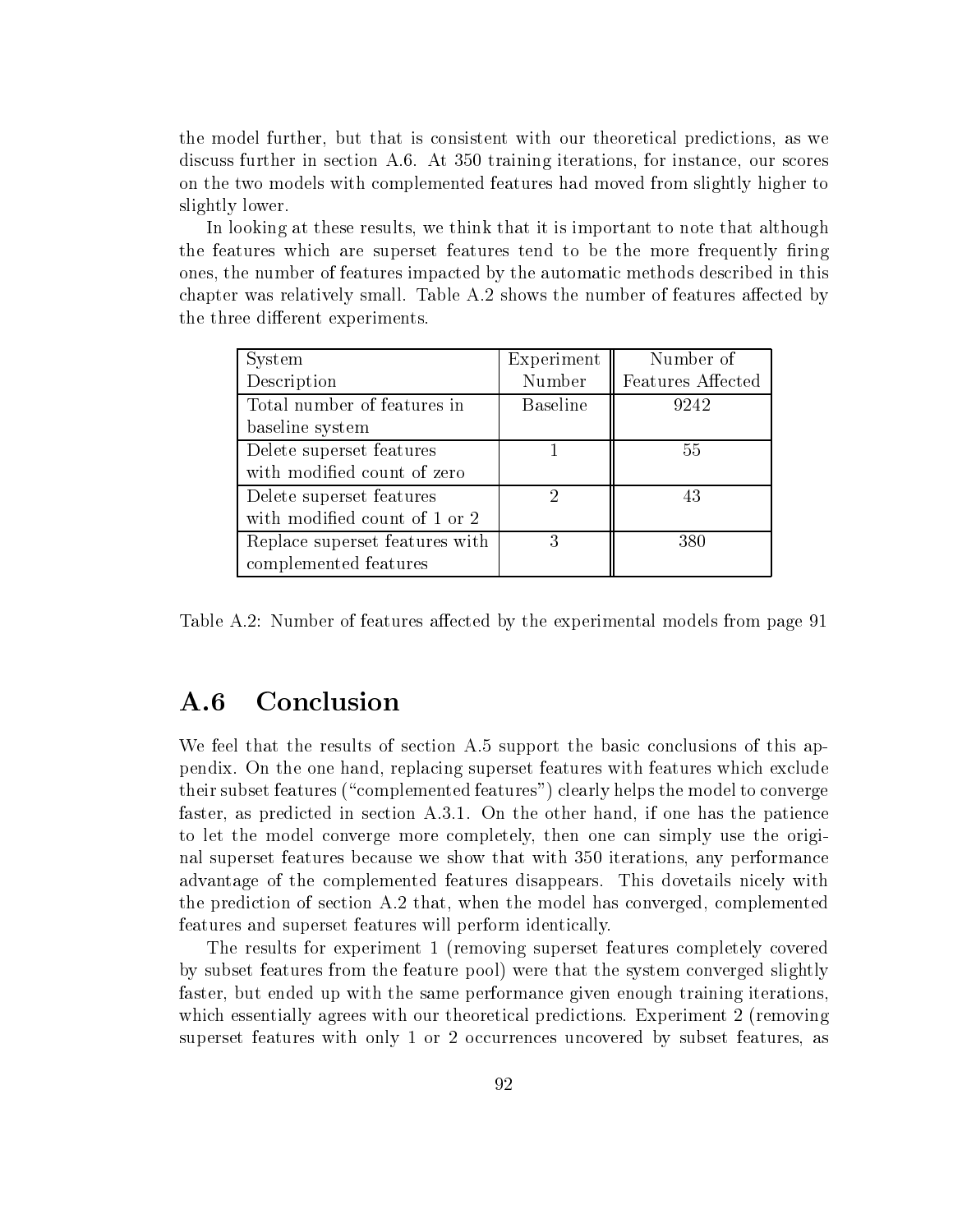advocated in section A.3.3) was somewhat less compelling. Convergence improved at very low numbers of iterations, but results were mildly negative relative to the baseline model when the system had converged. We posit two possible explanations for the failure of the system to improve after convergence:

- 1. The number of features affected by the experiment may have been too low for it to show much of an effect, as shown in table A.2.
- 2. We argued in section A.3.3 that these features should be eliminated because they were trained on sparse data. However, the results of training on sparse data are highly dependent on luck. Sometimes the data is representative and sometimes it is not. In the baseline model, we may have been lucky that the one or two examples on which these superset features were trained were representative of the data we encountered in the dry run test corpus.

However, we feel that the results of this appendix are likely to be most useful for "human feature selection". We found that the freedom which we gained by being able to decide whether to use a superset feature or a complemented feature was quite important to us by enabling us to build our features in the simplest possible way. The results of section A.5 show that a decision on whether or not to use complemented features has very little impact on system performance when the model has throughly converged. Hence, if, as was the case in our system, the marginal cost of training the system for extra iterations of the maximum entropy estimation algorithm is not too great, the modeler is free to ignore these questions and do what seems easiest and most intuitive.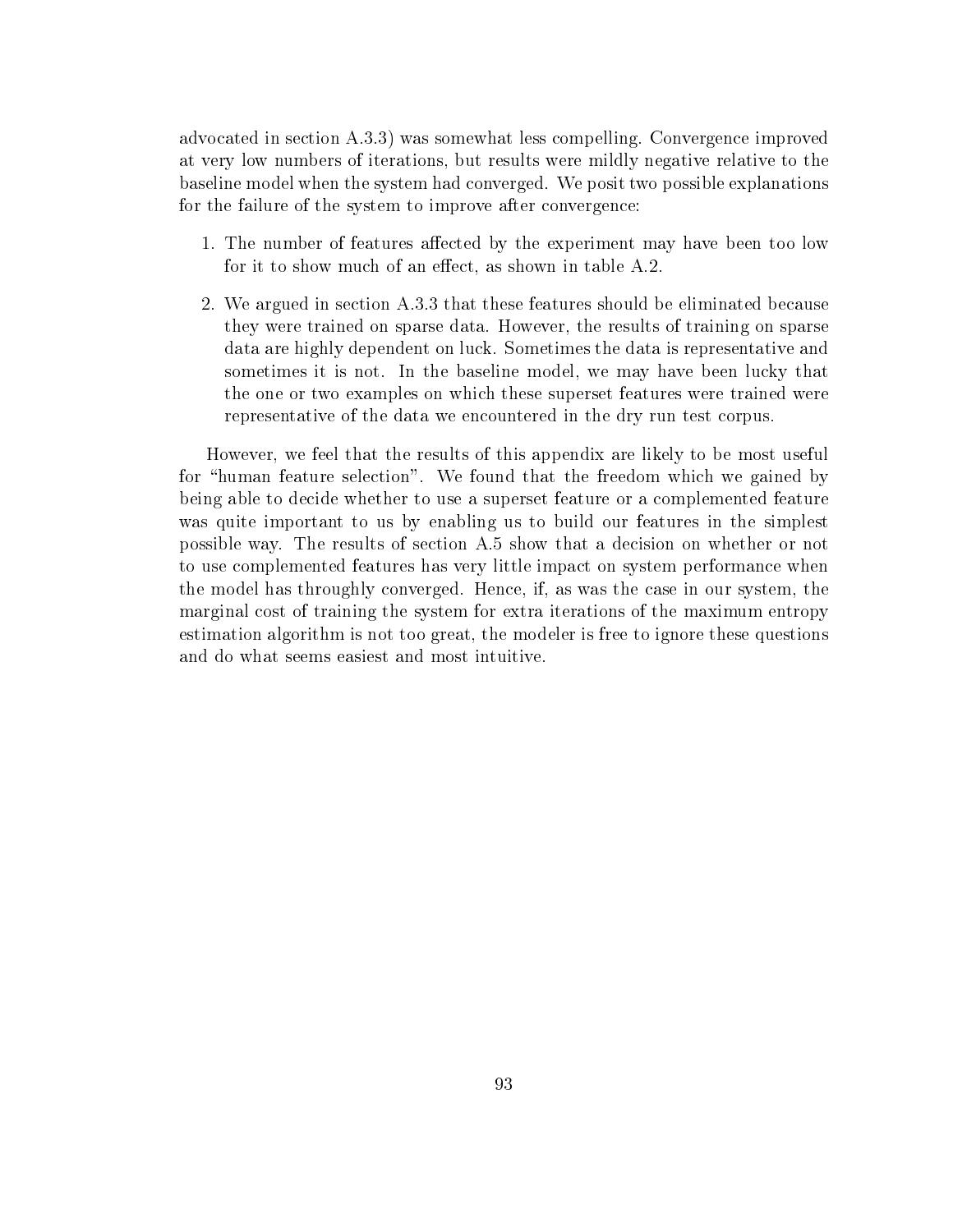# Appendix B

# MENE Output on MUC-7 Official Walk-Through Article

Below is the official "walk-through" article from MUC-7 along with the output of our best MENE-only results on the article (the \MENE-only with reference resolution" system trained on rotated data described in section 7.4 which scored an F-measure of 86.56 on the formal run). Our results on this article were fairly typical of our overall results as we achieved an F-measure of 85.50 with a precision of 88 and a recall of 84.

# B.1 The Walk-Through Article

```
<DOCID> nyt960214.0704 </DOCID>
<STORYID cat=f pri=u> A4479 </STORYID>
<SLUG fv=taf-z> BC-MURDOCH-SATELLITE-NYT </SLUG>
<DATE> 02-14 </DATE>
<NWORDS> 0608 </NWORDS>
<PREAMBLE>
BC-MURDOCH-SATELLITE-NYT
MURDOCH SATELLITE FOR LATIN PROGRAMMING EXPLODES ON TAKEOFF
(kd)
By MARK LANDLER
c.1996 N.Y. Times News Service
</PREAMBLE>
<TEXT>
<p>
  A Chinese rocket carrying a television satellite exploded
seconds after launch Wednesday, dealing a potential blow to Rupert
```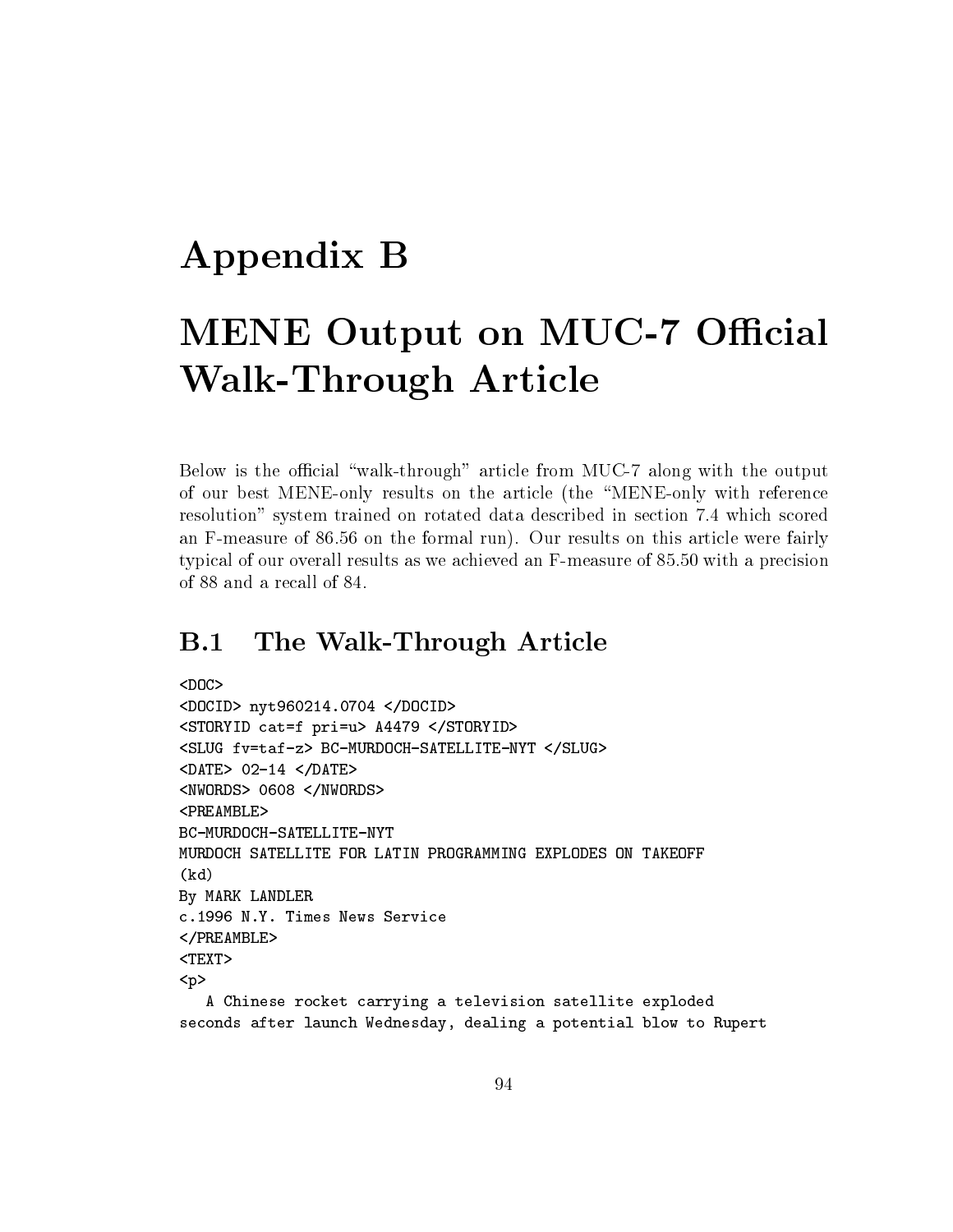Murdoch's ambitions to offer satellite programming in Latin America.

<p>

Murdoch's News Corp. is one of four media companies in a partnership that had leased space on the Intelsat satellite to offer the Latin American service. The other partners are Tele-Communications Inc., the nation's largest cable operator; Grupo Televisa SA, the Mexican broadcaster and publisher, and the giant Brazilian media conglomerate Globo. <p>

Llennel Evangelista, a spokesman for Intelsat, a global satellite consortium based in Washington, said the accident occurred at 2 p.m. EST Wednesday, or early Thursday morning at the Xichang launch site in Sichuan Province in southwestern China. 'We have no details on what caused the accident,'' he said. <p>

Evangelista said the Chinese-built Long March rocket veered off course and was destroyed after it failed to reach orbit. Intelsat was using the Long March rocket for the first time to launch one of its satellites. Intelsat currently has 23 satellites in orbit. <p>

A spokesman for News Corp., Howard Rubenstein, said the accident would not hinder the group's plans to offer 150 channels of entertainment, news and sports programming to viewers in Latin America and the Caribbean.

<p>

``News Corp. has a number of other real options and will disclose them shortly,'' Rubinstein said in a statement. <p>

Grupo Televisa and Globo plan to offer national and local programming in Spanish and Portuguese. Initially, the venture's partners said they planned to invest \$500 million. <p>

But a similar explosion last year delayed the plans of several American media companies to offer a package of satellite television services in Asia. Viacom, Time Warner's Home Box Office and Turner Broadcasting System were among the companies that had leased space on an Apstar 2 satellite to beam MTV, CNN and other channels throughout Asia.

<p>

After the rocket carrying that satellite exploded, media analysts said the companies had to settle for space on a series of regional satellites, which had less reach than the Apstar 2 would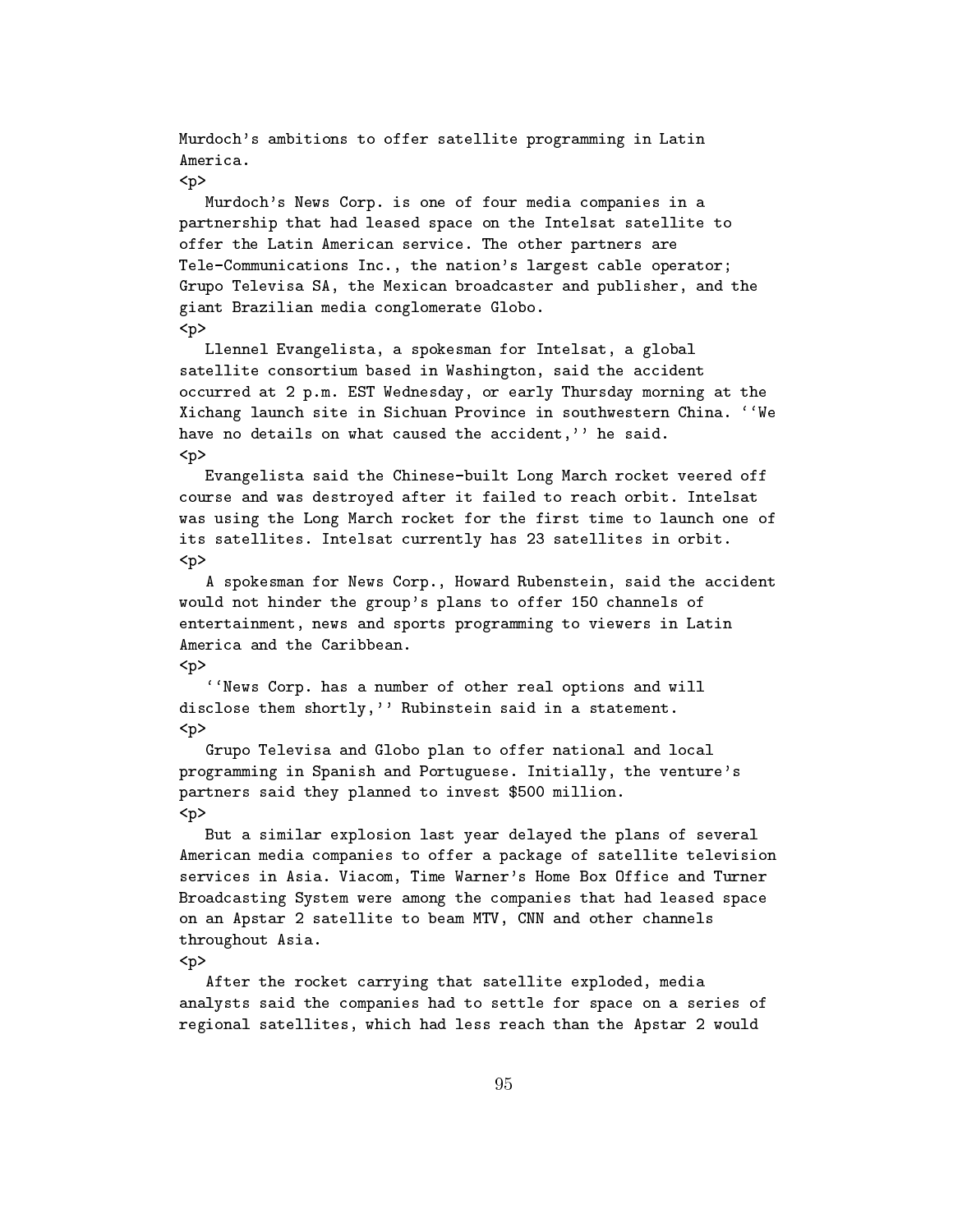```
have offered.
<p>
   News Corp. actually benefited from that accident. In 1993, the
company had purchased a controlling stake in a rival Asian
satellite service, Star TV. With his biggest competitors unable to
enter the Asian market, Murdoch was able to build Star TV into the
dominant programming service.
<p>
   A spokeswoman for Tele-Communications, LaRae Marsik, said the
partners in the Latin American venture intended to begin service by
the end of 1996. When the companies announced their plans last
November, they said they planned to be in business by May.
<p>
   Ms. Marsik said Tele-Communications and its partners had a
back-up plan, which could include leasing space on another
satellite, but she declined to offer details. ''It is an
unfortunate incident,'' she said, ''but it is not a
make-it-or-break-it event for us.''
< pJessica Reif, a media analyst at Merrill Lynch & AMP; Co., said, ''If
they can get up and running with exclusive programming within six
months, it doesn't set the venture back that far.''
<p>
   Hughes Electronics, a subsidiary of the General Motors Corp., is
starting its own satellite broadcast service in Latin America. Ms.
Reif said that venture, which is based on Hughes's DirecTV service
in the United States, would benefit if the explosion delayed the
Murdoch-led venture.
\langle/TEXT>
the contract of the contract of the contract of the contract of the contract of the contract of the contract of the contract of the contract of the contract of the contract of the contract of the contract of the contract o
<TRAILER>
NYT-02-14-96 2029EST
\langle/TRAILER>
the contract of the contract of the contract of the contract of the contract of the contract of the contract of the contract of the contract of the contract of the contract of the contract of the contract of the contract o
</DOC>
```
# B.2 MENE's Annotations of the Walk-Through Article

```
SDDC>
<DOCID> nyt960214.0704 </DOCID>
<STORYID cat=f pri=u> A4479 </STORYID>
<SLUG fv=taf-z> BC-<ENAMEX TYPE="PERSON">MURDOCH</ENAMEX>-SATELLITE-NYT </SLUG>
<DATE> <TIMEX TYPE="DATE">02-14</TIMEX> </DATE>
<NWORDS> 0608 </NWORDS>
```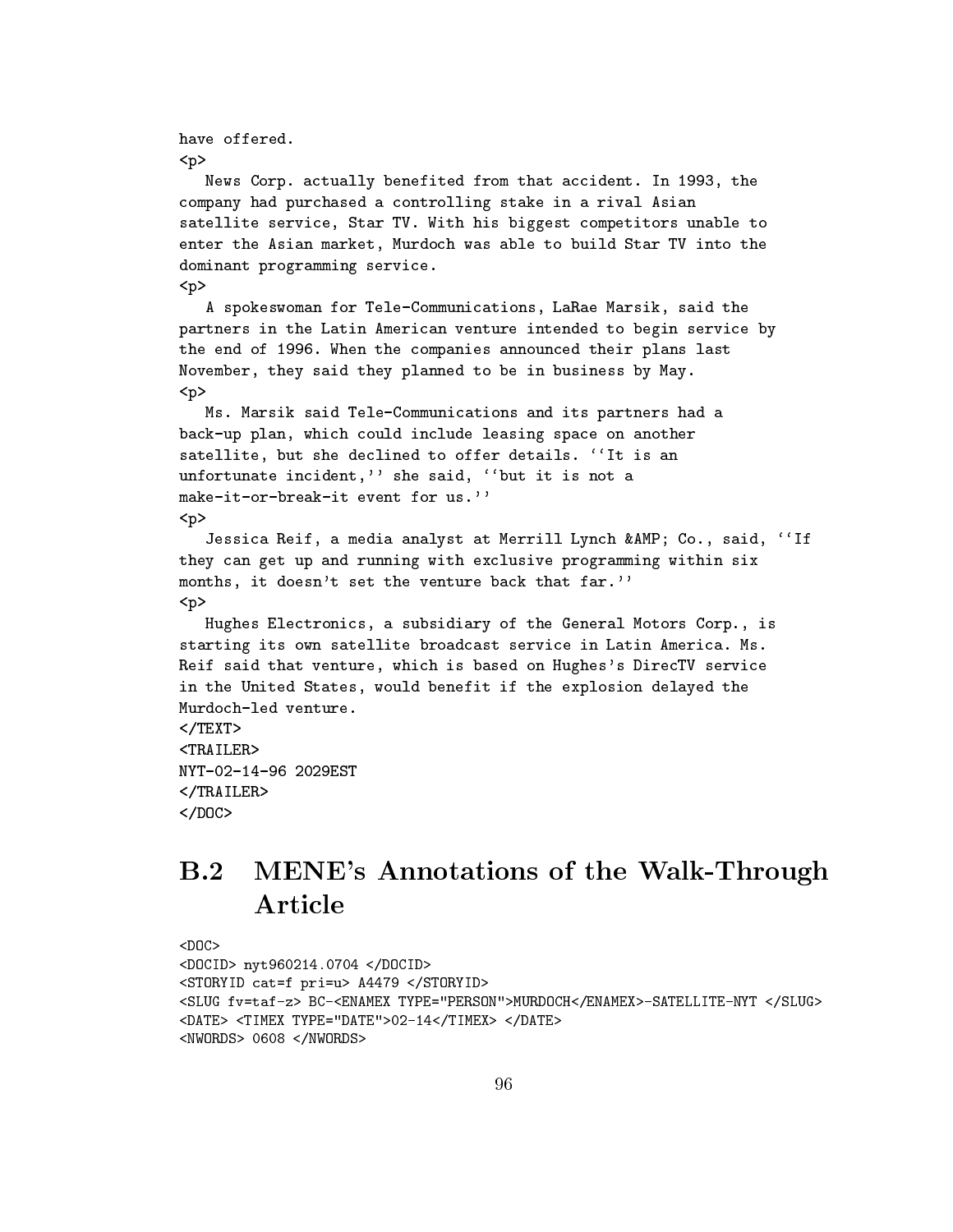<PREAMRLE> BC-<ENAMEX TYPE="PERSON">MURDOCH</ENAMEX>-SATELLITE-NYT BC-<ENAMEX TYPE="PERSON">MURDOCH</ENAMEX>-SATELLITE-NYT <ENAMEX TYPE="PERSON">MURDOCH</ENAMEX> SATELLITE FOR LATIN PROGRAMMING EXPLODES ON TAKEOFF  $(kd)$ (kd) By <ENAMEX TYPE="PERSON">MARK LANDLER</ENAMEX> c.<TIMEX TYPE="DATE">1996</TIMEX> <ENAMEX TYPE="ORGANIZATION">N.Y. Times News service and the continuum of the continuum of the continuum of the continuum of the continuum of the continuum and the continuum of the continuum of the continuum of the continuum of the continuum of the continuum of the continuum of the continuum of the continuum of the continuum of the continuum of the continuum of the continuum <p> A Chinese rocket carrying a television satellite exploded seconds after

launch <TIMEX TYPE="DATE">Wednesday</TIMEX>, dealing a potential blow to <ENAMEX TYPE="PERSON">Rupert Murdoch</ENAMEX>'s ambitions to offer satellite programming in <ENAMEX TYPE="LOCATION">Latin America</ENAMEX>.  $<sub>D</sub>$ </sub>

<ENAMEX TYPE="PERSON">Murdoch</ENAMEX>'s <ENAMEX TYPE="ORGANIZATION">News Corp.</ENAMEX> is one of four media companies in a partnership that had leased space on the <ENAMEX TYPE="ORGANIZATION">Intelsat</ENAMEX> satellite to offer the Latin American service. The other partners are <ENAMEX TYPE="ORGANIZATION">Tele-Communications Inc.</ENAMEX>, the nation's largest cable operator; <ENAMEX TYPE="ORGANIZATION">Grupo Televisa SA</ENAMEX>, the Mexican broadcaster and publisher, and the giant Brazilian media conglomerate Globo.

 $<sub>p</sub>$ </sub>

 $\sim$  . The set of the set of the set of the set of the set of the set of the set of the set of the set of the set of the set of the set of the set of the set of the set of the set of the set of the set of the set of the s

<ENAMEX TYPE="PERSON">Llennel Evangelista</ENAMEX>, a spokesman for <ENAMEX TYPE="ORGANIZATION">Intelsat</ENAMEX>, a global satellite consortium based in <ENAMEX TYPE="LOCATION">Washington</ENAMEX>, said the accident occurred at <TIMEX TYPE="TIME">2 p.m. EST</TIMEX> <TIMEX TYPE="DATE">Wednesday</TIMEX>, or early <TIMEX TYPE="DATE">Thursday</TIMEX> <TIMEX TYPE="TIME">morning</TIMEX> at the Xichang launch site in <ENAMEX TYPE="LOCATION">Sichuan Province</ENAMEX> in southwestern <ENAMEX TYPE="LOCATION">China</ENAMEX>. ''We have no details on what caused the accident," he said. <p>

<ENAMEX TYPE="PERSON">Evangelista</ENAMEX> said the Chinese-built Long <TIMEX TYPE="DATE">March</TIMEX> rocket veered off course and was destroyed after it failed to reach orbit. Intelsat was using the <ENAMEX TYPE="LOCATION">Long March</ENAMEX> rocket for the first time to launch one of its satellites. Intelsat currently has 23 satellites in orbit. <p>

A spokesman for <ENAMEX TYPE="ORGANIZATION">News Corp.</ENAMEX>, <ENAMEX TYPE="PERSON">Howard Rubenstein</ENAMEX>, said the accident would not hinder the group's plans to offer 150 channels of entertainment, news and sports programming to viewers in <ENAMEX TYPE="LOCATION">Latin America</ENAMEX> and the <ENAMEX TYPE="LOCATION">Caribbean</ENAMEX>. <p>

``<ENAMEX TYPE="ORGANIZATION">News Corp.</ENAMEX> has a number of other real options and will disclose them shortly,'' <ENAMEX TYPE="PERSON">Rubinstein</ENAMEX> said in a statement.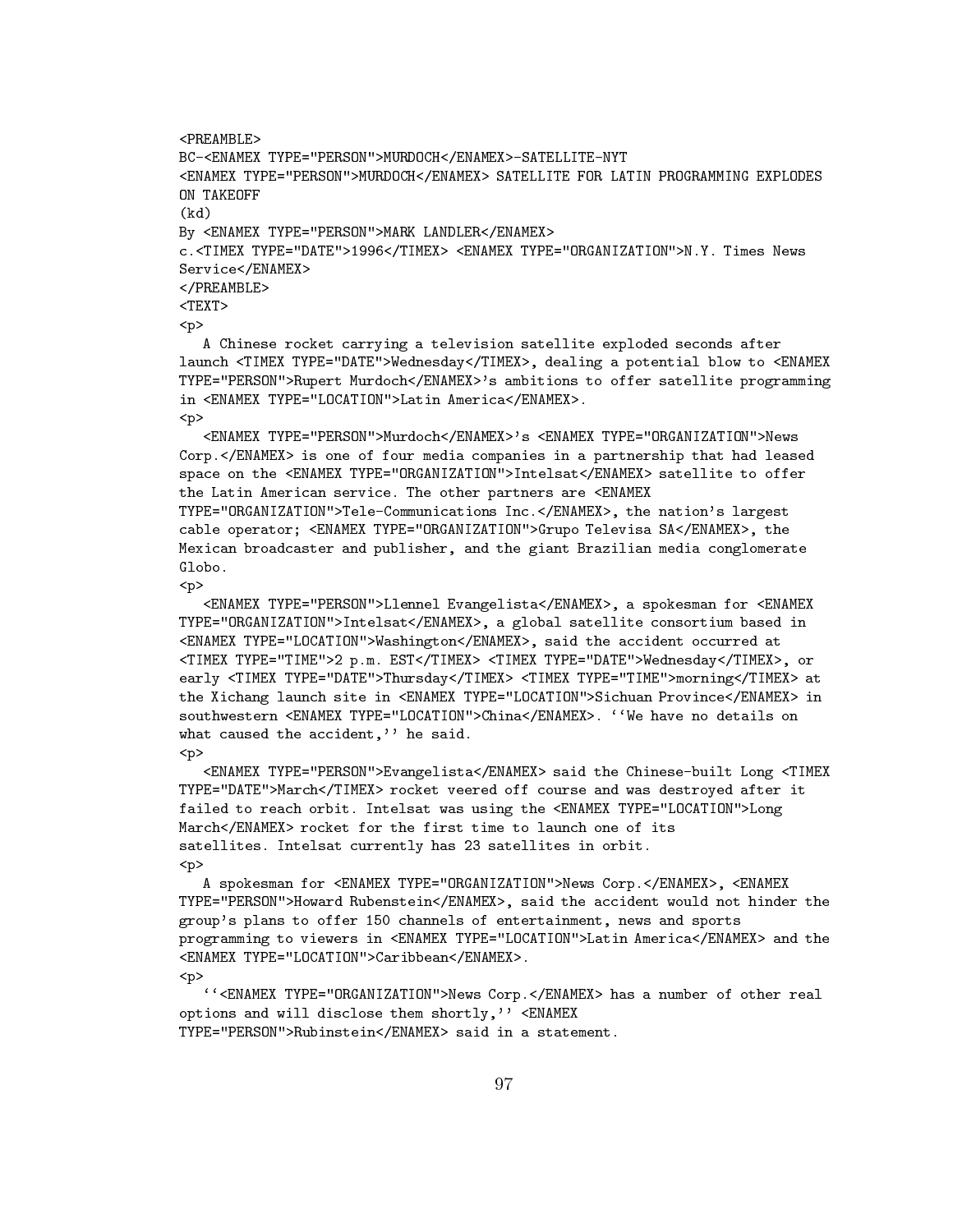<ENAMEX TYPE="ORGANIZATION">Grupo Televisa</ENAMEX> and Globo plan to offer national and local programming in Spanish and Portuguese. Initially, the venture's partners said they planned to invest <NUMEX TYPE="MONEY">\$500 million</NUMEX>.

<p>

<p>

But a similar explosion <TIMEX TYPE="DATE">last year</TIMEX> delayed the plans of several American media companies to offer a package of satellite television services in <ENAMEX TYPE="LOCATION">Asia</ENAMEX>. Viacom, <ENAMEX TYPE="ORGANIZATION">Time Warner</ENAMEX>'s Home Box Office and <ENAMEX TYPE="ORGANIZATION">Turner Broadcasting</ENAMEX> System were among the companies that had leased space on an Apstar 2 satellite to beam <ENAMEX TYPE="ORGANIZATION">MTV</ENAMEX>, CNN and other channels throughout <ENAMEX TYPE="LOCATION">Asia</ENAMEX>.

 $\langle p \rangle$ 

After the rocket carrying that satellite exploded, media analysts said the companies had to settle for space on a series of regional satellites, which had less reach than the Apstar 2 would have offered.  $<sub>p</sub>$ </sub>

<ENAMEX TYPE="ORGANIZATION">News Corp.</ENAMEX> actually benefited from that accident. In <TIMEX TYPE="DATE">1993</TIMEX>, the company had purchased a controlling stake in a rival Asian satellite service, <ENAMEX TYPE="LOCATION">Star</ENAMEX> TV. With his biggest competitors unable to enter the <ENAMEX TYPE="LOCATION">Asian</ENAMEX> market, <ENAMEX TYPE="PERSON">Murdoch</ENAMEX> was able to build <ENAMEX TYPE="LOCATION">Star</ENAMEX> TV into the dominant programming service.  $\langle p \rangle$ 

A spokeswoman for <ENAMEX TYPE="ORGANIZATION">Tele-Communications</ENAMEX>, <ENAMEX TYPE="PERSON">LaRae Marsik</ENAMEX>, said the partners in the Latin American venture intended to begin service by the <TIMEX TYPE="DATE">end of 1996</TIMEX>. When the companies announced their plans <TIMEX TYPE="DATE">last November</TIMEX>, they said they planned to be in business by <TIMEX TYPE="DATE">May</TIMEX>.

#### <p>

Ms. <ENAMEX TYPE="PERSON">Marsik</ENAMEX> said <ENAMEX TYPE="ORGANIZATION">Tele-Communications</ENAMEX> and its partners had a back-up plan, which could include leasing space on another satellite, but she declined to offer details. ''It is an unfortunate incident,'' she said, ''but it is not a make-it-or-break-it event for us.'' <p>

<ENAMEX TYPE="PERSON">Jessica Reif</ENAMEX>, a media analyst at <ENAMEX TYPE="ORGANIZATION">Merrill Lynch & AMP; Co.</ENAMEX>, said, ''If they can get up and running with exclusive programming within six months, it doesn't set the venture back that far.''

<p>

Hughes Electronics, a subsidiary of the <ENAMEX TYPE="ORGANIZATION">General Motors Corp.</ENAMEX>, is starting its own satellite broadcast service in <ENAMEX TYPE="LOCATION">Latin America</ENAMEX>. Ms. <ENAMEX TYPE="PERSON">Reif</ENAMEX> said that venture, which is based on Hughes's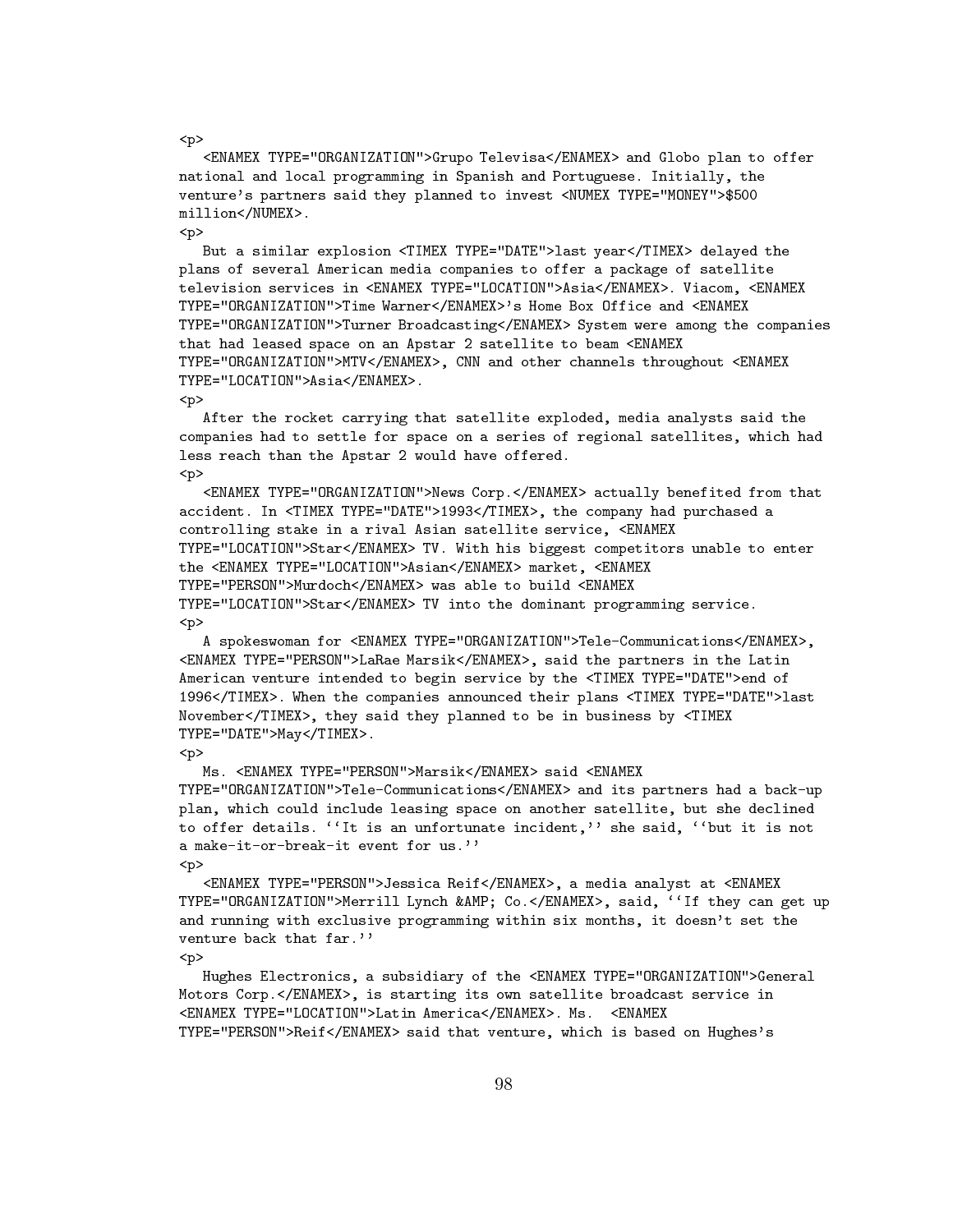```
<ENAMEX TYPE="ORGANIZATION">DirecTV</ENAMEX> service in the <ENAMEX
TYPE="LOCATION">United States</ENAMEX>, would benefit if the explosion delayed
the <ENAMEX TYPE="PERSON">Murdoch</ENAMEX>-led venture.
</TEXT>
<TRAILER>
NYT-<TIMEX TYPE="DATE">02-14-96</TIMEX> <TIMEX TYPE="TIME">2029EST</TIMEX>
</TRAILER>
</DOC>
```
## B.3 MENE's Errors on the Walk-Through Article

Below are the errors made by the system on this article. The column "Key-type" is the correct named-entity tag given to the phrase "Resp-type" is MENE's response, i.e. the tag which MENE assigned. Similarly "Key-text" and "Resp-text" are the correct text and MENE's text for the named entity. Note that in the first two errors, MENE assigned the right tag but tagged only an incomplete portion of the entity. The next 10 errors were cases where MENE omitted a tag which should have been there. The errors marked "spu" were spurious tags assigned by MENE. The last two were optional tags. MENE was neither penalized nor rewarded for missing them.

Note that MENE split the time entity "early Thursday morning" into the time "morning" and the date "Thursday". It got partial credit for the former and was penalized for a spurious tag on the latter. Note also that MENE mis-labeled the "Long March" rocket twice, once by identifying "March" as a date, and the second time by identifying "Long March" as a location. The latter tagging is puzzling until one considers that "Long Island" is a location, so the system had a moderately weighted feature predicting "location start" given  $w_0 =$  "long". When we consider this along with the fact that the feature predicting "date" given "march" wasn't given a particularly high weight since \march" can appear in other contexts, we can see that the system was somewhat ambivalent on how to tag "Long March". Both of its responses were wrong, but both were reasonable.

TYPE TEXT KEY TYPE RESP TYPE KEY TEXT RESP TEXT RESP TEXT

|         | cor inc | ORG.             | ORG. | "Turner Broadcasting System" "Turner Broadcasting" |           |
|---------|---------|------------------|------|----------------------------------------------------|-----------|
|         | cor inc | TIME             | TIME | "early Thursday morning"                           | "morning" |
|         | mis mis | ORG.             |      | "Globo"                                            | 11 H      |
|         |         | mis mis LOCATION |      | "Xichang"                                          | 11 H      |
|         | mis mis | ORG.             |      | "Intelsat"                                         | 1111      |
| mis mis |         | ORG.             |      | "Intelsat"                                         | <b>HH</b> |
| mis mis |         | ORG.             |      | "Globo"                                            | 1111      |
|         | mis mis | ORG.             |      | "Viacom"                                           | 11 H      |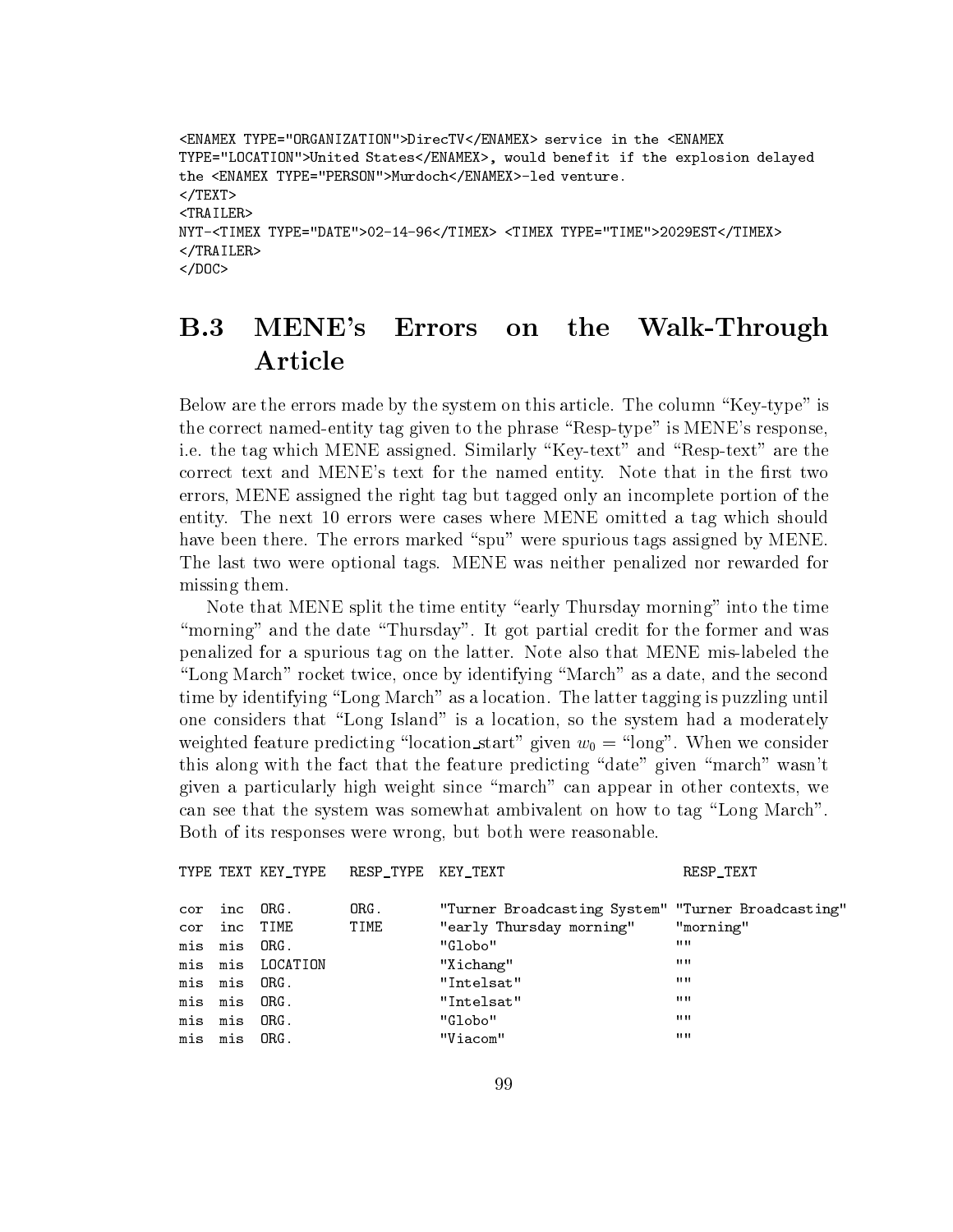| mis | mis      | ORG. |          | "Home Box Office"    | HH.          |
|-----|----------|------|----------|----------------------|--------------|
| mis | mis      | ORG. |          | "Hughes Electronics" | HH.          |
| mis | mis      | ORG. |          | "Hughes"             | HH.          |
| mis | mis DATE |      |          | "within six months"  | HH.          |
| spu | spu      |      | LOCATION | HH                   | "Long March" |
| spu | spu      |      | ORG.     | 11.11                | "MTV"        |
| spu | spu      |      | LOCATION | 11.11                | "Star"       |
| spu | spu      |      | LOCATION | HH                   | "Asian"      |
| spu | spu      |      | LOCATION | 11 H                 | "Star"       |
| spu | spu      |      | DATE     | 11.11                | "Thursday"   |
| spu | spu      |      | DATE     | 11.11                | "March"      |
| opt | opt      | ORG. |          | "Star TV"            | HH.          |
| opt | opt      | ORG. |          | "Star TV"            | HH.          |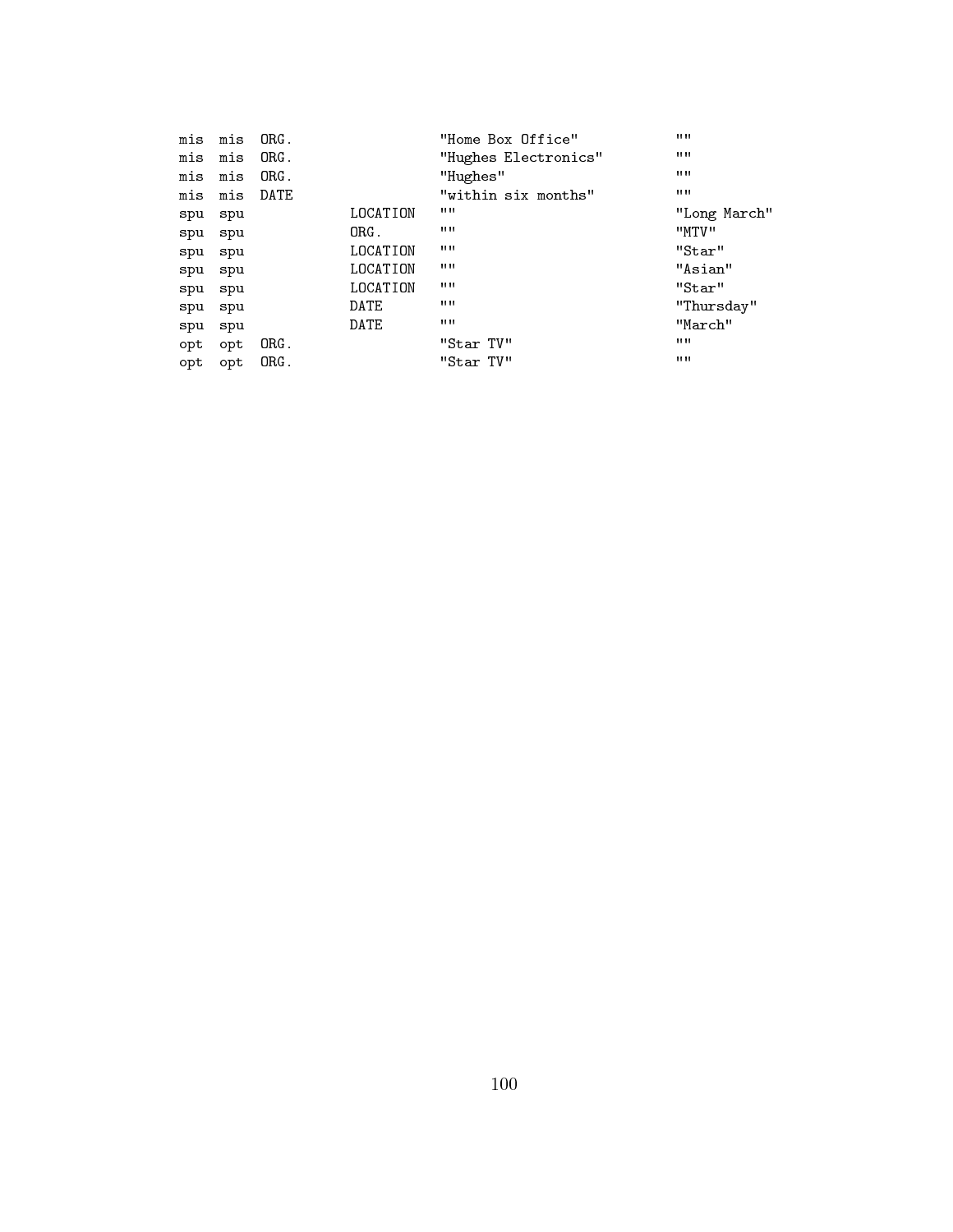## Bibliography

- [1] ANSI/ISO C++ standard, November 1997. Electronic version of the standard available at http://www.ncits.org.
- [2] Appelt, D. E., and Martin, D. Named entity extraction from speech: Approach and results using the TextPro system. In Proceedings of the DARPA Broadcast News Workshop (HUB-4) (February 1999).
- [3] Berger, A., and Printz, H. A comparison of criteria for maximum entropy/minimum divergence feature selection. In Proceedings of the Third Conference on Empirical Methods in Natural Language Processing (June 1998), N. Ide and A. Boutilainen, Eds., The Association for Computational Linguistics, pp.  $97-106$ .
- [4] Berger, A. L., Della Pietra, S. A., and Della Pietra, V. J. A maximum entropy approach to natural language processing. Computational *Linguistics* 22, 1 (1996), 39-71.
- [5] Bikel, D. M., Miller, S., Schwartz, R., and Weischedel, R. Nymble: a high-performance learning name-finder. In Fifth Conference on Applied Natural Language Processing (1997).
- [6] Black, W. J., Rinaldi, F., and Mowatt, D. Facile: Description of the NE system used for MUC-7. In Proceedings of the Seventh Message Understanding Conference (MUC-7) (1998).
- [7] Borthwick, A., Florian, R., and Papineni, K., 1997. MENE's history, future, and feature base classes were influenced by the architecture of a maximum entropy language model jointly developed by these three authors at IBM Watson Labs, Yorktown Heights, New York, in the summer of 1997.
- [8] Borthwick, A., Sterling, J., Agichtein, E., and Grishman, R. Exploiting diverse knowledge sources via maximum entropy in named entity recognition. In Proceedings of the Sixth Workshop on Very Large Corpora (August 1998).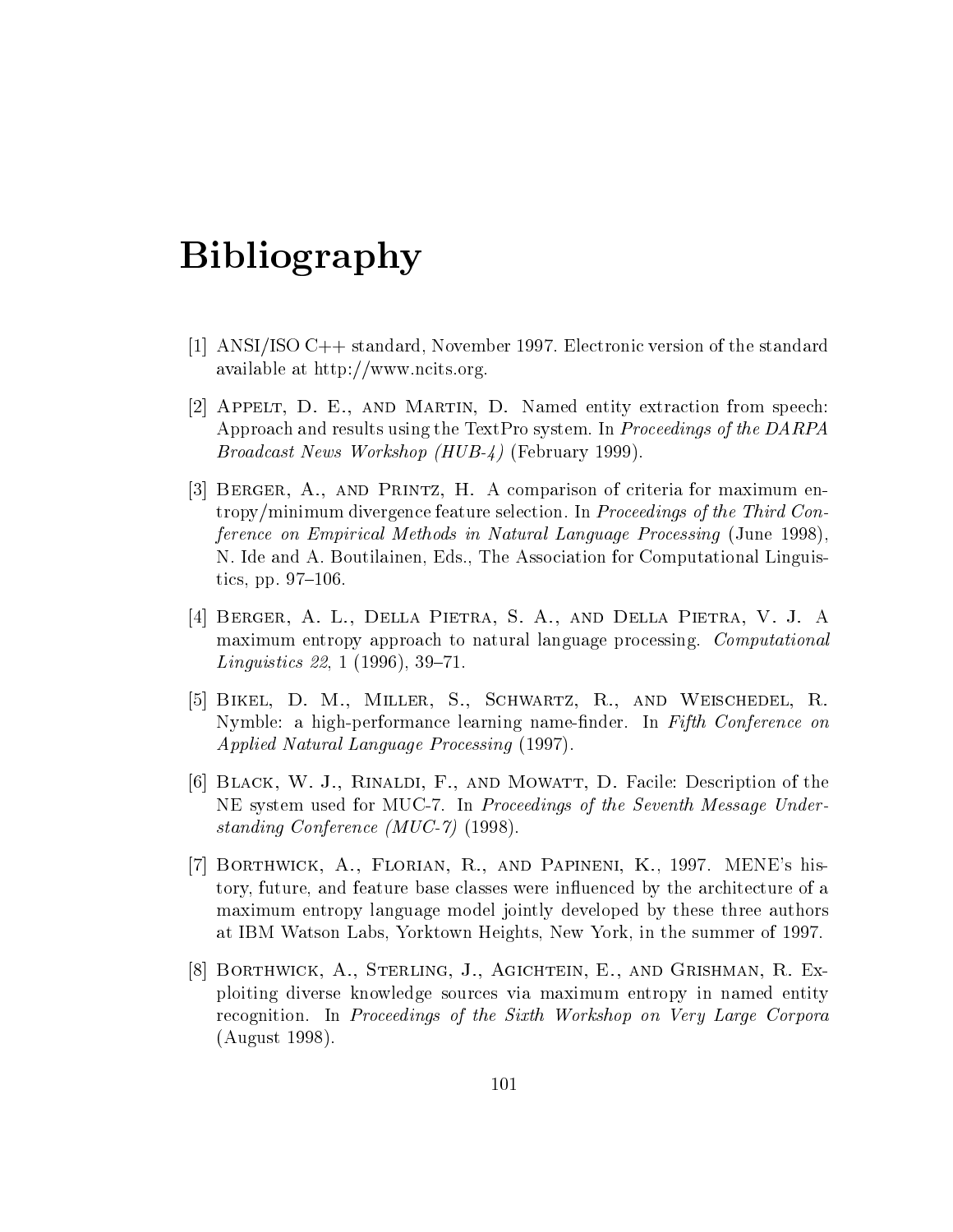- [9] Borthwick, A., Sterling, J., Agichtein, E., and Grishman, R. NYU: Description of the MENE named entity system as used in MUC-7. In Proceedings of the Seventh Message Understanding Conference (MUC-7) (1998).
- [10] Brown, P., Della Pietra, S., Della Pietra, V., Mercer, R., Nadas, A., and Roukos, S. A maximum penalized entropy construction of conditional log-linear language and translation models using learned features and a generalized Csiszar algorithm. Unpublished IBM research report.
- [11] CHINCHOR, N. MUC-7 scoring methodology. In *Proceedings of the Seventh* Message Understanding Conference (MUC-7) (April 1998).
- [12] CHINCHOR, N., BROWN, E., FERRO, L., AND ROBINSON, P. 1999 named entity recognition task definition, version  $1.1$  [draft], July 1999. Draft proposal for the 1999 HUB-4 named entity task.
- [13] Chinchor, N., Brown, E., and Robinson, P. Event99 named entity task definition, version 5.0 [draft], April 1999. Draft proposal for named entity task. This proposal was later substantially revised.
- [14] CHINCHOR, N., AND MARSH, E. MUC-7 named entity task definition. In Proceedings of the Seventh Message Understanding Conference (MUC-7) (1998). Available at http://www.muc.saic.com/.
- [15] CORMEN, T. H., LEISERSON, C. E., AND RIVEST, R. L. Introduction to Algorithms. MIT Press, 1990, ch. 36.
- [16] COVER, T. M., AND THOMAS, J. A. Elements of Information Theory. John Wiley & Sons, Inc., New York, 1991, ch. 11.
- [17] CRYSTAL, M. R., AND KUBALA, F. Studies in data annotation effectiveness. In Proceedings of the DARPA Broadcast News Workshop (HUB-4) (February 1999), vol. 1.
- [18] Darroch, J., and Ratcliff, D. Generalized iterative scaling for log-linear models. The Annals of Mathematical Statistics  $43$  (1972), 1470–1480.
- [19] Davis, E. Lecture for Introduction to Articial Intelligence Class, New York University.
- [20] Della Pietra, S., Della Pietra, V., and Lafferty, J. Inducing features of random fields. Tech. Rep. CMU-CS-95-144, Carnegie Mellon University, 1995.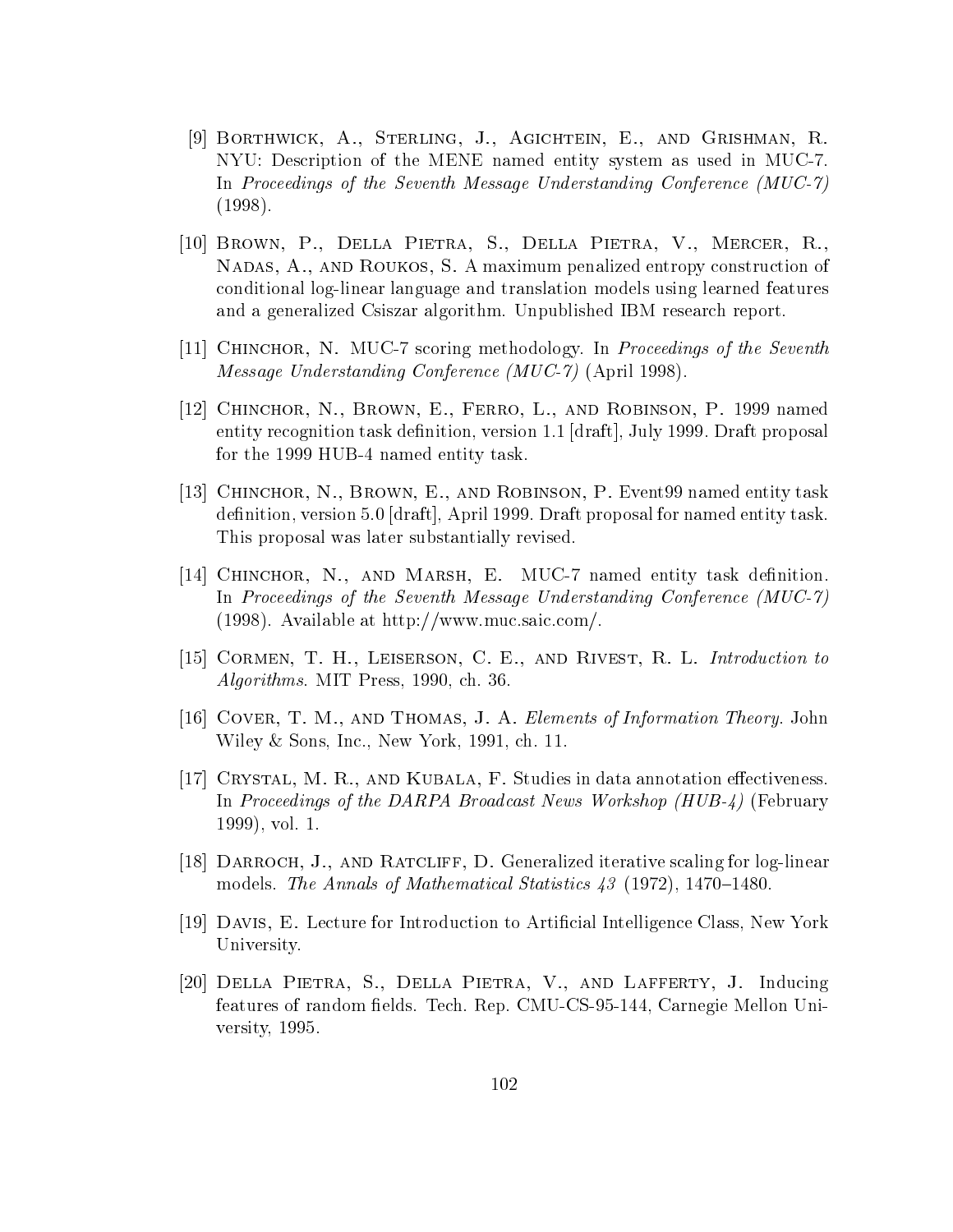- [21] Eriguchi, Y., and Kitani, Y. NTT Data: Description of the Erie system used for MET-2 Japanese. In Proceedings of the Seventh Message Understanding Conference (MUC-7) (1998).
- [22] Fukumoto, J., Masumi, F., Shimohata, M., and Sasaki, M. Oki Electric Industry: Description of the Oki system as used for MUC-7. In Proceedings of the Seventh Message Understanding Conference (MUC-7) (April 1998). Available at http://www.muc.saic.com/.
- [23] Fukumoto, J., and Shimohata, M., 1999. Personal communication from J. Fukumoto and M. Shimohata.
- [24] Good, I. J. Maximum entropy for hypothesis formulation, especially for multidimensional contingency tables. Annals of Mathematical Statistics 34  $(1963), 911-934.$
- [25] Grishman, R. The NYU system for MUC-6 or where's the syntax? In Proceedings of the Sixth Message Understanding Conference (November 1995), Morgan Kaufmann.
- [26] JAYNES, E. T. Information theory and statistical mechanics. *Physics Reviews*  $106$  (1957), 620–630.
- [27] JAYNES, E. T. Notes on present status and future prospects. In *Maximum* Entropy and Bayesian Methods (1990), W. T. Grandy and L. H. Schick, Eds., Kluwer, pp.  $1–13$ .
- [28] Jaynes, E. T. Probability theory: The logic of science. Manuscript for book. Available at http://bayes.wustl.edu/etj/prob.html, July 1998.
- [29] Krupka, G. R., and Hausman, K. IsoQuest: Description of the Ne $t$ Owl(tm) extractor system as used in MUC-7. In *Proceedings of the Seventh* Message Understanding Conference (MUC-7) (1998).
- [30] Lin, D. Using collocation statistics in information extraction. In Proceedings of the Seventh Message Understanding Conference (MUC-7) (1998).
- [31] MAGERMAN, D. M. Natural Language Parsing as Statistical Pattern Recognition. PhD thesis, Stanford University, 1994.
- [32] Marsh, E., and Perzanowski, D. MUC-7 evaluation of I.E. technology: Overview of results. In Proceedings of the Seventh Message Understanding Conference (MUC-7) (1998).
- [33] Masui, F., 1998. Personal communication from Fumito Masui.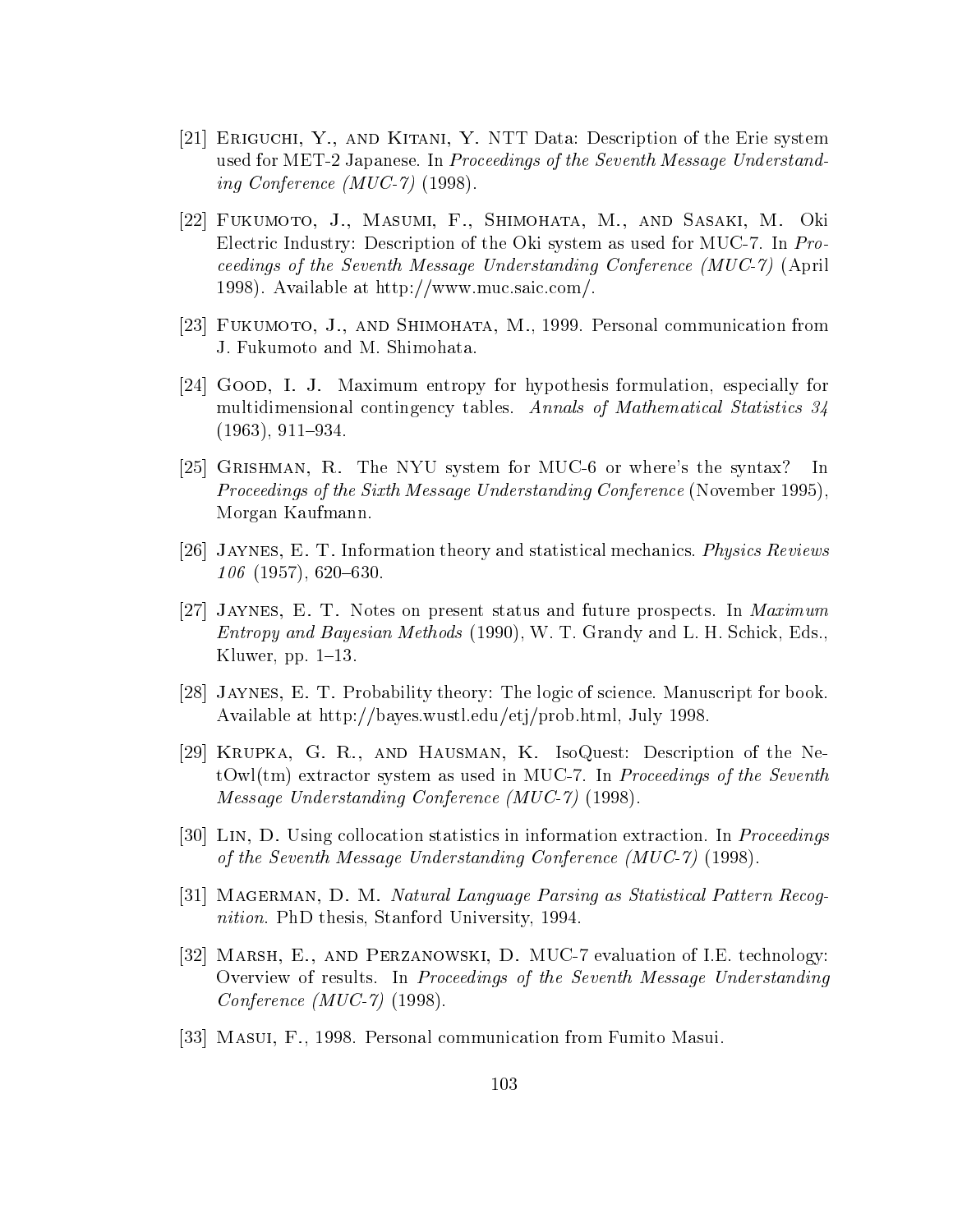- [34] Matumoto, Y., Kurohashi, S., Yamaji, O., Taeki, Y., and Nagao, M. Japanese morphological analyzing system: Juman. Kyoto University and Nara Institute of Science and Technology, 1997.
- [35] Mikheev, A., and Grover, C. LTG: Description of the NE recognition system used for MUC-7. In Proceedings of the Seventh Message Understanding Conference (MUC-7) (April 1998).
- [36] Miller, D., Schwartz, R., Weischedel, R., and Stone, R. Named entity extraction from broadcast news. In DARPA Broadcast News Workshop  $(HUB-4)$  (February 1999).
- [37] Miller, S., Crystal, M., Fox, H., Ramshaw, L., Schwartz, R., STONE, R., WEISCHEDEL, R., AND THE ANNOTATION GROUP. Algorithms that learn to extract information–BBN: Description of the SIFT system as used for MUC-7. In Proceedings of the Seventh Message Understanding Conference  $(MUC-7)$  (April 1998).
- [38] Printz, H. Fast computation of maximum entropy/minimum divergence model feature gain. In Proceedings of the Fifth International Conference on Spoken Language Processing (November 1998).
- [39] QUINLAN, R. J. *C4.5: Program for Machine Learning*. Morgan Kaufman Publishers, 1993.
- [40] RATNAPARKHI, A. A maximum entropy model for part-of-speech tagging. In Conference on Empirical Methods in Natural Language Processing (May 1996), University of Pennsylvania, pp.  $133-142$ .
- [41] Reynar, J. C., and Ratnaparkhi, A. A maximum entropy approach to identifying sentence boundaries. In Fifth Conference on Applied Natural Language Processing (April 1997), pp.  $16–19$ .
- [42] Ristad, E. S. Maximum entropy modeling for discrete domains. Tutorial given at the M3D Workshop, University of Illinois at Chicago.
- [43] Ristad, E. S. Maximum entropy modeling toolkit, release 1.6 beta, February 1998. Includes documentation which has an overview of MaxEnt modeling.
- [44] Rosenfeld, R. Adaptive Statistical Language Modeling: A Maximum Entropy Approach. PhD thesis, Carnegie Mellon University, 1994. CMU Technical Report CMU-CS-94-138.
- [45] Sekine, S., 1998. Personal communication from Satoshi Sekine.